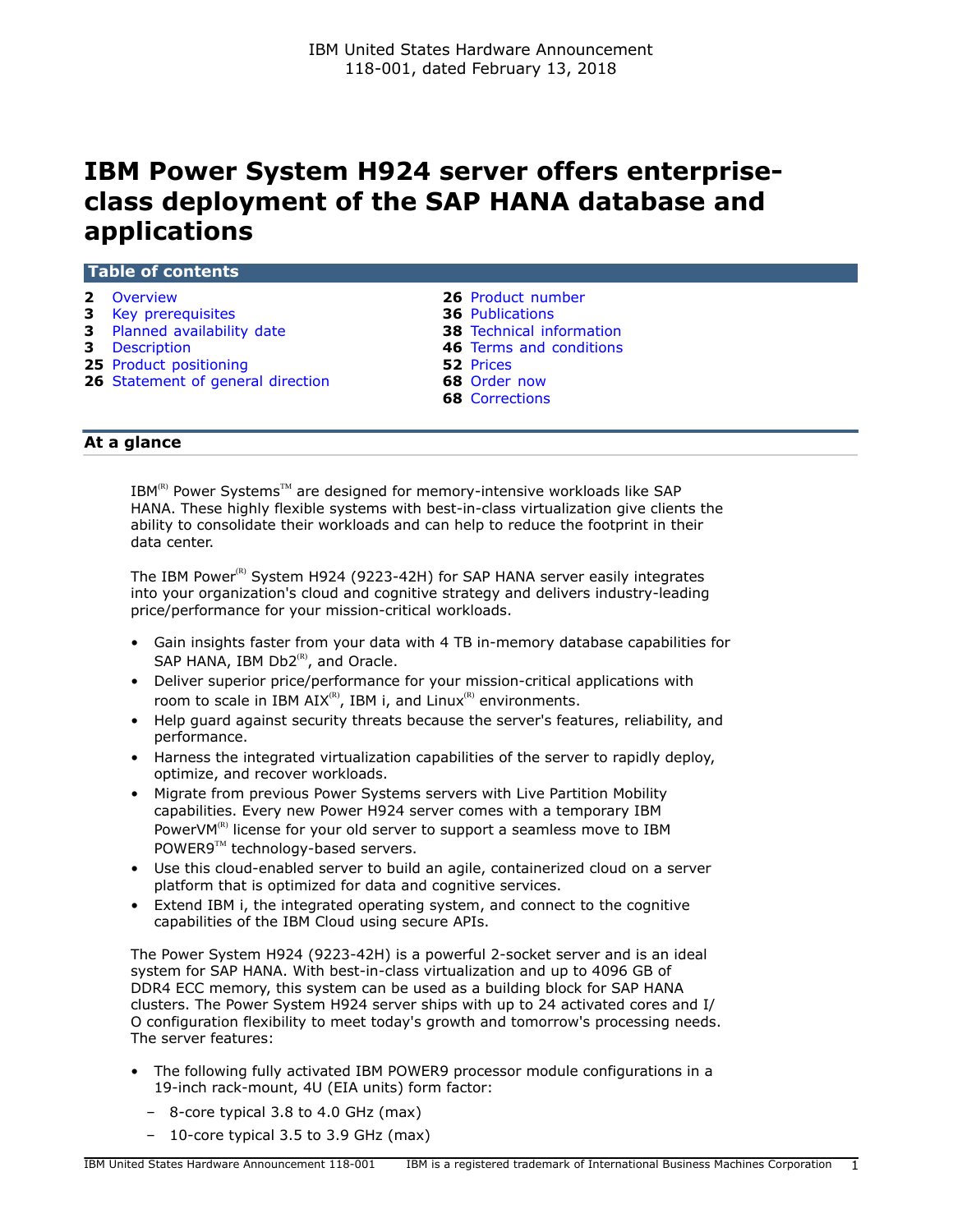- 12-core typical 3.4 to 3.9 GHz (max)
- Up to 4096 GB of DDR4 ECC memory
	- Running at speeds of 2133, 2400, and 2666 Mbps
- Storage backplane options:
	- Base 12 SFF-3 Bays/RDX Bay.
	- Split feature to 6+6 SFF Bays: Add a second SAS Controller.
	- Expanded Function 18 SFF-3 Bays/Dual IOA with Write Cache and optional external SAS port.
	- Expanded Function 12 SFF-3 Bays/RDX Bay and optional external SAS port.
- Optional PCIe3 NVMe carrier card with two M.2 module slots
- Expansion capabilities for the EXP12SX/EXP24SX SFF Gen2-bay Drawer
- Hot-plug PCIe Gen4 and Gen3 slots
- Integrated:
	- Service processor
	- $-$  EnergyScale<sup>TM</sup> technology
	- Hot-plug and redundant cooling
	- USB 3.0 ports
	- Two HMC ports
	- One system port with RJ45 connector
- Four hot-plug, redundant power supplies
- 19-inch rack-mounting hardware (4U)

## <span id="page-1-0"></span>**Overview**

The next generation of Power Systems servers with POWER9 technology is built with innovations that can help deliver security and reliability for the data-intensive workloads of today's enterprises. POWER9 technology is designed from the ground up for data-intensive workloads like databases and analytics.

This new server generation has twice the memory footprint of IBM POWER8 $^{(R)}$ servers, making it an ideal platform for in-memory and data-centric applications. Changes in the memory subsystem and the use of industry standard memory DIMMs take POWER9 technology to the next level by superseding a number of existing price/performance offerings. Designed to run commercial, cognitive, and database workloads POWER9 technology provides a highly competitive server platform, client references indicate POWER $<sup>(R)</sup>$  servers help provide a robust and secure backbone</sup> of their IT infrastructure. More companies are using POWER technology in their IT infrastructure down from the shop level to large data center deployments.

The Power System H924 (9223-42H) for SAP HANA server by default has its Power Management mode set to Max Performance. This mode can dynamically optimize the processor frequency at any given time based on CPU utilization and operating environmental conditions. For a description of this feature and other power management options available for this server, see the [IBM EnergyScale for](https://www-01.ibm.com/common/ssi/cgi-bin/ssialias?htmlfid=POW03125USEN) [POWER9 Processor-Based Systems](https://www-01.ibm.com/common/ssi/cgi-bin/ssialias?htmlfid=POW03125USEN) website.

The Power H924 for SAP HANA server provides an optimized system configuration using enhanced processors, DDR4 ECC memory, and IBM PowerVM Enterprise Edition virtualization for enterprise-class deployment of the SAP HANA database and applications.

With this highly flexible system with best-in-class virtualization, clients can consolidate their workloads and reduce the footprint in their data center. In addition, clients can run mixed workloads with traditional SAP and nonproduction workloads running in a shared pool side by side with Production SAP HANA, leading to an efficient use of the system and a high utilization. SAP HANA Tailored Datacenter Integration Phase 5 (TDI5) gives clients the flexibility to use the storage and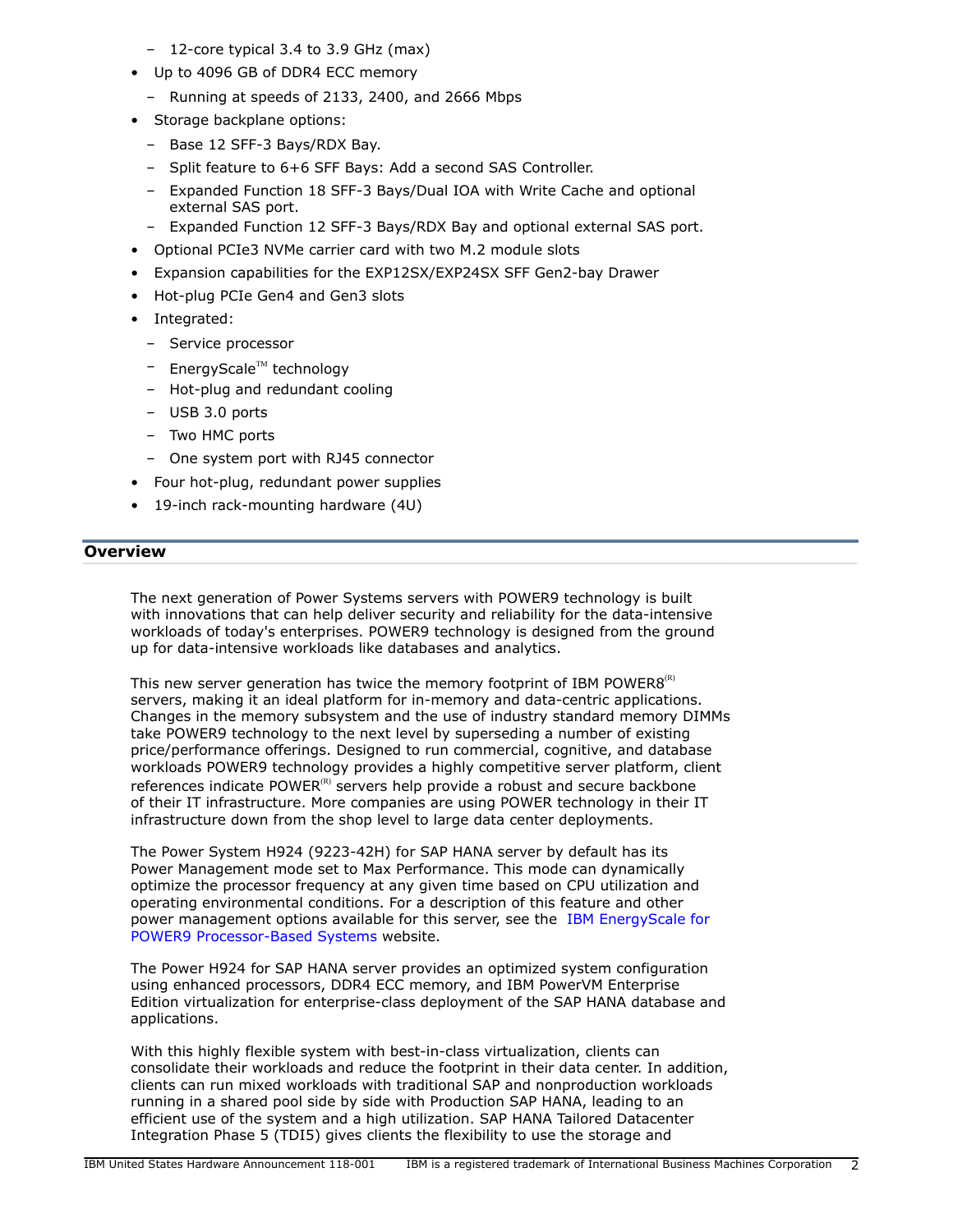networking of their choice, and change configurations, with support from SAP, all while achieving a lower TCO.

The Power H924 for SAP HANA server supports two processor sockets, offering 8 core or 16-core typical 3.8 to 4.0 GHz (max), 10-core or 20-core typical 3.5 to 3.9 GHz (max), or 24-core typical 3.4 to 3.9 GHz (max) configurations in a 19-inch rack-mount, 4U (EIA units) drawer configuration. All the cores are active.

The Power H924 for SAP HANA server supports a maximum of 32 DDR4 ECC DIMM slots. Memory features supported are 16 GB, 32 GB, 64 GB, and 128 GB and run at different speeds of 2133, 2400, and 2666 Mbps, offering a maximum system memory of 4096 GB.

- I/O options in the system unit include:
	- Three PCIe x16 Gen4, full-height, half length slots (CAPI)
	- Two PCIe x8 Gen4, full-height, half-length slots (with x16 connector) (CAPI)
	- Two PCIe x8 Gen3, full-height, half-length slots (with x16 connector)
	- Four PCIe x8 Gen3, full-height, half-length slots (one of these slots is used for the required base LAN adapter)
	- Storage feature: Twelve or eighteen 2.5-in. SFF-3 (Gen3 carrier) disk bays
	- RAID 0, 5, 6, 10, 5T2, 6T2, and 10T2 support
	- One RDX bay (only available with x12 disk bays, not available with x18 disk bays)
	- PCIe3 NVMe carrier card with two M.2 module slots
- One front and two rear USB 3.0 ports
- Service processor
- 2+2 Redundant hot-plug AC power supplies in each enclosure
- 19-inch rack-mount 4U configuration
- PowerVM

#### **Feature exchange**

Not applicable.

## <span id="page-2-0"></span>**Key prerequisites**

Linux is required as the primary operating system with a minimum of 75% of total cores activated.

AIX and IBM i can be chosen as secondary operating systems, with a maximum of 25% of total cores activated across both.

If the AIX and IBM i total core activation requirements exceed 25% then the Power S924 is the recommended server.

## <span id="page-2-1"></span>**Planned availability date**

March 20, 2018

## <span id="page-2-2"></span>**Description**

The POWER9 scale-out family is the first set of entry servers that comes completely cloud-enabled out of the box with integrated PowerVM Enterprise capabilities. Additionally, on-chip analytics and algorithms help clients run their workloads at an optimized processor frequency for performance and throughput. In combination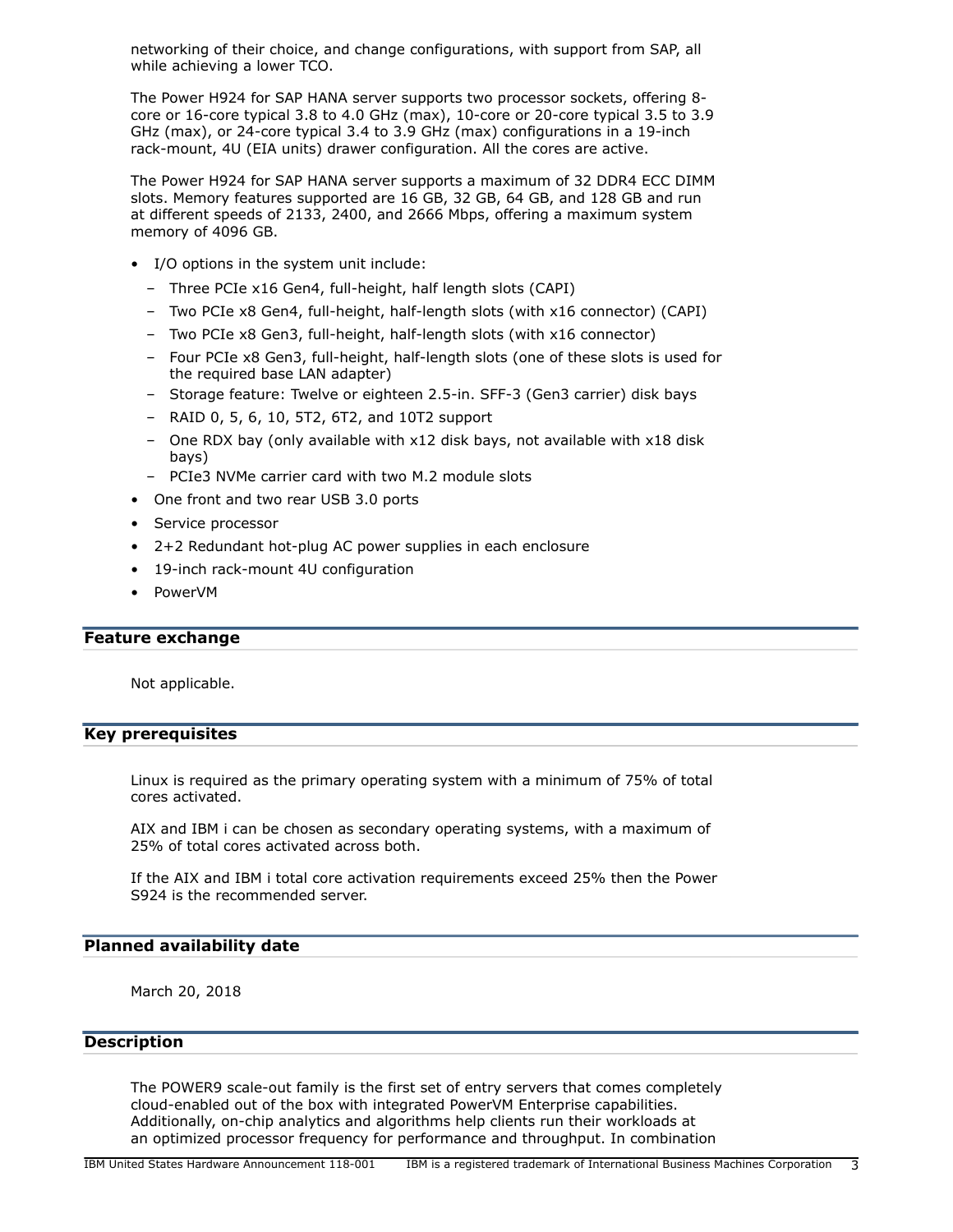with the DDR4 memory footprint of 4 TB, IBM provides systems that are unmatched by the competition in terms of memory scaling as well as the core to memory ratio needed for data-centric and in-memory workloads. Live Partition Mobility capabilities are built in, to cloud-enable your POWER9 infrastructure and help you migrate from previous Power Systems. Every new H924 also has the option of a temporary PowerVM license for your old server to support a seamless move of workloads to POWER9. The Power System H924 server has built-in security that can help you be ready for current and future security threats.

The Power System H924 (9223-42H) for SAP HANA server supports two processor sockets, offering 8-core or 16-core typical 3.8 to 4.0 GHz (max), 10-core or 20 core typical 3.5 to 3.9 GHz (max), or 24-core typical 3.4 to 3.9 GHz (max) POWER9 processor-based configurations in a 19-inch rack-mount, 4U (EIA units) drawer configuration. All the cores are active. The Power H924 server supports a maximum of 32 DDR4 ECC DIMM slots. Memory features supported are 16 GB, 32 GB, 64 GB, and 128 GB, allowing for a maximum system memory of 4096 GB.

# **Summary of standard features for Power H924:**

- POWER9 processor modules:
	- 8-core typical 3.8 to 4.0 GHz (max) POWER9 Processor (#EP1E)
	- 10-core typical 3.5 to 3.9 GHz (max) POWER9 Processor (#EP1F)
	- 12-core typical 3.4 to 3.9 GHz (max) POWER9 Processor (#EP1G)
- High-performance Mbps DDR4 ECC memory
	- 16 GB (#EM62), 32 GB (#EM63), 64 GB (#EM64), or 128 GB (#EM65) memory features; different sizes/configurations run at different frequencies of 2133, 2400, and 2666 Mbps
	- Up to 4 TB of DDR4 memory with two Power Systems processors
	- Up to 2 TB of DDR4 memory with one Power Systems processor
- Storage Backplane feature:
	- Base 12 SFF-3 Bays/RDX Bay.
	- Optionally, split the above SFF-3 bays and add a second integrated SAS controller without cache.
	- Expanded function 18 SFF-3 Bays/Dual IOA with Write Cache and Optional External SAS port.
	- Expanded function 12 SFF-3 Bays/RDX Bay/Dual IOA with Write Cache and Optional External SAS port.
	- Optionally, attach an EXP12SX/EXP24SX SAS HDD/SSD Expansion Drawer to the dual IOA.
- Up to two PCIe3 NVMe carrier cards with two M.2 module slots (with up to four Mainstream 400 GB SSD NVMe M.2 modules)
	- Quantity of one PCIe3 NVMe carrier card can be ordered only with a storage backplane. If PCIe3 NVMe carrier card is ordered with a storage backplane, then the optional split feature is not supported.
- PCIe slots with single processor:
	- One x16 Gen4 full-height, half-length (CAPI)
	- One x8 Gen4, full-height, half-length (with x16 connector) (CAPI)
	- Two x8 Gen3, full-height, half-length (with x16 connectors)
	- Four x8 Gen3 full-height, half-length (One of these slots is used for the required base LAN adapter.)
- PCIe slots with two processors:
	- Three x16 Gen4 full-height, half-length (CAPI)
	- Two x8 Gen4 full-height, half-length (with x16 connectors) (CAPI)
	- Two x8 Gen3 full-height, half-length (with x16 connectors)
	- Four x8 Gen3 full-height, half-length (One of these slots is used for the required base LAN adapter.)
- Integrated: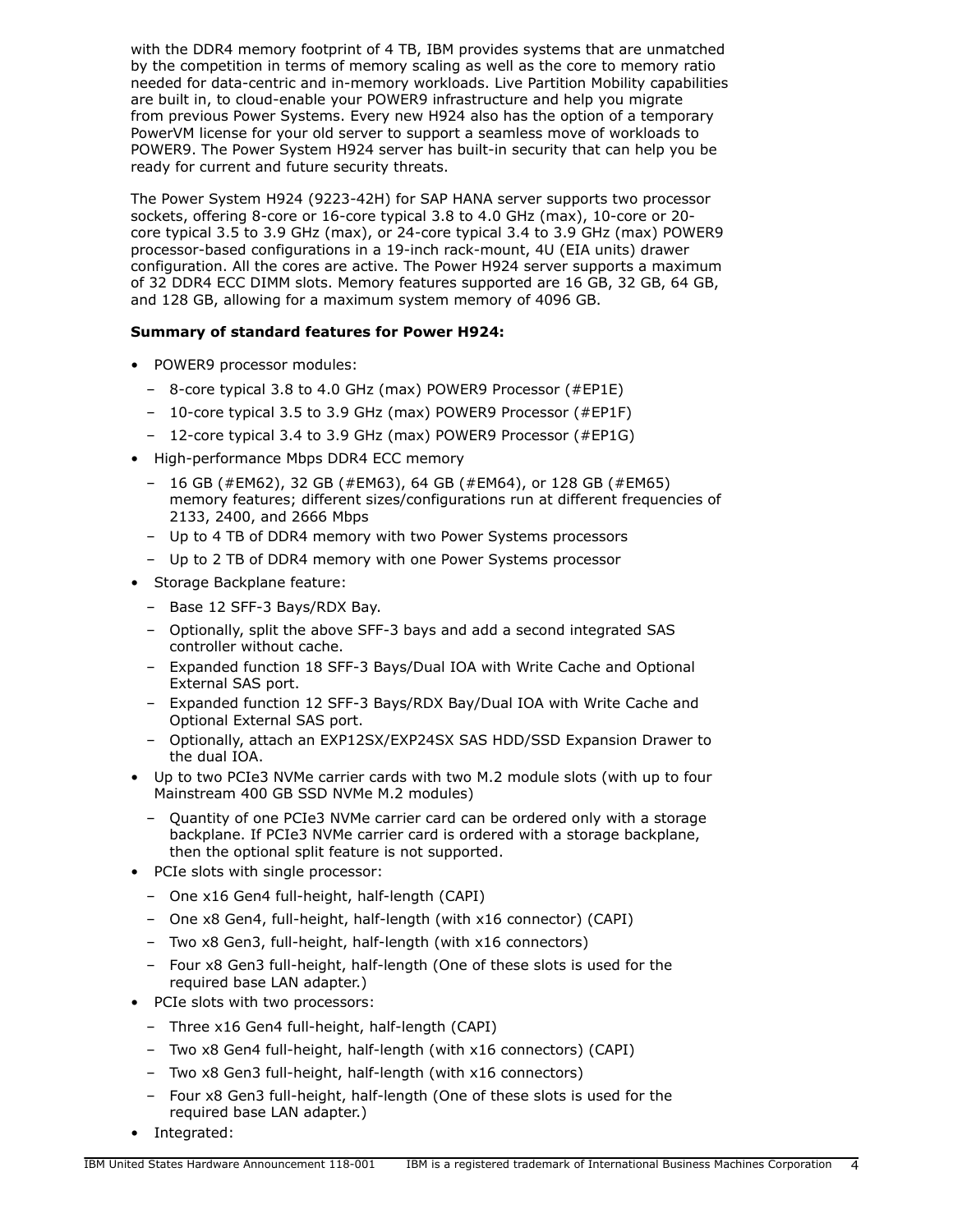- Service processor
- EnergyScale technology
- Hot-swap and redundant cooling
- One front USB 3.0 ports
- Two rear USB 3.0 ports
- Two HMC 1GbE RJ45 ports
- One system port with RJ45 connector
- Four hot-plug, redundant power supplies
- 19-inch rack-mounting hardware (4U)

## **PowerVM**

PowerVM, which delivers industrial-strength virtualization for AIX and Linux environments on POWER processor-based systems, has been enhanced with a virtualization-oriented performance monitor, and performance statistics are available through the HMC. These performance statistics can be used to understand the workload characteristics and to prepare for capacity planning.

## **H924 SW tier for IBM i**

- IBM i SW tier is P20.
- The IBM i QPRCFEAT number is the same numeric value as the processor feature code.

## **Power H924 system configuration**

The minimum Power H924 initial order must include a processor module, two 16 GB DIMMs, four power supplies and line cords, an operating system indicator, a cover set indicator, and a Language Group Specify. Also, the configuration must include one of the storage options and the network options below:

Storage options:

- For boot from NVMe: One NVMe carrier and one NVMe M.2 Module.
- For boot from local SFF-3 HDD/SDD: One storage backplane and one SFF-3 HDD or SDD.
- For boot from SAN: Internal HDD or SSD and RAID cards are not required if feature 0837 (Boot from SAN) is selected. A Fibre Channel adapter must be ordered if feature 0837 is selected.

Network options:

- One PCIe2 4-port 1 Gb Ethernet adapter.
- One of the supported 10 Gb Ethernet adapters

AIX or Linux is the primary operating system. The minimum defined initial order configuration is as follows:

| <b>Feature number</b>                                                | <b>Description</b>                                            | <b>Quantity</b> | <b>Notes</b> |
|----------------------------------------------------------------------|---------------------------------------------------------------|-----------------|--------------|
| EU0B                                                                 | Operator Panel<br>LCD Display                                 |                 |              |
| Processors                                                           |                                                               |                 |              |
| EP1E<br>8-core typical 3.8<br>to $4.0$ GHz (max)<br>POWER9 Processor |                                                               |                 |              |
| or                                                                   |                                                               |                 |              |
| EP1F                                                                 | 10-core typical 3.5<br>to $3.9$ GHz (max)<br>POWER9 Processor |                 |              |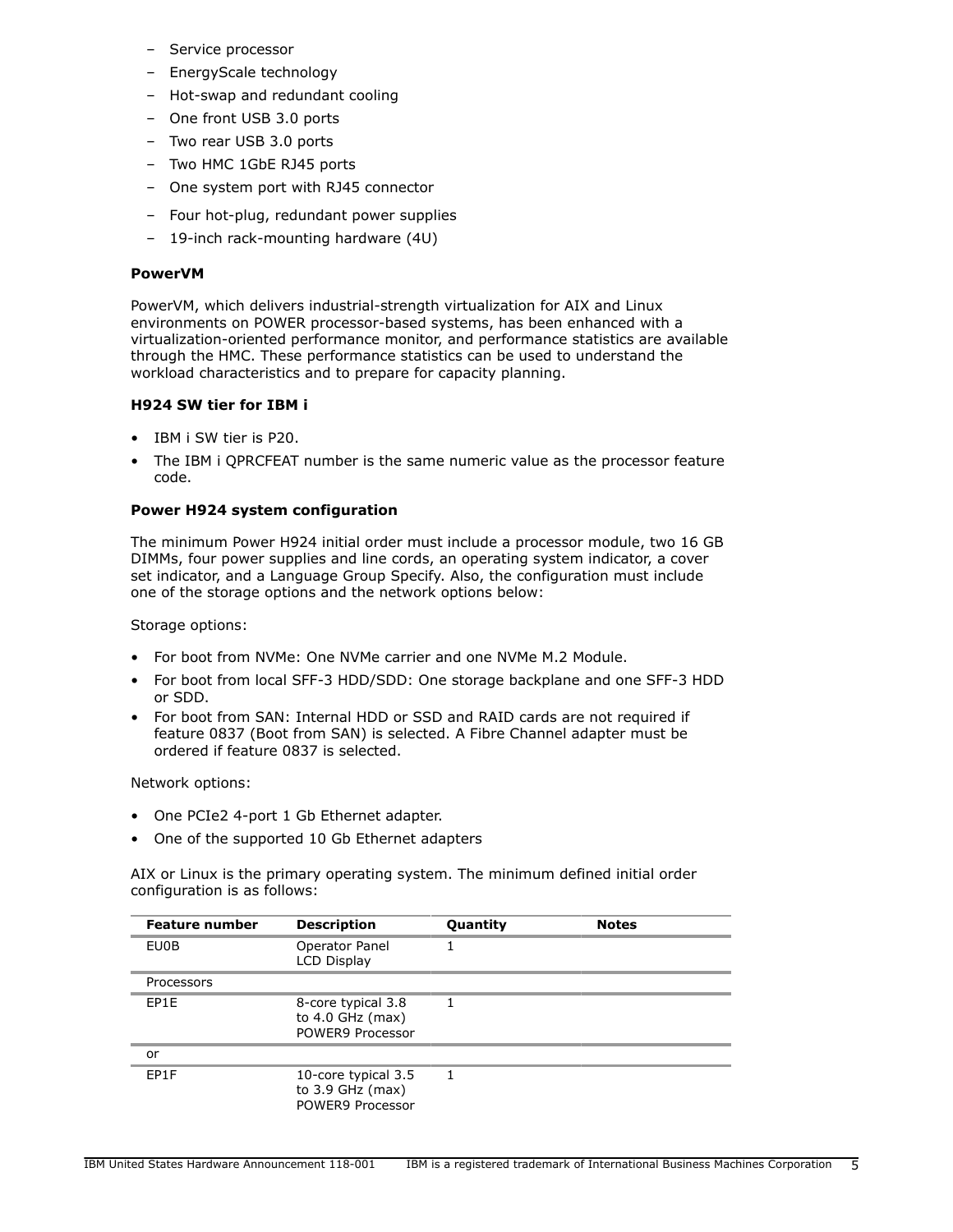| <b>Feature number</b>                                 | <b>Description</b>                                                     | Quantity       | <b>Notes</b>                                        |
|-------------------------------------------------------|------------------------------------------------------------------------|----------------|-----------------------------------------------------|
| Processor<br>activations                              |                                                                        |                |                                                     |
| EP4E<br>One Processor<br>Core Activation for<br>#EP1E |                                                                        | 8              |                                                     |
| or                                                    |                                                                        |                |                                                     |
| EP4F                                                  | One Processor<br>Core Activation for<br>#EP1F                          | 10             |                                                     |
| Memory DIMMs                                          |                                                                        |                |                                                     |
| <b>EM62</b>                                           | 16 GB DDR4<br>Memory                                                   | $\overline{2}$ |                                                     |
| or                                                    |                                                                        |                |                                                     |
| <b>EM63</b>                                           | 32 GB DDR4<br>Memory                                                   | $\overline{2}$ |                                                     |
| or                                                    |                                                                        |                |                                                     |
| <b>EM64</b>                                           | 64 GB DDR4<br>Memory                                                   | 2              |                                                     |
| or                                                    |                                                                        |                |                                                     |
| <b>EM65</b>                                           | 128 GB DDR4<br>Memory                                                  | 2              |                                                     |
| Storage Backplane                                     |                                                                        |                |                                                     |
| EJ1C                                                  | Twelve SFF-3<br>Bays/RDX Bay                                           | 1              | Optional split card<br>EJ1E                         |
| or                                                    |                                                                        |                |                                                     |
| EJ1D                                                  | Eighteen SFF-3<br>Bays/RDX Bay/<br>Dual IOA with<br><b>Write Cache</b> | 1              |                                                     |
| or                                                    |                                                                        |                |                                                     |
| EJ1M                                                  | Twelve SFF-3<br>Bays/RDX Bay/2x<br><b>EXT PT</b>                       | $\mathbf{1}$   |                                                     |
| or                                                    |                                                                        |                |                                                     |
| <b>EC59</b>                                           | PCIe3 NVMe carrier<br>card $w/2$ M.2<br>module slots                   | 1              | Must order, at a<br>minimum, one of<br>feature ES14 |
| Disk Drive                                            |                                                                        |                |                                                     |
| <b>ESDB</b>                                           | 300 GB 15K RPM<br>SAS SFF-3 Disk<br>Drive (AIX/Linux)                  | 1              |                                                     |
| LAN Adapter                                           |                                                                        |                |                                                     |
| 5899                                                  | PCIe2 LP 4-port<br>1GbE Adapter                                        | $\mathbf{1}$   |                                                     |
| Power supplies/<br>Power cord                         |                                                                        |                |                                                     |
| EB <sub>2</sub> M                                     | AC Power Supply -<br>1400 W for Server<br>$(200 - 240 V AC)$           | 4              |                                                     |
| 6458                                                  | Power Cord 4.3<br>m (14 ft), Drawer<br>to IBM PDU<br>(250V/10A)        | $\overline{4}$ | 6458 - (default)                                    |
| 9300/97xx                                             | Language Group<br>Specify                                              | $\mathbf{1}$   | 9300 - (default)                                    |
| Front Bezel                                           |                                                                        |                |                                                     |
| EJU3                                                  | Front IBM Bezel for<br>12-Bay BackPlane                                | 1              |                                                     |
| or                                                    |                                                                        |                |                                                     |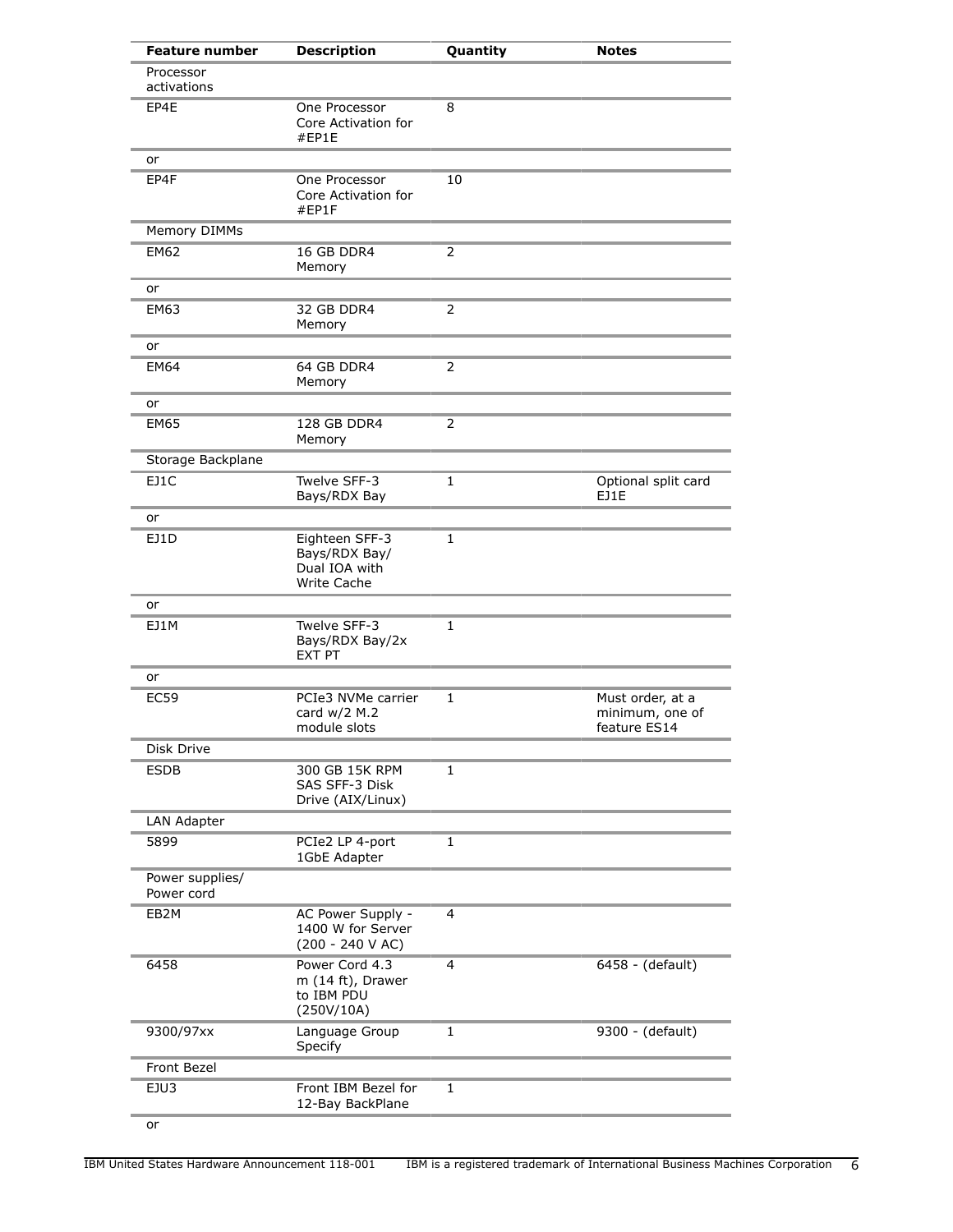| <b>Description</b><br><b>Feature number</b> |                                                   | Quantity     | <b>Notes</b> |
|---------------------------------------------|---------------------------------------------------|--------------|--------------|
| <b>EJUG</b>                                 | Front IBM Bezel for<br>18-Bay BackPlane           | 1            |              |
| or                                          |                                                   |              |              |
| EJU4                                        | Front OEM Bezel<br>for 12-Bay<br><b>BackPlane</b> | $\mathbf{1}$ |              |
| or                                          |                                                   |              |              |
| <b>EJUH</b>                                 | Front OEM Bezel<br>for 18-Bay<br><b>BackPlane</b> | 1            |              |
| Primary operating<br>system                 |                                                   |              |              |
| 2146                                        | Primary Operating<br>System Indicator -<br>AIX    | 1            |              |
| or                                          |                                                   |              |              |
| 2147                                        | Primary Operating<br>System Indicator -<br>Linux  | 1            |              |

- The racking approach for the initial order must be either a 7014-T00, 7014- T42, 7965-S42, or 7953-94Y. If an additional rack is required for I/O expansion drawers as an MES to an existing system, either a feature 0551, 0553, or ER05 rack must be ordered.
- If NVMe carrier card feature EC59 is selected, no disk units are required to be ordered. If neither feature EC59 nor feature 0837 (SAN boot) is ordered, then at least one disk unit is required to be ordered. If no HDD/SSD/SAN boot (#0837) is ordered, then feature EC59 (with at least one of #ES14) is the load source.
- One PCIe2 4-port 1 GbE Adapter (#5899) is defaulted. Options for servers with AIX and Linux as the primary operating system are one of a 10 Gb Ethernet adapter, either feature EC2S, EC2U, EN0H, EN0K, EN0S, EN0U, EN0W, or EN15.

|                                   |  | The minimum defined initial order configuration, if no choice is made, when IBM i is |  |  |  |  |
|-----------------------------------|--|--------------------------------------------------------------------------------------|--|--|--|--|
| the primary operating system, is: |  |                                                                                      |  |  |  |  |

| <b>Feature number</b>                                               | <b>Description</b>                                         | Quantity     | <b>Notes</b> |
|---------------------------------------------------------------------|------------------------------------------------------------|--------------|--------------|
| <b>EU0B</b>                                                         | Operator Panel<br><b>LCD Display</b>                       | 1            |              |
| Processors                                                          |                                                            |              |              |
| EP1E                                                                | 8-core typical 3.8<br>to 4.0 GHz (max)<br>POWER9 Processor | $\mathbf{1}$ |              |
| or                                                                  |                                                            |              |              |
| EP1F<br>10-core typical 3.5<br>to 3.9 GHz (max)<br>POWER9 Processor |                                                            | 1            |              |
| Processor<br>activations                                            |                                                            |              |              |
| EP4E                                                                | One Processor<br>Core Activation for<br>#EP1E              |              |              |
| or                                                                  |                                                            |              |              |
| EP4F                                                                | One Processor<br>Core Activation for<br>#EP1F              |              |              |
| Memory DIMMs                                                        |                                                            |              |              |
| <b>EM62</b>                                                         | <b>16 GB DDR4</b><br>Memory                                | 2            |              |
| or                                                                  |                                                            |              |              |
| <b>EM63</b>                                                         | 32 GB DDR4<br>Memory                                       | 2            |              |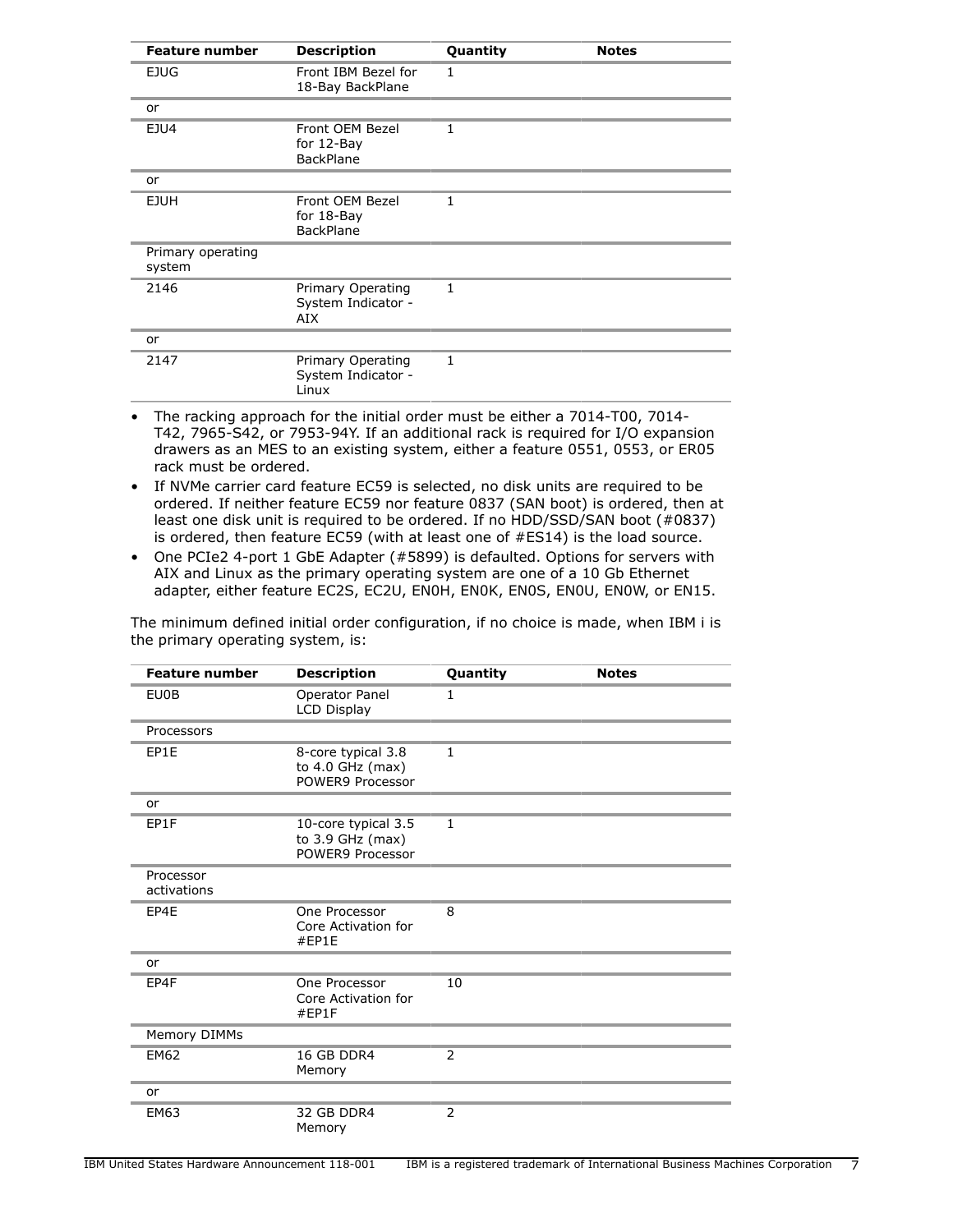| <b>Feature number</b>               | <b>Description</b>                                                          | Quantity       | <b>Notes</b>                                           |
|-------------------------------------|-----------------------------------------------------------------------------|----------------|--------------------------------------------------------|
| or                                  |                                                                             |                |                                                        |
| <b>EM64</b><br>64 GB DDR4<br>Memory |                                                                             | 2              |                                                        |
| or                                  |                                                                             |                |                                                        |
| <b>EM65</b>                         | 128 GB DDR4<br>Memory                                                       | 2              |                                                        |
| Storage Backplane                   |                                                                             |                |                                                        |
| EJ1C                                | Twelve SFF-3<br>Bays/RDX Bay                                                | 1              | Optional split card<br>F11F                            |
| or                                  |                                                                             |                |                                                        |
| EJ1D                                | Eighteen SFF-3<br>Bays/RDX Bay/<br>Dual IOA with<br><b>Write Cache</b>      | $\mathbf{1}$   |                                                        |
| or                                  |                                                                             |                |                                                        |
| EJ1M                                | Twelve SFF-3<br>Bays/RDX Bay/2x<br><b>EXT PT</b>                            | 1              |                                                        |
| Disk Drive                          |                                                                             |                |                                                        |
| <b>ESNJ</b>                         | 283 GB 15K RPM<br>SAS SFF-3 4k<br><b>Block Cached Disk</b><br>Drive (IBM i) | $\overline{2}$ | One system data<br>protection specify<br>code required |
| LAN Adapter                         |                                                                             |                |                                                        |
| 5899                                | PCIe2 LP 4-port 1<br><b>GbE Adapter</b>                                     | 1              |                                                        |
| or                                  |                                                                             |                |                                                        |
| <b>EN15</b>                         | PCIe3 4-port 10<br>GbE SR Adapter                                           | $\mathbf{1}$   |                                                        |
| or                                  |                                                                             |                |                                                        |
| EC2S                                | PCIe3 2-Port 10 Gb<br>NIC&ROCE SR/Cu<br>Adapter                             | 1              |                                                        |
| or                                  |                                                                             |                |                                                        |
| EC <sub>2U</sub>                    | PCIe3 2-Port 25/10<br>Gb NIC&ROCE SR/<br>Cu Adapter                         | 1              |                                                        |
| Power supplies/<br>Power cord       |                                                                             |                |                                                        |
| EB2M                                | AC Power Supply -<br>1400 W for Server<br>$(200 - 240 V AC)$                | 4              |                                                        |
| 6458                                | Power Cord 4.3<br>m (14 ft), Drawer<br>to IBM PDU<br>(250V/10A)             | 4              | 6458 - (default)                                       |
| 9300/97xx                           | Language Group<br>Specify                                                   | 1              | 9300 - (default)                                       |
| <b>Front Bezel</b>                  |                                                                             |                |                                                        |
| EJU3                                | Front IBM Bezel for<br>12-Bay BackPlane                                     | 1              |                                                        |
| or                                  |                                                                             |                |                                                        |
| <b>EJUG</b>                         | Front IBM Bezel for<br>18-Bay BackPlane                                     | $\mathbf{1}$   |                                                        |
| Primary operating<br>system         |                                                                             |                |                                                        |
| 2145                                | Primary Operating<br>System Indicator -<br>IBM i                            | 1              |                                                        |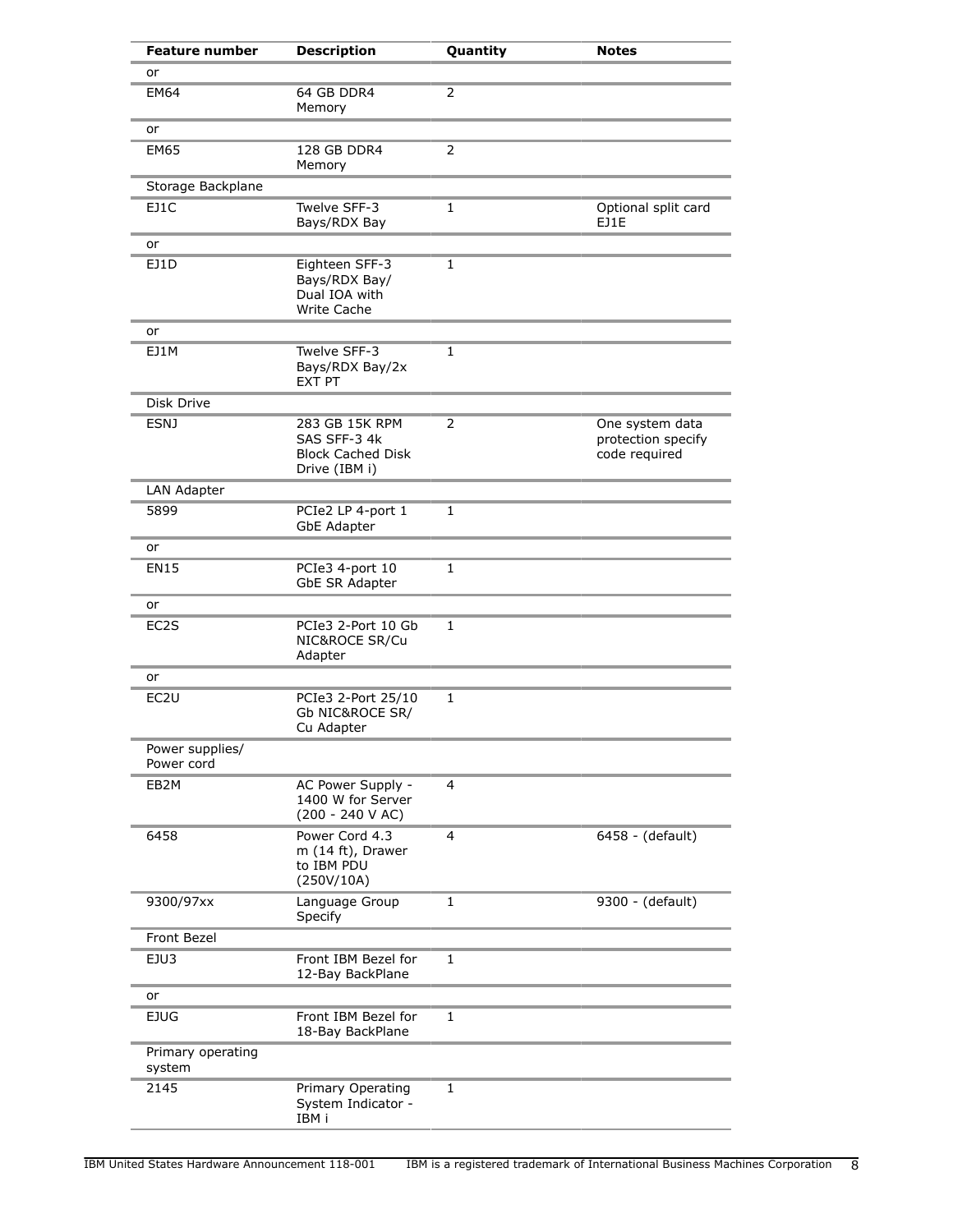- The racking approach for the initial order must be either a 7014-T00, 7014- T42, 7965-S42, or 7953-94Y. If an additional rack is required for I/O expansion drawers as an MES to an existing system, either a feature 0551, 0553, or ER05 rack must be ordered.
- IBM i operating system performance: Clients with write-sensitive disk/HDD workloads should upgrade from the feature EJ1C/EJ1E base storage backplane to the feature EJ1M/EJ1D expanded function storage backplanes to gain the performance advantage of write cache.

## **Processor modules**

A maximum of two processors with eight processor cores (#EP1E), or two processors with ten processor cores (#EP1F), or two processors with twelve processor cores (#EP1G) are allowed. All processor cores must be activated. The following defines the allowed quantities of processor activation entitlements.

- One 8-core, typical 3.8 to 4.0 GHz (max) processor (#EP1E) requires that eight processor activation codes be ordered. A maximum of eight processor activations (#EP4E) is allowed.
- Two 8-core, typical 3.8 to 4.0 GHz (max) processors (#EP1E) require that sixteen processor activation codes be ordered. A maximum of 16 processor activations (#EP4E) is allowed.
- One 10-core, typical 3.5 to 3.9 GHz (max) processor (#EP1F) requires that ten processor activation codes be ordered. A maximum of 10 processor activation code features (#EP4F) is allowed.
- Two 10-core, typical 3.5 to 3.9 GHz (max) processors (#EP1F) require that twenty processor activation codes be ordered. A maximum of 20 processor activation code features (#EP4F) is allowed.
- Two 12-core, typical 3.4 to 3.9 GHz (max) processors (#EP1G) require that twenty-four processor activation codes be ordered. A maximum of 24 processor activation code features (#EP4G) is allowed.

## **System memory**

- A minimum 32 GB of memory is required on the Power H924 system.
- Memory upgrades require memory pairs. Base memory is two 16 GB DDR4 ECC memory modules (#EM62).

Plans for future memory upgrades should be taken into account when deciding which memory feature size to use at the time of initial system order.

| <b>Feature</b><br>description | <b>Feature number</b> | <b>Minimum DIMM</b><br>quantity | <b>Maximum DIMM</b><br>quantity |
|-------------------------------|-----------------------|---------------------------------|---------------------------------|
| 16 GB DDR4<br>Memory          | EM62                  | 0                               | 32                              |
| 32 GB DDR4<br>Memory          | EM63                  | 0                               | 32                              |
| 64 GB DDR4<br>Memory          | <b>EM64</b>           | 0                               | 32                              |
| 128 GB DDR4<br>Memory         | <b>EM65</b>           | 0                               | 32                              |

**Note:** Different sizes/configurations run at different frequencies of 2133, 2400, and 2666 Mbps.

#### **Power supply**

• Four power supplies supporting a rack: 1+1 1400 Watt 200-240 Volt (#EB2M)

#### **Redundant fans**

Redundant fans are standard.

#### **Power cords**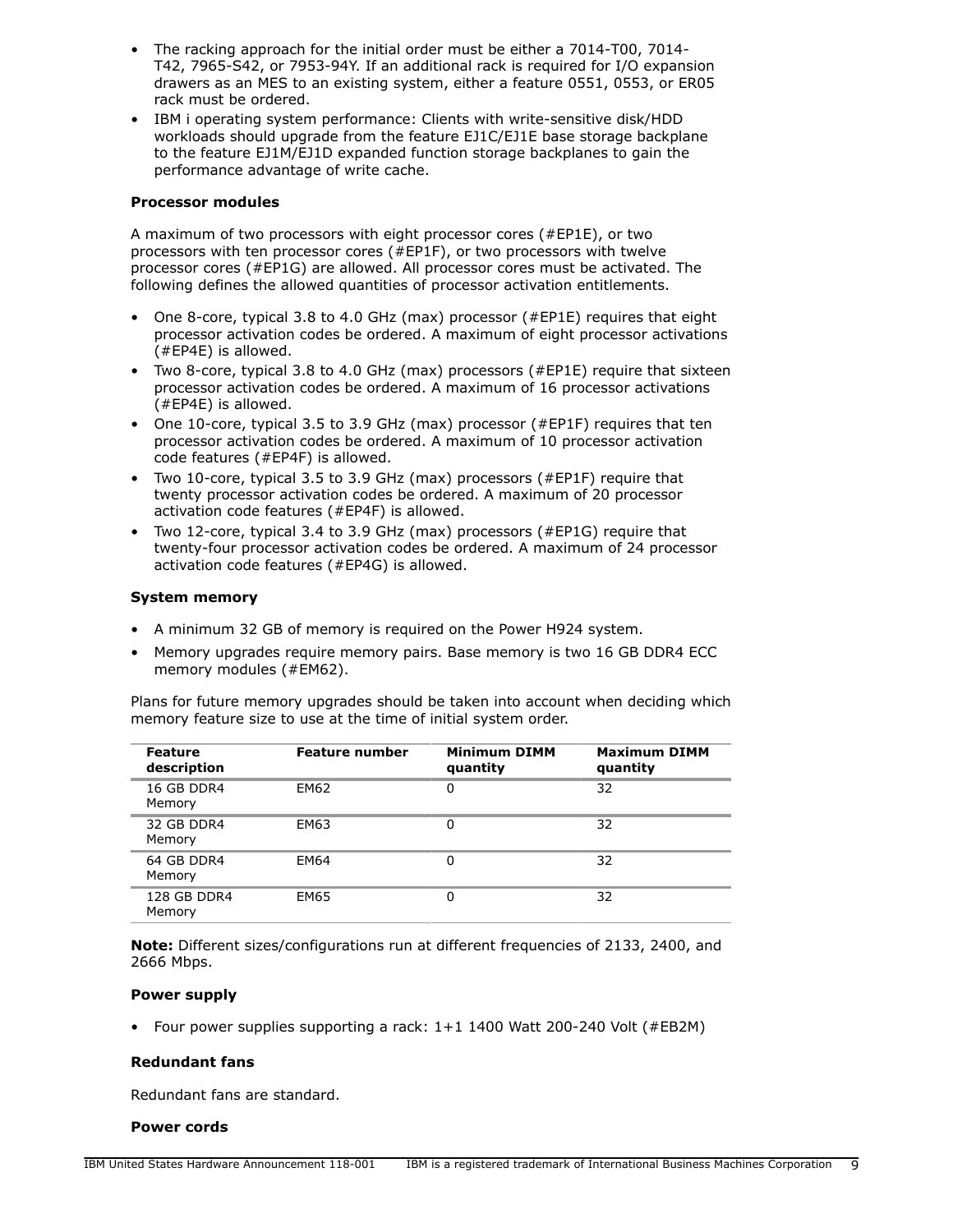Four power cords are required. A maximum of two feature 6458 cords is allowed on the system unless a valid I/O drawer or tower is attached to the system. The Power H924 server supports power cord 4.3 m (14 ft), Drawer to Wall/IBM PDU (250V/10A) in the base shipment group. See the feature listing for other options.

## **PCIe slots**

The Power H924 server has up to 11 PCIe hot-plug slots, providing excellent configuration flexibility and expandability. For more information about PCIe slots, see the **Rack-integrated system with I/O Expansion Drawer** section below.

With two POWER9 processor single-chip modules (SCM), eleven PCIe slots are available, three are x16 Gen4 full-height, half-length slots (CAPI), two are x8 Gen 4 full-height, half-length slots (with x16 connectors) (CAPI), two are x8 Gen3 fullheight, half-length slots (with x16 connectors), and four are x8 Gen3 full-height, half-length slots (one of these slots is used for the required base LAN adapter).

With one POWER9 processor SCM, eight PCIe slots are available. One is x16 Gen4 full-height, half-length slot (CAPI), one is x8 Gen4 full-height, half-length slot (with x16 connector) (CAPI), two are x8 Gen3 full-height, half-length slots (with x16 connectors), and four are x8 Gen3 full-height, half-length slots (one of these slots is used for the required base LAN adapter).

The x16 slots can provide up to twice the bandwidth of x8 slots because they offer twice as many PCIe lanes. PCIe Gen4 slots can support up to twice the bandwidth of a PCIe Gen3 slot and PCIe Gen3 slots can support up to twice the bandwidth of a PCIe Gen2 slot, assuming an equivalent number of PCIe lanes.

At least one PCIe Ethernet adapter is required on the server by IBM to ensure proper manufacture, test, and support of the server. One of the x8 PCIe slots is used for this required adapter.

These servers are smarter about energy efficiency when cooling the PCIe adapter environment. They sense which IBM PCIe adapters are installed in their PCIe slots and if an adapter requires higher levels of cooling, they automatically speed up fans to increase airflow across the PCIe adapters. Note that faster fans increase the sound level of the server. Higher wattage PCIe adapters include the PCIe3 SAS adapters and SSD/flash PCIe adapters (#EJ10, #EJ14, and #EJ0J).

## **SAS bays and storage backplane options**

- Base Storage Backplane 12 SFF-3 Bays/RDX Bay (#EJ1C)
- Feature EJ1E (6 +6 SFF-3 Bays split backplane for #EJ1C)
- Expanded function Storage Backplane 18 SFF-3 Bays/Dual IOA with Write Cache and optional external SAS port (#EJ1D)
- Expanded function Storage Backplane 12 SFF-3 Bays/RDX Bay/Dual IOA with Write Cache and optional external SAS port (#EJ1M)

The backplane options provide SFF-3 SAS bays in the system unit. These 2.5-inch or small form factor (SFF) SAS bays can contain SAS drives (HDD or SSD) mounted on a Gen3 tray or carrier. Thus the drives are designated SFF-3. SFF-1 or SFF-2 drives do not fit in an SFF-3 bay. All SFF-3 bays support concurrent maintenance or hotplug capability.

These backplane options use leading-edge, integrated SAS RAID controller technology designed and patented by IBM. A custom-designed PowerP $C^{(R)}$  based ASIC chip is the basis of these SAS RAID controllers and provides RAID 5 and RAID 6 performance levels, especially for SSD. Internally, SAS ports are implemented and provide plenty of bandwidth. The integrated SAS controllers are placed in dedicated slots and do not reduce the number of available PCIe slots.

The feature EJ1C Base Storage Backplane option provides twelve SFF-3 bays and one SAS controller with zero write cache.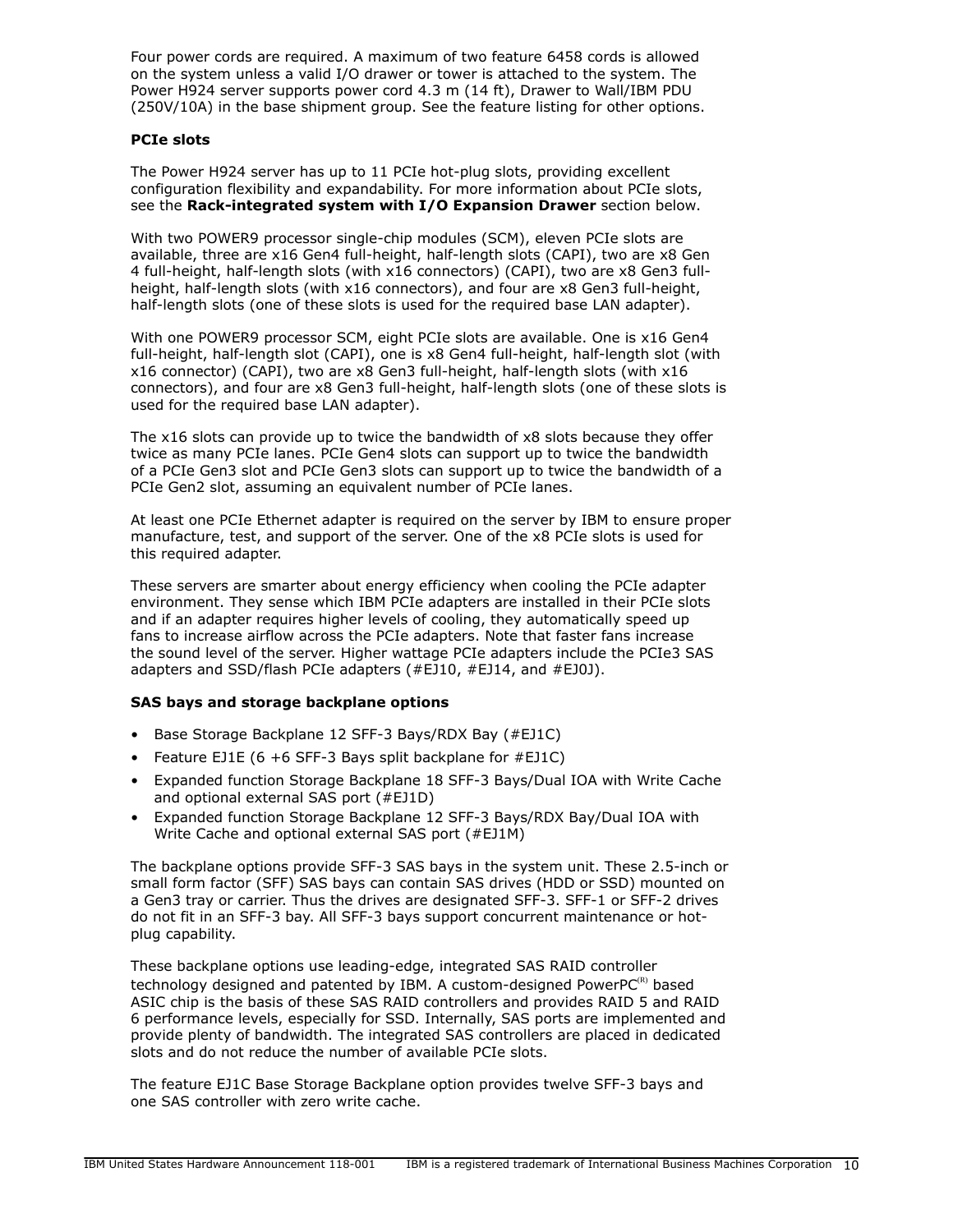By optionally adding the feature EJ1E Split Backplane, a second integrated SAS controller with no write cache is provided, and the twelve SSF-3 bays are logically divided into two sets of six bays. Each SAS controller independently runs one of the six-bay sets of drives.

This backplane option supports HDDs or SSDs or a mixture of HDDs and SSDs in the SFF-3 bays. "Mixing" HDDs and SSDs applies even within a single set of six bays of the split backplane option. Note, if mixing HDDs and SSDs, they must be in separate arrays.

This backplane option can offer different drive protection options: RAID 0, RAID 5, RAID 6, or RAID 10. RAID 5 requires a minimum of three drives of the same capacity. RAID 6 requires a minimum of four drives of the same capacity. RAID 10 requires a minimum of two drives. Hot spare capability is supported with RAID 5, or RAID 6, or RAID 10.

Note that RAID 5 and RAID 6 result in more drive write activity than mirroring or than unprotected drives.

This backplane option is supported by AIX, Linux, VIOS, and IBM i. It is highly recommended but not required that the drives be protected. With IBM i, all drives are required to be protected by either RAID or Mirroring.

If the client needs a change after the server is installed, the backplane option can be changed. For example, the feature EJ1E split backplane feature can be added to an existing feature EJ1C backplane.

Unlike the hot-plug PCIe slots and SAS bays, concurrent maintenance is not available for the integrated SAS controllers. Scheduled downtime is required if a service action is required for these integrated resources.

In addition to supporting HDDs and SSDs in the SFF-3 SAS bays, the Expanded Function Storage Backplanes (#EJ1D and #EJ1M) support the optional attachment of an EXP12SX/EXP24SX drawer in mode 1. For these expanded function backplanes, all bays are accessed by both of the integrated SAS controllers. The bays support concurrent maintenance (hot-plug).

#### **Cable management arm**

A folding arm is attached to the server's rails at the rear of the server. The server's power cords and the cables from the PCIe adapters or integrated ports run through the arm and into the rack. The arm enables the server to be pulled forward on its rails for service access to PCIe slots, memory, processors, and so on without disconnecting the cables from the server. Approximately 1 meter (3 feet) of cord/ cable length is needed for the arm.

## **Integrated I/O ports**

In addition to the integrated SAS controllers and SAS ports associated with the storage backplane, there are two HMC ports, one system port, and three USB ports. The two HMC ports are RJ45 supporting 1 Gb Ethernet connections.

The one system port is RJ45 and is supported by AIX and Linux for attaching serial devices such as an asynchronous devices like a console. If the device does not have an RJ45 connection, a converter cable such as feature 3930 can provide a 9-pin Dshell connection. Note that serial devices can have very individual characteristics (different pin outs), and the feature 3930 may not be appropriate for all possible devices. In this case, the user should acquire an OEM converter cable appropriate for their device.

Three USB-3 ports are available for general client use; one is located in front and two in the rear. Additionally, there are two USB-2 ports in the service processor located in the rear of the system. These ports are for limited client use. A converter cable ECCF provides a USB-to-9-pin D-Shell connection for this function.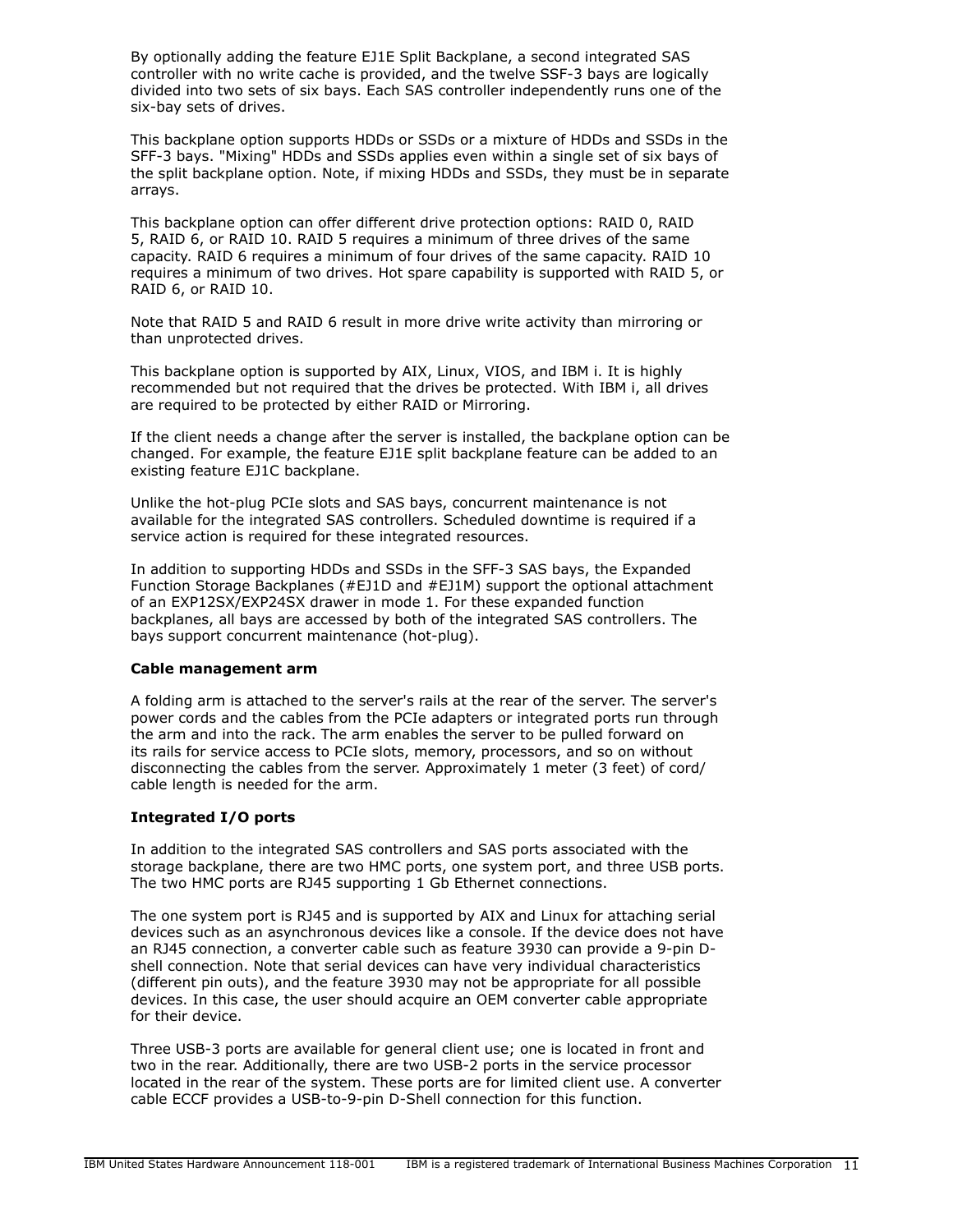## **Rack-integrated system with I/O Expansion Drawer**

Regardless of the rack-integrated system to which the PCIe Gen3 I/O Expansion Drawer is attached to, if the Expansion Drawer is ordered as factory integrated, the PDUs in the rack will be defaulted to be placed horizontally to enhance cable management.

Expansion Drawers complicate the access to vertical PDUs if located at the same height. IBM recommends accommodating PDUs horizontally on racks containing one or more PCIe Gen3 I/O Expansion Drawers.

After the rack with expansion drawers is delivered to the client, the client is allowed to rearrange the PDUs from horizontal to vertical. However, the configurator will continue to consider the PDUs as being placed horizontally for the matter of calculating the free space still available in the rack.

Vertical PDUs can be used only if CSRP (#0469) is on the order. When specifying CSRP, the client will provide the locations where the PCIe Gen3 I/O Expansion Drawers must be placed, avoiding locating those adjacent to vertical PDU locations, EIA 6 through 16 and 21 through 31.

## **RDX docking station**

The RDX docking station EUA4 accommodates RDX removable disk cartridges of any capacity. The disk is in a protective rugged cartridge enclosure that plugs into the docking station. The docking station holds one removable rugged disk drive/cartridge at a time. The rugged removable disk cartridge and docking station performs saves, restores, and backups similar to tape drive. This docking station can be an excellent entry capacity/performance option.

## **EXP24SX SAS Storage Enclosure (#ESLS/#ELLS)**

The EXP24SX is a storage expansion enclosure with twenty-four 2.5-inch SFF SAS bays. It supports up to 24 hot-plug HDDs or SSDs in only 2 EIA of space in a 19 inch rack. The EXP24SX SFF bays use SFF Gen2 (SFF-2) carriers or trays.

The EXP24SX drawer feature ESLS is supported on the Power H922 and H924 servers by AIX, IBM i, Linux, and VIOS. The EXP24SX drawer feature ELLS is supported on the Linux-only Power L922 server.

With AIX/Linux/VIOS, the EXP24SX can be ordered with four sets of six bays (mode 4), two sets of twelve bays (mode 2), or one set of twenty-four bays (mode 1). With IBM i, only one set of twenty-four bays (mode 1) is supported. It is possible to change the mode setting in the field using software commands along with a specifically documented procedure. The predecessor EXP24S did not support this mode change in the field.

**Important:** When changing modes, a skilled, technically qualified person should follow the special documented procedures. Improperly changing modes can potentially destroy existing RAID sets, prevent access to existing data, or allow other partitions to access another partition's existing data. Hire an expert to assist if you are not familiar with this type of reconfiguration work.

Four mini-SAS HD ports on the EXP24SX are attached to PCIe Gen3 SAS adapters or attached to an integrated SAS controller in a POWER9 scale-out server such as the Power H922 or H924 servers. The following PCIe3 SAS adapters support the EXP24SX:

- PCIe3 RAID SAS Adapter Quad-port 6 Gb x8 (#EJ0J, #EJ0M, #EL3B, or #EL59)
- PCIe3 12 GB Cache RAID Plus SAS Adapter Quad-port 6 Gb x8 (#EJ14)

Earlier generation PCIe2 or PCIe1 SAS adapters are not supported with the EXP24SX.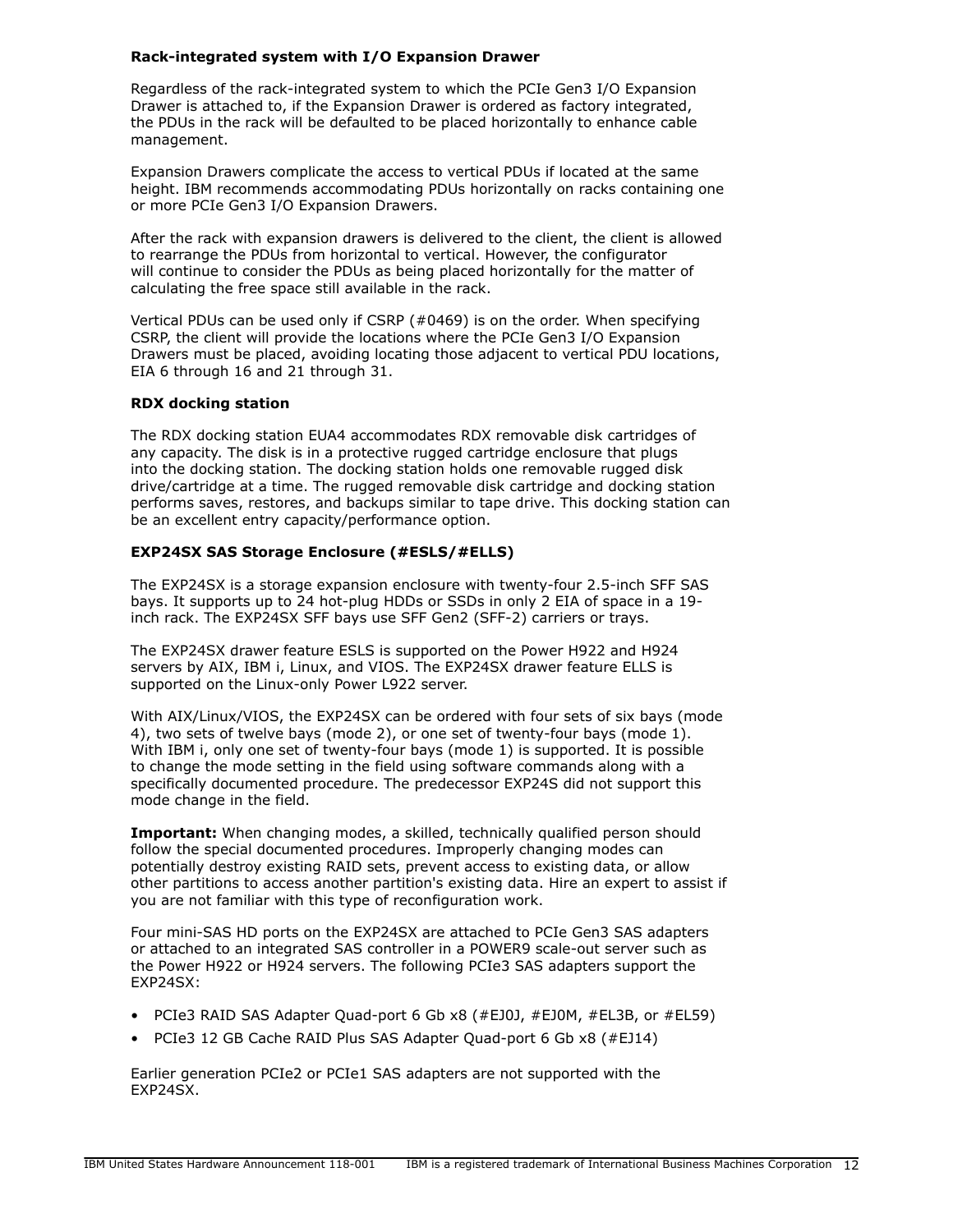The attachment between the EXP24SX and the PCIe3 SAS adapters or integrated SAS controllers is through SAS YO12 or X12 cables. X12 and YO12 cables are designed to support up to 12 Gb SAS. The PCIe Gen3 SAS adapters support up to 6 Gb throughput. The EXP24SX has been designed to support up to 12 Gb throughput if future SAS adapters support that capability. All ends of the YO12 and X12 cables have mini-SAS HD narrow connectors. Cable options are:

- X12 cable: 3-meter copper (#ECDJ)
- YO12 cables: 1.5-meter copper (#ECDT), 3-meter copper (#ECDU)
- 3M 100 GbE Optical Cable QSFP28 (AOC) (#EB5R)
- 5M 100 GbE Optical Cable QSFP28 (AOC) (#EB5S)
- 10M 100 GbE Optical Cable QSFP28 (AOC) (#EB5T)
- 15M 100 GbE Optical Cable QSFP28 (AOC) (#EB5U)
- 20M 100 GbE Optical Cable QSFP28 (AOC) (#EB5V)
- 30M 100 GbE Optical Cable QSFP28 (AOC) (#EB5W)
- 50M 100 GbE Optical Cable QSFP28 (AOC) (#EB5X)
- 100M 100 GbE Optical Cable QSFP28 (AOC) (#EB5Y)

An AA12 cable interconnecting a pair of PCIe3 12 GB cache adapters (two #EJ14) is not attached to the EXP24SX. These higher-bandwidth cables could support 12 Gb throughput if future adapters support that capability. Copper feature ECE0 is 0.6 meters long, ECE3 is 3 meters long, and optical AA12 feature ECE4 is 4.5-meter long.

One no-charge specify code is used with each EXP24SX I/O Drawer (#ESLS/#ELLS) to communicate to IBM configurator tools and IBM Manufacturing which mode setting, adapter, and SAS cable are needed. With this specify code, no hardware is shipped. The physical adapters, controllers, and cables must be ordered with their own chargeable feature numbers. There are more technically supported configurations than are represented by these specify codes. IBM Manufacturing and IBM configurator tools such as e-config only understand and support EXP24SX configurations represented by these specify codes.

| <b>Specify code</b> | Mode   | Adapter/<br><b>Controller</b>                            | <b>Cable to</b><br>Drw | <b>Environment</b>        |
|---------------------|--------|----------------------------------------------------------|------------------------|---------------------------|
| #EJW0               | Mode 1 | <b>CEC SAS</b><br>Ports                                  | 2 YO12<br>cables       | AIX/IBM i/<br>Linux/VIOS  |
| #EJW1               | Mode 1 | One<br>(unpaired)<br>#EJ0J/<br>#EJ0M/<br>#EL3B/<br>#EL59 | 1 YO12 cable           | AIX/IBM i/<br>Linux/VIOS  |
| #EJW2               | Mode 1 | Two (one<br>pair) #EJ0J/<br>#EJ0M/<br>#EL3B/<br>#EL59    | 2 YO12<br>cables       | AIX/IBM i/<br>Linux/VIOS  |
| #EJW3               | Mode 2 | Two<br>(unpaired)<br>#EJ0J/<br>#EJ0M/<br>#EL3B/<br>#EL59 | 2 X12 cables           | AIX/Linux/<br><b>VIOS</b> |
| #EJW4               | Mode 2 | Four (two<br>pair) #EJ0J/<br>#EJ0M/<br>#EL3B/<br>#EL59   | 2 X12 cables           | AIX/Linux/<br><b>VIOS</b> |
| #EJW5               | Mode 4 | Four<br>(unpaired)<br>#EJ0J/<br>#EJ0M/                   | 2 X12 cables           | AIX/Linux/<br><b>VIOS</b> |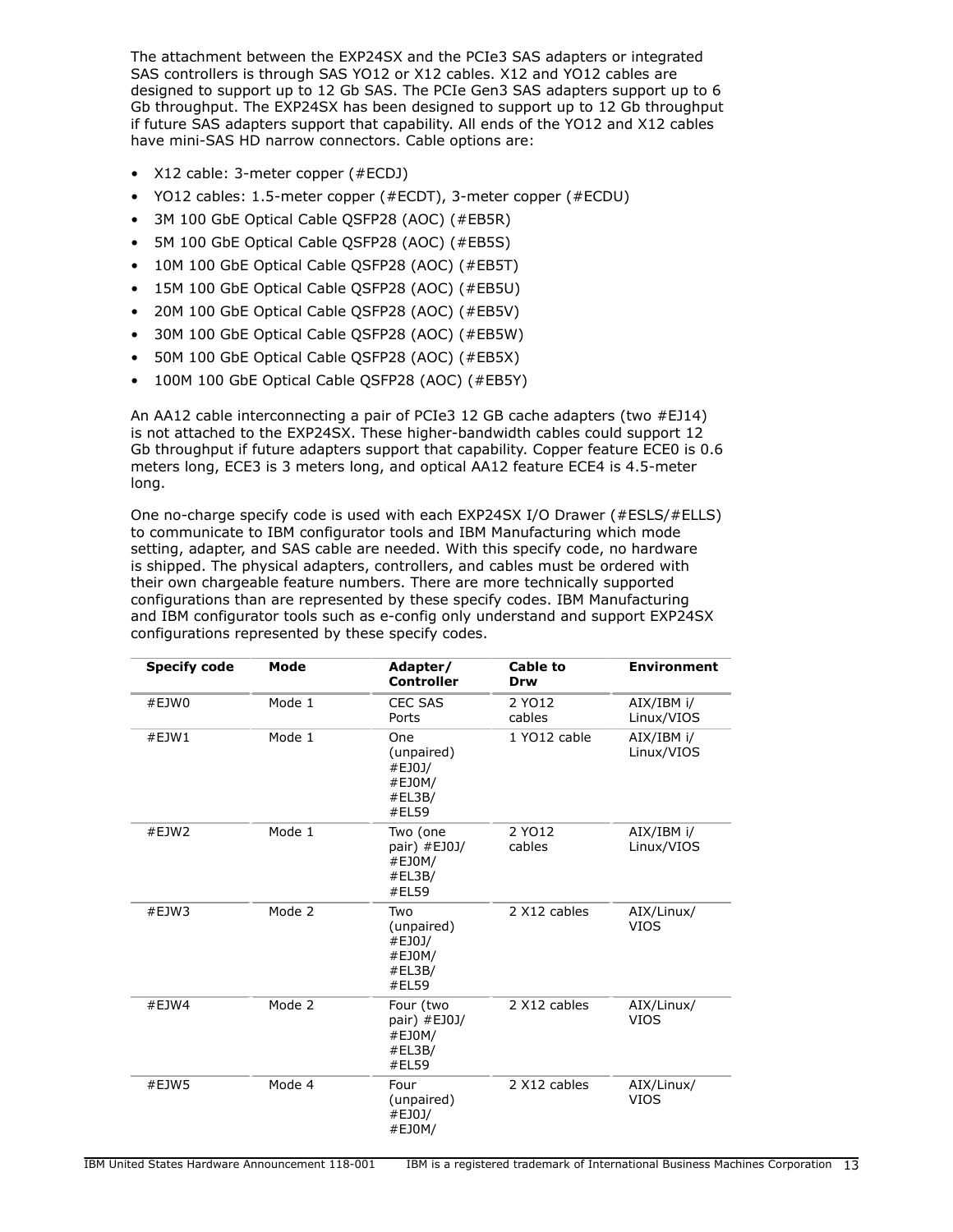| <b>Specify code</b> | Mode   | Adapter/<br><b>Controller</b>                            | Cable to<br>Drw  | <b>Environment</b>        |
|---------------------|--------|----------------------------------------------------------|------------------|---------------------------|
|                     |        | #EL3B/<br>#EL59                                          |                  |                           |
| #EJW6               | Mode 2 | One<br>(unpaired)<br>#EJ0J/<br>#EJ0M/<br>#EL3B/<br>#EL59 | 2 YO12<br>cables | AIX/Linux/<br><b>VIOS</b> |
| #EJW7               | Mode 2 | Two<br>(unpaired)<br>#EJ0J/<br>#EJ0M/<br>#EL3B/<br>#EL59 | 2 YO12<br>cables | AIX/Linux/<br><b>VIOS</b> |
| #EJWF               | Mode 1 | Two (one<br>pair) $#EJ14$                                | 2 Y012 cables    | AIX/IBM i/<br>Linux/VIOS  |
| #EJWG               | Mode 2 | Two (one<br>pair) #EJ14                                  | 2 X12 cables     | AIX/Linux/<br><b>VIOS</b> |
| #EJWJ               | Mode 2 | Four (two<br>pair) #EJ14                                 | 2 X12 cables     | AIX/Linux/<br><b>VIOS</b> |
| #EJWU               | Mode 1 | Controller<br>EJ1G/EL67                                  | 1 YO12<br>cables | Linux                     |

All of the above EXP24SX specify codes assume a full set of adapters and cables able to run all the SAS bays configured. The following specify codes communicate to IBM Manufacturing a lower-cost partial configuration is to be configured where the ordered adapters and cables can run only a portion of the SAS bays. The future MES addition of adapters and cables can enable the remaining SAS bays for growth. The following specify codes are used:

| <b>Specify</b>             | Mode   | Adapter/<br><b>Controller</b>                              | Cable to<br>Drw  | <b>Environment</b>        |
|----------------------------|--------|------------------------------------------------------------|------------------|---------------------------|
| #EJWA (1/2<br>of $#EJW7$ ) | Mode 2 | One<br>(unpaired)<br>#EJ0J/<br>#EJ0M/<br>#EL3B/<br>#ELS9   | 1 YO12<br>cables | AIX/Linux/<br><b>VIOS</b> |
| #EJWB (1/2<br>of $#EJW4)$  | Mode 2 | Two (one<br>pair) #EJ0J/<br>#EJ0M/<br>#EL3B/<br>#EL59      | 1 X12 cable      | AIX/Linux/<br><b>VIOS</b> |
| #EJWC (1/4<br>of $#EJW5)$  | Mode 4 | One<br>(unpaired)<br>#EJ0J/<br>#EJ0M/<br>#EL3B/<br>#EL59   | 1 X12 cable      | AIX/Linux/<br><b>VIOS</b> |
| #EJWD (1/2<br>of $#EJW5)$  | Mode 4 | Two<br>(unpaired)<br>#EJ0J/<br>#EJ0M/<br>#EL3B/<br>#EL59   | 1 X12 cables     | AIX/Linux/<br><b>VIOS</b> |
| #EJWE (3/4<br>of $#EJW5)$  | Mode 4 | Three<br>(unpaired)<br>#EJ0J/<br>#EJ0M/<br>#EL3B/<br>#EL59 | 2 X12 cables     | AIX/Linux/<br><b>VIOS</b> |
| #EJWH (1/2<br>of #EJWJ)    | Mode 2 | Two (one<br>pair) #EJ14                                    | 1 X12 cables     | AIX/Linux/<br><b>VIOS</b> |

An EXP24SX drawer in mode 4 can be attached to two or four SAS controllers and provide a great deal of configuration flexibility. For example, if using unpaired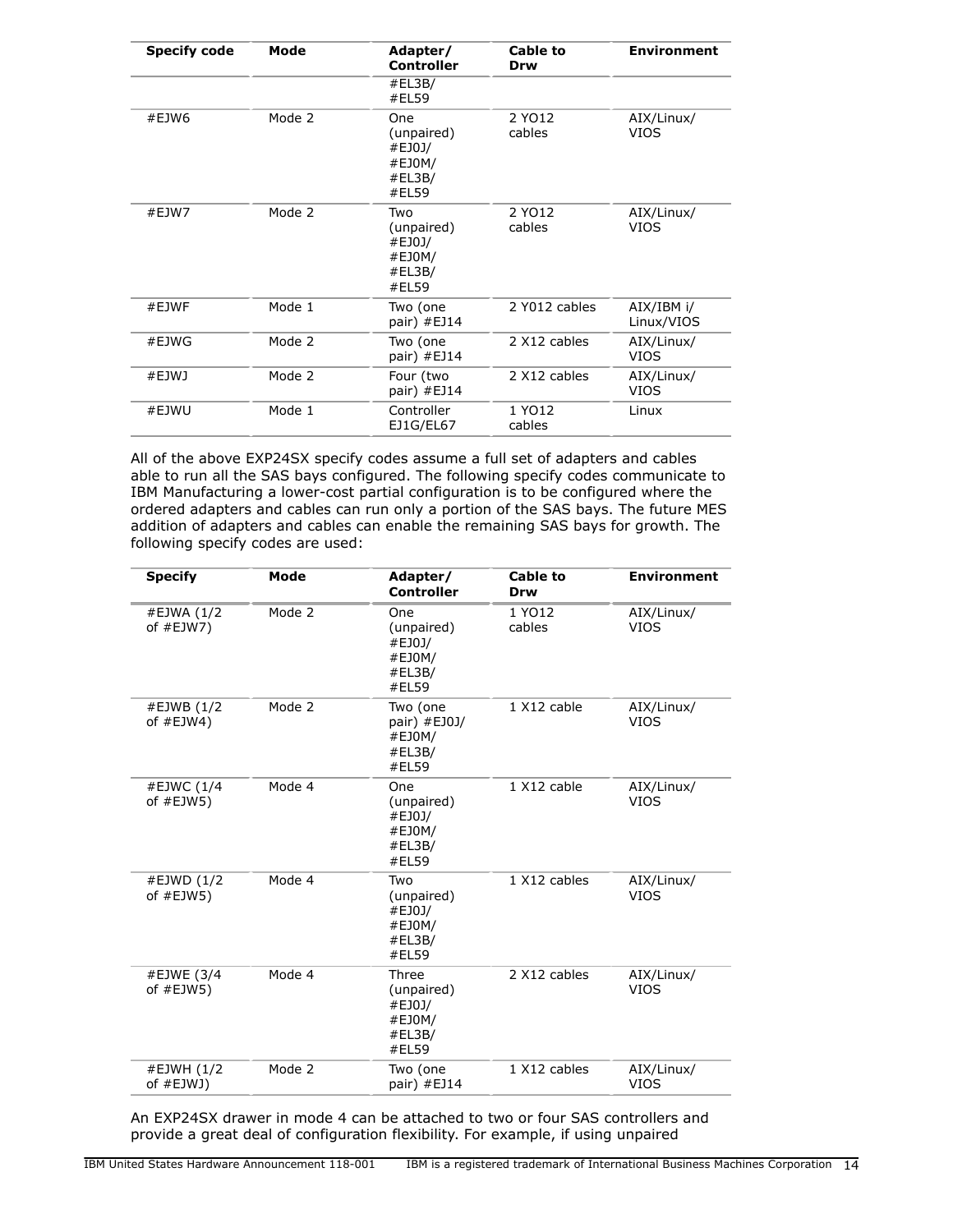feature EJ0J adapters, these EJ0J adapters could be in the same server in the same partition, same server in different partitions, or even different servers.

An EXP24SX drawer in mode 2 has similar flexibility. If the I/O drawer is in mode 2, then half of its SAS bays can be controlled by one pair of PCIe3 SAS adapters, such as a 12 GB write cache adapter pair  $(#EJ14)$ , and the other half can be controlled by a different PCIe3 SAS 12 GB write cache adapter pair or by zero-write-cache PCIe3 SAS adapters.

Note that for simplicity, IBM configurator tools such as e-config assume that the SAS bays of an individual I/O drawer are controlled by one type of SAS adapter. As a client, you have more flexibility than e-config understands.

A maximum of twenty-four 2.5-inch SSDs or 2.5-inch HDDs is supported in the EXP24SX 24 SAS bays. There can be no mixing of HDDs and SSDs in the same mode 1 drawer. HDDs and SSDs can be mixed in a mode 2 or mode 4 drawer, but they cannot be mixed within a logical split of the drawer. For example, in a mode 2 drawer with two sets of 12 bays, one set could hold SSDs and one set could hold HDDs, but you cannot mix SSDs and HDDs in the same set of 12 bays.

The indicator feature EHS2 helps IBM Manufacturing understand where SSDs are placed in a mode 2 or a mode 4 EXP24SX drawer. On one mode 2 drawer, use a quantity of one feature EHS2 to have SSDs placed in just half the bays, and use two EHS2 features to have SSDs placed in any of the bays. Similarly, on one mode 4 drawer, use a quantity of one, two, three, or four EHS2 features to indicate how many bays can have SSDs. With multiple EXP24SX orders, IBM Manufacturing will have to guess which quantity of feature ESH2 is associated with each EXP24SX. Consider using CSP (#0456) to reduce guessing.

Two-and-a-half-inch small form factor (SFF) SAS HDDs and SSDs are supported in the EXP24SX. All drives are mounted on Gen2 carriers/trays and thus named SFF-2 drives.

The EXP24SX drawer has many high-reliability design points:

- SAS drive bays that support hot swap
- Redundant and hot-plug-capable power and fan assemblies
- Dual line cords
- Redundant and hot-plug enclosure service modules (ESMs)
- Redundant data paths to all drives
- LED indicators on drives, bays, ESMs, and power supplies that support problem identification
- Through the SAS adapters/controllers, drives that can be protected with RAID and mirroring and hot-spare capability

Order two ESLA features for AC power supplies. The enclosure is shipped with adjustable depth rails and can accommodate 19-inch rack depths from 59.5 - 75 cm (23.4 - 29.5 in.). Slot filler panels are provided for empty bays when initially shipped from IBM.

#### **EXP12SX SAS Storage Enclosure (#ESLL/#ELLL)**

The EXP12SX is a storage expansion enclosure with twelve 3.5-inch LFF SAS bays. It supports up to 12 hot-plug HDDs in only 2 EIA of space in a 19-inch rack. The EXP12SX SFF bays use LFF Gen1 (LFF-1) carriers/trays. The 4k byte sector drives (#4096 or #4224) are supported. SSDs are not supported.

The EXP12SX drawer feature ESLL is supported on the Power H922 and H924 servers by AIX, Linux, and VIOS. The EXP24SX drawer feature ELLL is supported on the Linux-only Power L922 server.

With AIX/Linux/VIOS, the EXP12SX enclosure can be ordered with four sets of three bays (mode 4), two sets of six bays (mode 2), or one set of twelve bays (mode 1).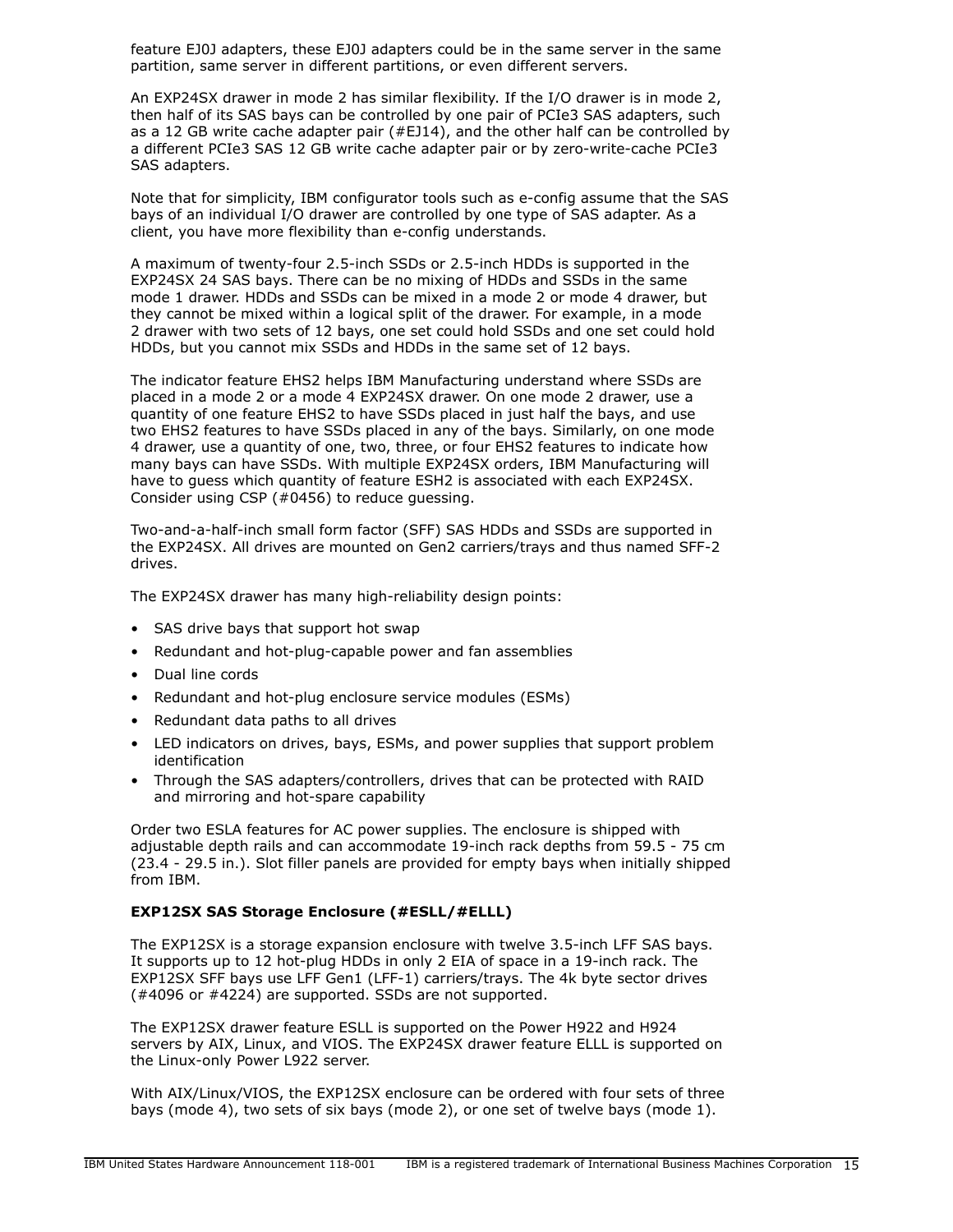The mode setting can be changed in the field using software commands along with a specifically documented procedure.

**Important:** When changing modes, it is very important that you follow the documented procedures. Improperly changing modes can potentially destroy existing RAID sets, prevent access to existing data, or allow other partitions to access another partition's existing data. Hire an expert to assist if you are not familiar with this type of reconfiguration work.

Four mini-SAS HD ports on the EXP12SX are attached to PCIe Gen3 SAS adapters or attached to an integrated SAS controller in a POWER9 scale-out server such as the Power H922 or H924 server. The following PCIe3 SAS adapters support the EXP12SX:

- PCIe3 RAID SAS Adapter Quad-port 6 Gb x8 (#EJ0J, #EJ0M, #EL3B, or #EL59)
- PCIe3 12 GB Cache RAID Plus SAS Adapter Quad-port 6 Gb x8 (#EJ14)

Earlier generation PCIe2 or PCIe1 SAS adapters are not supported with the EXP12SX drawer.

The EXP12SX drawer and the PCIe3 SAS adapters or integrated SAS controllers are attached through SAS YO12 or X12 cables. X12 and YO12 cables are designed to support up to 12 Gb. The PCIe Gen3 SAS adapters support up to 6 Gb throughput. The EXP12SX has been designed to support up to 12 Gb throughput if future SAS adapters support that capability. All ends of the YO12 and X12 cables have mini-SAS HD narrow connectors. Cable options are:

- X12 cable: 3-meter copper (#ECDJ)
- YO12 cables: 1.5-meter copper (#ECDT), 3-meter copper (#ECDU)
- 3M 100 GbE Optical Cable QSFP28 (AOC) (#EB5R)
- 5M 100 GbE Optical Cable QSFP28 (AOC) (#EB5S)
- 10M 100 GbE Optical Cable QSFP28 (AOC) (#EB5T)
- 15M 100 GbE Optical Cable QSFP28 (AOC) (#EB5U)
- 20M 100 GbE Optical Cable QSFP28 (AOC) (#EB5V)
- 30M 100 GbE Optical Cable QSFP28 (AOC) (#EB5W)
- 50M 100 GbE Optical Cable QSFP28 (AOC) (#EB5X)
- 100M 100 GbE Optical Cable QSFP28 (AOC) (#EB5Y)

An AA12 cable interconnecting a pair of PCIe3 12 GB cache adapters (two #EJ14) is not attached to the EXP12SX drawer. These higher-bandwidth cables could support 12 Gb throughput if future adapters support that capability. Copper feature ECE0 is 0.6-meter long, feature ECE3 is 3-meter long, and optical AA12 feature ECE4 is 4.5 meter long.

One no-charge specify code is used with each EXP12SX I/O Drawer (#ELLL/#ESLL) to communicate to IBM configurator tools and IBM Manufacturing which mode setting, adapter, and SAS cable are needed. With this specify code, no hardware is shipped. The physical adapters, controllers, and cables must be ordered with their own chargeable feature numbers. There are more technically supported configurations than are represented by these specify codes. IBM Manufacturing and IBM configurator tools such as e-config only understand and support EXP12SX configurations represented by these specify codes.

| <b>Specify</b> | Mode   | Adapter/<br><b>Controller</b>                                   | <b>Cable to</b><br>Drw | <b>Environment</b> |
|----------------|--------|-----------------------------------------------------------------|------------------------|--------------------|
| #EJVO          | Mode 1 | CEC SAS<br>Ports                                                | 2 YO12<br>cables       | AIX/Linux/<br>VIOS |
| #EJV1          | Mode 1 | <b>One</b><br>(unpaired)<br>#EJ0J/<br>#EJ0M/<br>#EL3B/<br>#EL59 | 1 YO12 cable           | AIX/Linux/<br>VIOS |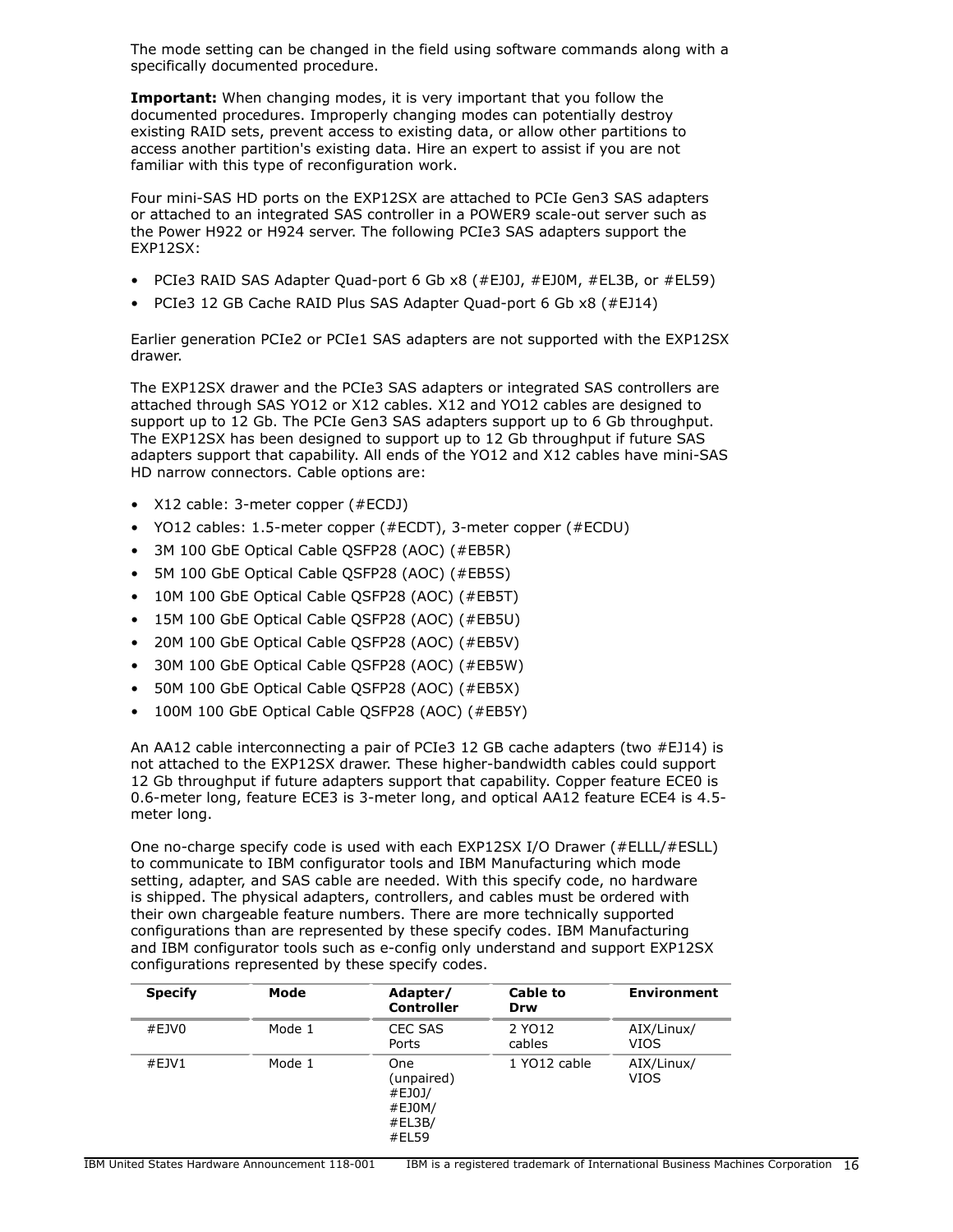| <b>Specify</b> | Mode   | Adapter/<br><b>Controller</b>                             | <b>Cable to</b><br>Drw | <b>Environment</b>        |
|----------------|--------|-----------------------------------------------------------|------------------------|---------------------------|
| #EJV2          | Mode 1 | Two<br>(unpaired)<br>#EJ0J/<br>#EJ0M/<br>#EL3B/<br>#EL59  | 2 YO12<br>cables       | AIX/Linux/<br><b>VIOS</b> |
| #EJV3          | Mode 2 | Two (one<br>pair) #EJ0J/<br>#EJ0M/<br>#EL3B/<br>#EL59     | 2 X12 cables           | AIX/Linux/<br><b>VIOS</b> |
| #EJV4          | Mode 2 | Four (two<br>pair) #EJ0J/<br>#EJ0M/<br>#EL3B/<br>#EL59    | 2 X12 cables           | AIX/Linux/<br>VIOS        |
| #EJV5          | Mode 4 | Four<br>(unpaired)<br>#EJ0J/<br>#EJ0M/<br>#EL3B/<br>#EL59 | 2 X12 cables           | AIX/Linux/<br><b>VIOS</b> |
| #EJV6          | Mode 2 | One<br>(unpaired)<br>#EJ0J/<br>#EJ0M/<br>#EL3B/<br>#EL59  | 2 YO12<br>cables       | AIX/Linux/<br><b>VIOS</b> |
| #EJV7          | Mode 2 | Two<br>(unpaired)<br>#EJ0J/<br>#EJ0M/<br>#EL3B/<br>#EL59  | 2 YO12<br>cables       | AIX/Linux/<br><b>VIOS</b> |
| #EJVF          | Mode 1 | Two $#EJ14$<br>(one pair)                                 | 2 YO12<br>cables       | AIX/Linux/<br>VIOS        |
| #EJVG          | Mode 2 | Two #EJ14<br>(one pair)                                   | 2 X12 cables           | AIX/Linux/<br>VIOS        |
| #EJVJ          | Mode 2 | Four $#E$ 14<br>(two pair)                                | 2 X12 cable            | AIX/Linux/<br><b>VIOS</b> |
| #EJVU          | Mode 1 | Controller<br>EJ1G/EL67                                   | 1 YO12<br>cables       | Linux                     |

All of the above EXP12SX specify codes assume a full set of adapters and cables able to run all the SAS bays configured. The following specify codes communicate to IBM Manufacturing a lower cost, partial configuration is to be configured where the ordered adapters and cables can run only a portion of the SAS bays. The future MES addition of adapters and cables can enable the remaining SAS bays for growth. The following specify codes are used:

| <b>Specify</b>            | Mode   | Adapter/<br><b>Controller</b>                            | <b>Cable to</b><br>Drw | <b>Environment</b>        |
|---------------------------|--------|----------------------------------------------------------|------------------------|---------------------------|
| #EJVA (1/2 of<br>#EJV7)   | Mode 2 | One<br>(unpaired)<br>#EJ0J/<br>#EJ0M/<br>#EL3B/<br>#ELS9 | 1 YO12<br>cables       | AIX/Linux/<br>VIOS        |
| $#EJVB$ (1/2 of<br>#EJV4) | Mode 2 | One pair<br>#EJ0J/<br>#EJ0M/<br>#EL3B/<br>#ELS9          | 1 X12 cable            | AIX/Linux/<br><b>VIOS</b> |
| #EJVC (1/4 of<br>#EJV5)   | Mode 4 | One<br>(unpaired)<br>#EJ0J/<br>#EJ0M/                    | 1 X12 cable            | AIX/Linux/<br>VIOS        |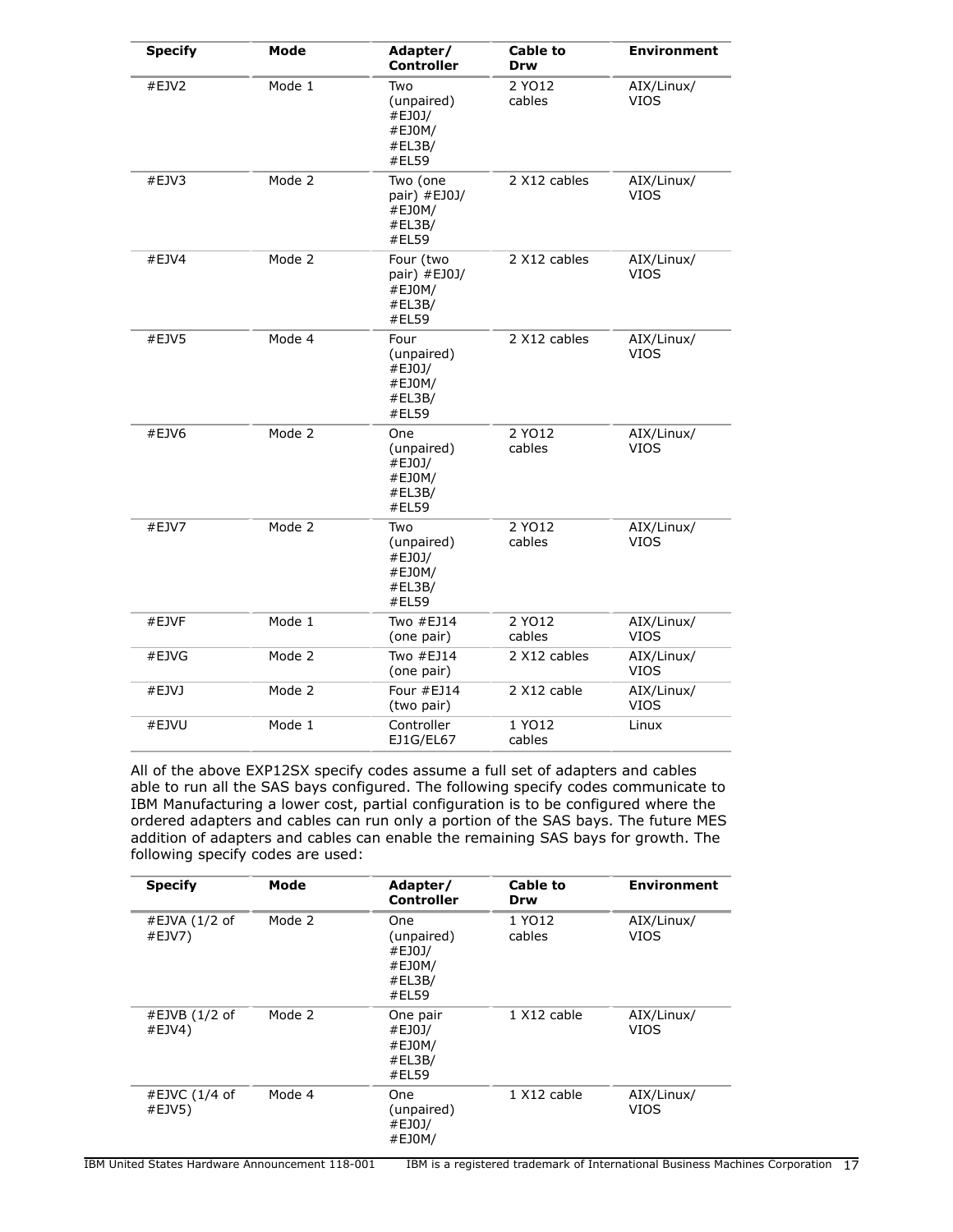| <b>Specify</b>            | Mode   | Adapter/<br><b>Controller</b>                              | <b>Cable to</b><br>Drw | <b>Environment</b>        |
|---------------------------|--------|------------------------------------------------------------|------------------------|---------------------------|
|                           |        | #EL3B/<br>#EL59                                            |                        |                           |
| #EJVD $(2/4$ of<br>#EJV5) | Mode 4 | Two<br>(unpaired)<br>#EJ0J/<br>#EJ0M/<br>#EL3B/<br>#EL59   | 1 X12 cables           | AIX/Linux/<br><b>VIOS</b> |
| #EJVE (3/4 of<br>#EJV5)   | Mode 4 | Three<br>(unpaired)<br>#EJ0J/<br>#EJ0M/<br>#EL3B/<br>#EL59 | 2 X12 cables           | AIX/Linux/<br>VIOS        |

An EXP12SX drawer in mode 4 can be attached to two or four SAS controllers and provide a great deal of configuration flexibility. For example, if using unpaired feature EJ0J adapters, these EJ0J adapters could be in the same server in the same partition, same server in different partitions, or even different servers.

An EXP12SX drawer in mode 2 has similar flexibility. If the I/O drawer is in mode 2, then half of its SAS bays can be controlled by one pair of PCIe3 SAS adapters, such as a 12 GB write cache adapter pair (#EJ14), and the other half can be controlled by a different PCIe3 SAS 12 GB write cache adapter pair or by zero-write-cache PCIe3 SAS adapters.

Note that for simplicity, IBM configurator tools such as e-config assume that the SAS bays of an individual I/O drawer are controlled by one type of SAS adapter. As a client, you have more flexibility than e-config understands.

The 3.5-inch large form factor (LFF) SAS HDDs are supported in the EXP24SX. All drives are mounted on Gen1 carriers/trays and thus named LFF-1 drives. Only 4k byte sector drives are supported in the EXP24SX drawer. The 5xx byte sector drives are not announced or planned. Drives are 7200 rpm and sometimes referred to as *nearline*. These drives provide excellent cost per gigabyte. Note that formatting or rebuilding arrays on large disk drives can take hours. If higher performance is required, consider higher rpm disks or SSDs in the EXP24SX drawer.

EXP12SX drives for feature ESLL (multi-OS) are the 3.86 TB/4.0 TB 4k 7200 RPM (#ES62) and 7.72 TB/8.0 TB 4k 7200 RPM (#ES64) drives. Drives for feature ELLL (Linux-only) are the 3.86 TB/4.0 TB 4k 7200 RPM (#EL62) and the 7.72 TB/8.0 TB 4k 7200 RPM (#EL64) drives.

The EXP12SX drawer has many high-reliability design points:

- SAS bays that support hot swap
- Redundant and hot-plug power and fan assemblies
- Dual line cords
- Redundant and hot-plug ESMs
- Redundant data paths to all drives
- LED indicators on drives, bays, ESMs, and power supplies that support problem identification
- Through the SAS adapters/controllers, drives that can be protected with RAID and mirroring and hot-spare capability

Order two ESLA features for AC power supplies. The enclosure is shipped with adjustable depth rails and can accommodate 19-inch rack depths from 59.5 - 75 cm (23.4 - 29.5 in.). Slot filler panels are provided for empty bays when initially shipped from IBM.

EXP24SX and EXP12SX enclosures can be mixed on the same server. EXP24SX and EXP12SX enclosures can be mixed on the same PCIe3 adapter.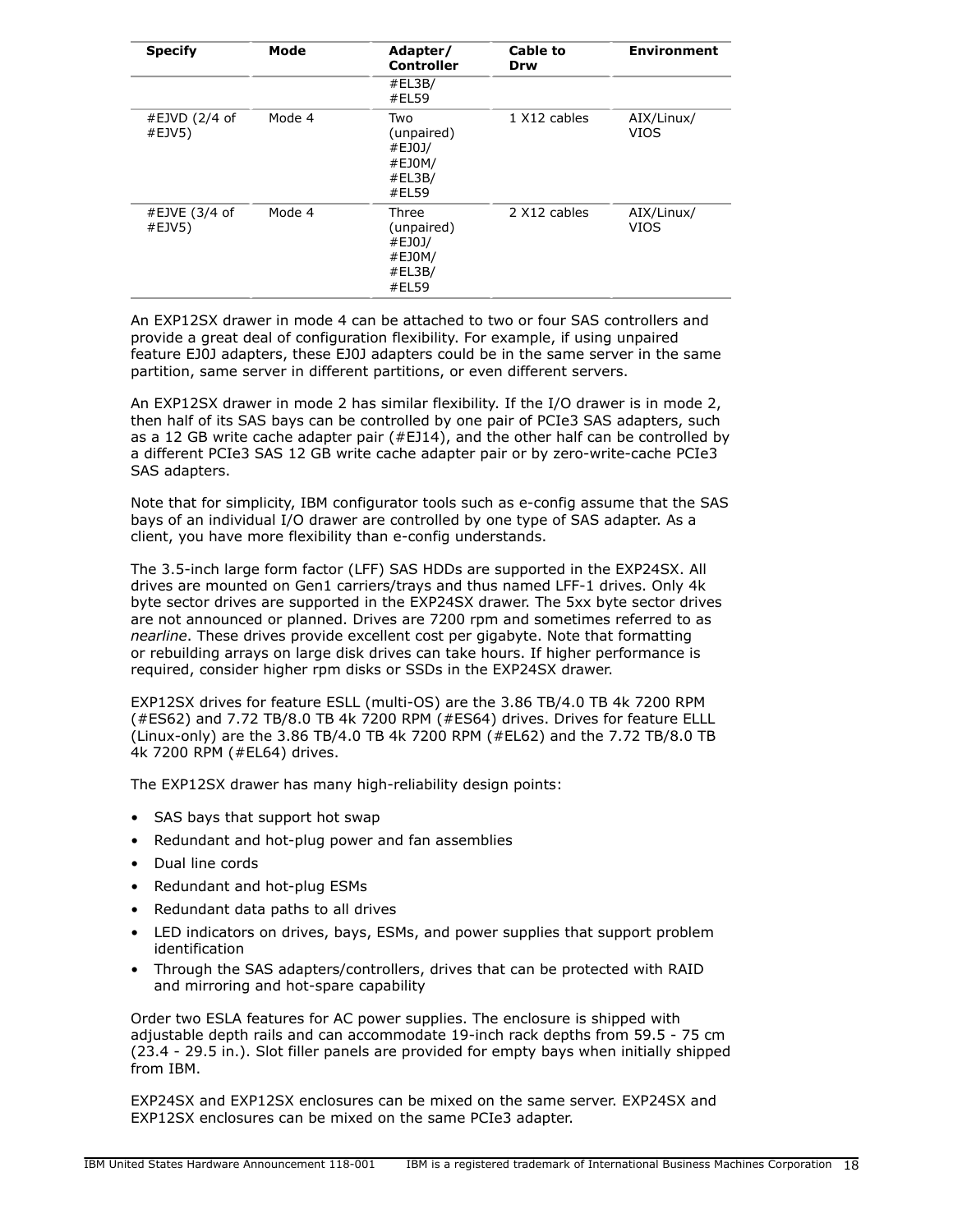## **PCIe Gen3 I/O Drawer Cabling Option**

A copper cabling option (#ECCS) is available for the scale-out servers. The cable option offers a much lower-cost connection between the server and the PCIe Gen3 I/ O drawer fanout modules. The currently available Active Optical Cable (AOC) offers much longer length cables, providing rack placement flexibility. Plus AOC cables are much thinner and have tighter bend radius and thus are much easier to cable in the rack.

The 3M Copper CXP Cable Pair (#ECCS) has the same performance and same reliability, availability, and serviceability (RAS) characteristics as the AOC cables. One copper cable length of 3 m is offered. Note that the cable management arm of the scale-out servers requires about 1 m of cable.

Like the AOC cable pair, the copper pair is cabled in the same manner. One cable attaches to the top CXP port in the PCIe adapter in the x16 PCIe slot in the server system unit and then attaches to the top CXP port in the fanout module in the I/ O drawer. Its cable pair attaches to the bottom CXP port of the same PCIe adapter and to the bottom CXP port of the same fanout module. Note that the PCIe adapter providing the CXP ports on the server was named a PCIe3 "Optical" Cable Adapter. In hindsight, this naming was unfortunate as the adapter's CXP ports are not unique to optical. But at the time, optical cables were the only connection option planned.

Copper and AOC cabling can be mixed on the same server. However, they cannot be mixed on the same PCIe Gen3 I/O drawer or mixed on the same fanout module.

Copper cables have the same operating system software prerequisites as AOC cables.

## **High-function (switched and monitored) PDUs**

The high-function PDUs (power distribution units) provide switching, better monitoring, and 50% more C19 receptacles than previous Power System PDUs. Depending on country wiring standards, either two or four full-price features are orderable.

|                 | 208 V 3-phase delta | 200 V - 240 V 1-phase<br>or 3-phase wye |
|-----------------|---------------------|-----------------------------------------|
| $12 \times C13$ | #EPTO               | $#$ FPTN                                |
| $9 \times C19$  | #FPTI               | #EPTJ                                   |

These PDUs can be mounted vertically in rack-side pockets or they can be mounted horizontally. If mounted horizontally, they each use 1 EIA (1U) of rack space. See feature EPTH for horizontal mounting hardware, which is used when IBM Manufacturing doesn't automatically factory-install the PDU. Two RJ45 ports on the front of the PDU enable the client to monitor each receptacle's electrical power usage and to remotely switch any receptacle on or off. The PDU is shipped with a generic PDU password, and IBM strongly urges clients to change it upon installation. These PDUs do provide the same low price as the low-function 12xC13 PDU feature (#7188).

#### **Reliability, Availability, and Serviceability**

#### **Reliability, fault tolerance, and data correction**

The reliability of systems starts with components, devices, and subsystems that are designed to be highly reliable. During the design and development process, subsystems go through rigorous verification and integration testing processes. During system manufacturing, systems go through a thorough testing process to help ensure the highest level of product quality.

#### **Memory subsystem RAS**

The memory has error detection and correction circuitry designed such that the failure of any one specific memory module within an ECC word by itself can be corrected absent any other fault.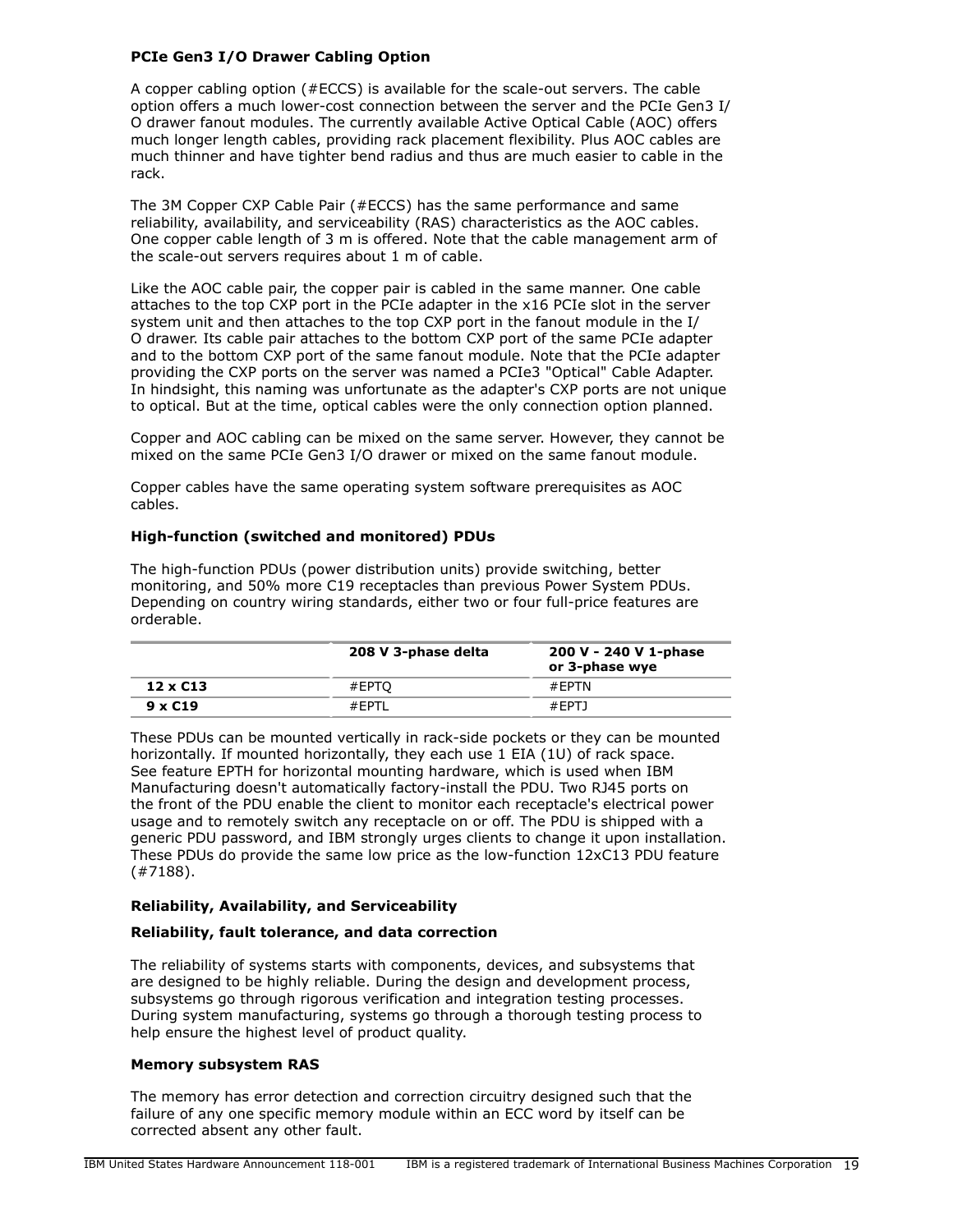## **Mutual surveillance**

The service processor monitors the operation of the firmware during the boot process and also monitors the hypervisor for termination. The hypervisor monitors the service processor and reports a service reference code when it detects surveillance loss. In the PowerVM environment, it will perform a reset/reload if it detects the loss of the service processor.

## **Environmental monitoring functions**

The Power Systems family does ambient and over temperature monitoring and reporting.

## **POWER9 processor functions**

As in POWER8, the POWER9 processor has the ability to do processor instruction retry for some transient errors.

## **Cache availability**

The L2 and L3 caches in the POWER9 processor in the memory buffer chip are protected with double-bit detect, single-bit correct error detection code (ECC). In addition, a threshold of correctable errors detected on cache lines can result in the data in the cache lines being purged and the cache lines removed from further operation without requiring a reboot in the PowerVM environment.

Modified data would be handled through Special Uncorrectable Error handling. L1 data and instruction caches also have a retry capability for intermittent errors and a cache set delete mechanism for handling solid failures.

## **Special Uncorrectable Error handling**

Special Uncorrectable Error (SUE) handling prevents an uncorrectable error in memory or cache from immediately causing the system to terminate. Rather, the system tags the data and determines whether it will ever be used again. If the error is irrelevant, it will not force a check stop. If the data is used, termination may be limited to the program/kernel or hypervisor owning the data; or the I/O adapters controlled by an I/O hub controller would freeze if data were transferred to an I/O device.

## **PCI extended error handling**

PCI extended error handling (EEH)-enabled adapters respond to a special data packet generated from the affected PCI slot hardware by calling system firmware, which will examine the affected bus, allow the device driver to reset it, and continue without a system reboot. For Linux, EEH support extends to the majority of frequently used devices, although some third-party PCI devices may not provide native EEH support.

## **Uncorrectable error recovery**

When the auto-restart option is enabled, the system can automatically restart following an unrecoverable software error, hardware failure, or environmentally induced (AC power) failure.

#### **Serviceability**

The purpose of serviceability is to efficiently repair the system while attempting to minimize or eliminate impact to system operation. Serviceability includes system installation, MES (system upgrades/downgrades), and system maintenance/repair. Depending upon the system and warranty contract, service may be performed by the client, an IBM representative, or an authorized warranty service provider.

The serviceability features delivered in this system help provide a highly efficient service environment by incorporating the following attributes: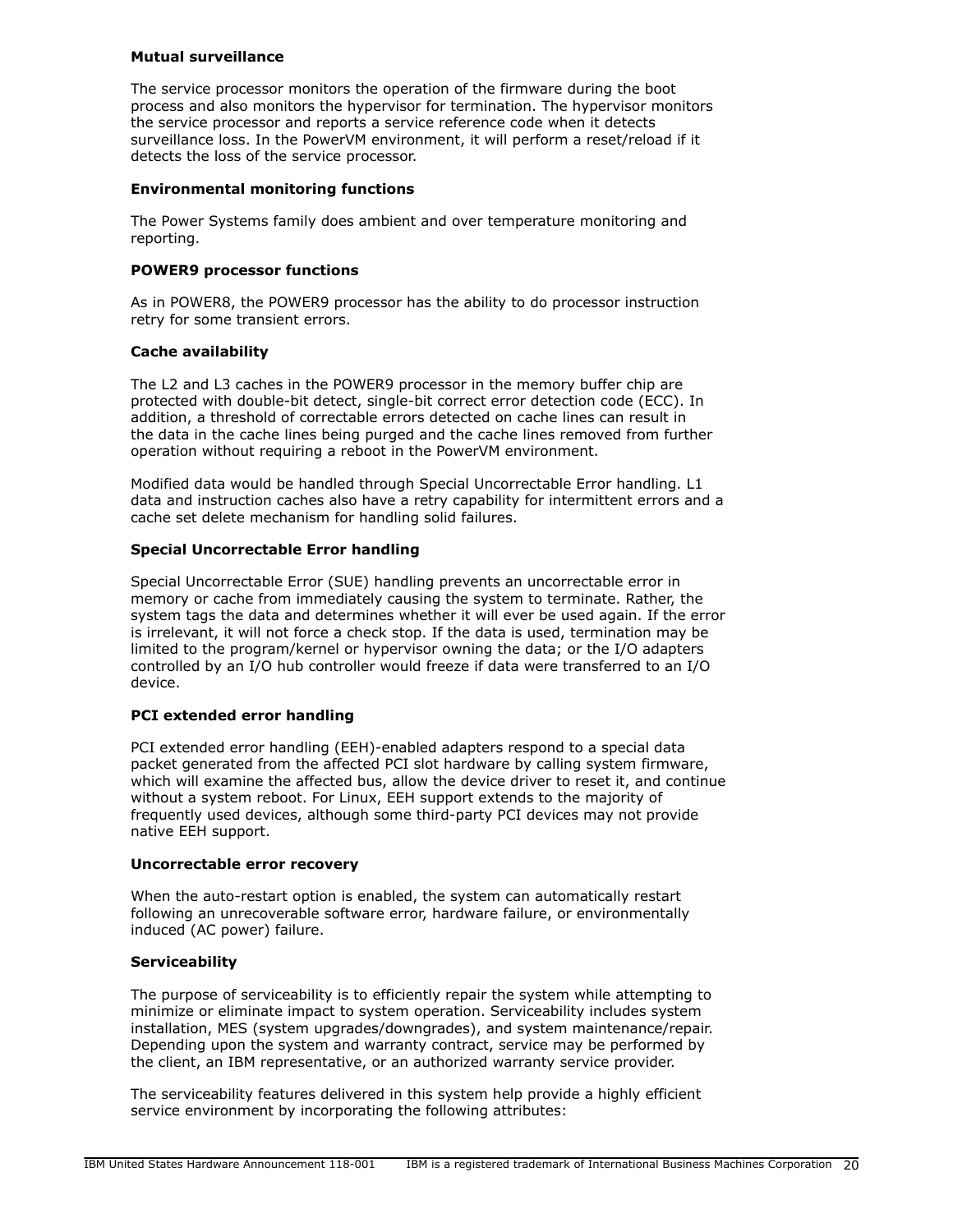- Design for Customer Set Up (CSU), Customer Installed Features (CIF), and Customer Replaceable Units (CRU)
- Error Detection and Fault Isolation (ED/FI)
- First Failure Data Capture (FFDC)
- Lightpath service indicators
- Service labels and service diagrams available on the system and delivered through IBM Knowledge Center
- Step-by-step service procedures documented in IBM Knowledge Center or available through the Hardware Management Console
- Automatic reporting of serviceable events to IBM through the Electronic Service  $Agent^{TM}$  Call Home application
- CRU videos planned to be available on the web at general availability
- Mobile access to important customer service functions available by scanning a QR label

# **Service environment**

In the PowerVM environment, the HMC is a dedicated server that provides functions for configuring and managing servers for either partitioned or full-system partition using a GUI or command-line interface (CLI) or REST API. An HMC attached to the system allows support personnel (with client authorization) to remotely, or locally to the physical HMC that is in proximity of the server being serviced, log in to review error logs and perform remote maintenance if required.

The POWER9 processor-based platforms support several service environments:

- Attachment to one or more HMCs or vHMCs is a supported option by the system with PowerVM. This is the default configuration for servers supporting logical partitions with dedicated or virtual I/O. In this case, all servers have at least one logical partition.
- For non-HMC systems.
	- Full-system partition with PowerVM: A single partition owns all the server resources and only one operating system may be installed. The primary service interface is through the operating system and the service processor.

## **Service interface**

Support personnel can use the service interface to communicate with the service support applications in a server using an operator console, a graphical user interface on the management console or service processor, or an operating system terminal. The service interface helps to deliver a clear, concise view of available service applications, helping the support team to manage system resources and service information in an efficient and effective way. Applications available through the service interface are carefully configured and placed to give service providers access to important service functions.

Different service interfaces are used, depending on the state of the system, hypervisor, and operating environment. The primary service interfaces are:

- LEDs
- Operator Panel
- Service Processor menu
- Operating system service menu
- Service Focal Point on the HMC or vHMC with PowerVM

In the light path LED implementation, the system can clearly identify components for replacement by using specific component-level LEDs, and can also guide the servicer directly to the component by signaling (turning on solid) the amber system fault LED, enclosure fault LED, and component FRU fault LED. The servicer can also use the identify function to blink the FRU-level LED. When this function is activated, a roll-up to the blue enclosure locate and system locate LEDs will occur. These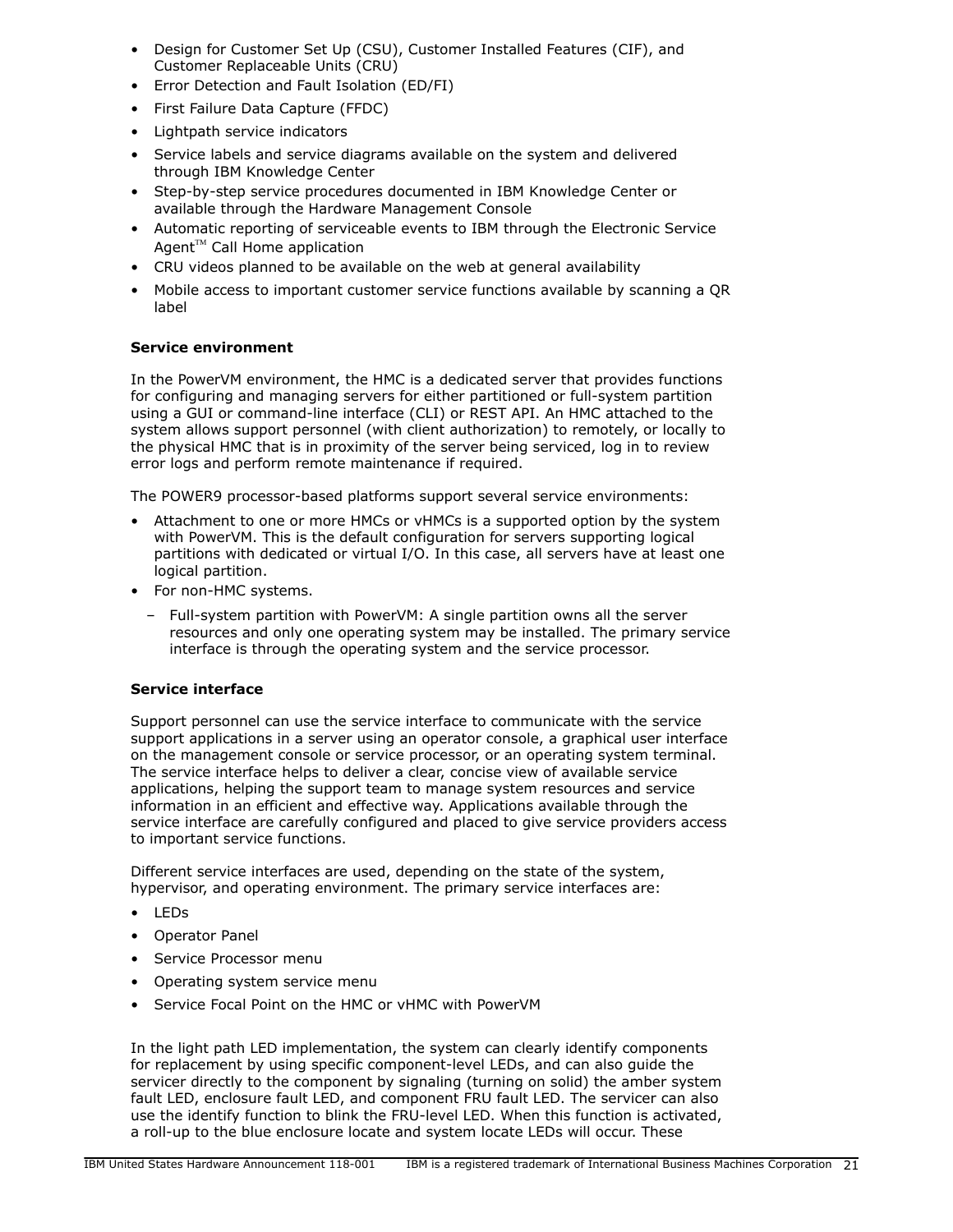enclosure LEDs will turn on solid and can be used to follow the light path from the system to the enclosure and down to the specific FRU in the PowerVM environment.

## **First Failure Data Capture and error data analysis**

First Failure Data Capture (FFDC) is a technique that helps ensure that when a fault is detected in a system, the root cause of the fault will be captured without the need to re-create the problem or run any sort of extending tracing or diagnostics program. For the vast majority of faults, a good FFDC design means that the root cause can also be detected automatically without servicer intervention.

FFDC information, error data analysis, and fault isolation are necessary to implement the advanced serviceability techniques that enable efficient service of the systems and to help determine the failing items.

In the rare absence of FFDC and Error Data Analysis, diagnostics are required to recreate the failure and determine the failing items.

## **Diagnostics**

General diagnostic objectives are to detect and identify problems so they can be resolved quickly. Elements of IBM's diagnostics strategy include:

- Provide a common error code format equivalent to a system reference code with PowerVM, system reference number, checkpoint, or firmware error code.
- Provide fault detection and problem isolation procedures. Support remote connection ability to be used by the IBM Remote Support Center or IBM Designated Service.
- Provide interactive intelligence within the diagnostics with detailed online failure information while connected to IBM's back-end system.

#### **Automatic diagnostics**

Because of the FFDC technology designed into IBM servers, it is not necessary to perform re-create diagnostics for failures or require user intervention. Solid and intermittent errors are designed to be correctly detected and isolated at the time the failure occurs. Runtime and boot-time diagnostics fall into this category.

#### **Stand-alone diagnostics with PowerVM**

As the name implies, stand-alone or user-initiated diagnostics requires user intervention. The user must perform manual steps, including:

- Booting from the diagnostics CD, DVD, USB, or network
- Interactively selecting steps from a list of choices

## **Concurrent maintenance**

The determination of whether a firmware release can be updated concurrently is identified in the readme information file that is released with the firmware. An HMC is required for the concurrent firmware update with PowerVM. In addition, concurrent maintenance of PCIe adapters is supported with PowerVM. Concurrent maintenance of the Operator Panel is supported through ASMI. Additional concurrent maintenance includes power supplies, fans, and HDD/SSD drives.

#### **Service labels**

Service providers use these labels to assist them in performing maintenance actions. Service labels are found in various formats and positions and are intended to transmit readily available information to the servicer during the repair process. Following are some of these service labels and their purpose:

• Location diagrams: Location diagrams are located on the system hardware, relating information regarding the placement of hardware components. Location diagrams may include location codes, drawings of physical locations, concurrent maintenance status, or other data pertinent to a repair. Location diagrams are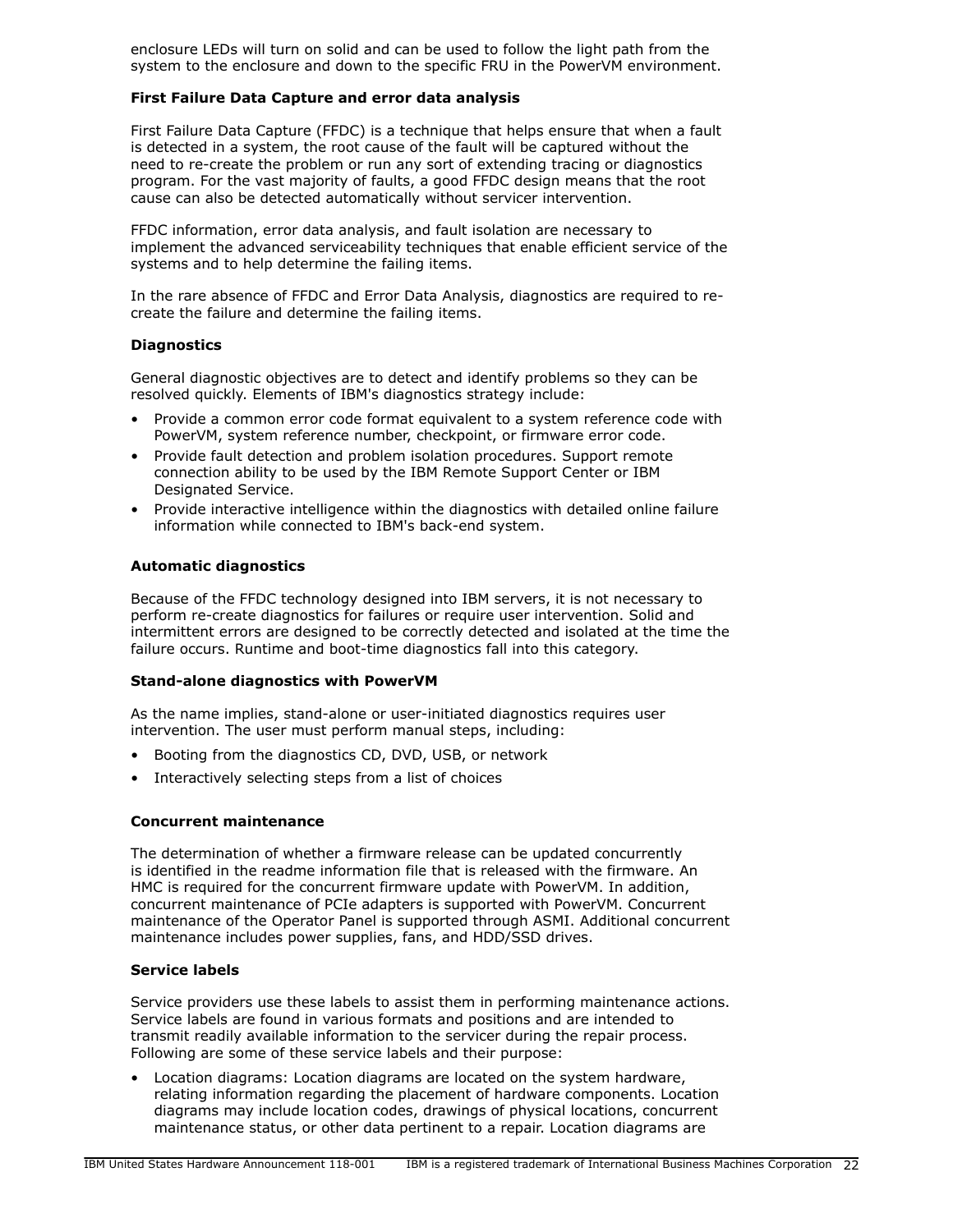especially useful when multiple components such as DIMMs, CPUs, processor books, fans, adapter cards, LEDs, and power supplies are installed.

- Remove/replace procedures: Service labels that contain remove/replace procedures are often found on a cover of the system or in other spots accessible to the servicer. These labels provide systematic procedures, including diagrams detailing how to remove or replace certain serviceable hardware components.
- Arrows: Numbered arrows are used to indicate the order of operation and the serviceability direction of components. Some serviceable parts such as latches, levers, and touch points need to be pulled or pushed in a certain direction and in a certain order for the mechanical mechanisms to engage or disengage. Arrows generally improve the ease of serviceability.

## **QR labels**

QR labels are placed on the system to provide access to key service functions through a mobile device. Once the QR label is scanned, it will go to a landing page specific to that server which contains many of the service functions of interest while physically located at the server. These include things such as installation and repair instructions, service diagrams, reference code look up, and so on.

## **Packaging for service**

The following service enhancements are included in the physical packaging of the systems to facilitate service:

- Color coding (touch points): Blue-colored touch points delineate touchpoints on service components where the component can be safely handled for service actions such as removal or installation.
- Tool-less design: Selected IBM systems support tool-less or simple tool designs. These designs require no tools or simple tools such as flathead screw drivers to service the hardware components.
- Positive retention: Positive retention mechanisms help to assure proper connections between hardware components such as cables to connectors, and between two cards that attach to each other. Without positive retention, hardware components run the risk of becoming loose during shipping or installation, preventing a good electrical connection. Positive retention mechanisms like latches, levers, thumb-screws, pop Nylatches (U-clips), and cables are included to help prevent loose connections and aid in installing (seating) parts correctly. These positive retention items do not require tools.

## **Error handling and reporting**

In the event of system hardware or environmentally induced failure, the system runtime error capture capability systematically analyzes the hardware error signature to determine the cause of failure. The analysis result will be stored in system NVRAM. When the system can be successfully restarted either manually or automatically, or if the system continues to operate, the error will be reported to the operating system. Hardware and software failures are recorded in the system log. When an HMC is attached in the PowerVM environment, an ELA routine analyzes the error, forwards the event to the Service Focal Point (SFP) application running on the HMC, and notifies the system administrator that it has isolated a likely cause of the system problem. The service processor event log also records unrecoverable checkstop conditions, forwards them to the SFP application, and notifies the system administrator.

The system has the ability to call home through the operating system to report platform-recoverable errors and errors associated with PCI adapters/devices.

In the HMC-managed environment, a call home service request will be initiated from the HMC and the pertinent failure data with service parts information and part locations will be sent to an IBM service organization. Customer contact information and specific system-related data such as the machine type, model, and serial number, along with error log data related to the failure, are sent to IBM Service.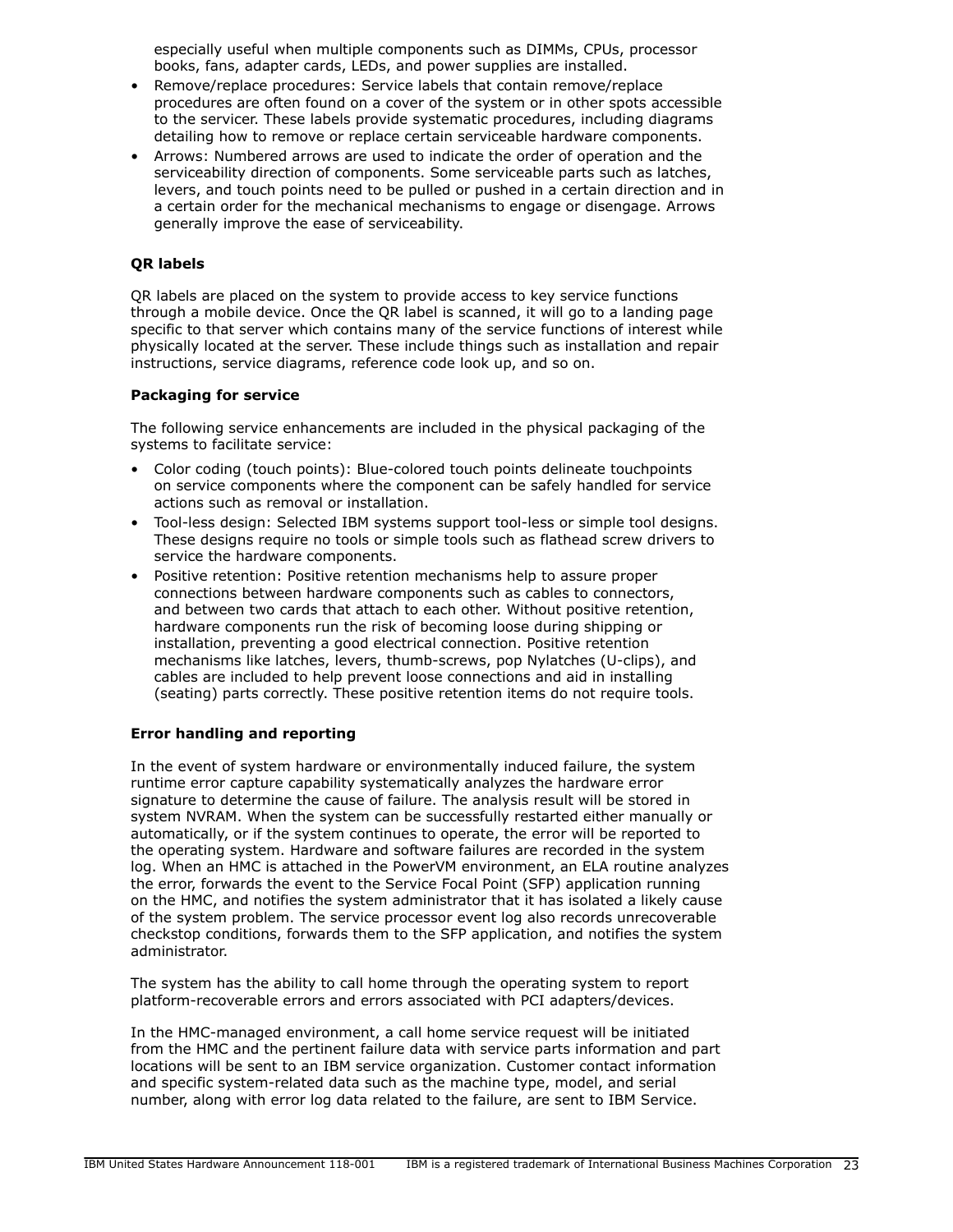## **Live Partition Mobility**

With Live Partition Mobility, users can migrate an AIX or IBM i partition running on one POWER partition system to another POWER system without disrupting services. The migration transfers the entire system environment, including processor state, memory, attached virtual devices, and connected users. It provides continuous operating system and application availability during planned partition outages for repair of hardware and firmware faults.

## **Service processor**

The service processor provides the capability to diagnose, check the status of, and sense the operational conditions of a system. It runs on its own power boundary and does not require resources from a system processor to be operational to perform its tasks.

Under PowerVM, the service processor supports surveillance of the connection to the HMC and to the system firmware (hypervisor). It also provides several remote power control options, environmental monitoring, reset, restart, remote maintenance, and diagnostic functions, including console mirroring. The service processors menus (ASMI) can be accessed concurrently with system operation, allowing nondisruptive abilities to change system default parameters.

## **Call home**

*Call home* refers to an automatic or manual call from a client location to the IBM support structure with error log data, server status, or other service-related information. Call home invokes the service organization in order for the appropriate service action to begin. Call home can be done through HMC or most non-HMC-managed systems through Electronic Service Agent running on top of the operating system. While configuring call home is optional, clients are encouraged to implement this feature in order to obtain service enhancements such as reduced problem determination and faster and potentially more accurate transmittal of error information. In general, using the call home feature can result in increased system availability. The Electronic Service Agent application can be configured for automated call home. See the next section for specific details on this application.

## **IBM Electronic Services**

Electronic Service Agent and the IBM Electronic Services web portal comprise the IBM Electronic Services solution, which is dedicated to providing fast, exceptional support to IBM clients. IBM Electronic Service Agent is a no-charge tool that proactively monitors and reports hardware events such as system errors, performance issues, and inventory. Electronic Service Agent can help focus on the client's company business initiatives, save time, and spend less effort managing day-to-day IT maintenance issues.

System configuration and inventory information collected by Electronic Service Agent also can be viewed on the secure Electronic Services web portal and used to improve problem determination and resolution between the client and the IBM support team. As part of an increased focus to provide even better service to IBM clients, Electronic Service Agent tool configuration and activation comes standard with the system. In support of this effort, a new HMC External Connectivity security whitepaper has been published, which describes data exchanges between the HMC and the IBM Service Delivery Center (SDC) and the methods and protocols for this exchange. To read the whitepaper and prepare for Electronic Service Agent installation, see the "Security" section at the [IBM Electronic Service Agent](http://www.ibm.com/support/esa) website.

Select your country. Click "IBM Electronic Service Agent Connectivity Guide."

#### **Benefits: increased uptime**

Electronic Service Agent is designed to enhance the warranty and maintenance service by potentially providing faster hardware error reporting and uploading system information to IBM Support. This can optimize the time monitoring the symptoms, diagnosing the error, and manually calling IBM Support to open a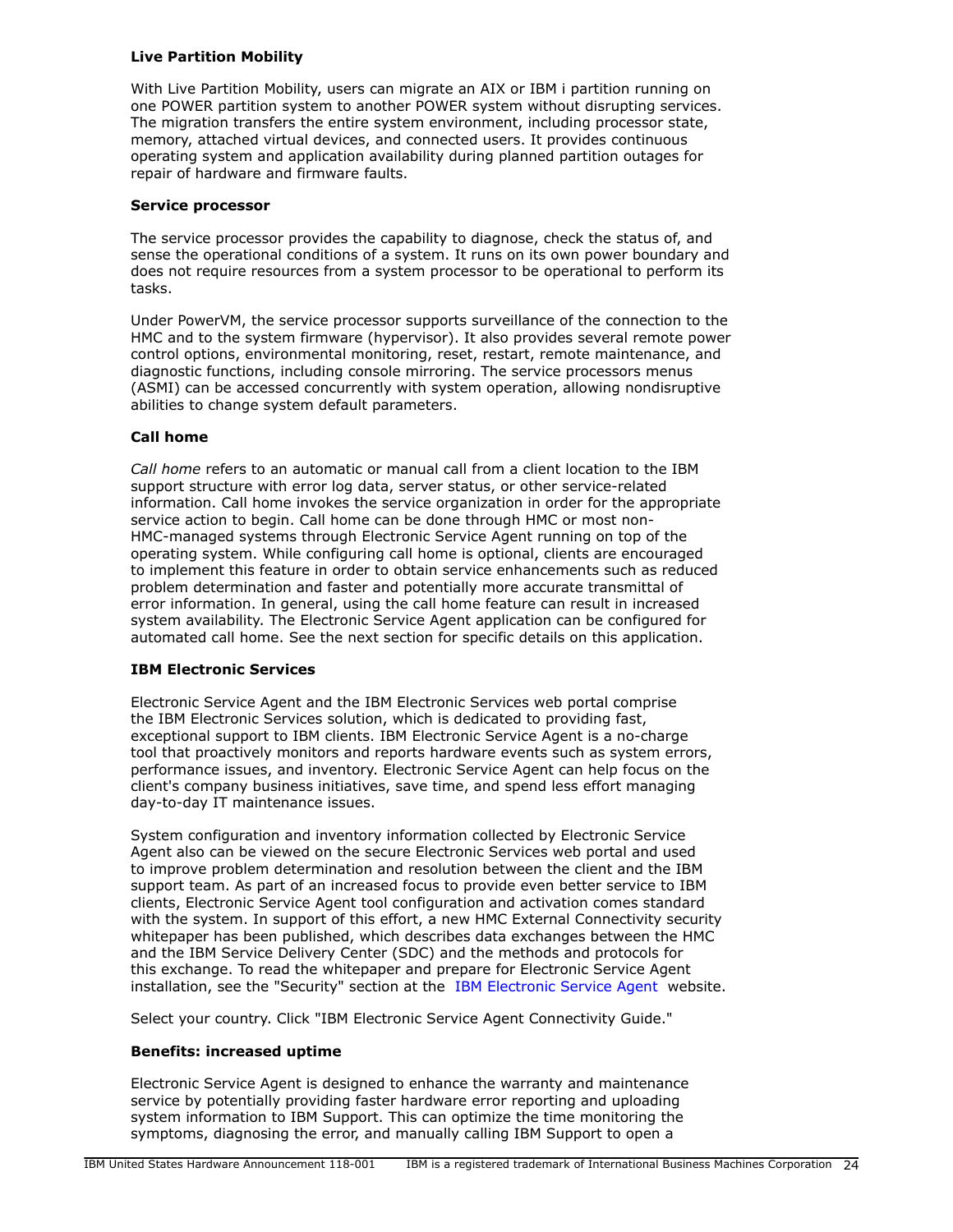problem record. And 24x7 monitoring and reporting means no more dependency on human intervention or off-hours client personnel when errors are encountered in the middle of the night.

**Security:** The Electronic Service Agent tool is designed to help secure the monitoring, reporting, and storing of the data at IBM. The Electronic Service Agent tool is designed to help securely transmit either through the internet (HTTPS or VPN) or modem to provide clients a single point of exit from their site. Communication is one way. Activating Electronic Service Agent does not enable IBM to call into a client's system.

For additional information, see the [IBM Electronic Service Agent](http://www.ibm.com/support/esa) website.

## **More accurate reporting**

Because system information and error logs are automatically uploaded to the IBM Support Center in conjunction with the service request, clients are not required to find and send system information, decreasing the risk of misreported or misdiagnosed errors. Once inside IBM, problem error data is run through a data knowledge management system, and knowledge articles are appended to the problem record.

## **Customized support**

By using the IBMid entered during activation, clients can view system and support information in the "My Systems" and "Premium Search" sections of the Electronic Services website.

The Electronic Services web portal is a single internet entry point that replaces the multiple entry points traditionally used to access IBM internet services and support. This web portal enables you to gain easier access to IBM resources for assistance in resolving technical problems. The newly improved My Systems and Premium Search functions make it even easier for Electronic Service Agent-enabled clients to track system inventory and find pertinent fixes.

My Systems provides valuable reports of installed hardware and software using information collected from the systems by IBM Electronic Service Agent. Reports are available for any system associated with the client's IBMid. Premium Search combines the function of search and the value of Electronic Service Agent information, providing advanced search of the technical support knowledgebase. Using Premium Search and the Service Agent information that has been collected from the system, clients are able to see search results that apply specifically to their systems.

For more information on how to utilize the power of IBM Electronic Services, see the following website or contact an [IBM Systems Services Representative](http://www.ibm.com/support/electronic).

## **Accessibility by people with disabilities**

A US Section 508 Voluntary Product Accessibility Template (VPAT) containing details on accessibility compliance can be found on the [Product accessibility information](http://www.ibm.com/able/product_accessibility/index.html) website.

## **Section 508 of the US Rehabilitation Act**

Power H924 (9223-42H) for SAP HANA server is capable as of March 20, 2018, when used in accordance with IBM's associated documentation, of satisfying the applicable requirements of Section 508 of the Rehabilitation Act, provided that any assistive technology used with the product properly inter operates with it. A US Section 508 Voluntary Product Accessibility Template (VPAT) can be found on the [Product accessibility information](http://www.ibm.com/able/product_accessibility/index.html) website.

## <span id="page-24-0"></span>**Product positioning**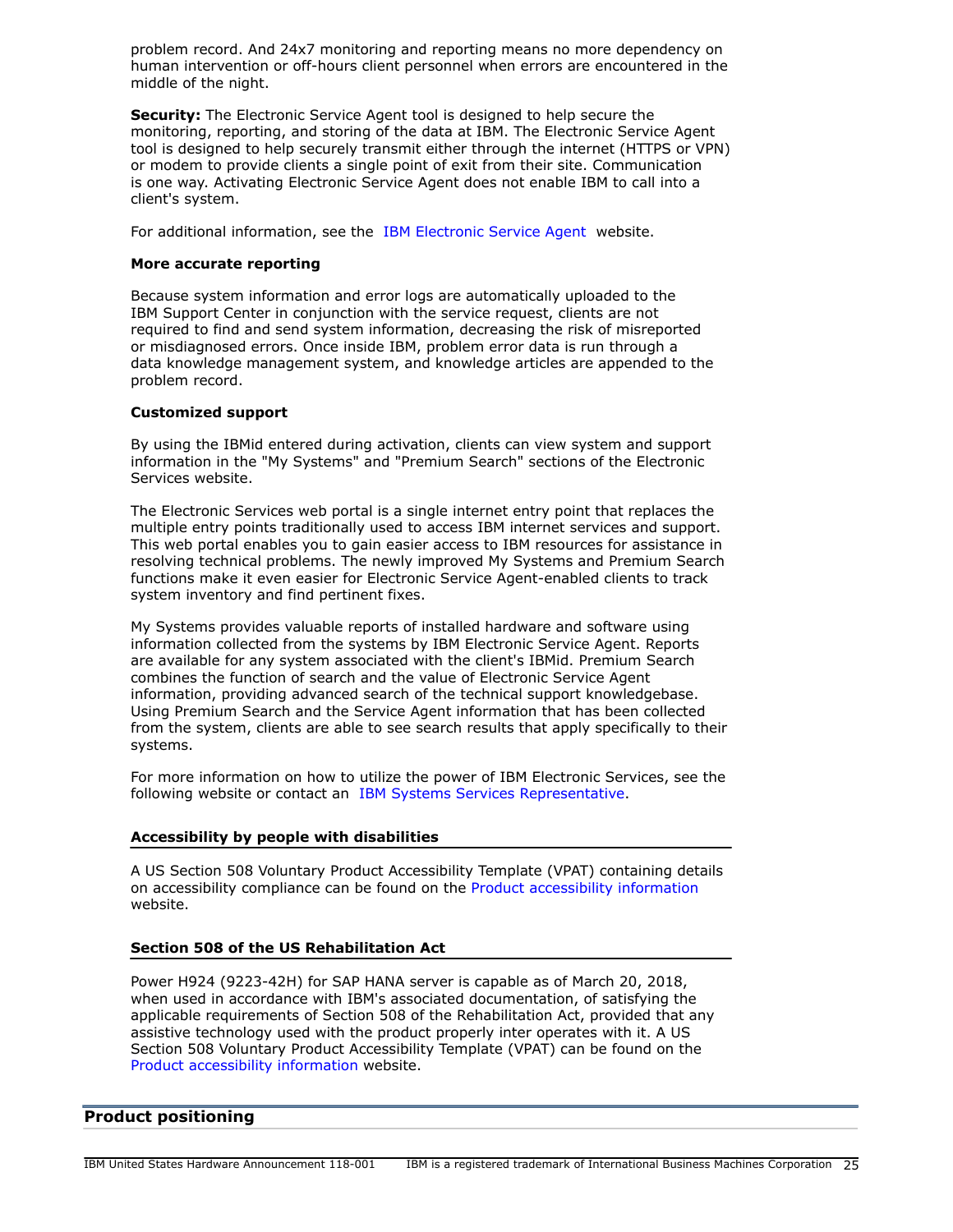Get the best out of SAP HANA with Power Systems. Power Systems is designed for data-intensive, in-memory workloads such as SAP HANA. With powerful, built-in, virtualization, reliability that you can bet your business on, and the performance that you expect from an enterprise-grade platform, Power Systems is the platform for SAP HANA.

This highly flexible system with best-in-class virtualization can help clients to consolidate their workloads and reduce the footprint in their data centers. In addition, you can run mixed workloads with traditional SAP and nonproduction workloads running in a shared pool side by side with production SAP HANA, leading to an efficient use of the system and a high utilization.

Power is supported for SAP HANA Tailored Datacenter Integration Phase 5 (TDI5), which gives you the flexibility to use the storage and networking of your choice, to change configurations, and have support from SAP, all while achieving a lower TCO. This means you can use nearly any Power System for SAP HANA, including H924, and re-use storage and networking already on hand.

Scale-up or scale-out your SAP HANA workload while maintaining the same level of flexibility. A separate purchase of SAP HANA is required for this use case.

## <span id="page-25-1"></span>**Statement of general direction**

IBM intends to support SAP HANA on the IBM Power System H924 server (9223-42H) in production mode, with the following Linux operating systems, following near-term certification of the environment:

- Red Hat Enterprise Linux for SAP with Red Hat Enterprise Linux 7 for Power LE version 7.4
- SUSE Linux Enterprise Server for SAP with SUSE Linux Enterprise Server 12 SP3

IBM's statements regarding its plans, directions, and intent are subject to change or withdrawal without notice at IBM's sole discretion. Information regarding potential future products is intended to outline our general product direction and it should not be relied on in making a purchasing decision. The information mentioned regarding potential future products is not a commitment, promise, or legal obligation to deliver any material, code, or functionality. Information about potential future products may not be incorporated into any contract. The development, release, and timing of any future features or functionality described for our products remain at our sole discretion.

#### <span id="page-25-0"></span>**Product number**

The following are newly announced features on the specific models of the IBM Power Systems 9223 machine type:

|                                            |      | Machine | Feature |  |
|--------------------------------------------|------|---------|---------|--|
| Description                                | type | Model   | number  |  |
|                                            |      |         |         |  |
| IBM Power System H924                      | 9223 | 42H     |         |  |
|                                            |      |         |         |  |
| One CSC Billing Unit                       | 9223 | 42H     | 0010    |  |
| Ten CSC Billing Units                      | 9223 | 42H     | 0011    |  |
| Mirrored System Disk Level, Specify Code   | 9223 | 42H     | 0040    |  |
| Device Parity Protection-All, Specify Code | 9223 | 42H     | 0041    |  |
| Mirrored System Bus Level, Specify Code    | 9223 | 42H     | 0043    |  |
| Device Parity RAID-6 All, Specify Code     | 9223 | 42H     | 0047    |  |
|                                            |      |         |         |  |
| RISC-to-RISC Data Migration                | 9223 | 42H     | 0205    |  |
| AIX Partition Specify                      | 9223 | 42H     | 0265    |  |
| Linux Partition Specify                    | 9223 | 42H     | 0266    |  |
| IBM i Operating System Partition Specify   | 9223 | 42H     | 0267    |  |
|                                            |      |         |         |  |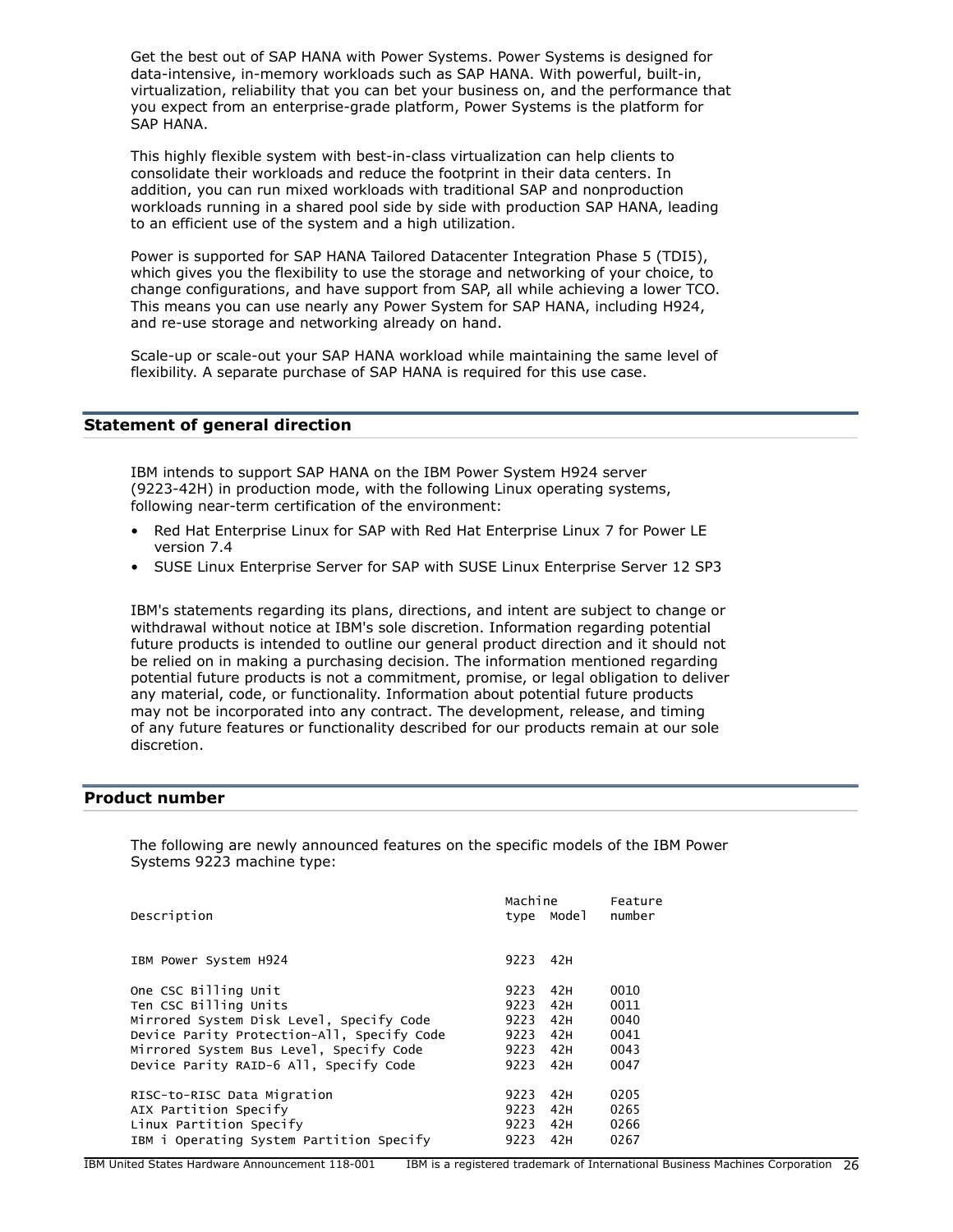| Specify Custom Data Protection<br>Mirrored Level System Specify Code<br>RAID Hot Spare Specify<br>V.24/EIA232 6.1m (20-Ft) PCI Cable<br>V.35 6.1m (20-Ft) PCI Cable<br>X.21 6.1m (20-Ft) PCI Cable | 9223<br>9223<br>9223<br>9223<br>9223<br>9223 | 42H<br>42H<br>42H<br>42H<br>42H<br>42H | 0296<br>0308<br>0347<br>0348<br>0353<br>0359 |
|----------------------------------------------------------------------------------------------------------------------------------------------------------------------------------------------------|----------------------------------------------|----------------------------------------|----------------------------------------------|
| Customer Specified Placement                                                                                                                                                                       | 9223                                         | 42H                                    | 0456                                         |
| 19 inch, 1.8 meter high rack                                                                                                                                                                       | 9223                                         | 42H                                    | 0551                                         |
| 19 inch, 2.0 meter high rack                                                                                                                                                                       | 9223                                         | 42H                                    | 0553                                         |
| Rack Filler Panel Kit                                                                                                                                                                              | 9223                                         | 42H                                    | 0599                                         |
| Load Source Not in CEC                                                                                                                                                                             | 9223                                         | 42H                                    | 0719                                         |
| SAN Load Source Specify                                                                                                                                                                            | 9223                                         | 42H                                    | 0837                                         |
| US TAA Compliance Indicator                                                                                                                                                                        | 9223                                         | 42H                                    | 0983                                         |
| Product assembled in USA manufacturing plant                                                                                                                                                       | 9223                                         | 42H                                    | 0984                                         |
| Modem Cable - US/Canada and General Use                                                                                                                                                            | 9223                                         | 42H                                    | 1025                                         |
| USB 500 GB Removable Disk Drive                                                                                                                                                                    | 9223                                         | 42H                                    | 1107                                         |
| Custom Service Specify, Rochester Minn, USA                                                                                                                                                        | 9223                                         | 42H                                    | 1140                                         |
| Quantity 150 of #1964                                                                                                                                                                              | 9223                                         | 42H                                    | 1818                                         |
| Quantity 150 of #1953                                                                                                                                                                              | 9223                                         | 42H                                    | 1929                                         |
| 300GB 15k RPM SAS SFF-2 Disk Drive (AIX/Linux)                                                                                                                                                     | 9223                                         | 42H                                    | 1953                                         |
| 600GB 10k RPM SAS SFF-2 Disk Drive (AIX/Linux)                                                                                                                                                     | 9223                                         | 42H                                    | 1964                                         |
| Primary OS - IBM i                                                                                                                                                                                 | 9223                                         | 42H                                    | 2145                                         |
| Primary OS - AIX                                                                                                                                                                                   | 9223                                         | 42H                                    | 2146                                         |
| Primary OS - Linux                                                                                                                                                                                 | 9223                                         | 42H                                    | 2147                                         |
| Factory Deconfiguration of 1-core                                                                                                                                                                  | 9223                                         | 42H                                    | 2319                                         |
| 2M LC-SC 50 Micron Fiber Converter Cable                                                                                                                                                           | 9223                                         | 42H                                    | 2456                                         |
| 2M LC-SC 62.5 Micron Fiber Converter Cable                                                                                                                                                         | 9223                                         | 42H                                    | 2459                                         |
| 3M Asynchronous Terminal/Printer Cable EIA-232                                                                                                                                                     | 9223                                         | 42H                                    | 2934                                         |
| Asynchronous Cable EIA-232/V.24 3M<br>Serial-to-Serial Port Cable for Drawer/Drawer-                                                                                                               | 9223                                         | 42H                                    | 2936                                         |
| 3.7M                                                                                                                                                                                               | 9223                                         | 42H                                    | 3124                                         |
| Serial-to-Serial Port Cable for Rack/Rack- 8M                                                                                                                                                      | 9223                                         | 42H                                    | 3125                                         |
| Widescreen LCD Monitor                                                                                                                                                                             | 9223                                         | 42H                                    | 3632                                         |
| 0.3M Serial Port Converter Cable, 9-Pin to 25-Pin 9223<br>Serial Port Null Modem Cable, 9-pin to 9-pin,                                                                                            |                                              | 42H                                    | 3925                                         |
| 3.7M                                                                                                                                                                                               | 9223                                         | 42H                                    | 3927                                         |
| Serial Port Null Modem Cable, 9-pin to 9-pin, 10M 9223                                                                                                                                             |                                              | 42H                                    | 3928                                         |
| System Serial Port Converter Cable<br>1.8 M (6-ft) Extender Cable for Displays (15-pin                                                                                                             | 9223                                         | 42H                                    | 3930                                         |
| D-shell to 15-pin D-shell)                                                                                                                                                                         | 9223                                         | 42H                                    | 4242                                         |
| Extender Cable - USB Keyboards, 1.8M                                                                                                                                                               | 9223                                         | 42H                                    | 4256                                         |
| VGA to DVI Connection Converter                                                                                                                                                                    | 9223                                         | 42H                                    | 4276                                         |
| Rack Integration Services: BP only                                                                                                                                                                 | 9223 42H                                     |                                        | 4648                                         |
| Rack Integration Services                                                                                                                                                                          | 9223                                         | 42H                                    | 4649                                         |
| Rack Indicator- Not Factory Integrated                                                                                                                                                             | 9223                                         | 42H                                    | 4650                                         |
| Rack Indicator, Rack #1                                                                                                                                                                            | 9223                                         | 42H                                    | 4651                                         |
| Rack Indicator, Rack #2                                                                                                                                                                            | 9223                                         | 42H                                    | 4652                                         |
| Rack Indicator, Rack #3                                                                                                                                                                            | 9223                                         | 42H                                    | 4653                                         |
| Rack Indicator, Rack #4                                                                                                                                                                            | 9223                                         | 42H                                    | 4654                                         |
| Rack Indicator, Rack #5                                                                                                                                                                            | 9223                                         | 42H                                    | 4655                                         |
| Rack Indicator, Rack #6                                                                                                                                                                            | 9223                                         | 42H                                    | 4656                                         |
| Rack Indicator, Rack #7                                                                                                                                                                            | 9223                                         | 42H                                    | 4657                                         |
| Rack Indicator, Rack #8                                                                                                                                                                            | 9223                                         | 42H                                    | 4658                                         |
| Rack Indicator, Rack #9                                                                                                                                                                            | 9223                                         | 42H                                    | 4659                                         |
| Rack Indicator, Rack #10<br>Rack Indicator, Rack #11                                                                                                                                               | 9223<br>9223                                 | 42H<br>42H                             | 4660<br>4661                                 |
| Rack Indicator, Rack #12                                                                                                                                                                           | 9223                                         | 42H                                    | 4662                                         |
| Rack Indicator, Rack #13                                                                                                                                                                           | 9223                                         | 42H                                    | 4663                                         |
| Rack Indicator, Rack #14                                                                                                                                                                           | 9223                                         | 42H                                    | 4664                                         |
| Rack Indicator, Rack #15                                                                                                                                                                           | 9223                                         | 42H                                    | 4665                                         |
| Rack Indicator, Rack #16                                                                                                                                                                           | 9223                                         | 42H                                    | 4666                                         |
| Power Active Memory Expansion Enablement                                                                                                                                                           | 9223                                         | 42H                                    | 4794                                         |
| One Processor of 5250 Enterprise Enablement                                                                                                                                                        | 9223                                         | 42H                                    | 4970                                         |
| Full 5250 Enterprise Enablement                                                                                                                                                                    | 9223                                         | 42H                                    | 4974                                         |
| Software Preload Required                                                                                                                                                                          | 9223                                         | 42H                                    | 5000                                         |
| PowerVM Enterprise Edition                                                                                                                                                                         | 9223                                         | 42H                                    | 5228                                         |
| Sys Console On HMC                                                                                                                                                                                 | 9223                                         | 42H                                    | 5550                                         |
| System Console-Ethernet LAN adapter                                                                                                                                                                | 9223                                         | 42H                                    | 5557                                         |
| PCIe2 8Gb 4-port Fibre Channel Adapter                                                                                                                                                             | 9223                                         | 42H                                    | 5729                                         |
| 8 Gigabit PCI Express Dual Port Fibre Channel                                                                                                                                                      |                                              |                                        |                                              |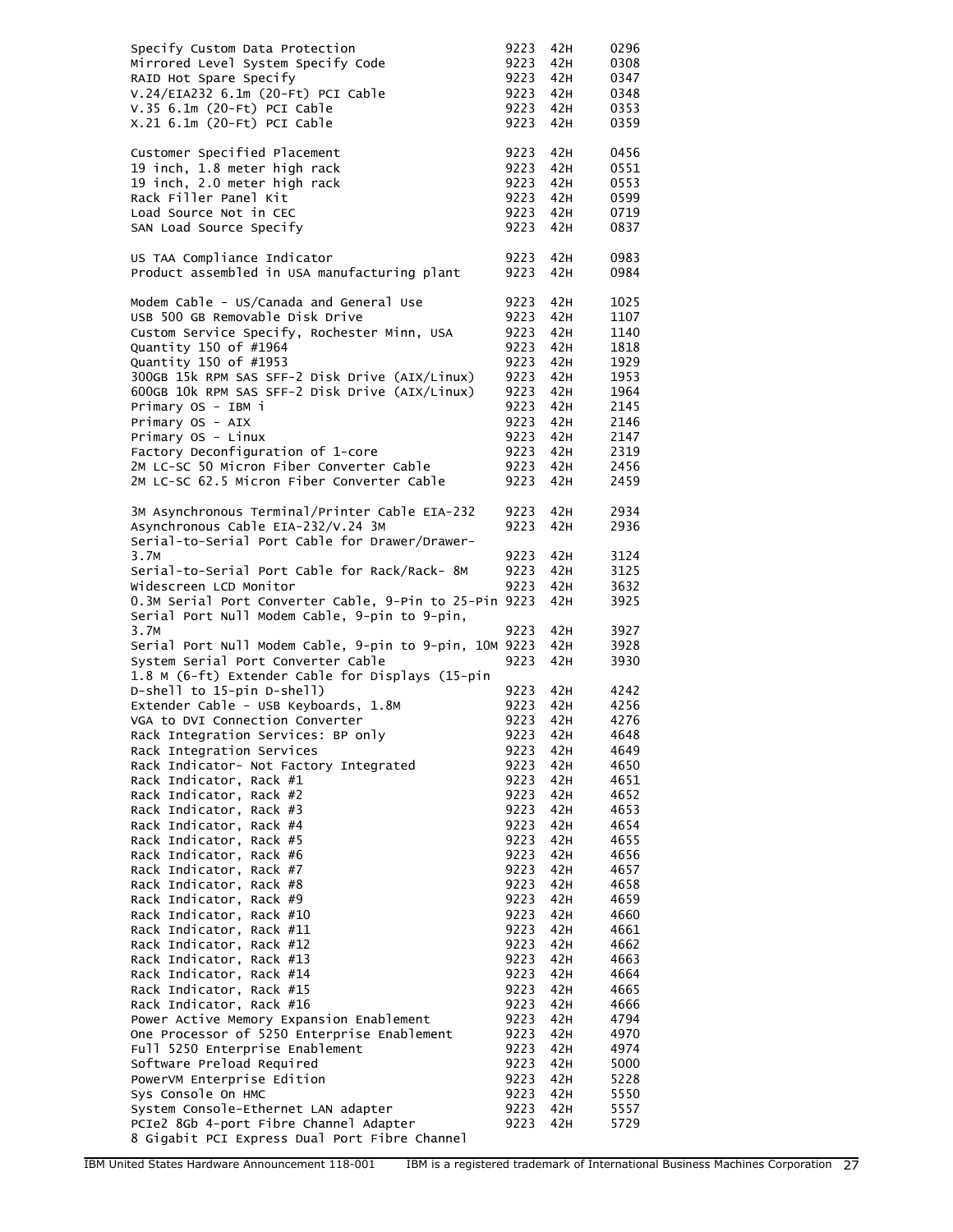| Adapter                                                       | 9223         | 42H        | 5735         |
|---------------------------------------------------------------|--------------|------------|--------------|
| POWER GXT145 PCI Express Graphics Accelerator                 | 9223         | 42H        | 5748         |
| 4 Port Async EIA-232 PCIe Adapter                             | 9223         | 42H        | 5785         |
| PCIe2 4-port 1GbE Adapter                                     | 9223         | 42H        | 5899         |
| Opt Front Door for 1.8m Rack                                  | 9223         | 42H        | 6068         |
| Opt Front Door for 2.0m Rack                                  | 9223         | 42H        | 6069         |
| 1.8m Rack Acoustic Doors                                      | 9223         | 42H        | 6248         |
| 2.0m Rack Acoustic Doors                                      | 9223         | 42H<br>42H | 6249         |
| 1.8m Rack Trim Kit<br>2.0m Rack Trim Kit                      | 9223<br>9223 | 42H        | 6263<br>6272 |
| Power Cord 4.3m (14-ft), Drawer to IBM PDU (250V/             |              |            |              |
| 10A)                                                          | 9223         | 42H        | 6458         |
| Power Cord 4.3m (14-ft), Drawer To OEM PDU                    |              |            |              |
| (125V, 15A)                                                   | 9223         | 42H        | 6460         |
| Power Cord 4.3m (14-ft), Drawer to Wall/OEM PDU               |              |            |              |
| $(250V/15A)$ U.S.                                             | 9223         | 42H        | 6469         |
| Power Cord 1.8m (6-ft), Drawer to Wall (125V/15A)             | 9223         | 42H        | 6470         |
| Power Cord 2.7m (9-ft), Drawer to Wall/OEM PDU                |              |            |              |
| (250V/10A)                                                    | 9223         | 42H        | 6471         |
| Power Cord 2.7m (9-ft), Drawer to Wall/OEM PDU                |              |            |              |
| (250V/16A)                                                    | 9223         | 42H        | 6472         |
| Power Cord 2.7m (9-ft), Drawer to Wall/OEM PDU                |              |            |              |
| (250V/10A)                                                    | 9223         | 42H        | 6473         |
| Power Cord 2.7m (9-ft), Drawer to Wall/OEM PDU,               |              |            |              |
| (250V/13A)                                                    | 9223         | 42H        | 6474         |
| Power Cord 2.7m (9-ft), Drawer to Wall/OEM PDU,               |              |            |              |
| (250V/16A)                                                    | 9223         | 42H        | 6475         |
| Power Cord 2.7m (9-ft), Drawer to Wall/OEM PDU,               |              |            |              |
| (250V/10A)<br>Power Cord 2.7m (9-ft), Drawer to Wall/OEM PDU, | 9223         | 42H        | 6476         |
| (250V/16A)                                                    | 9223         | 42H        | 6477         |
| Power Cord 2.7 M(9-foot), To Wall/OEM PDU,                    |              |            |              |
| (250V, 16A)                                                   | 9223         | 42H        | 6478         |
| Power Cord 2.7m (9-ft), Drawer to Wall/OEM PDU,               |              |            |              |
| (125V/15A or 250V/10A)                                        | 9223         | 42H        | 6488         |
| 4.3m (14-Ft) 3PH/24A 380-415V Power Cord                      | 9223         | 42H        | 6489         |
| 4.3m (14-Ft) 1PH/63A 200-240V Power Cord                      | 9223         | 42H        | 6491         |
| 4.3m (14-Ft) 1PH/48-60A 200-240V Power Cord                   | 9223         | 42H        | 6492         |
| Power Cord 2.7m (9-ft), Drawer to Wall/OEM PDU,               |              |            |              |
| (250V/10A)                                                    | 9223         | 42H        | 6493         |
| Power Cord 2.7m (9-ft), Drawer to Wall/OEM PDU,               |              |            |              |
| (250V/10A)                                                    | 9223         | 42H        | 6494         |
| Power Cord 2.7M (9-foot), To Wall/OEM PDU,                    |              |            |              |
| (250V, 10A)                                                   | 9223         | 42H        | 6496         |
| Power Cable - Drawer to IBM PDU, 200-240V/10A                 | 9223         | 42H        | 6577         |
| Optional Rack Security Kit                                    | 9223         | 42H        | 6580         |
| Power Cord 2.7M (9-foot), To Wall/OEM PDU,                    |              |            |              |
| (125V, 15A)<br>4.3m (14-Ft) 3PH/16A 380-415V Power Cord       | 9223<br>9223 | 42H<br>42H | 6651<br>6653 |
| 4.3m (14-Ft) 1PH/24-30A Pwr Cord                              | 9223         | 42H        | 6654         |
| 4.3m (14-Ft) 1PH/24-30A WR Pwr Cord                           | 9223         | 42H        | 6655         |
| 4.3m (14-Ft) 1PH/24A Power Cord                               | 9223         | 42H        | 6656         |
| 4.3m (14-Ft) 1PH/32A Power Cord                               | 9223         | 42H        | 6657         |
| 4.3m (14-Ft) 1PH/24A Pwr Cd-Korea                             | 9223         | 42H        | 6658         |
| Power Cord 2.7M (9-foot), To Wall/OEM PDU,                    |              |            |              |
| (250V, 15A)                                                   | 9223         | 42H        | 6659         |
| Power Cord 4.3m (14-ft), Drawer to Wall/OEM PDU               |              |            |              |
| (125V/15A)                                                    | 9223         | 42H        | 6660         |
| Power Cord 2.8m (9.2-ft), Drawer to IBM PDU,                  |              |            |              |
| (250V/10A)                                                    | 9223         | 42H        | 6665         |
| 4.3m (14-Ft) 3PH/32A 380-415V Power                           |              |            |              |
| Cord-Australia                                                | 9223         | 42H        | 6667         |
| Power Cord 4.3M (14-foot), Drawer to OEM PDU,                 |              |            |              |
| (250V, 15A)                                                   | 9223         | 42H        | 6669         |
| Power Cord 2.7M (9-foot), Drawer to IBM PDU,                  |              |            |              |
| 250V/10A                                                      | 9223         | 42H        | 6671         |
| Power Cord 2M (6.5-foot), Drawer to IBM PDU,                  |              |            |              |
| 250V/10A                                                      | 9223         | 42H        | 6672         |
| Power Cord 2.7m (9-ft), Drawer to Wall/OEM PDU,<br>(250V/10A) | 9223         | 42H        | 6680         |
| Intelligent PDU+, 1 EIA Unit, Universal UTG0247               |              |            |              |
| Connector                                                     | 9223         | 42H        | 7109         |
| Environmental Monitoring Probe                                | 9223         | 42H        | 7118         |
| Power Distribution Unit                                       | 9223         | 42H        | 7188         |
|                                                               |              |            |              |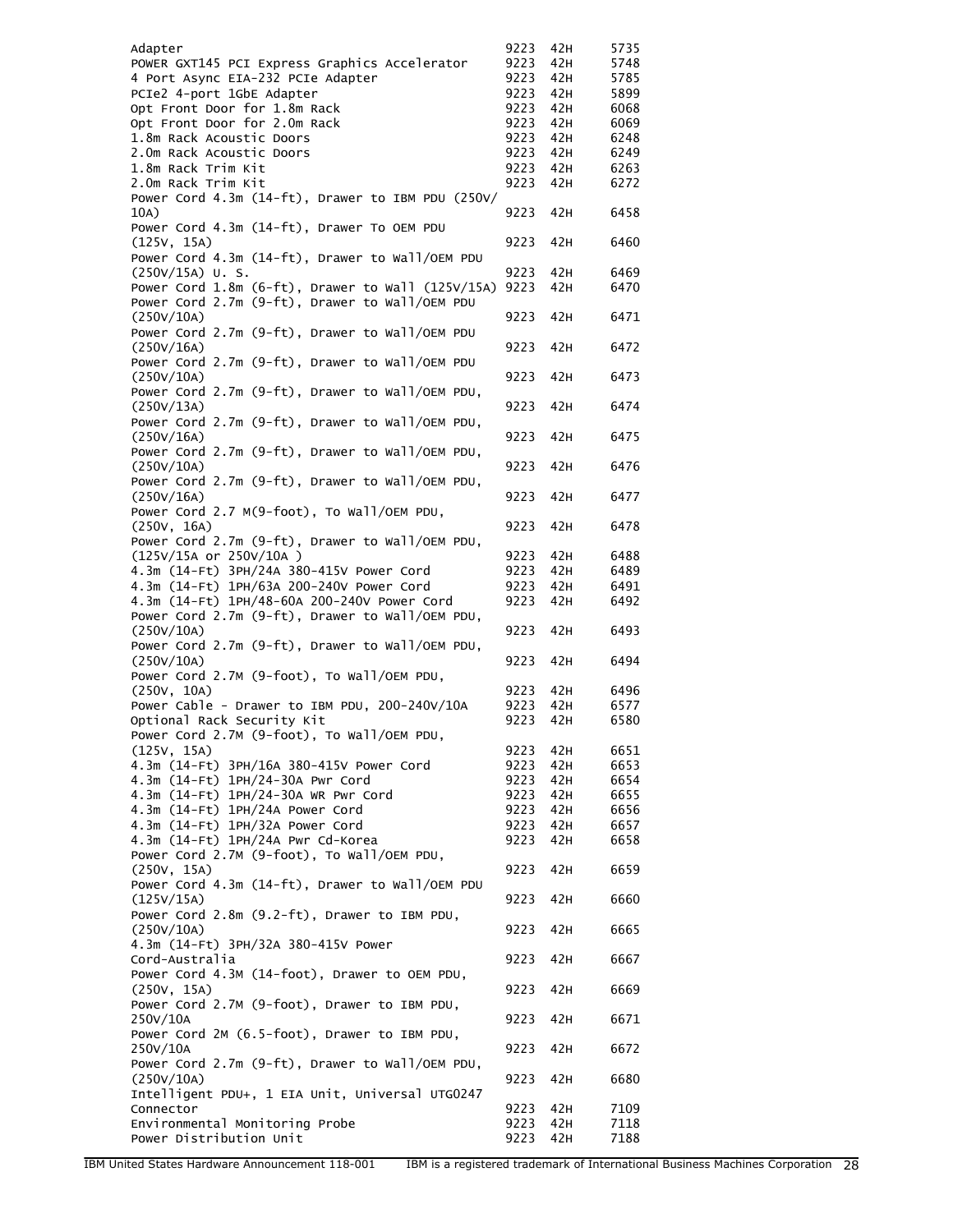| Power Distribution Unit (US) - 1 EIA Unit,             |      |          |                   |
|--------------------------------------------------------|------|----------|-------------------|
| Universal, Fixed Power Cord                            | 9223 | 42H      | 7196              |
| Ethernet Cable, 15m, Hardware Management Console       |      |          |                   |
| to System Unit                                         | 9223 | 42H      | 7802              |
| Linux Software Preinstall                              | 9223 | 42H      | 8143              |
| Linux Software Preinstall (Business Partners)          | 9223 | 42H      | 8144              |
| USB Mouse                                              | 9223 | 42H      | 8845              |
|                                                        | 9223 | 42H      |                   |
| Order Routing Indicator- System Plant                  |      |          | 9169              |
| Language Group Specify - US English                    | 9223 | 42H      | 9300              |
| New AIX License Core Counter                           | 9223 | 42H      | 9440              |
| New IBM i License Core Counter                         | 9223 | 42H      | 9441              |
| New Red Hat License Core Counter                       | 9223 | 42H      | 9442              |
| New SUSE License Core Counter                          | 9223 | 42H      | 9443              |
| Other AIX License Core Counter                         | 9223 | 42H      | 9444              |
| Other Linux License Core Counter                       | 9223 | 42H      | 9445              |
| 3rd Party Linux License Core Counter                   | 9223 | 42H      | 9446              |
| VIOS Core Counter                                      | 9223 | 42H      | 9447              |
| Other License Core Counter                             | 9223 | 42H      | 9449              |
| Ubuntu Linux License Core Counter                      | 9223 | 42H      | 9450              |
| Month Indicator                                        | 9223 | 42H      | 9461              |
| Day Indicator                                          | 9223 | 42H      | 9462              |
| Hour Indicator                                         | 9223 | 42H      | 9463              |
| Minute Indicator                                       | 9223 | 42H      | 9464              |
| Qty Indicator                                          | 9223 | 42H      | 9465              |
| Countable Member Indicator                             | 9223 | 42H      | 9466              |
|                                                        | 9223 | 42H      | 9700              |
| Language Group Specify - Dutch                         |      |          |                   |
| Language Group Specify - French                        | 9223 | 42H      | 9703              |
| Language Group Specify - German                        | 9223 | 42H      | 9704              |
| Language Group Specify - Polish                        | 9223 | 42H      | 9705              |
| Language Group Specify - Norwegian                     | 9223 | 42H      | 9706              |
| Language Group Specify - Portuguese                    | 9223 | 42H      | 9707              |
| Language Group Specify - Spanish                       | 9223 | 42H      | 9708              |
| Language Group Specify - Italian                       | 9223 | 42H      | 9711              |
| Language Group Specify - Canadian French               | 9223 | 42H      | 9712              |
| Language Group Specify - Japanese                      | 9223 | 42H      | 9714              |
| Language Group Specify - Traditional Chinese           |      |          |                   |
| (Taiwan)                                               | 9223 | 42H      | 9715              |
| Language Group Specify - Korean                        | 9223 | 42H      | 9716              |
| Language Group Specify - Turkish                       | 9223 | 42H      | 9718              |
| Language Group Specify - Hungarian                     | 9223 | 42H      | 9719              |
| Language Group Specify - Slovakian                     | 9223 | 42H      | 9720              |
| Language Group Specify - Russian                       | 9223 | 42H      | 9721              |
| Language Group Specify - Simplified Chinese (PRC) 9223 |      | 42H      | 9722              |
| Language Group Specify - Czech                         | 9223 | 42H      | 9724              |
| Language Group Specify - Romanian                      | 9223 | 42H      | 9725              |
|                                                        |      |          |                   |
| Language Group Specify - Croatian                      | 9223 | 42H      | 9726              |
| Language Group Specify - Slovenian                     |      | 9223 42H | 9727              |
| Language Group Specify - Brazilian Portuguese          | 9223 | 42H      | 9728              |
| Language Group Specify - Thai                          | 9223 | 42H      | 9729              |
|                                                        |      |          |                   |
| 10m (30.3-ft), IBM Passive QSFP+ MTP Optical           |      |          |                   |
| Cable                                                  | 9223 | 42H      | EB <sub>2</sub> J |
| 30m (90.3-ft), IBM Passive QSFP+ MTP Optical           |      |          |                   |
| Cable                                                  | 9223 | 42H      | EB <sub>2</sub> K |
| AC Power Supply - 1400w for Server (200-240 VAC)       | 9223 | 42H      | EB2M              |
| Lift tool based on GenieLift GL-8 (standard)           | 9223 | 42H      | EB3Z              |
| 10Gb Optical Transceiver SFP+                          | 9223 | 42H      | EB46              |
| 25Gb Optical Transceiver SFP28                         | 9223 | 42H      | EB47              |
| 0.5m SFP28/25GbE copper Cable                          | 9223 | 42H      | EB4J              |
| 1.0m SFP28/25GbE copper Cable                          | 9223 | 42H      | EB4K              |
| 1.5m SFP28/25GbE copper Cable                          | 9223 | 42H      | EB4L              |
| 2.0m SFP28/25GbE copper Cable                          | 9223 | 42H      | EB4M              |
|                                                        |      |          |                   |
| 2.0m QSFP28/100GbE copper split Cable to SFP28         |      |          |                   |
| $4x25$ GbE                                             | 9223 | 42H      | EB4P              |
| Service wedge shelf tool kit for EB3Z                  | 9223 | 42H      | EB4Z              |
| 0.5m EDR IB Copper Cable QSFP28                        | 9223 | 42H      | EB <sub>50</sub>  |
| 1.0m EDR IB Copper Cable QSFP28                        | 9223 | 42H      | EB51              |
| 2.0M EDR IB Copper Cable QSFP28                        | 9223 | 42H      | EB <sub>52</sub>  |
| 1.5M EDR IB Copper Cable QSFP28                        | 9223 | 42H      | EB54              |
| 100Gb Optical Transceiver QSFP28                       | 9223 | 42H      | EB59              |
| 3M EDR IB Optical Cable QSFP28                         | 9223 | 42H      | EB5A              |
| 5M EDR IB Optical Cable QSFP28                         | 9223 | 42H      | EB5B              |
| 10M EDR IB Optical Cable QSFP28                        | 9223 | 42H      | EB5C              |
| 15M EDR IB Optical Cable QSFP28                        | 9223 | 42H      | EB5D              |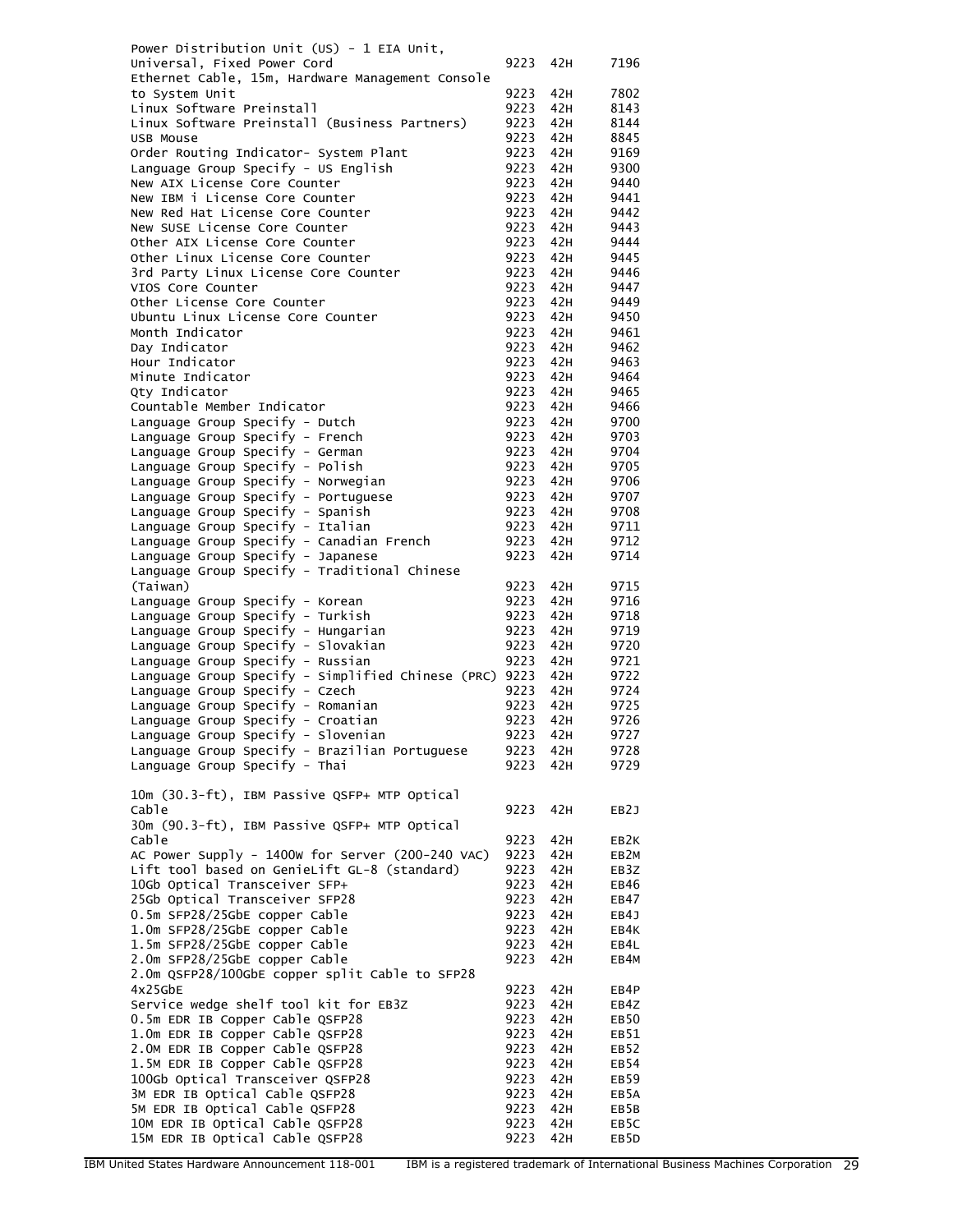| 20M EDR IB Optical Cable QSFP28                        | 9223 | 42H | EB5E              |
|--------------------------------------------------------|------|-----|-------------------|
| 30M EDR IB Optical Cable QSFP28                        | 9223 | 42H | EB5F              |
| 50M EDR IB Optical Cable QSFP28                        | 9223 | 42H | EB5G              |
| 100M EDR IB Optical Cable QSFP28                       | 9223 | 42H | EB5H              |
| 0.5M 100GbE Copper Cable QSFP28                        | 9223 | 42H | EB5J              |
| 1.0M 100GbE Copper Cable QSFP28                        | 9223 | 42H | EB5K              |
| 1.5M 100GbE Copper Cable QSFP28                        | 9223 | 42H | EB5L              |
| 2.0M 100GbE Copper Cable QSFP28                        | 9223 | 42H | EB5M              |
| 25M EDR IB Optical Cable QSFP28                        | 9223 | 42H | EB5N              |
| 3M 100GbE Optical Cable QSFP28 (AOC)                   | 9223 | 42H | EB5R              |
| 5M 100GbE Optical Cable QSFP28 (AOC)                   | 9223 | 42H | EB5S              |
| 10M 100GbE Optical Cable QSFP28 (AOC)                  | 9223 | 42H | EB5T              |
| 15M 100GbE Optical Cable QSFP28 (AOC)                  | 9223 | 42H | EB5U              |
| 20M 100GbE Optical Cable QSFP28 (AOC)                  | 9223 | 42H | EB5V              |
| 30M 100GbE Optical Cable QSFP28 (AOC)                  | 9223 | 42H | EB5W              |
| 50M 100GbE Optical Cable QSFP28 (AOC)                  | 9223 | 42H | EB <sub>5</sub> X |
| 100M 100GbE Optical Cable QSFP28 (AOC)                 | 9223 | 42H | EB5Y              |
| IBM i 7.2 Indicator                                    | 9223 | 42H | EB72              |
| IBM i 7.3 Indicator                                    | 9223 | 42H | EB73              |
| Rack Front Door (Black)                                | 9223 | 42H | EC01              |
| Rack Rear Door                                         | 9223 | 42H | EC <sub>02</sub>  |
| Rack Side Cover                                        | 9223 | 42H | EC <sub>03</sub>  |
| Rack Suite Attachment Kit                              | 9223 | 42H | EC <sub>04</sub>  |
| Slim Rear Acoustic Door                                | 9223 | 42H | EC07              |
| Slim Front Acoustic Door                               | 9223 | 42H | EC <sub>08</sub>  |
| Rear Door Heat Exchanger for 2.0 Meter Slim Rack       | 9223 | 42H | EC15              |
| PCIe3 2-Port 10Gb NIC&ROCE SR/Cu Adapter               | 9223 | 42H | EC2S              |
| PCIe3 2-Port 25/10Gb NIC&ROCE SR/Cu Adapter            | 9223 | 42H | EC2U              |
| PCIe3 2-port 100GbE (NIC&RoCE) QSFP28 Adapter x16 9223 |      | 42H | EC3M              |
| PCIe3 NVMe carrier card w/2 M.2 module slots           | 9223 | 42H | EC59              |
| PCIe4 1-port 100Gb EDR IB CAPI adapter                 | 9223 | 42H | EC63              |
| PCIe4 2-port 100Gb EDR IB CAPI adapter                 | 9223 | 42H | EC65              |
| SAS X Cable 3m - HD Narrow 6Gb 2-Adapters to           |      |     |                   |
| Enclosure                                              | 9223 | 42H | <b>ECBJ</b>       |
| SAS X Cable 6m - HD Narrow 6Gb 2-Adapters to           |      |     |                   |
| Enclosure                                              | 9223 | 42H | <b>ECBK</b>       |
| SAS X Cable 10m - HD Narrow 6Gb 2-Adapters to          |      |     |                   |
| Enclosure                                              | 9223 | 42H | ECBL              |
| SAS X Cable 15m - HD Narrow 3Gb 2-Adapters to          |      |     |                   |
| Enclosure                                              | 9223 | 42H | <b>ECBM</b>       |
| SAS YO Cable 1.5m - HD Narrow 6Gb Adapter to           |      |     |                   |
| Enclosure                                              | 9223 | 42H | <b>ECBT</b>       |
| SAS YO Cable 3m - HD Narrow 6Gb Adapter to             |      |     |                   |
| Enclosure                                              | 9223 | 42H | ECBU              |
| SAS YO Cable 6m - HD Narrow 6Gb Adapter to             |      |     |                   |
| Enclosure                                              | 9223 | 42H | <b>ECBV</b>       |
| SAS YO Cable 10m - HD Narrow 6Gb Adapter to            |      |     |                   |
| Enclosure                                              | 9223 | 42H | <b>ECBW</b>       |
| SAS YO Cable 15m - HD Narrow 3Gb Adapter to            |      |     |                   |
| Enclosure                                              | 9223 | 42H | <b>ECBX</b>       |
| SAS AE1 Cable 4m - HD Narrow 6Gb Adapter to            |      |     |                   |
| Enclosure                                              | 9223 | 42H | <b>ECBY</b>       |
| SAS YE1 Cable 3m - HD Narrow 6Gb Adapter to            |      |     |                   |
| Enclosure                                              | 9223 | 42H | <b>ECBZ</b>       |
| SAS AA Cable 0.6m - HD Narrow 6Gb Adapter to           |      |     |                   |
| Adapter                                                | 9223 | 42H | ECC <sub>0</sub>  |
| SAS AA Cable 1.5m - HD Narrow 6Gb Adapter to           |      |     |                   |
| Adapter                                                | 9223 | 42H | ECC <sub>2</sub>  |
| SAS AA Cable 3m - HD Narrow 6Gb Adapter to             |      |     |                   |
| Adapter                                                | 9223 | 42H | ECC <sub>3</sub>  |
| SAS AA Cable 6m - HD Narrow 6Gb Adapter to             |      |     |                   |
| Adapter                                                | 9223 | 42H | ECC4              |
| 3M Optical Cable Pair for PCIe3 Expansion Drawer       | 9223 | 42H | ECC7              |
| 10M Optical Cable Pair for PCIe3 Expansion Drawer 9223 |      | 42H | ECC8              |
| System Port Converter Cable for UPS                    | 9223 | 42H | <b>ECCF</b>       |
| 3M Copper CXP Cable Pair for PCIe3 Expansion           |      |     |                   |
| Drawer                                                 | 9223 | 42H | <b>ECCS</b>       |
| 3.0M SAS X12 Cable (Two Adapter to Enclosure)          | 9223 | 42H | ECDJ              |
| 4.5M SAS X12 Active Optical Cable (Two Adapter         |      |     |                   |
| to Enclosure)                                          | 9223 | 42H | <b>ECDK</b>       |
| 10M SAS X12 Active Optical Cable (Two Adapter to       |      |     |                   |
| Enclosure)                                             | 9223 | 42H | ECDL              |
| 1.5M SAS YO12 Cable (Adapter to Enclosure)             | 9223 | 42H | ECDT              |
| 3.0M SAS YO12 Cable (Adapter to Enclosure)             | 9223 | 42H | ECDU              |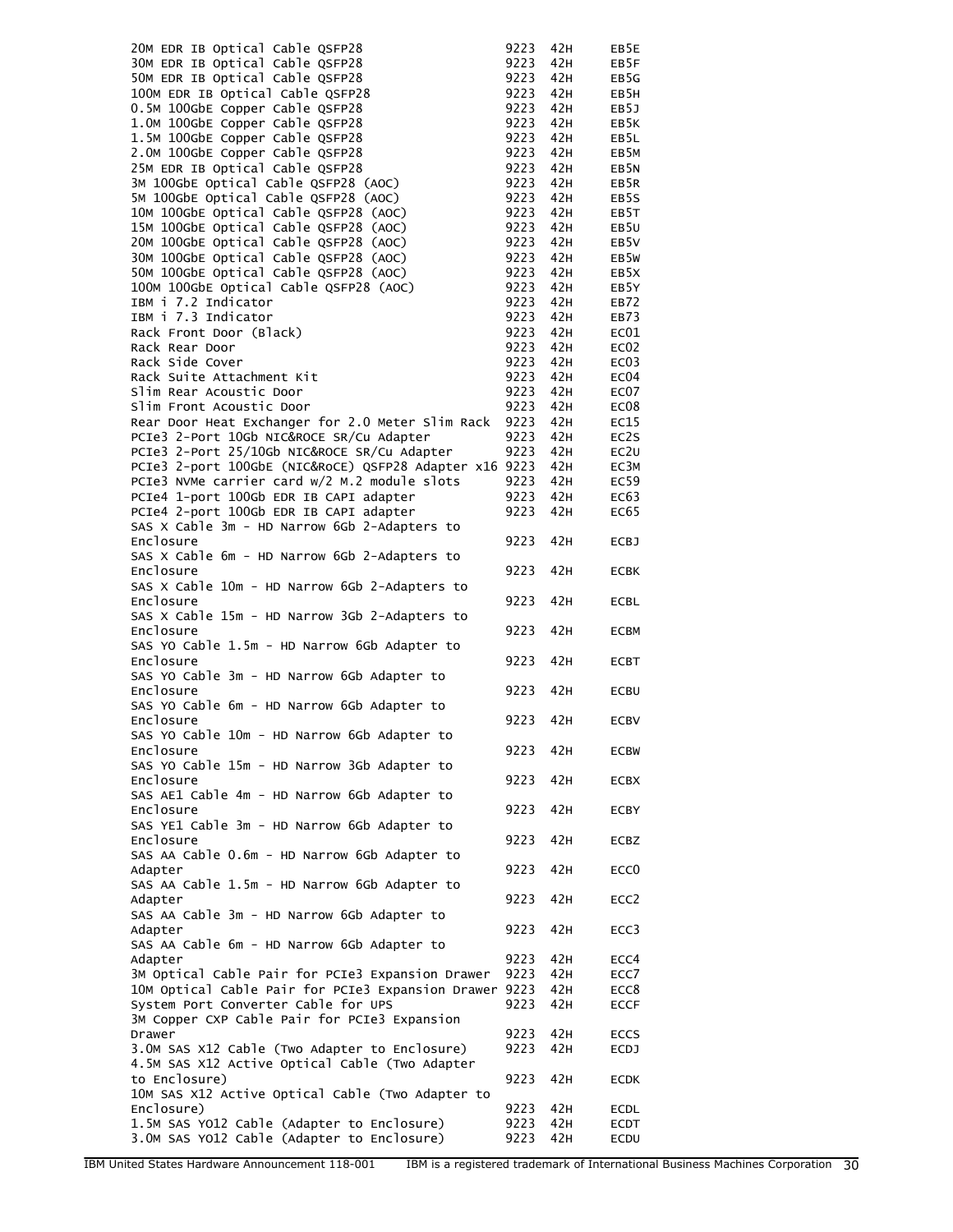| 4.5M SAS YO12 Active Optical Cable (Adapter to                               |              |            |                            |
|------------------------------------------------------------------------------|--------------|------------|----------------------------|
| Enclosure)                                                                   | 9223         | 42H        | ECDV                       |
| 10M SAS YO12 Active Optical Cable (Adapter to                                |              |            |                            |
| Enclosure)                                                                   | 9223         | 42H        | <b>ECDW</b>                |
| 0.6M SAS AA12 Cable (Adapter to Adapter)                                     | 9223         | 42H        | ECE <sub>0</sub>           |
| 3.0M SAS AA12 Cable                                                          | 9223         | 42H        | ECE3                       |
| 4.5M SAS AA12 Active Optical Cable (Adapter to                               |              |            |                            |
| Adapter)                                                                     | 9223         | 42H        | ECE4                       |
| 2.0 Meter Slim Rack<br>Rack Front Door High-End appearance                   | 9223<br>9223 | 42H<br>42H | ECR <sub>0</sub>           |
| Rack Rear Door Black                                                         | 9223         | 42H        | <b>ECRF</b>                |
| Rack Side Cover                                                              | 9223         | 42H        | <b>ECRG</b><br><b>ECRJ</b> |
| Rack Rear Extension 5-In                                                     | 9223         | 42H        | <b>ECRK</b>                |
| Rack Front Door for Rack (Black/Flat)                                        | 9223         | 42H        | <b>ECRM</b>                |
| Indicator Assembled and Tested in China                                      | 9223         | 42H        | ECS <sub>0</sub>           |
| Custom Service Specify, Montpellier, France                                  | 9223         | 42H        | <b>ECSF</b>                |
| NeuCloud Indicator/Specify                                                   | 9223         | 42H        | <b>ECSJ</b>                |
| Custom Service Specify, Mexico                                               | 9223         | 42H        | <b>ECSM</b>                |
| Custom Service Specify, Poughkeepsie, USA                                    | 9223         | 42H        | <b>ECSP</b>                |
| Integrated Solution Packing                                                  | 9223         | 42H        | <b>ECSS</b>                |
| Optical Wrap Plug                                                            | 9223         | 42H        | ECW <sub>0</sub>           |
| Boot Drive / Load Source in EXP12SX Specify (in                              |              |            |                            |
| #ESLL or #ELLL)                                                              | 9223         | 42H        | EHR1                       |
| Boot Drive / Load Source in EXP24SX Specify (in                              |              |            |                            |
| #ESLS or #ELLS)                                                              | 9223         | 42H        | EHR <sub>2</sub>           |
| SSD Placement Indicator - #ESLS/#ELLS                                        | 9223         | 42H        | EHS <sub>2</sub>           |
| PCIe3 Optical Cable Adapter for PCIe3 Expansion                              |              |            |                            |
| Drawer                                                                       | 9223         | 42H        | EJ08                       |
| PCIe3 RAID SAS Adapter Quad-port 6Gb x8                                      | 9223         | 42H        | EJOJ                       |
| SAS Ports/Cabling for Dual IOA BackPlane                                     | 9223         | 42H        | EJ0W                       |
| PCIe3 SAS Tape/DVD Adapter Quad-port 6Gb x8                                  | 9223         | 42H        | EJ10                       |
| PCIe3 12GB Cache RAID PLUS SAS Adapter Quad-port                             |              |            |                            |
| 6Gb x8                                                                       | 9223         | 42H        | EJ14                       |
| Base Storage Backplane 12 SFF-3 Bays/RDX Bay                                 | 9223         | 42H        | EJ1C                       |
| Expanded Function Storage Backplane 18 SFF-3                                 |              |            |                            |
| Bays/Dual IOA with Write Cache/Opt Ext SAS port                              | 9223         | 42H        | EJ1D                       |
| Split #EJ1C to 6+6 SFF-3 Bays: Add 2nd SAS                                   |              |            |                            |
| Controller                                                                   | 9223         | 42H        | EJ1E                       |
| Expanded Function Storage Backplane 12 SFF-3                                 |              |            |                            |
| Bays/RDX Bay/Opt Ext SAS port                                                | 9223         | 42H        | EJ1M                       |
| PCIe3 Crypto Coprocessor BSC-Gen3 4767                                       | 9223         | 42H        | EJ33                       |
| Non-paired Indicator EJ14 PCIe SAS RAID+ Adapter                             | 9223<br>9223 | 42H<br>42H | <b>EJRL</b>                |
| Front IBM Bezel for 12-Bay BackPlane<br>Front OEM Bezel for 12-Bay BackPlane | 9223         | 42H        | EJU3<br>EJU4               |
| Front IBM Bezel for 18-Bay BackPlane                                         | 9223         | 42H        | <b>EJUG</b>                |
| Front OEM Bezel for 18-Bay BackPlane                                         | 9223         | 42H        | <b>EJUH</b>                |
| Specify Mode-1 & CEC SAS Ports & (2)Y012 for                                 |              |            |                            |
| EXP12SX #ESLL/ELLL                                                           | 9223         | 42H        | EJV0                       |
| Specify Mode-1 & (1)EJ0J/EJOM/EL3B/EL59 &                                    |              |            |                            |
| (1)Y012 for EXP12SX #ESLL/ELLL                                               | 9223         | 42H        | EJV1                       |
| Specify Mode-1 & (2)EJ0J/EJOM/EL3B/EL59 &                                    |              |            |                            |
| (2) Y012 for EXP12SX #ESLL/ELLL                                              | 9223         | 42H        | EJV2                       |
| Specify Mode-2 & (2)EJ0J/EJ0M/EL3B/EL59 & (2)X12                             |              |            |                            |
| for EXP12SX #ESLL/ELLL                                                       | 9223         | 42H        | EJV3                       |
| Specify Mode-2 & (4)EJ0J/EJOM/EL3B/EL59 & (2)X12                             |              |            |                            |
| for EXP12SX #ESLL/ELLL                                                       | 9223         | 42H        | EJV4                       |
| Specify Mode-4 & (4)EJ0J/EJOM/EL3B/EL59 & (2)X12                             |              |            |                            |
| for EXP12SX #ESLL/ELLL                                                       | 9223         | 42H        | EJV5                       |
| Specify Mode-2 & (1)EJ0J/EJOM/EL3B/EL59 &                                    |              |            |                            |
| (2) YO12 for EXP12SX #ESLL/ELLL                                              | 9223         | 42H        | EJV <sub>6</sub>           |
| Specify Mode-2 & (2)EJ0J/EJOM/EL3B/EL59 &                                    |              |            |                            |
| (2) Y012 for EXP12SX #ESLL/ELLL                                              | 9223         | 42H        | EJV7                       |
| Specify Mode-2 & (1)EJ0J/EJOM/EL3B/EL59 &                                    |              |            |                            |
| (1)Y012 for EXP12SX #ESLL/ELLL                                               | 9223         | 42H        | <b>EJVA</b>                |
| Specify Mode-2 & (2)EJ0J/EJOM/EL3B/EL59 & (1)X12                             |              |            |                            |
| for EXP12SX #ESLL/ELLL                                                       |              |            |                            |
| Specify Mode-4 & (1)EJ0J/EJOM/EL3B/EL59 & (1)X12                             | 9223         | 42H        | EJVB                       |
| for EXP12SX #ESLL/ELLL                                                       |              |            |                            |
|                                                                              | 9223         | 42H        | <b>EJVC</b>                |
| Specify Mode-4 & (2)EJ0J/EJOM/EL3B/EL59 & (1)X12                             |              |            |                            |
| for EXP12SX #ESLL/ELLL                                                       | 9223         | 42H        | EJVD                       |
| Specify Mode-4 & (3)EJ0J/EJOM/EL3B/EL59 & (2)X12                             |              |            |                            |
| for EXP12SX #ESLL/ELLL                                                       | 9223         | 42H        | EJVE                       |
| Specify Mode-1 & (2)EJ14 & (2)YO12 for EXP12SX<br>#ESLL/ELLL                 | 9223         | 42H        | <b>EJVF</b>                |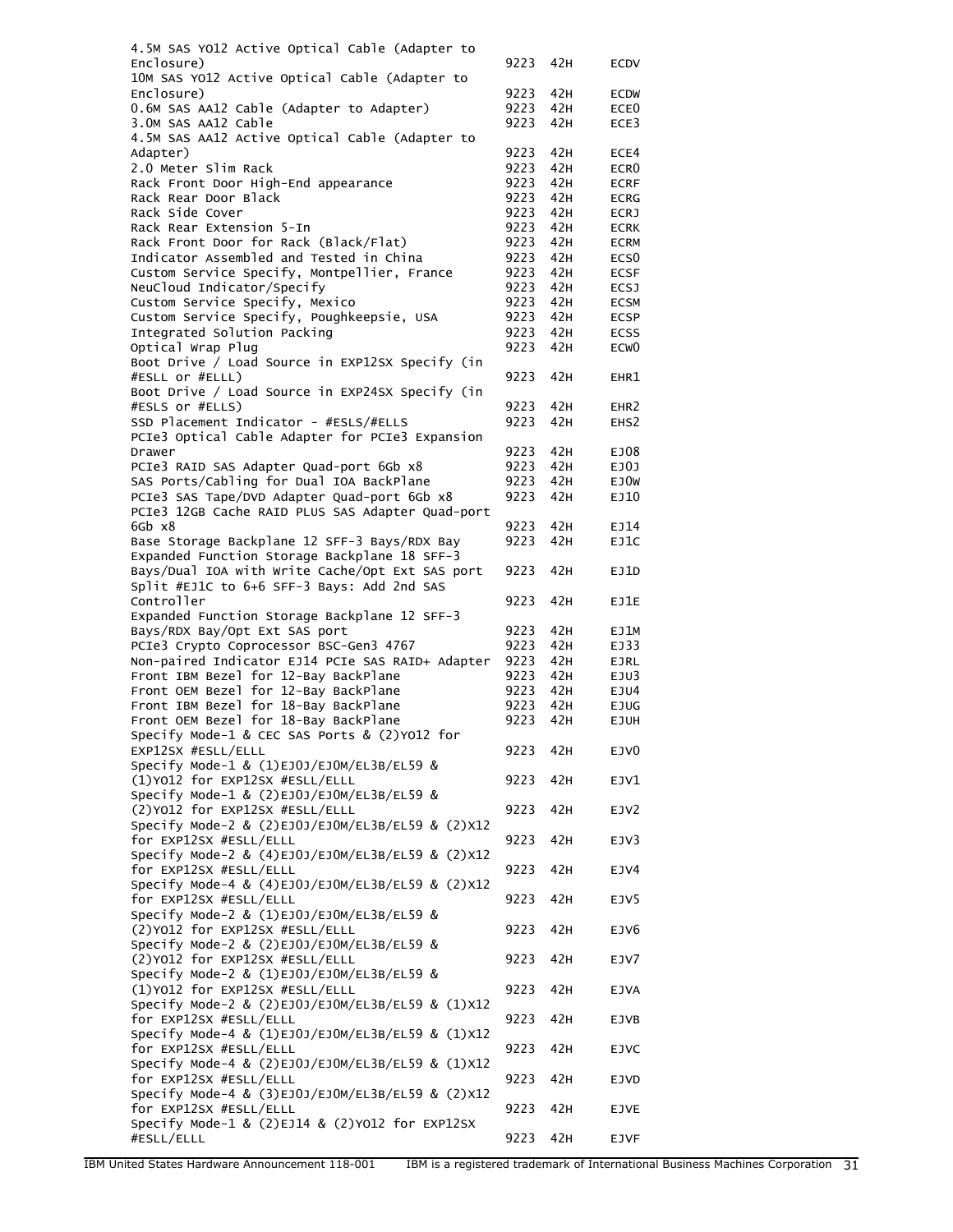| Specify Mode-1 & CEC SAS Ports & (2)Y012 for                                |              |            |                     |
|-----------------------------------------------------------------------------|--------------|------------|---------------------|
| EXP24SX #ESLS/ELS                                                           | 9223         | 42H        | EJW <sub>0</sub>    |
| Specify Mode-1 & (1)EJ0J/EJOM/EL3B/EL59 &                                   |              |            |                     |
| (1)Y012 for EXP24SX #ESLS/ELLS<br>Specify Mode-1 & (2)EJ0J/EJOM/EL3B/EL59 & | 9223         | 42H        | EJW1                |
| (2) Y012 for EXP24SX #ESLS/ELLS                                             | 9223         | 42H        | EJW2                |
| Specify Mode-2 & (2)EJ0J/EJ0M/EL3B/EL59 & (2)X12                            |              |            |                     |
| for EXP24SX #ESLS/ELLS                                                      | 9223         | 42H        | EJW3                |
| Specify Mode-2 & (4)EJ0J/EJOM/EL3B/EL59 & (2)X12                            |              |            |                     |
| for EXP24SX #ESLS/ELLS                                                      | 9223         | 42H        | EJW4                |
| Specify Mode-4 & (4)EJ0J/EJ0M/EL3B/EL59 & (2)X12<br>for EXP24SX #ESLS/ELLS  | 9223         | 42H        | EJW5                |
| Specify Mode-2 & (1)EJ0J/EJOM/EL3B/EL59 &                                   |              |            |                     |
| (2)Y012 for EXP24SX #ESLS/ELLS                                              | 9223         | 42H        | EJW6                |
| Specify Mode-2 & (2)EJ0J/EJOM/EL3B/EL59 &                                   |              |            |                     |
| (2) Y012 for EXP24SX #ESLS/ELLS                                             | 9223         | 42H        | EJW7                |
| Specify Mode-2 & (1)EJ0J/EJOM/EL3B/EL59 &                                   |              |            |                     |
| (1)Y012 for EXP24SX #ESLS/ELLS                                              | 9223         | 42H        | <b>EJWA</b>         |
| Specify Mode-2 & (2)EJ0J/EJOM/EL3B/EL59 & (1)X12<br>for EXP24SX #ESLS/ELLS  | 9223         | 42H        | EJWB                |
| Specify Mode-4 & (1)EJ0J/EJOM/EL3B/EL59 & (1)X12                            |              |            |                     |
| for EXP24SX #ESLS/ELLS                                                      | 9223         | 42H        | <b>EJWC</b>         |
| Specify Mode-4 & (2)EJ0J/EJ0M/EL3B/EL59 & (1)X12                            |              |            |                     |
| for EXP24SX #ESLS/ELLS                                                      | 9223         | 42H        | <b>EJWD</b>         |
| Specify Mode-4 & (3)EJ0J/EJ0M/EL3B/EL59 & (2)X12                            |              |            |                     |
| for EXP24SX #ESLS/ELLS                                                      | 9223         | 42H        | <b>EJWE</b>         |
| Specify Mode-1 & (2)EJ14 & (2)YO12 for EXP24SX<br>#ESLS/ELLS                | 9223         | 42H        | <b>EJWF</b>         |
| Specify Mode-2 & (2)EJ14 & (2)X12 for EXP24SX                               |              |            |                     |
| #ESLS/ELLS                                                                  | 9223         | 42H        | <b>EJWG</b>         |
| Specify Mode-2 & $(2)EJ14$ & $(1)X12$ for EXP24SX                           |              |            |                     |
| #ESLS/ELLS                                                                  | 9223         | 42H        | <b>EJWH</b>         |
| Specify Mode-2 & $(4)EJ14$ & $(2)X12$ for EXP24SX                           |              |            |                     |
| #ESLS/ELLS                                                                  | 9223         | 42H        | <b>EJWJ</b>         |
| PDU Access Cord 0.38m                                                       | 9223         | 42H        | ELC <sub>0</sub>    |
| #ESD4 Load Source Specify (571GB 10K RPM SAS<br>SFF-3 for IBM i)            | 9223         | 42H        | ELS4                |
| #ESDA Load Source Specify (283GB 15K RPM SAS                                |              |            |                     |
| $SFF-3$ for IBM $i)$                                                        | 9223         | 42H        | <b>ELSA</b>         |
| #ESFU Load Source Specify (1.7TB HDD SFF-3)                                 | 9223         | 42H        | ELT <sub>0</sub>    |
| #ES81 Load Source Specify (1.9TB SFF-2 SSD)                                 | 9223         | 42H        | ELT1                |
| #ESF2 Load Source Specify (1.1TB HDD SFF-2)                                 | 9223         | 42H        | ELT <sub>2</sub>    |
| #ESF4 Load Source Specify (571GB HDD SFF-3)                                 | 9223         | 42H        | ELT4                |
| #ES86 Load Source Specify (387GB SFF-2 SSD 4k                               |              |            |                     |
| for IBM i)<br>#ESF8 Load Source Specify (1.1TB HDD SFF-3)                   | 9223<br>9223 | 42H<br>42H | ELT6<br>ELT8        |
| #ESFA Load Source Specify (283GB 15K RPM SAS                                |              |            |                     |
| SFF-3 4K Block - 4224)                                                      | 9223         | 42H        | <b>ELTA</b>         |
| #ES8D Load Source Specify (775GB SFF-2 SSD 4k                               |              |            |                     |
| for IBM i)                                                                  | 9223         | 42H        | <b>ELTD</b>         |
| #ESFE Load Source Specify (571GB 15K RPM SAS                                |              |            |                     |
| SFF-3 4K Block - 4224)                                                      | 9223         | 42H        | <b>ELTE</b>         |
| #ES8G Load Source Specify (1.55TB SFF-2 SSD 4k<br>for IBM i)                | 9223         | 42H        | <b>ELTG</b>         |
| #ES8K Load Source Specify (1.9TB SFF-3 SSD)                                 | 9223         | 42H        | <b>ELTK</b>         |
| #ES7L Load Source Specify (387GB SFF-3 SSD 5xx                              |              |            |                     |
| for IBM i)                                                                  | 9223         | 42H        | <b>ELTL</b>         |
| #ESFN Load Source Specify (571GB 15K RPM SAS                                |              |            |                     |
| SFF-2 4K Block - 4224)                                                      | 9223         | 42H        | <b>ELTN</b>         |
| #ES8P Load Source Specify (387GB SFF-3 SSD 4k                               |              |            |                     |
| for IBM i)                                                                  | 9223         | 42H        | <b>ELTP</b>         |
| #ES7Q Load Source Specify (775GB SFF-3 SSD 5xx<br>for IBM i)                | 9223         | 42H        | <b>ELTQ</b>         |
| #ES8R Load Source Specify (775GB SFF-3 SSD 4k                               |              |            |                     |
| for IBM i)                                                                  | 9223         | 42H        | ELTR                |
| #ESFS Load Source Specify (1.7TB HDD SFF-2)                                 | 9223         | 42H        | <b>ELTS</b>         |
| #ESEU Load Source Specify (571GB HDD SFF-2)                                 | 9223         | 42H        | ELTU                |
| #ES8W Load Source Specify (1.55TB SFF-3 SSD 4k                              |              |            |                     |
| for IBM i)                                                                  | 9223         | 42H        | <b>ELTW</b>         |
| #ESEY Load Source Specify (283GB 15K RPM SAS<br>SFF-2 4K Block - 4224)      |              | 42H        |                     |
| #ESNJ Load Source Specify (283GB HDD SFF-3)                                 | 9223<br>9223 | 42H        | ELTY<br><b>ELUJ</b> |
| #ESNL Load Source Specify (283GB HDD SFF-2)                                 | 9223         | 42H        | <b>ELUL</b>         |
| #ESNN Load Source Specify (571GB HDD SFF-3)                                 | 9223         | 42H        | <b>ELUN</b>         |
|                                                                             |              |            |                     |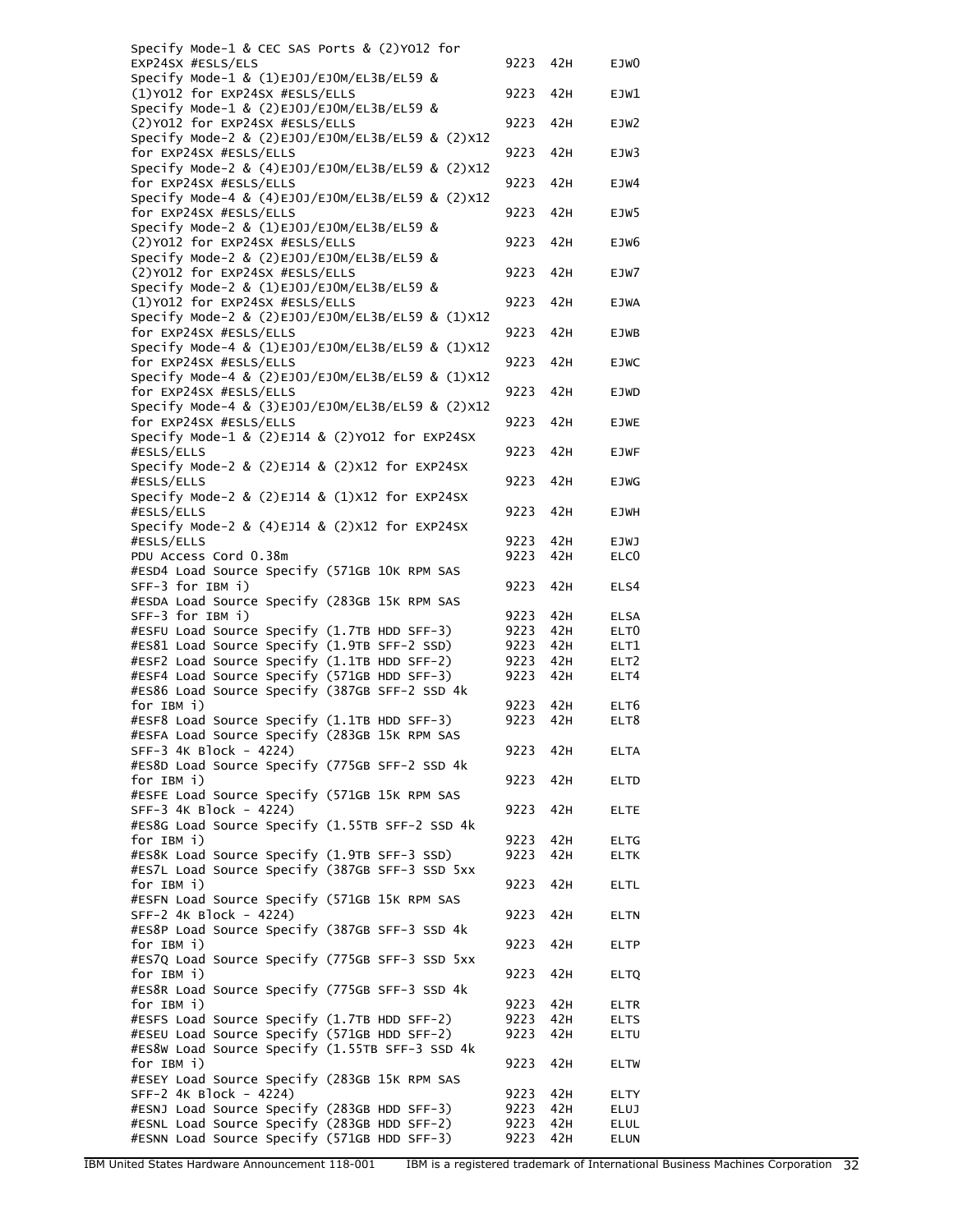#ESNQ Load Source Specify (571GB HDD SFF-2) 9223 42H ELUQ #ESE2 Load Source Specify (3.72TB SSD SFF-3) 9223 42H ELZ2 #ES93 Load Source Specify (1.86TB SSD SFF-3) 9223 42H ELZ3 #ES84 Load Source Specify (931GB SSD SFF-3) 9223 42H ELZ4 #ES97 Load Source Specify (1.86TB SSD SFF-2) 9223 42H ELZ7 #ESE8 Load Source Specify (3.72TB SSD SFF-2) 9223 42H ELZ8 #ESGA Load Source Specify (387GB SSD SFF-3) 9223 42H ELZA #ESGC Load Source Specify (387GB SSD SFF-2) 9223 42H ELZC #ESGE Load Source Specify (387GB SSD SFF-3) 9223 42H ELZE #ESGJ Load Source Specify (775GB SSD SFF-3) 9223 42H ELZJ #ESGL Load Source Specify (775GB SSD SFF-2) 9223 42H ELZL #ESGN Load Source Specify (775GB SSD SFF-3) 9223 42H ELZN #ESGQ Load Source Specify (1.55TB SSD SFF-2) 9223 42H ELZQ #ESGS Load Source Specify (1.55TB SSD SFF-3) 9223 42H ELZS #ES8Z Load Source Specify (931GB SSD SFF-2) 9223 42H ELZZ 16 GB DDR4 Memory 9223 42H EM62 32 GB DDR4 Memory 9223 42H EM63 64 GB DDR4 Memory 9223 42H EM64 128 GB DDR4 Memory 9223 42H EM65 PCIe Gen3 I/O Expansion Drawer 9223 42H EMXO AC Power Supply Conduit for PCIe3 Expansion Drawer 9223 42H EMXA PCIe3 6-Slot Fanout Module for PCIe3 Expansion Drawer 9223 42H EMXF PCIe3 6-Slot Fanout Module for PCIe3 Expansion Drawer 9223 42H EMXG 1m (3.3-ft), 10Gb E'Net Cable SFP+ Act Twinax Copper 3223 42H ENO1 3m (9.8-ft), 10Gb E'Net Cable SFP+ Act Twinax Copper 9223 42H ENO2 5m (16.4-ft), 10Gb E'Net Cable SFP+ Act Twinax Copper 9223 42H EN03 PCIe3 16Gb 2-port Fibre Channel Adapter 9223 42H ENOA PCIe3 4-port (10Gb FCoE & 1GbE) SR&RJ45 9223 42H EN0H PCIe3 4-port (10Gb FCoE & 1GbE) SFP+Copper&RJ45 9223 42H ENOK PCIe2 4-Port (10Gb+1GbE) SR+RJ45 Adapter 9223 42H ENOS PCIe2 4-port (10Gb+1GbE) Copper SFP+RJ45 Adapter 9223 42H EN0U PCIe2 2-port 10/1GbE BaseT RJ45 Adapter 9223 42H ENOW PCIe 1-port Bisync Adapter 19223 42H EN13 PCIe3 4-port 10GbE SR Adapter 9223 42H EN15 PCIe3 32Gb 2-port Fibre Channel Adapter 9223 42H EN1A PCIe3 16Gb 4-port Fibre Channel Adapter 9223 42H EN1C 8-core Typical 3.8 to 4.0 GHz (max) POWER9 Processor 8223 42H EP1E 10-core Typical 3.5 to 3.9 Ghz (max) POWER9 Processor 8223 42H EP1F 12-core Typical 3.4 to 3.9 Ghz (max) POWER9 Processor **9223 42H EP1G** One Processor Core Activation for #EP1E 9223 42H EP4E<br>One Processor Core Activation for #EP1F 9223 42H EP4F One Processor Core Activation for #EP1F 9223 42H EP4F One Processor Core Activation for #EP1G 9223 42H EP4G Horizontal PDU Mounting Hardware 9223 42H EPTH High Function 9xC19 PDU: Switched, Monitoring 9223 42H EPTJ High Function 9xC19 PDU 3-Phase: Switched, Monitoring **1223** 42H EPTL High Function 12xC13 PDU: Switched, Monitoring 9223 42H EPTN High Function 12xC13 PDU 3-Phase: Switched, Monitoring 9223 42H EPTQ Quantity 150 of #ES62 3.86-4.0 TB 7200 rpm 4k LFF-1 Disk 9223 42H EQ62 Quantity 150 of #ES64 7.72-8.0 TB 7200 rpm 4k LFF-1 Disk 9223 42H EQ64 Quantity 150 of #ES78 387GB SFF-2 SSD 5xx 9223 42H EQ78 Quantity 150 of #ES7E 775GB SFF-2 SSD 5xx 9223 42H EQ7E Quantity 150 of #ES80 1.9TB SFF-2 SSD 4k 9223 42H EQ80 Quantity 150 of ES81 1.9TB SFF-2 SSD 4k 9223 42H EQ81<br>Quantity 150 of #ES85 387GB SFF-2 SSD 4k 9223 42H EQ85 Quantity 150 of #ES85 387GB SFF-2 SSD 4k 9223 42H EQ85 Quantity 150 of #ES86 387GB SFF-2 SSD 4k 9223 42H EQ86 Quantity 150 of #ES8C 775GB SFF-2 SSD 4k 9223 42H EQ8C Quantity 150 of #ES8D 775GB SFF-2 SSD 4k 9223 42H EQ8D Quantity 150 of #ES8F 1.55TB SFF-2 SSD 4k 9223 42H EQ8F Quantity 150 of #ES8G 1.55TB SFF-2 SSD 4k 9223 42H EQ8G Quantity 150 of #ES8Y 931GB SFF-2 SSD 4k 9223 42H EQ8Y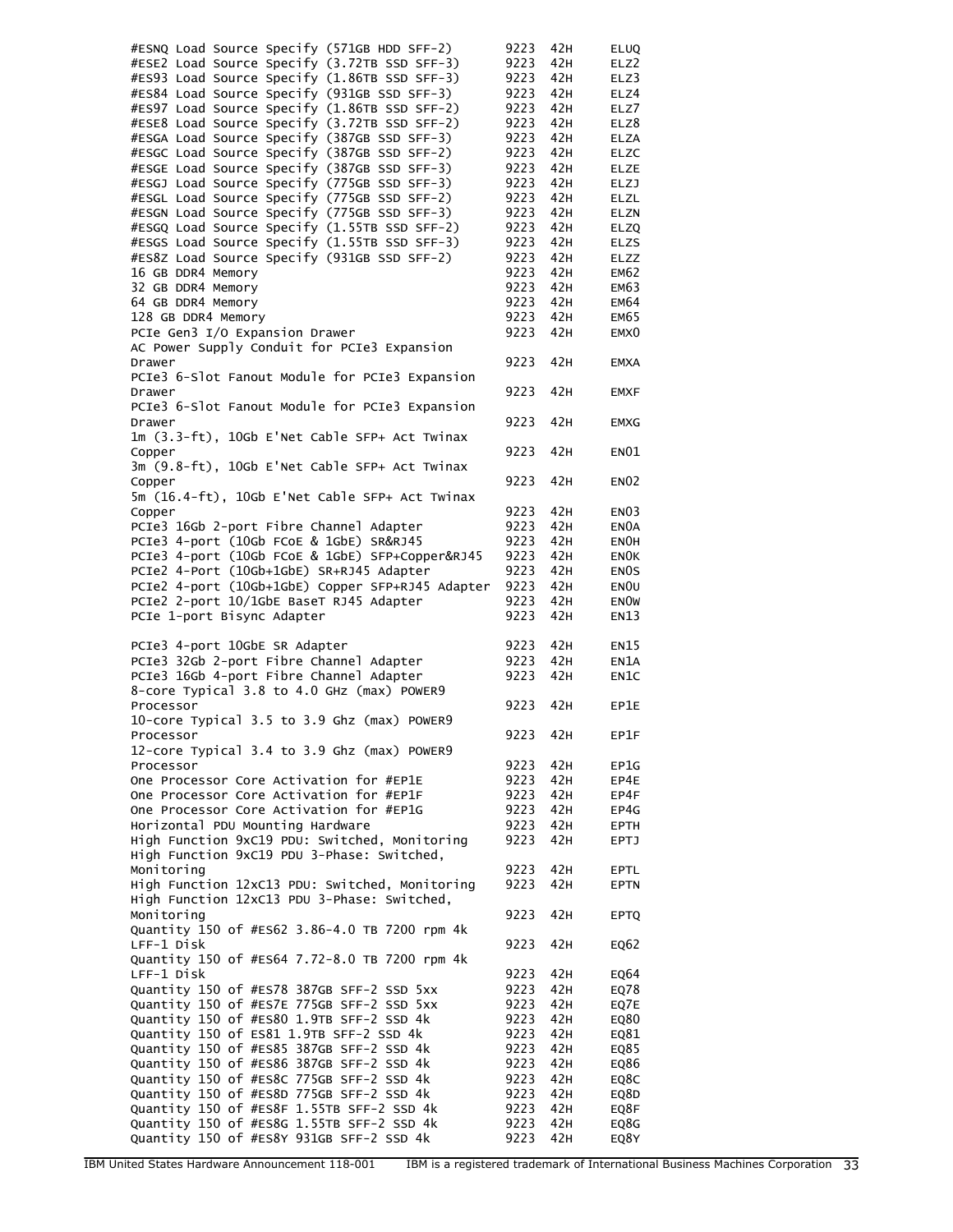| Quantity 150 of ES8Z 931GB SFF-2 SSD 4k          | 9223 | 42H | EQ8Z             |
|--------------------------------------------------|------|-----|------------------|
| Quantity 150 of ES96 1.86TB SFF-2 SSD 4k         | 9223 | 42H | EQ96             |
| Quantity 150 of ES97 1.86TB SFF-2 SSD 4k         | 9223 | 42H | EQ97             |
| Quantity 150 of #ESE7 3.72TB SFF-2 SSD 4k        | 9223 | 42H | EQE7             |
|                                                  |      |     |                  |
| Quantity 150 of ESE8 3.72TB SFF-2 SSD 4k         | 9223 | 42H | EQE8             |
| Quantity 150 of #ESEU (571GB 10k SFF-2)          | 9223 | 42H | EQEU             |
| Quantity 150 of #ESEV (600GB 10k SFF-2)          | 9223 | 42H | EQEV             |
| Quantity 150 of #ESEY (283 GB SFF-2)             | 9223 | 42H | EQEY             |
| Quantity 150 of #ESEZ (300GB SFF-2)              | 9223 | 42H | EQEZ             |
| Quantity 150 of #ESF2 (1.1TB 10k SFF-2)          | 9223 | 42H | EQF2             |
| Quantity 150 of #ESF3 (1.2TB 10k SFF-2)          | 9223 | 42H | EQF3             |
| Quantity 150 of #ESFN (571GB SFF-2)              | 9223 | 42H | <b>EQFN</b>      |
| Quantity 150 of #ESFP (600GB SFF-2)              | 9223 | 42H | <b>EQFP</b>      |
| Quantity 150 of #ESFS (1.7TB 10k SFF-2)          | 9223 | 42H |                  |
|                                                  |      |     | <b>EQFS</b>      |
| Quantity 150 of #ESFT (1.8TB 10k SFF-2)          | 9223 | 42H | EQFT             |
| Quantity 150 of #ESG5 (387GB SAS 5xx)            | 9223 | 42H | EQG5             |
| Quantity 150 of #ESGB (387GB SAS 4k)             | 9223 | 42H | EQGB             |
| Quantity 150 of #ESGC (387GB SAS 4k)             | 9223 | 42H | EQGC             |
| Quantity 150 of #ESGF (775GB SAS 5xx)            | 9223 | 42H | EQGF             |
| Quantity 150 of #ESGK (775GB SAS 4k)             | 9223 | 42H | EQGK             |
| Quantity 150 of #ESGL (775GB SAS 4k)             | 9223 | 42H | EQGL             |
| Quantity 150 of #ESGP (1.55TB SAS 4k)            | 9223 | 42H | EQGP             |
| Quantity 150 of #ESGQ (1.55TB SAS 4k)            | 9223 |     |                  |
|                                                  |      | 42H | EQGQ             |
| 420 Slim Rack                                    | 9223 | 42H | ER05             |
| RFID Tags for Servers, Compute Nodes, Chassis,   |      |     |                  |
| Racks, and HMCs                                  | 9223 | 42H | ERF1             |
| Rear rack extension                              | 9223 | 42H | ERG0             |
| Mainstream 400GB SSD NVMe M.2 module             | 9223 | 42H | ES14             |
| 3.86-4.0 TB 7200 RPM 4K SAS LFF-1 Nearline Disk  |      |     |                  |
| Drive (AIX/Linux)                                | 9223 | 42H | ES62             |
|                                                  |      |     |                  |
| 7.72-8.0 TB 7200 RPM 4K SAS LFF-1 Nearline Disk  |      |     |                  |
| Drive (AIX/Linux)                                | 9223 | 42H | ES64             |
| 387GB SFF-2 SSD 5xx eMLC4 for AIX/Linux          | 9223 | 42H | ES78             |
| 775GB SFF-2 SSD 5xx eMLC4 for AIX/Linux          | 9223 | 42H | ES7E             |
| 387GB SFF-3 SSD 5xx eMLC4 for AIX/Linux          | 9223 | 42H | ES7K             |
| 387GB SFF-3 SSD 5xx eMLC4 for IBM i              | 9223 | 42H | ES7L             |
| 775GB SFF-3 SSD 5xx eMLC4 for AIX/Linux          | 9223 | 42H | ES7P             |
| 775GB SFF-3 SSD 5xx eMLC4 for IBM i              | 9223 | 42H | ES7Q             |
| 1.9TB Read Intensive SAS 4k SFF-2 SSD for AIX/   |      |     |                  |
| Linux                                            | 9223 | 42H | ES80             |
|                                                  |      |     |                  |
| 1.9TB Read Intensive SAS 4k SFF-2 SSD for IBM i  | 9223 | 42H | ES81             |
| 931GB Mainstream SAS 4k SFF-3 SSD for AIX/Linux  | 9223 | 42H | ES83             |
| 931GB Mainstream SAS 4k SFF-3 SSD for IBM i      | 9223 | 42H | ES84             |
| 387GB SFF-2 SSD 4k eMLC4 for AIX/Linux           | 9223 | 42H | ES85             |
| 387GB SFF-2 SSD 4k eMLC4 for IBM i               | 9223 | 42H | ES86             |
| 775GB SFF-2 SSD 4k eMLC4 for AIX/Linux           | 9223 | 42H | ES8C             |
| 775GB SFF-2 SSD 4k eMLC4 for IBM i               | 9223 | 42H | ES8D             |
| 1.55TB SFF-2 SSD 4k eMLC4 for AIX/Linux          | 9223 | 42H | ES8F             |
| 1.55TB SFF-2 SSD 4k eMLC4 for IBM i              | 9223 | 42H | ES8G             |
| 1.9TB Read Intensive SAS 4k SFF-3 SSD for AIX/   |      |     |                  |
| Linux                                            |      |     |                  |
|                                                  | 9223 | 42H | ES8J             |
| 1.9TB Read Intensive SAS 4k SFF-3 SSD for IBM i  | 9223 | 42H | ES8K             |
| 387GB SFF-3 SSD 4k eMLC4 for AIX/Linux           | 9223 | 42H | ES8N             |
| 387GB SFF-3 SSD 4k eMLC4 for IBM i               | 9223 | 42H | ES8P             |
| 775GB SFF-3 SSD 4k eMLC4 for AIX/Linux           | 9223 | 42H | ES8Q             |
| 775GB SFF-3 SSD 4k eMLC4 for IBM i               | 9223 | 42H | ES8R             |
| 1.55TB SFF-3 SSD 4k eMLC4 for AIX/Linux          | 9223 | 42H | ES8V             |
| 1.55TB SFF-3 SSD 4k eMLC4 for IBM i              | 9223 | 42H | ES8W             |
| 931GB Mainstream SAS 4k SFF-2 SSD for AIX/Linux  | 9223 | 42H | ES8Y             |
|                                                  |      |     |                  |
| 931GB Mainstream SAS 4k SFF-2 SSD for IBM i      | 9223 | 42H | ES8Z             |
| 1.86TB Mainstream SAS 4k SFF-3 SSD for AIX/Linux | 9223 | 42H | <b>ES92</b>      |
| 1.86TB Mainstream SAS 4k SFF-3 SSD for IBM i     | 9223 | 42H | ES93             |
| 1.86TB Mainstream SAS 4k SFF-2 SSD for AIX/Linux | 9223 | 42H | <b>ES96</b>      |
| 1.86TB Mainstream SAS 4k SFF-2 SSD for IBM i     | 9223 | 42H | <b>ES97</b>      |
| S&H - No Charge                                  | 9223 | 42H | ESC <sub>0</sub> |
| S&H-b                                            | 9223 | 42H | ESC <sub>6</sub> |
| 571GB 10K RPM SAS SFF-3 Disk Drive (IBM i)       | 9223 | 42H | ESD4             |
| 600GB 10K RPM SAS SFF-3 Disk Drive (AIX/Linux)   | 9223 | 42H | ESD <sub>5</sub> |
|                                                  |      |     |                  |
| 283GB 15K RPM SAS SFF-3 Disk Drive (IBM i)       | 9223 | 42H | <b>ESDA</b>      |
| 300GB 15K RPM SAS SFF-3 Disk Drive (AIX/Linux)   |      | 42H | ESDB             |
| 3.72TB Mainstream SAS 4k SFF-3 SSD for AIX/Linux | 9223 |     |                  |
|                                                  | 9223 | 42H | ESE1             |
| 3.72TB Mainstream SAS 4k SFF-3 SSD for IBM i     | 9223 | 42H | ESE <sub>2</sub> |
| 3.72TB Mainstream SAS 4k SFF-2 SSD for AIX/Linux | 9223 | 42H | ESE7             |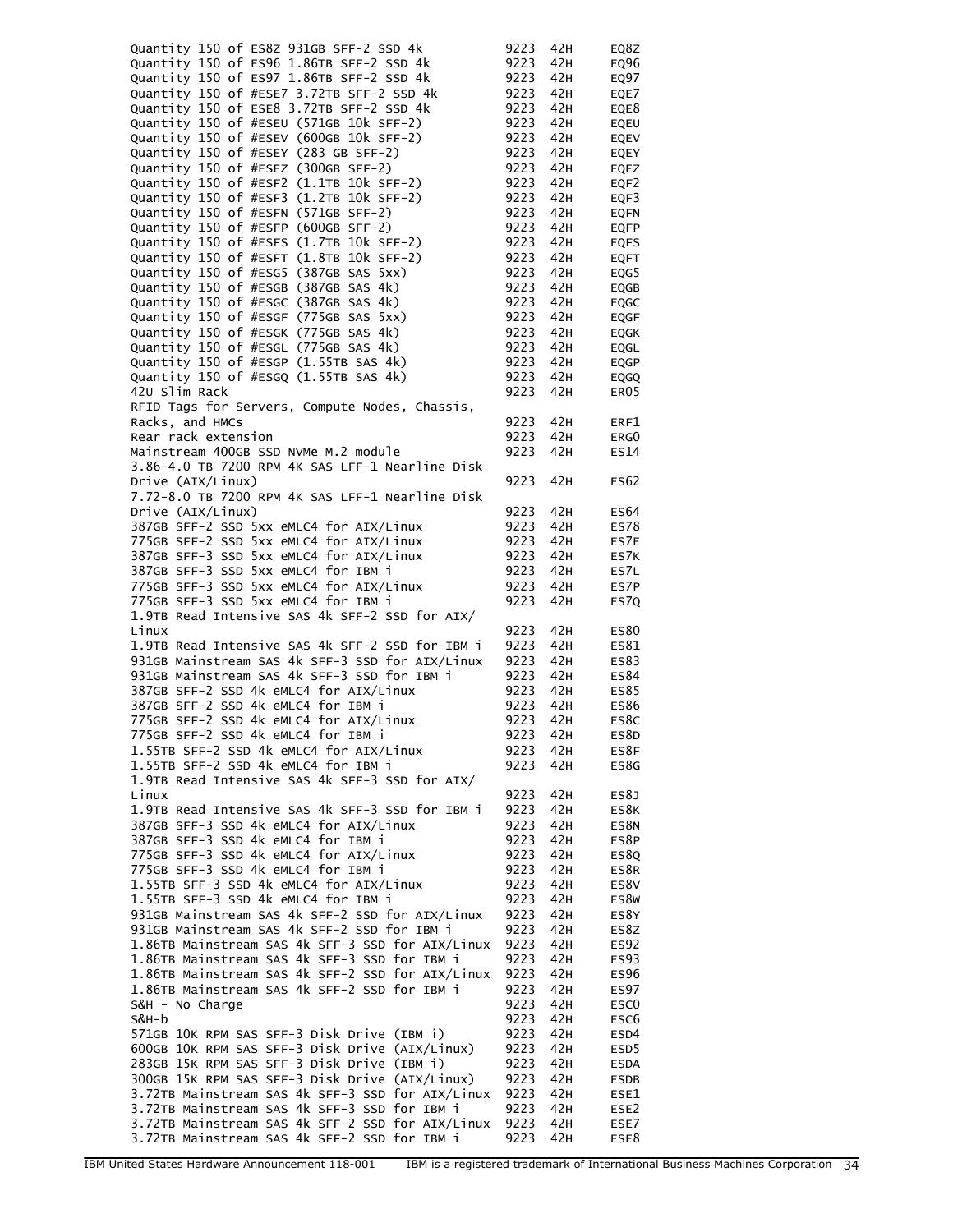|       |                   | 571GB 10K RPM SAS SFF-2 Disk Drive 4K Block -    |          |     |                  |
|-------|-------------------|--------------------------------------------------|----------|-----|------------------|
| 4224  |                   |                                                  | 9223     | 42H | ESEU             |
| 4096  |                   | 600GB 10K RPM SAS SFF-2 Disk Drive 4K Block -    | 9223     | 42H | <b>ESEV</b>      |
| Drive |                   | 283GB 15K RPM SAS SFF-2 4K Block - 4224 Disk     | 9223     | 42H | <b>ESEY</b>      |
| Drive |                   | 300GB 15K RPM SAS SFF-2 4K Block - 4096 Disk     | 9223     | 42H | <b>ESEZ</b>      |
| 4224  |                   | 1.1TB 10K RPM SAS SFF-2 Disk Drive 4K Block -    | 9223     | 42H | ESF <sub>2</sub> |
| 4096  |                   | 1.2TB 10K RPM SAS SFF-2 Disk Drive 4K Block -    | 9223     | 42H | ESF3             |
| 4224  |                   | 571GB 10K RPM SAS SFF-3 Disk Drive 4K Block -    | 9223     | 42H | ESF4             |
| 4096  |                   | 600GB 10K RPM SAS SFF-3 Disk Drive 4K Block -    | 9223     | 42H | ESF5             |
| 4224  |                   | 1.1TB 10K RPM SAS SFF-3 Disk Drive 4K Block -    | 9223     | 42H | ESF8             |
|       |                   | 1.2TB 10K RPM SAS SFF-3 Disk Drive 4K Block -    |          |     |                  |
| 4096  |                   | 283GB 15K RPM SAS SFF-3 4K Block - 4224 Disk     | 9223     | 42H | ESF9             |
| Drive |                   | 300GB 15K RPM SAS SFF-3 4K Block - 4096 Disk     | 9223     | 42H | <b>ESFA</b>      |
| Drive |                   | 571GB 15K RPM SAS SFF-3 4K Block - 4224 Disk     | 9223     | 42H | <b>ESFB</b>      |
| Drive |                   | 600GB 15K RPM SAS SFF-3 4K Block - 4096 Disk     | 9223     | 42H | <b>ESFE</b>      |
| Drive |                   | 571GB 15K RPM SAS SFF-2 4K Block - 4224 Disk     | 9223     | 42H | <b>ESFF</b>      |
| Drive |                   | 600GB 15K RPM SAS SFF-2 4K Block - 4096 Disk     | 9223     | 42H | <b>ESFN</b>      |
| Drive |                   | 1.7TB 10K RPM SAS SFF-2 Disk Drive 4K Block -    | 9223     | 42H | <b>ESFP</b>      |
| 4224  |                   | 1.8TB 10K RPM SAS SFF-2 Disk Drive 4K Block -    | 9223     | 42H | <b>ESFS</b>      |
| 4096  |                   | 1.7TB 10K RPM SAS SFF-3 Disk Drive 4K Block -    | 9223     | 42H | <b>ESFT</b>      |
| 4224  |                   | 1.8TB 10K RPM SAS SFF-3 Disk Drive 4K Block -    | 9223     | 42H | <b>ESFU</b>      |
| 4096  |                   |                                                  | 9223     | 42H | <b>ESFV</b>      |
|       |                   | 387GB Enterprise SAS 5xx SFF-2 SSD for AIX/Linux | 9223     | 42H | ESG5             |
|       |                   | 387GB Enterprise SAS 5xx SFF-3 SSD for AIX/Linux | 9223     | 42H | ESG9             |
|       |                   | 387GB Enterprise SAS 5xx SFF-3 SSD for IBM i     | 9223     | 42H | <b>ESGA</b>      |
|       |                   | 387GB Enterprise SAS 4k SFF-2 SSD for AIX/Linux  | 9223     | 42H | <b>ESGB</b>      |
|       |                   | 387GB Enterprise SAS 4k SFF-2 SSD for IBM i      | 9223     | 42H | <b>ESGC</b>      |
|       |                   | 387GB Enterprise SAS 4k SFF-3 SSD for AIX/Linux  | 9223     | 42H | ESGD             |
|       |                   | 387GB Enterprise SAS 4k SFF-3 SSD for IBM i      | 9223 42H |     | ESGE             |
|       |                   | 775GB Enterprise SAS 5xx SFF-2 SSD for AIX/Linux | 9223     | 42H | ESGF             |
|       |                   | 775GB Enterprise SAS 5xx SFF-3 SSD for AIX/Linux | 9223     | 42H | <b>ESGH</b>      |
|       |                   | 775GB Enterprise SAS 5xx SFF-3 SSD for IBM i     | 9223     | 42H | <b>ESGJ</b>      |
|       |                   | 775GB Enterprise SAS 4k SFF-2 SSD for AIX/Linux  | 9223     | 42H | <b>ESGK</b>      |
|       |                   | 775GB Enterprise SAS 4k SFF-2 SSD for IBM i      |          |     |                  |
|       |                   |                                                  | 9223     | 42H | ESGL             |
|       |                   | 775GB Enterprise SAS 4k SFF-3 SSD for AIX/Linux  | 9223     | 42H | <b>ESGM</b>      |
|       |                   | 775GB Enterprise SAS 4k SFF-3 SSD for IBM i      | 9223     | 42H | <b>ESGN</b>      |
|       |                   | 1.55TB Enterprise SAS 4k SFF-2 SSD for AIX/Linux | 9223     | 42H | <b>ESGP</b>      |
|       |                   | 1.55TB Enterprise SAS 4k SFF-2 SSD for IBM i     | 9223     | 42H | <b>ESGQ</b>      |
|       |                   | 1.55TB Enterprise SAS 4k SFF-3 SSD for AIX/Linux | 9223     | 42H | <b>ESGR</b>      |
|       |                   | 1.55TB Enterprise SAS 4k SFF-3 SSD for IBM i     | 9223     | 42H | ESGS             |
|       |                   | SAP HANA Identifier for 9223-42H                 | 9223     | 42H | ESH <sub>2</sub> |
|       |                   | Specify AC Power Supply for EXP12SX/EXP24SX      |          |     |                  |
|       | Storage Enclosure |                                                  | 9223     | 42H |                  |
|       |                   |                                                  |          |     | ESLA             |
|       |                   | EXP12SX SAS Storage Enclosure                    | 9223     | 42H | <b>ESLL</b>      |
|       |                   | EXP24SX SAS Storage Enclosure                    | 9223     | 42H | <b>ESLS</b>      |
|       | Drive (IBM i)     | 283GB 15K RPM SAS SFF-3 4k Block Cached Disk     | 9223     | 42H | <b>ESNJ</b>      |
|       |                   | 300GB 15K RPM SAS SFF-3 4k Block Cached Disk     |          |     |                  |
|       | Drive (AIX/Linux) | 283GB 15K RPM SAS SFF-2 4k Block Cached Disk     | 9223     | 42H | <b>ESNK</b>      |
|       | Drive (IBM i)     | 300GB 15K RPM SAS SFF-2 4k Block Cached Disk     | 9223     | 42H | <b>ESNL</b>      |
|       | Drive (AIX/Linux) |                                                  | 9223     | 42H | <b>ESNM</b>      |
|       | Drive (IBM i)     | 571GB 15K RPM SAS SFF-3 4k Block Cached Disk     | 9223     | 42H | <b>ESNN</b>      |
|       |                   | 600GB 15K RPM SAS SFF-3 4k Block Cached Disk     |          |     |                  |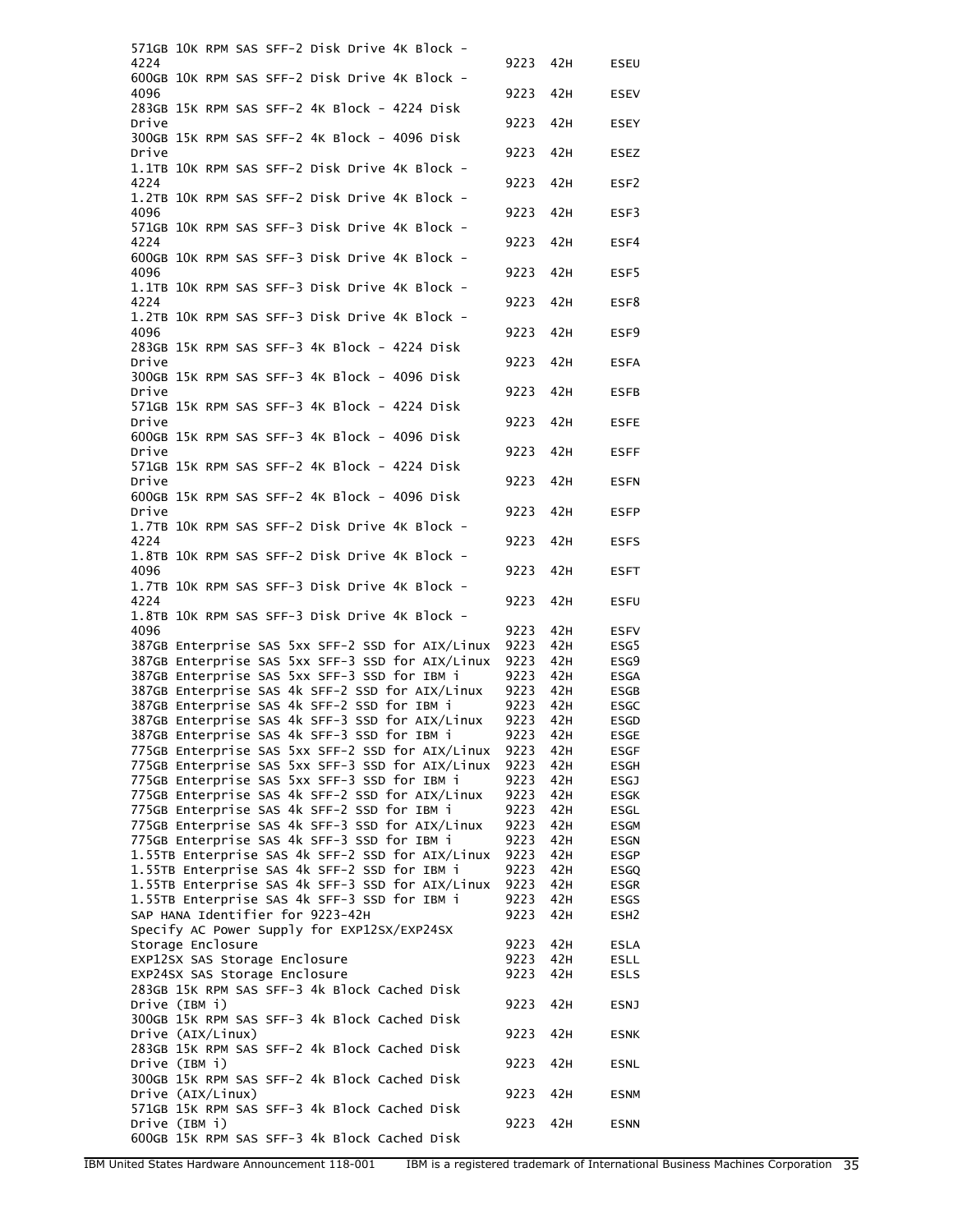| Drive (AIX/Linux)<br>571GB 15K RPM SAS SFF-2 4k Block Cached Disk | 9223     | 42H | <b>ESNP</b>       |
|-------------------------------------------------------------------|----------|-----|-------------------|
| Drive (IBM i)                                                     | 9223 42H |     | <b>ESNQ</b>       |
| 600GB 15K RPM SAS SFF-2 4k Block Cached Disk                      |          |     |                   |
| Drive (AIX/Linux)                                                 | 9223     | 42H | <b>ESNR</b>       |
| Quantity 150 of #ESNL (283GB 15k SFF-2)                           | 9223     | 42H | <b>ESPL</b>       |
| Quantity 150 of #ESNM (300GB 15k SFF-2)                           | 9223     | 42H | <b>ESPM</b>       |
| Quantity 150 of #ESNQ (571GB 15k SFF-2)                           | 9223     | 42H | <b>ESPO</b>       |
| Quantity 150 of #ESNR (600GB 15k SFF-2)                           | 9223     | 42H | <b>ESPR</b>       |
| RDX USB Internal Docking Station for Removable                    |          |     |                   |
| Disk Cartridge                                                    | 9223     | 42H | E <sub>U</sub> 00 |
| 1TB Removable Disk Drive Cartridge                                | 9223     | 42H | E <sub>U</sub> 01 |
| RDX USB External Docking Station for Removable                    |          |     |                   |
| Disk Cartridge                                                    | 9223     | 42H | E <sub>U</sub> 04 |
| RDX 320 GB Removable Disk Drive                                   | 9223     | 42H | E <sub>U</sub> 08 |
| Operator Panel LCD Display                                        | 9223     | 42H | EU0B              |
| 1.5TB Removable Disk Drive Cartridge                              | 9223     | 42H | EU15              |
| Cable Ties & Labels                                               | 9223     | 42H | EU19              |
|                                                                   |          |     |                   |
| 2TB Removable Disk Drive Cartridge (RDX)                          | 9223     | 42H | EU2T              |
| RDX USB External Docking Station                                  | 9223     | 42H | EUA4              |
| Standalone USB DVD drive w/cable                                  | 9223     | 42H | EUA <sub>5</sub>  |
| Core Use HW Feature                                               | 9223     | 42H | EUC <sub>6</sub>  |
| Core Use HW Feature 10X                                           | 9223     | 42H | EUC7              |
|                                                                   |          |     |                   |

## **Business Partner information**

If you are a Direct Reseller - System Reseller acquiring products from IBM, you may link directly to Business Partner information for this announcement. A PartnerWorld ${}^{\text{(R)}}$ ID and password are required (use IBMid).

[BP Attachment for Announcement Letter 118-001](https://www.ibm.com/partnerworld/mem/sla.jsp?num=118-001)

## <span id="page-35-0"></span>**Publications**

Power Systems hardware documentation provides clients with the following topical information:

- Licenses, notices, safety, and warranty information
- Planning for the system
- Installing and configuring the system
- Troubleshooting, service, and support
- Installing, configuring, and managing consoles, terminals, and interfaces
- Installing operating systems
- Creating a virtual computing environment
- Enclosures and expansion units
- Glossary

You can access the product documentation at [IBM Knowledge Center.](http://www.ibm.com/support/knowledgecenter/POWER9)

Product documentation is also available on DVD (SK5T-7087).

The following information is shipped with the 9223-42H:

- Power Hardware Information DVD SK5T-7087
- Installing the 9223-42H
- Important Notices
- Warranty Information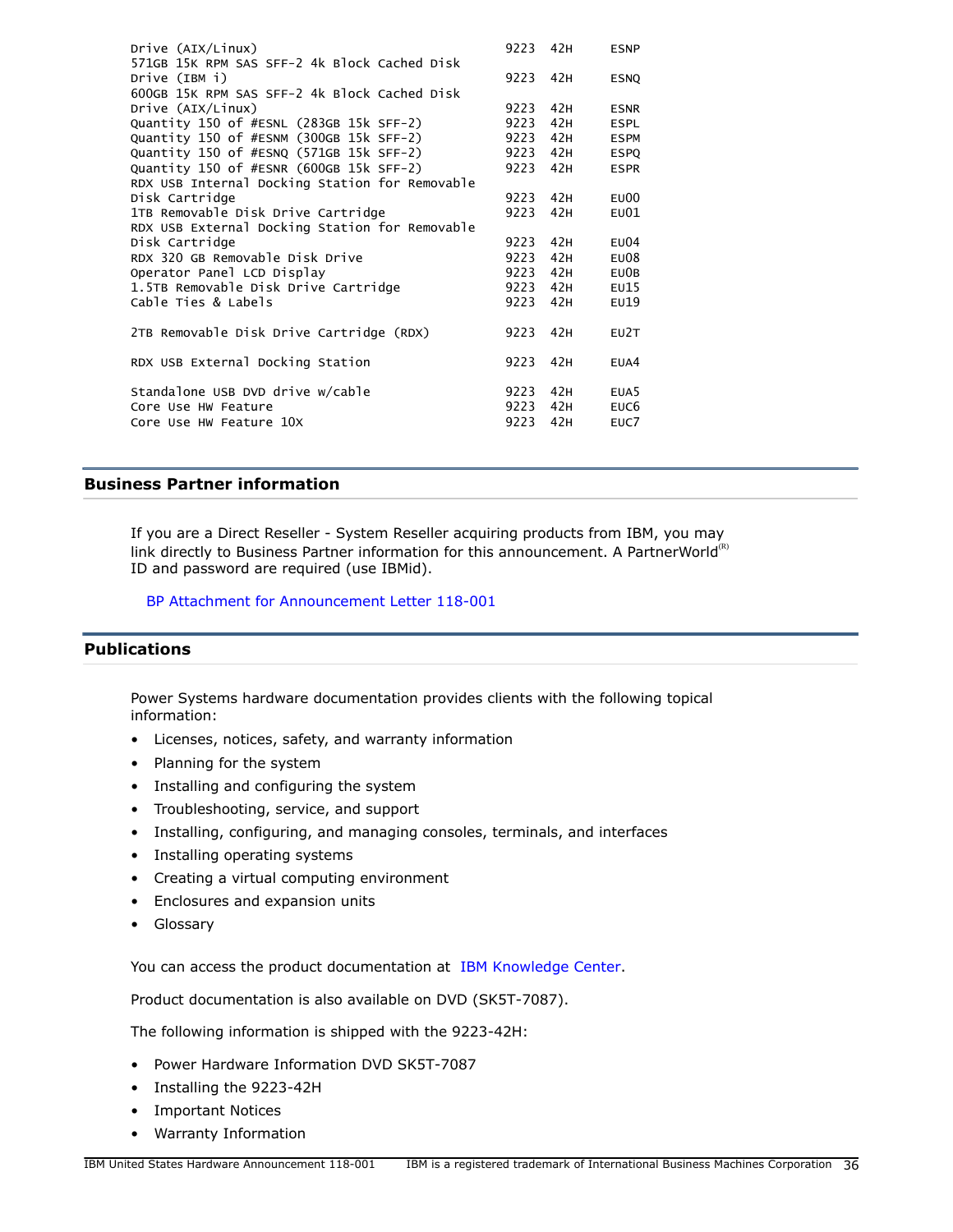• License Agreement for Machine Code

Hardware documentation such as installation instructions, user's information, and service information is available to download or view at the [IBM Support](https://www.ibm.com/support/home/) website.

You can access [IBM i](https://www.ibm.com/support/knowledgecenter/ssw_ibm_i) documentation at the IBM i website.

You can access [AIX](https://www.ibm.com/support/knowledgecenter/ssw_aix) documentation at the AIX website.

You can access documentation about Linux on IBM systems at the [Linux information](https://www.ibm.com/support/knowledgecenter/linuxonibm/liaaa/ic-homepage.htm) [for IBM systems](https://www.ibm.com/support/knowledgecenter/linuxonibm/liaaa/ic-homepage.htm) website.

The IBM Systems Information Center provides you with a single information center where you can access product documentation for IBM systems hardware, operating systems, and server software. Through a consistent framework, you can efficiently find information and personalize your access. See the IBM Systems Information Center, at [IBM Knowledge Center.](https://www.ibm.com/support/knowledgecenter/)

The IBM Knowledge Center provides you with a single point of reference where you can access product documentation for IBM systems hardware, operating systems, and server software. Through a consistent framework, you can efficiently find information and personalize your access by going to [IBM Knowledge Center](http://www-01.ibm.com/support/knowledgecenter/) for all your product information needs.

To access the IBM Publications Center Portal, go to the [IBM Publications Center](http://www.ibm.com/shop/publications/order) website.

The Publications Center is a worldwide central repository for IBM product publications and marketing material with a catalog of 70,000 items. Extensive search facilities are provided. A large number of publications are available online in various file formats, which can currently be downloaded.

## **Services**

#### **IBM Systems Lab Services**

IBM Systems Lab Services can provide on-site professional services to help clients build their SAP HANA solutions using a tailored data center infrastructure strategy.

IBM Systems Lab Services consultants help design and implement flexible virtualization and capacity management to ensure server, storage, and networking resources meet business requirements and SAP HANA KPIs. Lab Services consultants can also advise on best practices for data migration to SAP HANA on Power from a variety of database environments and server platforms.

For more information on Lab Services offerings, clients should contact their IBM representative or go to the [Lab Services Power Systems](https://www.ibm.com/it-infrastructure/services/lab-services/power) website.

#### **Global Technology Services**

IBM services include business consulting, outsourcing, hosting services, applications, and other technology management.

These services help you learn about, plan, install, manage, or optimize your IT infrastructure to be an on-demand business. They can help you integrate your highspeed networks, storage systems, application servers, wireless protocols, and an array of platforms, middleware, and communications software for IBM and many non-IBM offerings. IBM is your one-stop shop for IT support needs.

For details on available services, contact your IBM representative or go to the [IBM](http://www.ibm.com/services/) [Global Technology Services](http://www.ibm.com/services/) $(R)$  website.

For details on available IBM Business Continuity and Recovery Services, contact your IBM representative or go to the [Resiliency Services](http://www.ibm.com/services/continuity) website.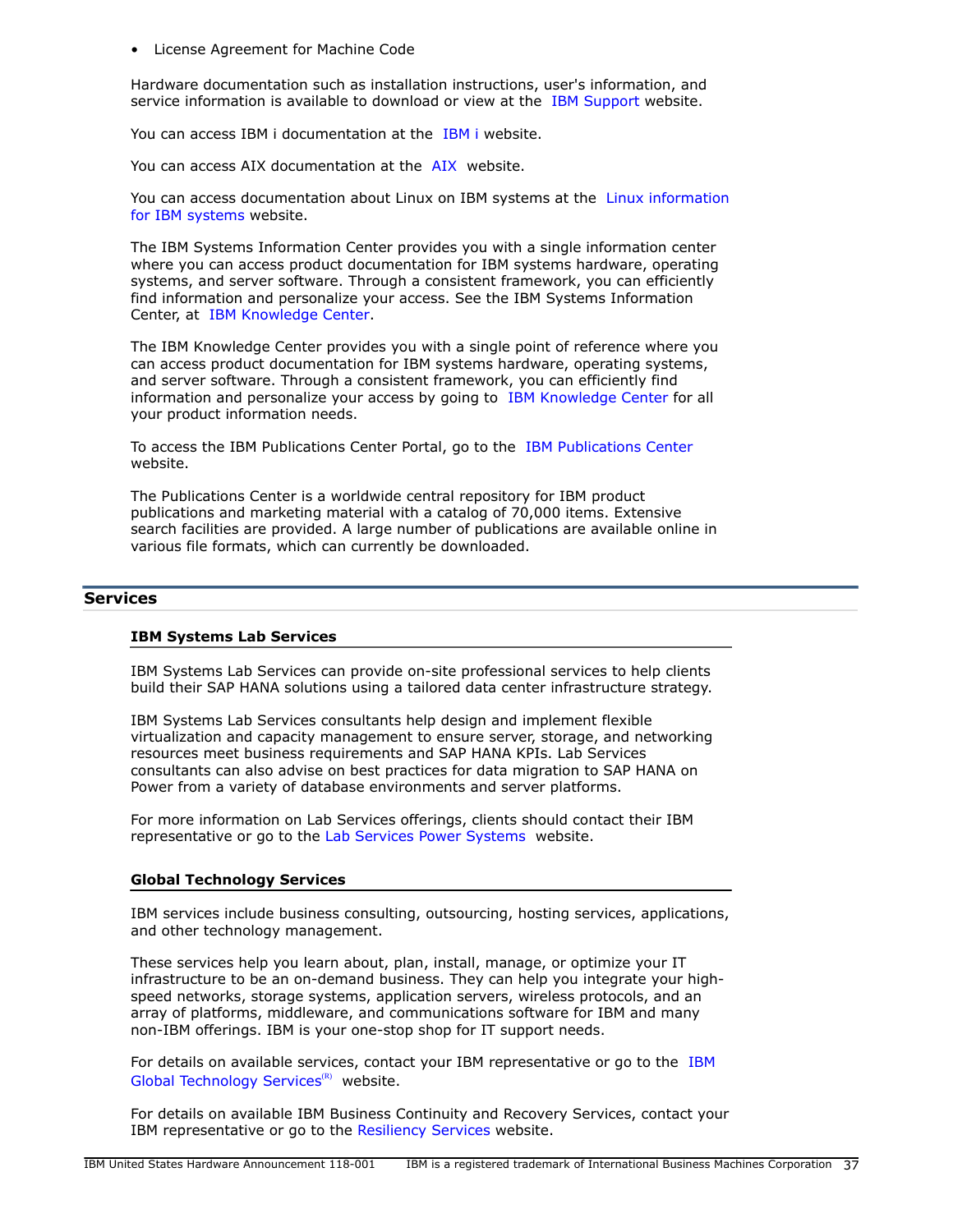# <span id="page-37-0"></span>**Technical information**

## **Specified operating environment**

## *Physical specifications*

- Width: 482 mm (18.97 in.)
- Depth: 769.6 mm (30.3 in.)
- Height: 173.3 mm (6.8 in.)
- Weight: 39.9 kg (88 lb)

To assure installability and serviceability in non-IBM industry-standard racks, review the installation planning information for any product-specific installation requirements.

# *Operating environment*

- Temperature: (nonoperating) 5°C 45°C (41°F 113°F); recommended temperature (operating) 18°C - 27°C (64°F - 80°F); allowable operating temperature 5°C - 40°C (41°F - 104°F)
- Relative humidity: Nonoperating 8% 80%; recommended 5.5°C (42°F) dew point to 60% RH and 15°C (59°F) dew point
- Maximum dew point: 21°C (70°F)(allowable operating)
- Operating voltage: 1400 W PSU: 200 240 V AC
- Operating frequency: 47/63 Hz
- Maximum power consumption: 1880 watts (maximum)
- Power factor: 0.98
- Thermal output: 6,416 Btu/hour (maximum)
- Power-source loading
	- 1.94 kVa (maximum configuration)
	- Maximum altitude: 3,050 m (10,000 ft)

**Note:** The maximum measured value is the worst case power consumption expected from a fully populated server under an intensive workload. The maximum measured value also accounts for component tolerance and non-ideal operating conditions. Power consumption and heat load vary greatly by server configuration and utilization. The [IBM Systems Energy Estimator](http://see.au-syd.mybluemix.net/see/EnergyEstimator) should be used to obtain a heat output estimate based on a specific configuration.

## **Noise levels and declared A-weighted sound power level**

Rack-mount system: 6.4 bels operating; 5.2 bels idling

See the *Installation Planning Guide* in [IBM Knowledge Center](http://www.ibm.com/support/knowledgecenter/POWER9) for additional details.

For example, the actual power noise level is impacted by multiple factors, including:

- Enablement of Maximum Performance mode increases fan speed, which increases power noise levels
- Usage of Maximum Performance mode further increases fan speed, which further increases power noise levels
- Using higher wattage PCIe adapters increases fan speed, which increases power noise levels
- Placing multiple servers in a rack increases the total power noise level coming from the rack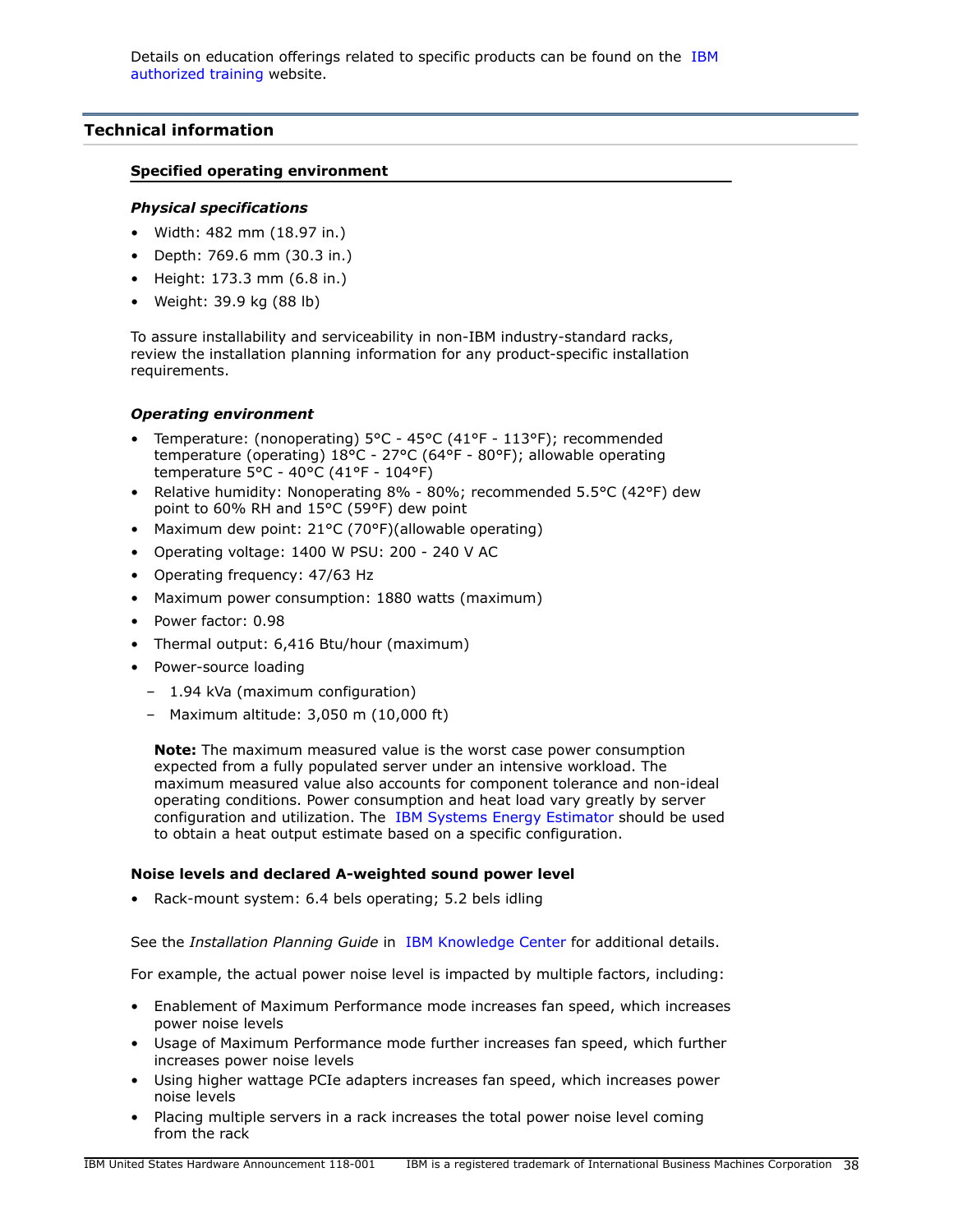• Placing servers in racks with acoustic doors reduces the power noise levels.

## **EMC conformance classification**

This equipment is subject to FCC rules and shall comply with the appropriate FCC rules before final delivery to the buyer or centers of distribution.

- US: FCC Class A
- Europe: CISPR 22 Class A
- Japan: VCCI-A
- Korea: Korean Requirement Class A
- China: People's Republic of China commodity inspection law Class A

## **Homologation -- Telecom environmental testing (Safety and EMC):**

Homologation approval for specific countries has been initiated with the IBM Homologation and Type Approval (HT&A) organization in LaGaude, France. This Power Systems model and applicable features meet the environmental testing requirements of the country telecom and have been designed and tested in compliance with the Full Quality Assurance Approval (FQAA) process as delivered by the British Approval Board for Telecom (BABT), the UK Telecom regulatory authority.

This product is not certified for connection by any means whatsoever to interfaces of public telecommunications networks. Certification may be required by law prior to making any such connection. Contact an IBM representative or reseller for any questions.

## **Product safety/Country testing/Certification**

- UL 60950-1:2007 Underwriters Laboratory, Safety Information
- CSA C22.2 No. 60950-1-07, Canadian Standards Association
- EN60950 European Norm
- IEC 60950, Edition 1, International Electrotechnical Commission, Safety Information
- Nordic deviations to IEC 60950-1 1st Edition

#### **General requirements:**

The product is in compliance with IBM Corporate Bulletin C-B 0-2594-000 Statement of Conformity of IBM Product to External Standard (Suppliers Declaration).

## *Hardware requirements*

#### **Power H924 system configuration**

The minimum Power H924 initial order must include a processor module, two 16 GB DIMMs, four power supplies and line cords, an operating system indicator, a cover set indicator, and a Language Group Specify. Also, the configuration must include one of the storage options and the network options below:

Storage options:

- For boot from NVMe: One NVMe carrier and one NVMe M.2 Module.
- For boot from local SFF-3 HDD/SDD: One storage backplane and one SFF-3 HDD or SDD.
- For boot from SAN: Internal HDD or SSD and RAID card are not required if feature 0837 (Boot from SAN) is selected. A Fibre Channel adapter must be ordered if feature 0837 is selected.

#### Network options:

• One PCIe2 4-port 1 Gb Ethernet adapter.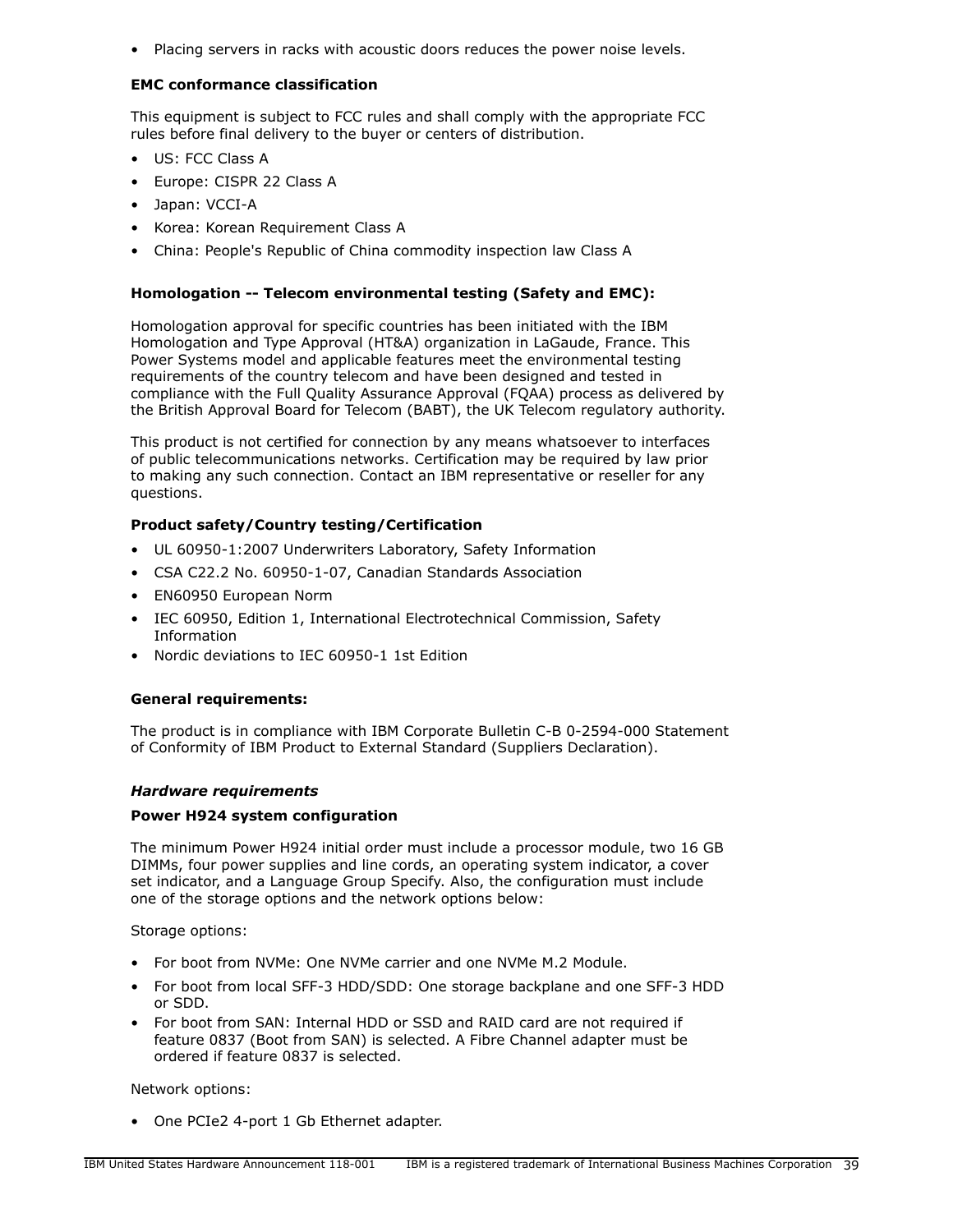• One of the supported 10 Gb Ethernet adapters

AIX or Linux is the primary operating system. The minimum defined initial order configuration is as follows:

| <b>Feature number</b>    | <b>Description</b>                                                     | Quantity       | <b>Notes</b>                                        |
|--------------------------|------------------------------------------------------------------------|----------------|-----------------------------------------------------|
| <b>EU0B</b>              | Operator Panel<br><b>LCD Display</b>                                   | 1              |                                                     |
| Processors               |                                                                        |                |                                                     |
| EP1E                     | 8-core typical 3.8<br>to 4.0 GHz (max)<br>POWER9 Processor             | $\mathbf{1}$   |                                                     |
| or                       |                                                                        |                |                                                     |
| EP1F                     | 10-core typical 3.5<br>to 3.9 GHz (max)<br>POWER9 Processor            | $\mathbf{1}$   |                                                     |
| Processor<br>activations |                                                                        |                |                                                     |
| EP4E                     | One Processor<br>Core Activation for<br>#EP1E                          | 8              |                                                     |
| or                       |                                                                        |                |                                                     |
| EP4F                     | One Processor<br>Core Activation for<br>#EP1F                          | 10             |                                                     |
| Memory DIMMs             |                                                                        |                |                                                     |
| <b>EM62</b>              | 16 GB DDR4<br>Memory                                                   | $\overline{2}$ |                                                     |
| or                       |                                                                        |                |                                                     |
| <b>EM63</b>              | 32 GB DDR4<br>Memory                                                   | 2              |                                                     |
| or                       |                                                                        |                |                                                     |
| <b>EM64</b>              | 64 GB DDR4<br>Memory                                                   | 2              |                                                     |
| or                       |                                                                        |                |                                                     |
| <b>EM65</b>              | 128 GB DDR4<br>Memory                                                  | 2              |                                                     |
| Storage Backplane        |                                                                        |                |                                                     |
| EJ1C                     | Twelve SFF-3<br>Bays/RDX Bay                                           | 1              | Optional split card<br><b>F11F</b>                  |
| or                       |                                                                        |                |                                                     |
| EJ1D                     | Eighteen SFF-3<br>Bays/RDX Bay/<br>Dual IOA with<br><b>Write Cache</b> | 1              |                                                     |
| or                       |                                                                        |                |                                                     |
| EJ1M                     | Twelve SFF-3<br>Bays/RDX Bay/2x<br><b>EXT PT</b>                       | 1              |                                                     |
| or                       |                                                                        |                |                                                     |
| <b>EC59</b>              | PCIe3 NVMe carrier<br>card w/2 M.2<br>module slots                     | $\mathbf{1}$   | Must order, at a<br>minimum, one of<br>feature ES14 |
| Disk Drive               |                                                                        |                |                                                     |
| ESDB                     | 300 GB 15K RPM<br>SAS SFF-3 Disk<br>Drive (AIX/Linux)                  | $\mathbf{1}$   |                                                     |
| LAN Adapter              |                                                                        |                |                                                     |
| 5899                     | PCIe2 LP 4-port<br>1GbE Adapter                                        | $\mathbf{1}$   |                                                     |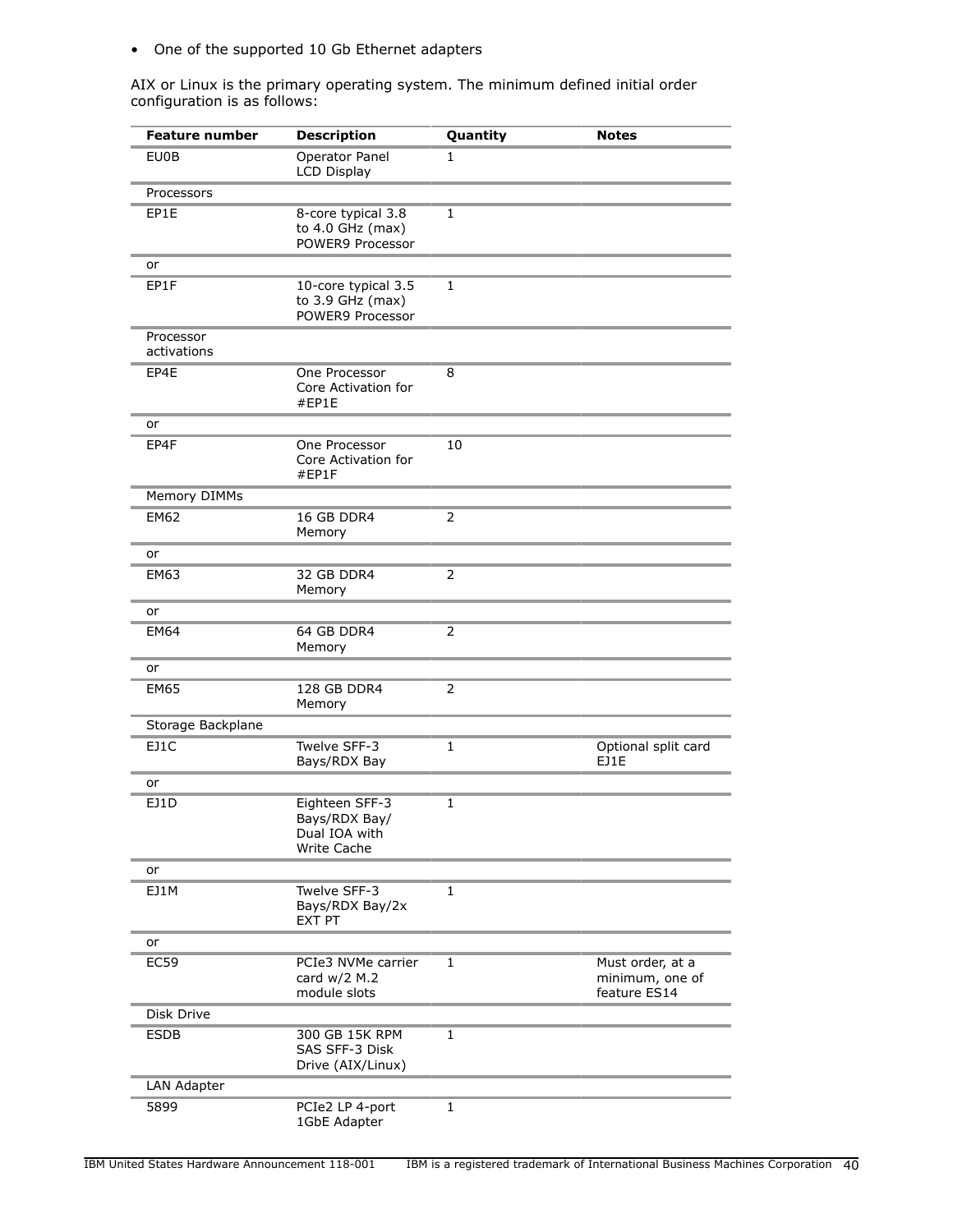| <b>Feature number</b>         | <b>Description</b>                                              | Quantity       | <b>Notes</b>     |
|-------------------------------|-----------------------------------------------------------------|----------------|------------------|
| Power supplies/<br>Power cord |                                                                 |                |                  |
| EB <sub>2</sub> M             | AC Power Supply -<br>1400 W for Server<br>$(200 - 240 V AC)$    | $\overline{4}$ |                  |
| 6458                          | Power Cord 4.3<br>m (14 ft), Drawer<br>to IBM PDU<br>(250V/10A) | $\overline{4}$ | 6458 - (default) |
| 9300/97xx                     | Language Group<br>Specify                                       | $\mathbf{1}$   | 9300 - (default) |
| Front Bezel                   |                                                                 |                |                  |
| EJU3                          | Front IBM Bezel for<br>12-Bay BackPlane                         | $\mathbf{1}$   |                  |
| or                            |                                                                 |                |                  |
| <b>EJUG</b>                   | Front IBM Bezel for<br>18-Bay BackPlane                         | $\mathbf{1}$   |                  |
| or                            |                                                                 |                |                  |
| EJU4                          | Front OEM Bezel<br>for 12-Bay<br><b>BackPlane</b>               | $\mathbf{1}$   |                  |
| or                            |                                                                 |                |                  |
| <b>EJUH</b>                   | Front OEM Bezel<br>for 18-Bay<br><b>BackPlane</b>               | $\mathbf{1}$   |                  |
| Primary operating<br>system   |                                                                 |                |                  |
| 2146                          | Primary Operating<br>System Indicator -<br>AIX                  | $\mathbf{1}$   |                  |
| or                            |                                                                 |                |                  |
| 2147                          | Primary Operating<br>System Indicator -<br>Linux                | 1              |                  |

- The racking approach for the initial order must be either a 7014-T00, 7014- T42, 7965-S42, or 7953-94Y. If an additional rack is required for I/O expansion drawers as an MES to an existing system, either a feature 0551, 0553, or ER05 rack must be ordered.
- If NVMe carrier card feature EC59 is selected, no disk units are required to be ordered. If neither feature EC59 nor feature 0837 (SAN boot) is ordered, then at least one disk unit is required to be ordered. If no HDD/SSD/SAN boot (0837) is ordered, then feature EC59 (with at least one of #ES14) is the load source.
- One PCIe2 4-port 1 GbE Adapter (#5899) is defaulted. Options for servers with AIX and Linux as the primary operating system are one of a 10 Gb Ethernet adapter, either feature EC2S, EC2U, EN0H, EN0K, EN0S, EN0U, EN0W, or EN15.

The minimum defined initial order configuration, if no choice is made, when IBM i is the primary operating system, is:

| <b>Feature number</b> | <b>Description</b>                                            | Quantity | <b>Notes</b> |
|-----------------------|---------------------------------------------------------------|----------|--------------|
| EU0B                  | Operator Panel<br>LCD Display                                 |          |              |
| Processors            |                                                               |          |              |
| EP1E                  | 8-core typical 3.8<br>to $4.0$ GHz (max)<br>POWER9 Processor  | 1        |              |
| or                    |                                                               |          |              |
| EP1F                  | 10-core typical 3.5<br>to $3.9$ GHz (max)<br>POWER9 Processor | 1.       |              |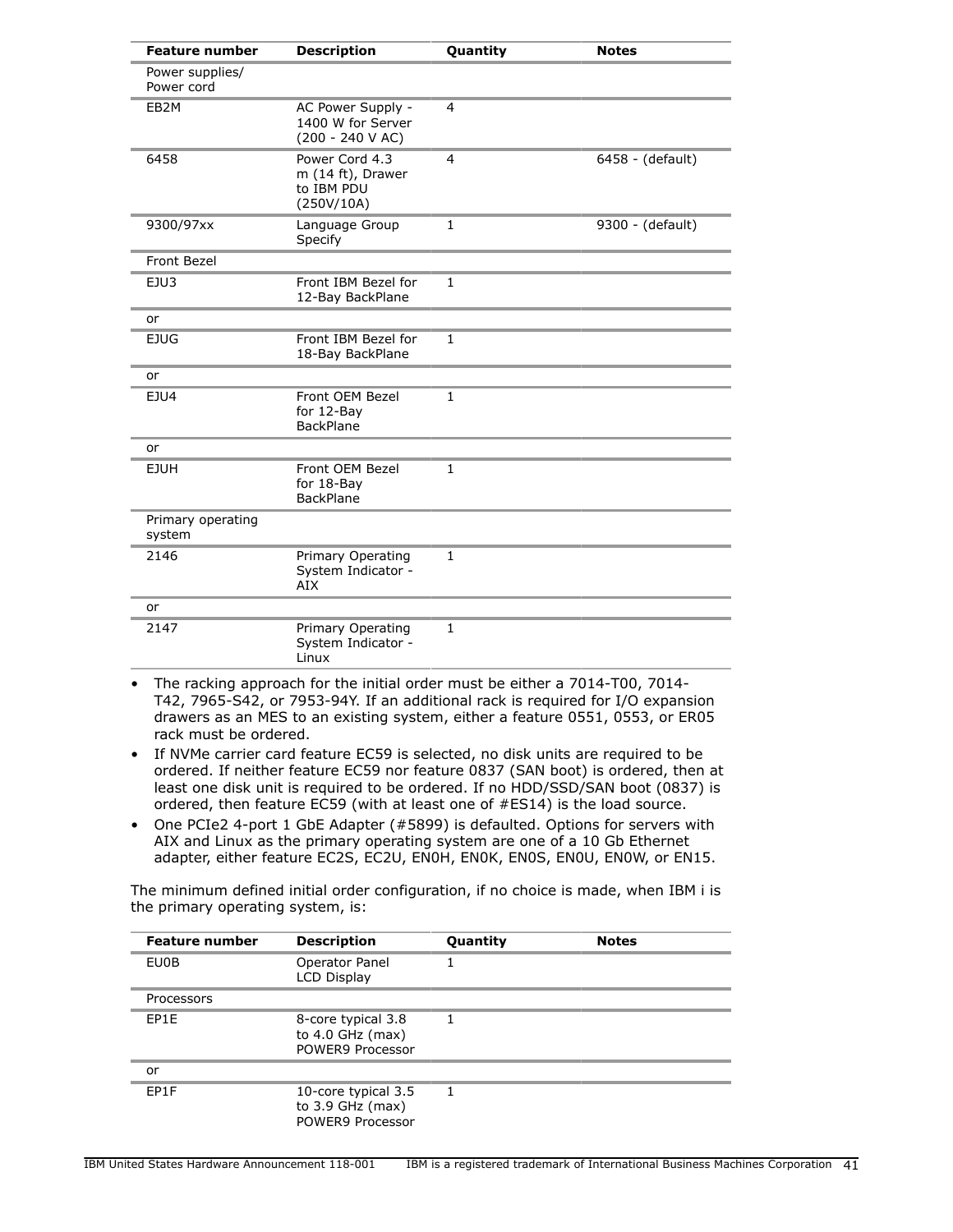| <b>Feature number</b>         | <b>Description</b>                                                          | Quantity       | <b>Notes</b>                                           |
|-------------------------------|-----------------------------------------------------------------------------|----------------|--------------------------------------------------------|
| Processor<br>activations      |                                                                             |                |                                                        |
| EP4E                          | One Processor<br>Core Activation for<br>#EP1E                               | 8              |                                                        |
| or                            |                                                                             |                |                                                        |
| EP4F                          | One Processor<br>Core Activation for<br>#EP1F                               | 10             |                                                        |
| Memory DIMMs                  |                                                                             |                |                                                        |
| <b>EM62</b>                   | 16 GB DDR4<br>Memory                                                        | $\overline{2}$ |                                                        |
| or                            |                                                                             |                |                                                        |
| <b>EM63</b>                   | 32 GB DDR4<br>Memory                                                        | $\overline{2}$ |                                                        |
| or                            |                                                                             |                |                                                        |
| EM64                          | 64 GB DDR4<br>Memory                                                        | 2              |                                                        |
| or                            |                                                                             |                |                                                        |
| <b>EM65</b>                   | 128 GB DDR4<br>Memory                                                       | 2              |                                                        |
| Storage Backplane             |                                                                             |                |                                                        |
| EJ1C                          | Twelve SFF-3<br>Bays/RDX Bay                                                | 1              | Optional split card<br>EJ1E                            |
| or                            |                                                                             |                |                                                        |
| EJ1D                          | Eighteen SFF-3<br>Bays/RDX Bay/<br>Dual IOA with<br>Write Cache             | 1              |                                                        |
| or                            |                                                                             |                |                                                        |
| EJ1M                          | Twelve SFF-3<br>Bays/RDX Bay/2x<br>EXT PT                                   | 1              |                                                        |
| Disk Drive                    |                                                                             |                |                                                        |
| <b>ESNJ</b>                   | 283 GB 15K RPM<br>SAS SFF-3 4k<br><b>Block Cached Disk</b><br>Drive (IBM i) | 2              | One system data<br>protection specify<br>code required |
| LAN Adapter                   |                                                                             |                |                                                        |
| 5899                          | PCIe2 LP 4-port 1<br><b>GbE Adapter</b>                                     | $\mathbf{1}$   |                                                        |
| or                            |                                                                             |                |                                                        |
| <b>EN15</b>                   | PCIe3 4-port 10<br>GbE SR Adapter                                           | $\mathbf{1}$   |                                                        |
| or                            |                                                                             |                |                                                        |
| EC2S                          | PCIe3 2-Port 10 Gb<br>NIC&ROCE SR/Cu<br>Adapter                             | $\mathbf{1}$   |                                                        |
| or                            |                                                                             |                |                                                        |
| EC <sub>2U</sub>              | PCIe3 2-Port 25/10<br>Gb NIC&ROCE SR/<br>Cu Adapter                         | $\mathbf{1}$   |                                                        |
| Power supplies/<br>Power cord |                                                                             |                |                                                        |
| EB2M                          | AC Power Supply -<br>1400 W for Server<br>$(200 - 240 V AC)$                | 4              |                                                        |
| 6458                          | Power Cord 4.3<br>m (14 ft), Drawer                                         | 4              | 6458 - (default)                                       |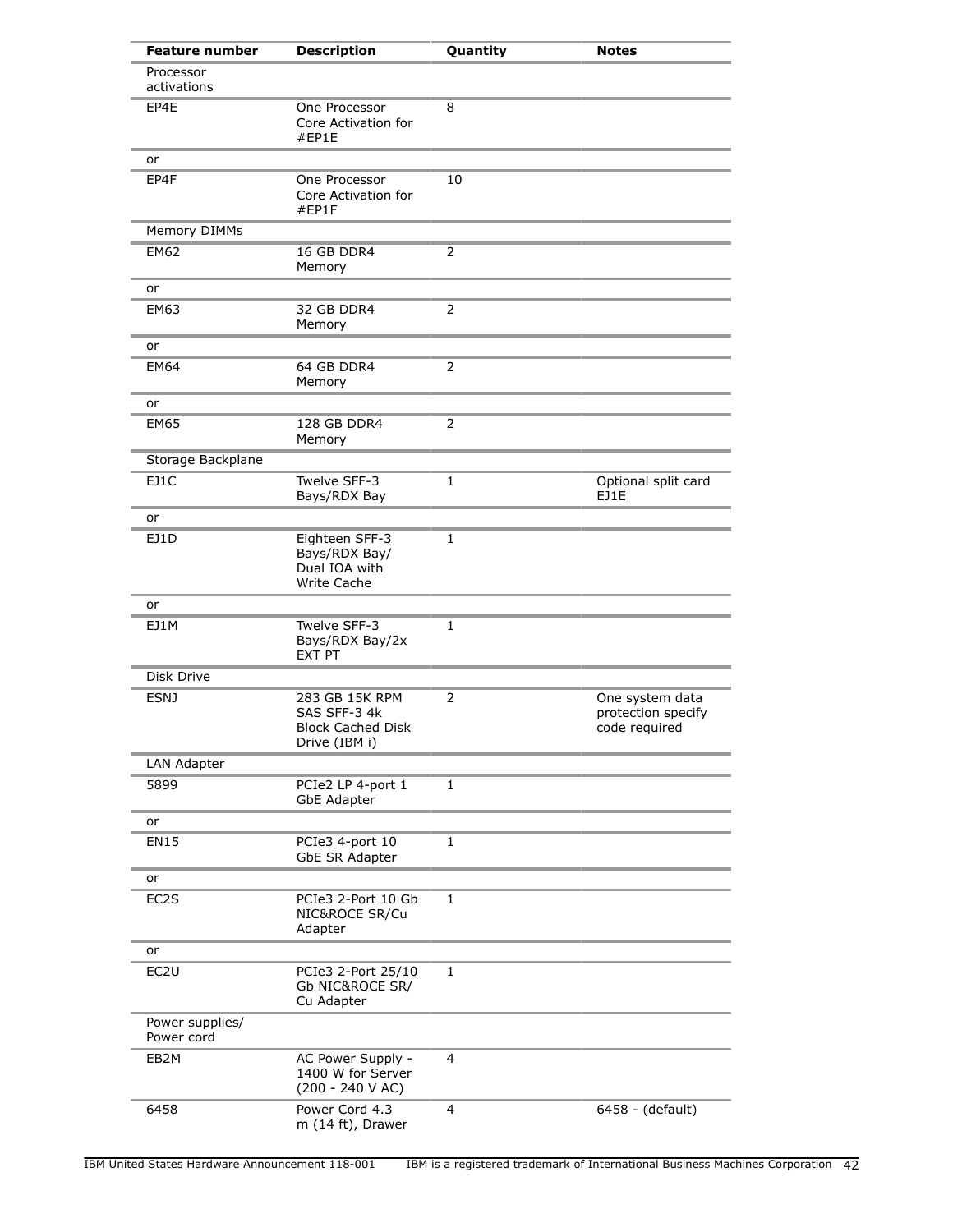| <b>Feature number</b>       | <b>Description</b>                               | <b>Quantity</b> | <b>Notes</b>     |
|-----------------------------|--------------------------------------------------|-----------------|------------------|
|                             | to IBM PDU<br>(250V/10A)                         |                 |                  |
| 9300/97xx                   | Language Group<br>Specify                        | 1               | 9300 - (default) |
| Front Bezel                 |                                                  |                 |                  |
| EJU3                        | Front IBM Bezel for<br>12-Bay BackPlane          | 1               |                  |
| or                          |                                                  |                 |                  |
| EJUG                        | Front IBM Bezel for<br>18-Bay BackPlane          | $\mathbf{1}$    |                  |
| Primary operating<br>system |                                                  |                 |                  |
| 2145                        | Primary Operating<br>System Indicator -<br>IBM i | 1               |                  |

- The racking approach for the initial order must be either a 7014-T00, 7014- T42, 7965-S42, or 7953-94Y. If an additional rack is required for I/O expansion drawers as an MES to an existing system, either a feature 0551, 0553, or ER05 rack must be ordered.
- IBM i operating system performance: Clients with write-sensitive disk/HDD workloads should upgrade from the feature EJ1C/EJ1E base storage backplane to the feature EJ1M/EJ1D expanded function storage backplanes to gain the performance advantage of write cache.

## **Hardware Management Console (HMC) machine code**

An HMC is required to manage the Power H924 server implementing partitioning. Multiple POWER7 $R$ , POWER8, and POWER9 processor-based servers can be supported by a single HMC. Planned HMC hardware and software support:

- X86 based 7042-CR7, 7042-CR8, 7042-CR9
	- $-$  vHMC  $\times$ 86
- POWER8 based Open Power: 7063-CR1
	- vHMC PowerVM based LPAR

If you are attaching an HMC to a new server or adding function to an existing server that requires a firmware update, the HMC machine code may need to be updated because HMC code must always be equal to or higher than the managed server's firmware. Access to firmware and machine code updates is conditioned on entitlement and license validation in accordance with IBM policy and practice. IBM may verify entitlement through customer number, serial number, electronic restrictions, or any other means or methods employed by IBM at its discretion.

To determine the HMC machine code level required for the firmware level on any server, go to the following web page to access the Fix Level Recommendation Tool (FLRT) on or after the planned availability date for this product. FLRT will identify the correct HMC machine code for the selected system firmware level; see the [IBM](https://www14.software.ibm.com/support/customercare/flrt/) [Support: Fix Central](https://www14.software.ibm.com/support/customercare/flrt/) website.

If a single HMC is attached to multiple servers, the HMC machine code level must be updated to be at or higher than the server with the most recent firmware level. All prior levels of server firmware are supported with the latest HMC machine code level.

The HMC code latest level contains the following:

- Support for managing Power H924 system.
- Support for the new HMC model 7063-CR1.
- Support for PowerVM functions such as the new HMC GUI interface for VIOS management.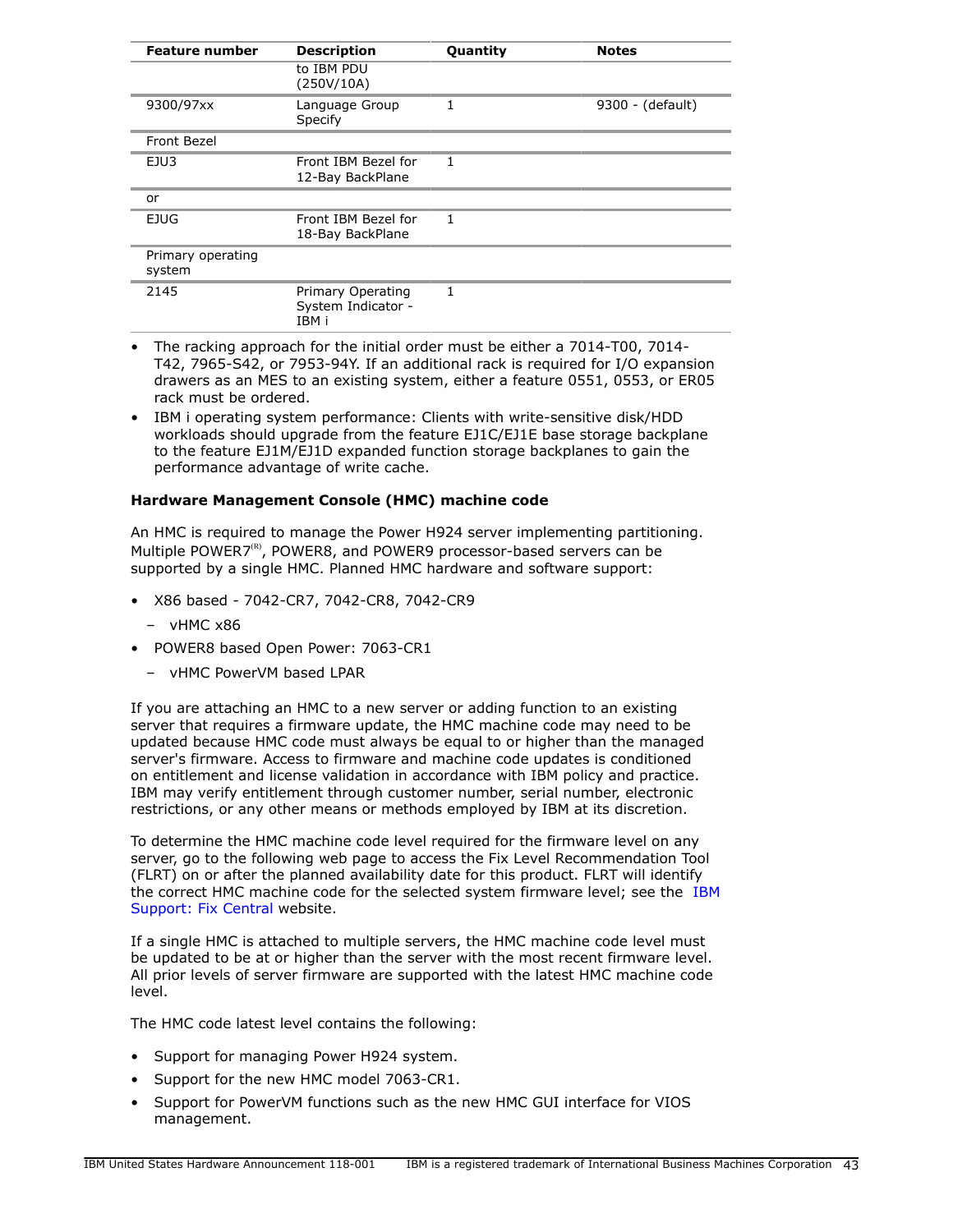- GUI for HMC's Performance and Capacity Monitoring function.
- An HMC command to initiate a remote restart operation. This removes the requirement of VMControl for the PowerVM Remote Restart function.
- For PowerVM GUI functions, VIOS is recommended.

For clients installing systems higher than the EIA 29 position (location of the rail that supports the rack-mounted server) in any IBM or non-IBM rack, acquire approved tools outlined in the server specifications section at [IBM Knowledge Center.](http://www.ibm.com/support/knowledgecenter/POWER9) In situations where IBM service is required and the recommended tools are not available, there could be delays in repair actions.

## *Software requirements*

The Linux operating systems LPAR, in nonproduction implementation, (see statement of direction on planned support for same in production mode):

- SUSE Linux Enterprise Server 11 Service Pack 4, or later
- SUSE Linux Enterprise Server 12 Service Pack 3, or later
- SUSE Linux Enterprise Server for SAP with SUSE Linux Enterprise Server 11 Service Pack 4
- Red Hat Enterprise Linux 7 for Power LE, version 7.4, or later
- Red Hat Enterprise Linux for SAP with Red Hat Enterprise Linux 7 for Power LE, version 7.4, or later

If installing the AIX operating system LPAR with any I/O configuration (one of these):

- AIX Version 7.2 with the 7200-02 Technology Level and Service Pack 7200-02-02-1810, or later
- AIX Version 7.1 with the 7100-05 Technology Level and Service Pack 7100-05-02-1810, or later
- AIX Version 6.1 with the 6100-09 Technology Level and Service Pack 6100-09-11-1810, or later (AIX 6.1 service extension required)
- AIX Version 7.2 with the 7200-01 Technology Level and Service Pack 7200-01-04-1806, or later (planned availability May 4, 2018)
- AIX Version 7.2 with the 7200-00 Technology Level and Service Pack 7200-00-06-1806, or later (planned availability May 4, 2018)
- AIX Version 7.1 with the 7100-04 Technology Level and Service pack 7100-04-06-1806, or later (planned availability May 4, 2018)

If installing the AIX operating system Virtual I/O only LPAR (one of these):

- AIX Version 7.2 with the 7200-02 Technology Level and Service Pack 7200-02-01-1732, or later
- AIX Version 7.2 with the 7200-01 Technology Level and Service Pack 7200-01-01-1642, or later
- AIX Version 7.2 with the 7200-00 Technology Level and Service Pack 7200-00-01-1543, or later
- AIX Version 7.1 with the 7100-05 Technology Level and Service Pack 7100-05-01-1731, or later
- AIX Version 7.1 with the 7100-04 Technology Level and Service Pack 7100-04-01-1543, or later
- AIX Version 6.1 with the 6100-09 Technology Level and Service Pack 6100-09-06-1543, or later (AIX 6.1 service extension required)

If installing IBM i, the IBM i operating system levels supported are:

- IBM i 7.3 TR4
- IBM i 7.2 TR8

If installing VIOS: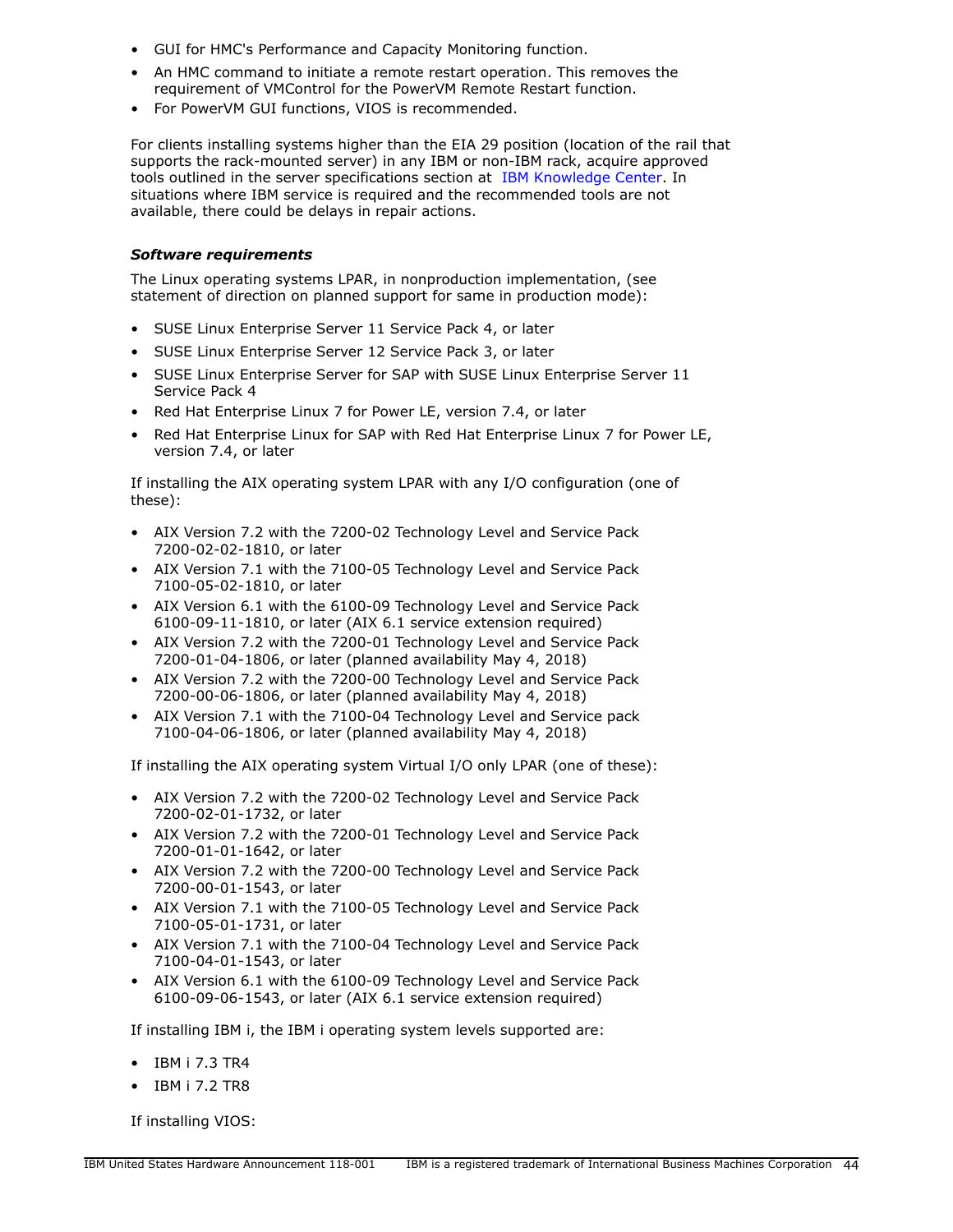• VIOS 2.2.6.21, or later

## *Limitations*

- Integrated system port is not supported under AIX or Linux when the HMC ports are connected to an HMC. Either the HMC ports or the integrated system ports can be used, but not both. The FSP2 USB 2.0 port is used for communication to a UPS.
- The integrated system port is supported for modem and TTY terminal connections by AIX or Linux. Any other application using serial ports requires a serial port adapter to be installed in a PCI slot. The integrated system port does not support  $HACMP^{TM}$  configurations.

## **Boot requirements**

- If IBM i (#2145) is selected as the primary operating system and SAN boot is not selected (#0837), one of the following Load Source specify codes must be specified.
- If IBM i (#2145) is selected and the load source disk unit is not in the CEC (system unit), one of the following specify codes must also be selected:
	- #0719 Load Source Not in CEC and are to be placed in I/O drawers or in external SAN-attached disk
	- #EHR2 Load Source Specifies DASD are placed in an EXP24SX SFF Gen2 bay Drawer (#ESLS or #ELLS)
	- #0837 SAN Operating System Load Source Specify
- If IBM i (#2145) is selected, one of the following system console specify codes must be selected:
	- #5550 System Console on HMC
	- #5557 System Console Internal LAN

## **Planning information**

#### *Cable orders*

No additional cables are required.

#### **Security, auditability, and control**

This product uses the security and auditability features of host hardware and application software.

The customer is responsible for evaluation, selection, and implementation of security features, administrative procedures, and appropriate controls in application systems and communications facilities.

#### **IBM Systems Lab Services**

For details on available services, contact your IBM representative or go to the [IBM](http://www.ibm.com/systems/services/labservices/) [Systems Lab Services](http://www.ibm.com/systems/services/labservices/) website.

## **IBM Electronic Services**

IBM has transformed its delivery of hardware and software support services to help you achieve higher system availability. Electronic Services is a web-enabled solution that offers an exclusive, no-additional-charge enhancement to the service and support available for IBM servers. These services are designed to provide the opportunity for greater system availability with faster problem resolution and preemptive monitoring. Electronic Services comprises two separate, but complementary, elements: Electronic Services news page and Electronic Services Agent.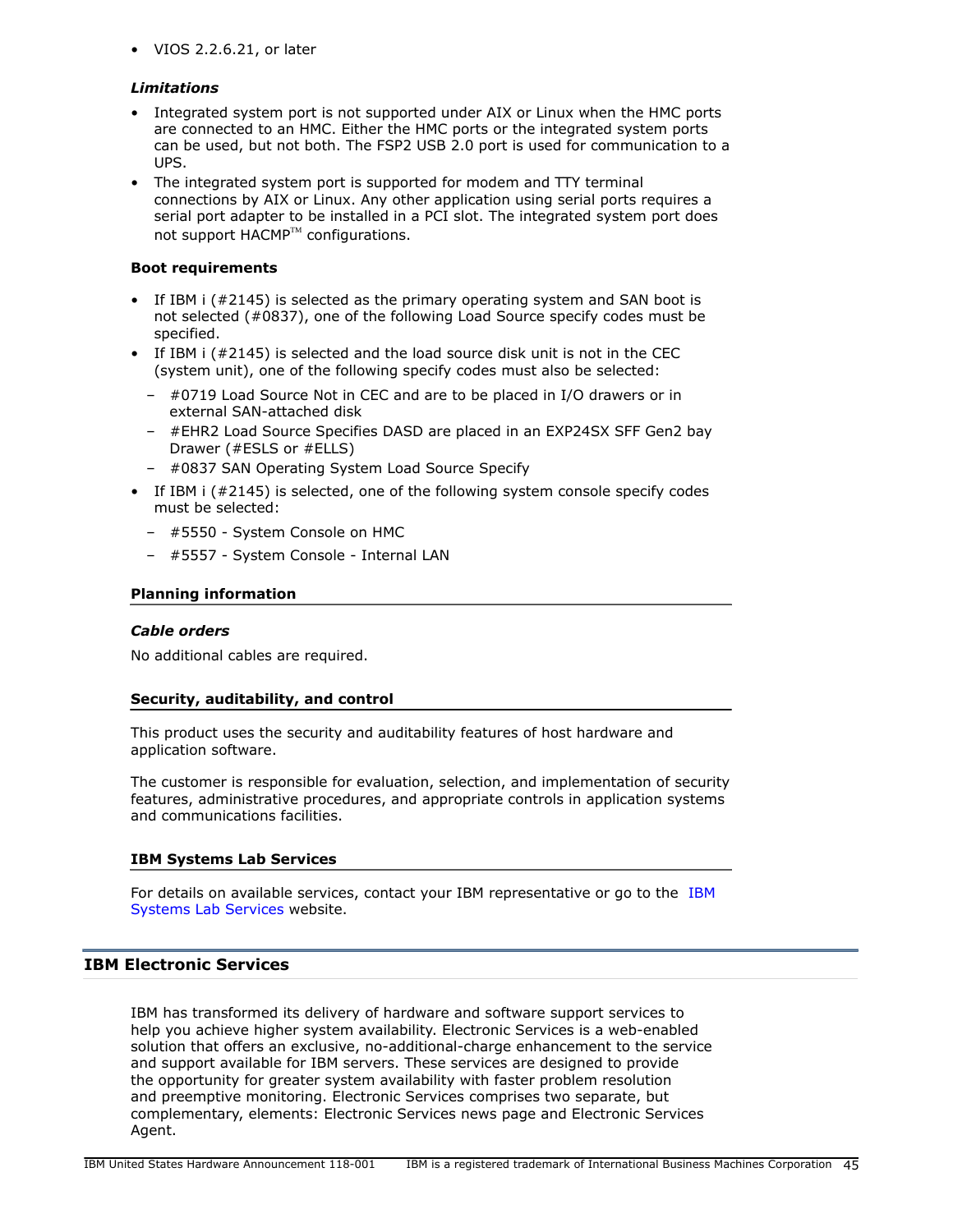The Electronic Services news page is a single internet entry point that replaces the multiple entry points traditionally used to access IBM Internet services and support. The news page enables you to gain easier access to IBM resources for assistance in resolving technical problems.

The Electronic Service Agent $T^M$  is no-additional-charge software that resides on your server. It monitors events and transmits system inventory information to IBM on a periodic, client-defined timetable. The Electronic Service Agent automatically reports hardware problems to IBM. Early knowledge about potential problems enables IBM to deliver proactive service that may result in higher system availability and performance. In addition, information collected through the Service Agent is made available to IBM service support representatives when they help answer your questions or diagnose problems. Installation and use of IBM Electronic Service Agent for problem reporting enables IBM to provide better support and service for your IBM server.

To learn how Electronic Services can work for you, go to the [IBM Electronic Support](http://www.ibm.com/support/electronic) website.

## <span id="page-45-0"></span>**Terms and conditions**

#### **Volume orders**

Contact your IBM representative.

#### **IBM Global Financing**

Yes

#### **Products - terms and conditions**

| <b>Warranty period</b>                                                             |                                                                            |
|------------------------------------------------------------------------------------|----------------------------------------------------------------------------|
| <b>Warranty and additional coverage</b><br>options:                                | Coverage summary:                                                          |
| Warranty Period:                                                                   | 3 years                                                                    |
| Service Level:                                                                     | IBM On-Site Limited, 9x5 Next Business<br>Day                              |
| <b>Service Upgrade Options:</b>                                                    |                                                                            |
| <b>Warranty Service Upgrade</b>                                                    | IBM On-Site Repair, 9x5 Same Day <sup>2</sup> and<br>24x7 Same Day options |
| Maintenance Services (Post-Warranty):                                              | IBM On-Site Repair, Next Business Day<br>and Same Day options              |
| <b>IBM Hardware Maintenance Services -</b><br>committed maintenance <sup>3</sup> : | Y                                                                          |
|                                                                                    |                                                                            |

<sup>1</sup> See complete coverage details below.

<sup>2</sup> Offered in US and EMEA only.

 $3$  Not offered in the US.

#### Three years.

To obtain copies of the IBM Statement of Limited Warranty, contact your reseller or IBM.

An IBM part or feature installed during the initial installation of an IBM machine is subject to the full warranty period specified by IBM. An IBM part or feature that replaces a previously installed part or feature assumes the remainder of the warranty period for the replaced part or feature. An IBM part or feature added to a machine without replacing a previously installed part or feature is subject to a full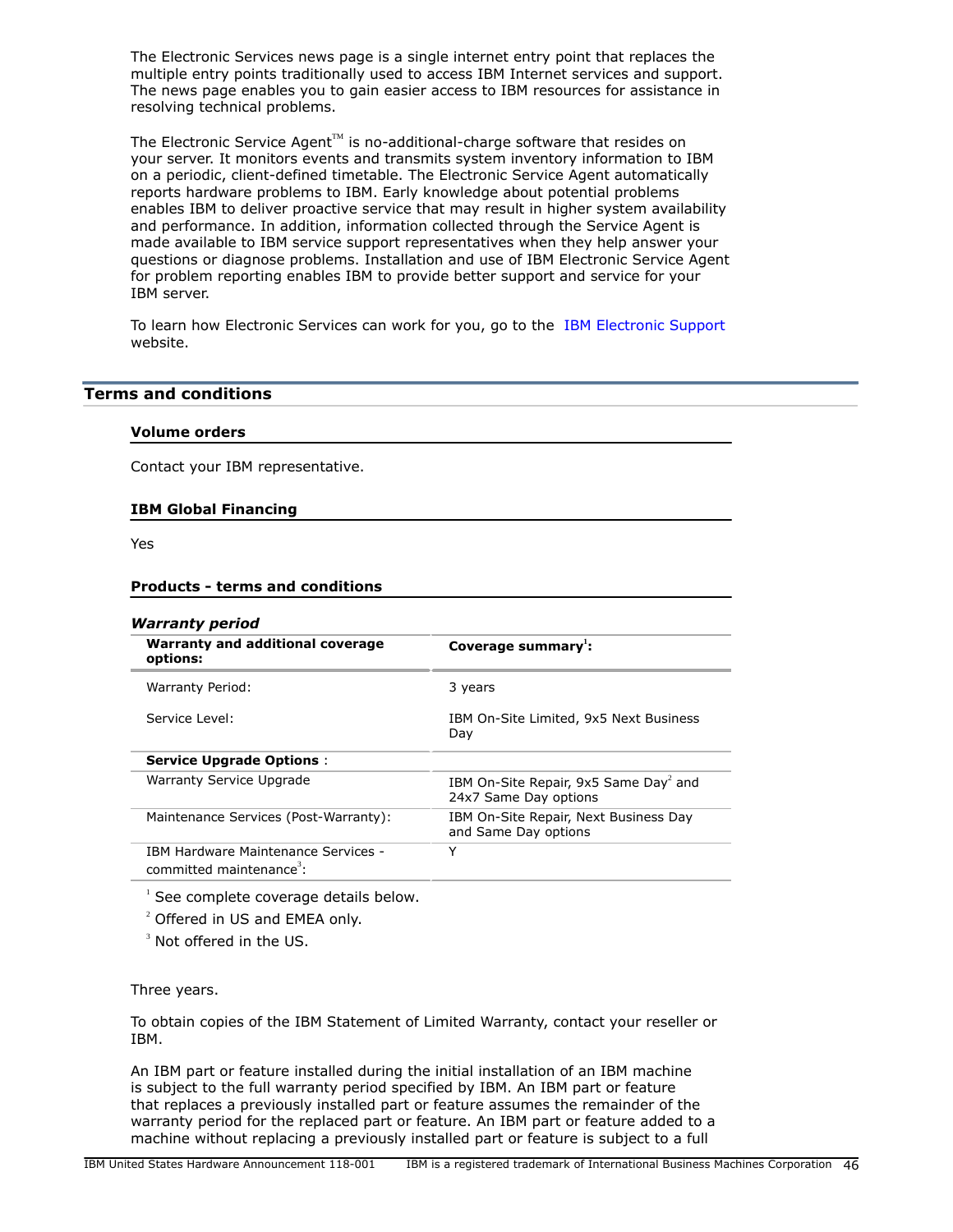warranty. Unless specified otherwise, the warranty period, type of warranty service, and service level of a part or feature are the same as those for the machine in which it is installed.

Any IBM Mainstream devices (previously called *read intensive device*) identified in this document have a maximum number of write cycles. IBM Mainstream device failures will be replaced during standard warranty and maintenance period for devices that have not reached the maximum number of write cycles. Devices that reach this limit may fail to operate according to specifications and must be replaced at the client's expense. Individual service life may vary and can be monitored using an operating system command.

The IBM warranty covers feature number EB4Z. For warranty terms associated with feature number EB3Z and the Lift tool based on GenieLift GL-8, see the separate warranty terms provided by Genie found in the Genie Operator's Manual at the [Genie](http://www.genielift.com) website.

For clients installing systems higher than the EIA 29 position (location of the rail that supports the rack-mounted server) in any IBM or non-IBM rack, acquire approved tools outlined in the server specifications section at [IBM Knowledge Center.](http://www.ibm.com/support/knowledgecenter/POWER9) In situations where IBM service is required and the recommended tools are not available, there could be delays in repair actions.

#### <span id="page-46-0"></span>*Warranty services*

If required, IBM provides repair or exchange service depending on the types of warranty service specified for the machine. IBM will attempt to resolve your problem over the telephone, or electronically through an IBM website. Certain machines contain remote support capabilities for direct problem reporting, remote problem determination, and resolution with IBM. You must follow the problem determination and resolution procedures that IBM specifies. Following problem determination, if IBM determines on-site service is required, scheduling of service will depend upon the time of your call, machine technology and redundancy, and availability of parts. If applicable to your product, parts considered Customer Replaceable Units (CRUs) will be provided as part of the machine's standard warranty service.

Service levels are response-time objectives and are not guaranteed. The specified level of warranty service may not be available in all worldwide locations. Additional charges may apply outside IBM's normal service area. Contact your local IBM representative or your reseller for country-specific and location-specific information.

## *CRU Service*

IBM provides replacement CRUs to you for you to install. CRU information and replacement instructions are shipped with your machine and are available from IBM upon your request. CRUs are designated as being either a Tier 1 (mandatory) or a Tier 2 (optional) CRU.

## *Tier 1 (mandatory) CRU*

Installation of Tier 1 CRUs, as specified in this announcement, is your responsibility. If IBM installs a Tier 1 CRU at your request, you will be charged for the installation.

The following parts have been designated as Tier 1 CRUs:

- DASD SFF Drive
- DASD SSD Drive
- RDX Drive
- Enclosure
- Power Cable
- NVMe M.2 Carrier card and Flash Modules
- SAS Card
- Op Panel Base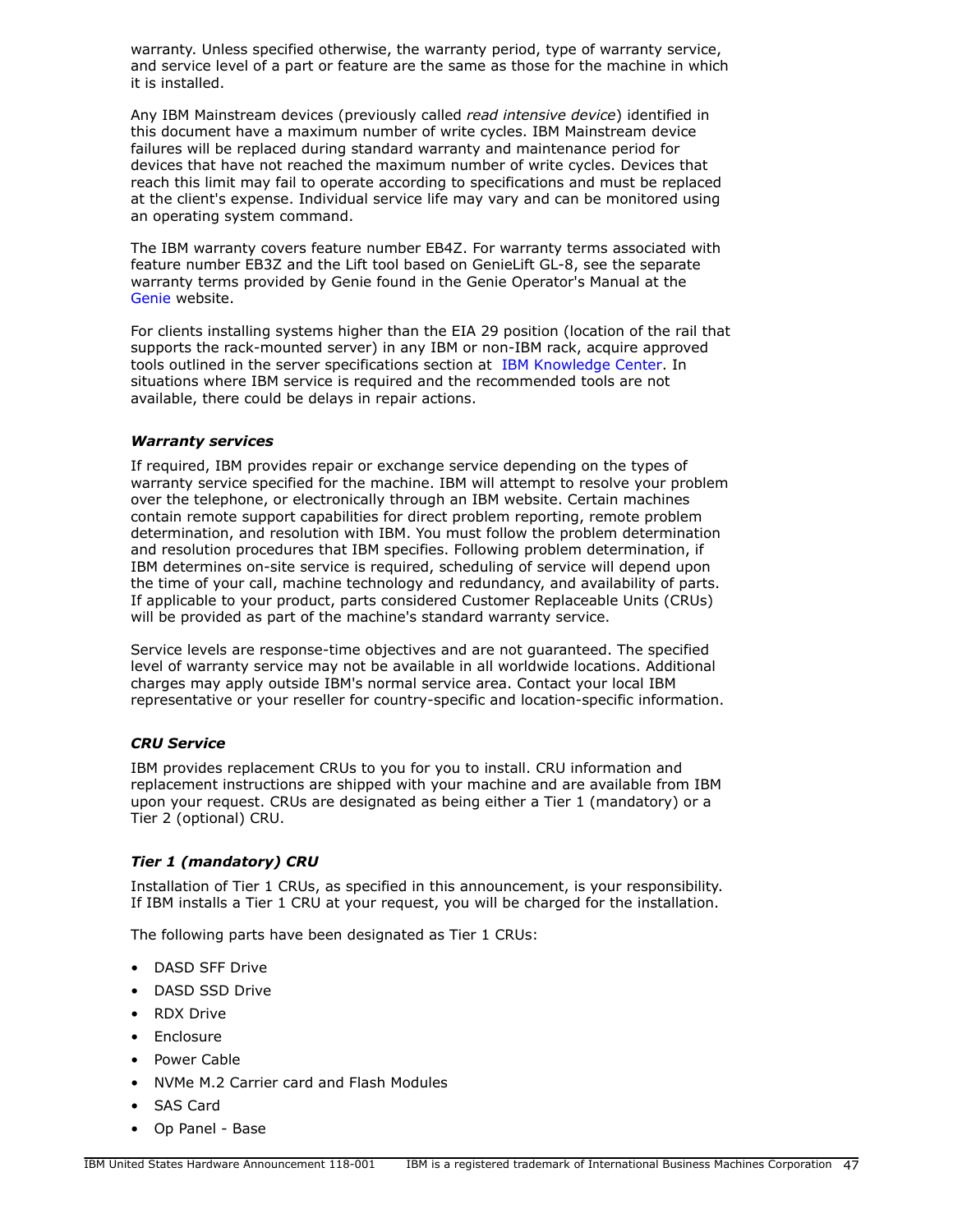- Op Panel LCD
- Memory DIMM
- All PCI Adapters
- FAN
- Upper Fan cable
- TPM Card
- Power Supplies
- Service Processor Card/FSP
- TOD Battery
- Air Baffle
- Bezel
- SAS Cable
- Front Heatsink
- Service Cover
- DASD Backplane Power Cable
- DASD Backplane Signal Cable

# *Tier 2 (optional) CRU*

You may install a Tier 2 CRU yourself or request IBM to install it, at no additional charge.

Based upon availability, CRUs will be shipped for next-business-day (NBD) delivery. IBM specifies, in the materials shipped with a replacement CRU, whether a defective CRU must be returned to IBM. When return is required, return instructions and a container are shipped with the replacement CRU. You may be charged for the replacement CRU if IBM does not receive the defective CRU within 15 days of your receipt of the replacement.

# *CRU and On-site Service*

At IBM's discretion, you will receive specified CRU service, or IBM will repair the failing machine at your location and verify its operation. You must provide a suitable working area to allow disassembly and reassembly of the IBM machine. The area must be clean, well-lit, and suitable for the purpose.

Service level is:

• 9 hours per day, Monday through Friday, excluding holidays, next-business-day response. Calls must be received by 3:00 PM local time in order to qualify for next-business-day response.

# *Warranty service*

IBM is now shipping machines with selected non-IBM parts that contain an IBM field replaceable unit (FRU) part number label. These parts are to be serviced during the IBM machine warranty period. IBM is covering the service on these selected non-IBM parts as an accommodation to their customers, and normal warranty service procedures for the IBM machine apply.

# *International Warranty Service*

International Warranty Service allows you to relocate any machine that is eligible for International Warranty Service and receive continued warranty service in any country where the IBM machine is serviced. If you move your machine to a different country, you are required to report the machine information to your Business Partner or IBM representative.

The warranty service type and the service level provided in the servicing country may be different from that provided in the country in which the machine was purchased. Warranty service will be provided with the prevailing warranty service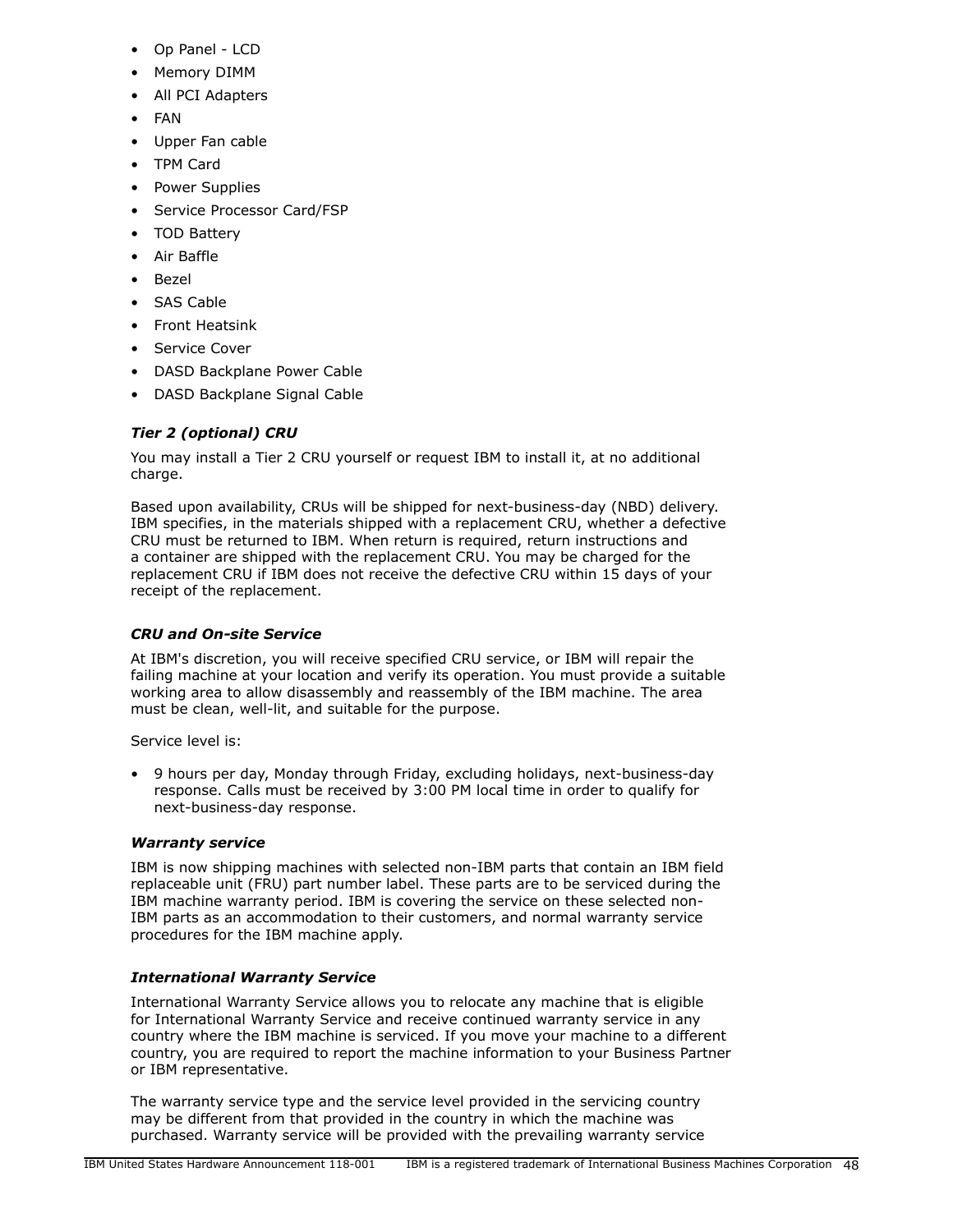type and service level available for the eligible machine type in the servicing country, and the warranty period observed will be that of the country in which the machine was purchased.

The following types of information can be found on the [International Warranty](https://www.ibm.com/systems/support/machine_warranties/iws.html) [Service](https://www.ibm.com/systems/support/machine_warranties/iws.html) website

- Machine warranty entitlement and eligibility
- Directory of contacts by country with technical support contact information
- Announcement Letters

## *Warranty service upgrades*

During the warranty period, warranty service upgrades provide an enhanced level of On-site Service for an additional charge. Service levels are response-time objectives and are not guaranteed. See the [Warranty services](#page-46-0) section for additional details.

IBM will attempt to resolve your problem over the telephone or electronically by access to an IBM website. Certain machines contain remote support capabilities for direct problem reporting, remote problem determination, and resolution with IBM. You must follow the problem determination and resolution procedures that IBM specifies. Following problem determination, if IBM determines on-site service is required, scheduling of service will depend upon the time of your call, machine technology and redundancy, and availability of parts.

#### *Maintenance service options*

#### *CRU and On-site Service*

At IBM's discretion, you will receive CRU service or IBM will repair the failing machine at your location and verify its operation. You must provide a suitable working area to allow disassembly and reassembly of the IBM machine. The area must be clean, well-lit, and suitable for the purpose. The following on-site responsetime objectives are available as warranty service upgrades for your machine. Available offerings are:

- On-Site Repair, Monday through Friday (excluding holidays), 8 AM to 5 PM, 4 hour on-site response objective. Response times are objectives and are not guaranteed
- On-Site Repair, 7 days a week, 24hrs/day.
- On-Site Repair, 7 days a week, 24hrs/day, 2-hour response objective. Response times are objectives and are not guaranteed.

Customer Replaceable Units (CRUs) may be provided as part of the machine's standard warranty CRU Service except that you may install a CRU yourself or request IBM installation, at no additional charge, under the CRU and On-site Service level specified above. For additional information on the CRU Service, see the warranty information.

#### **Maintenance services**

If required, IBM provides repair or exchange service depending on the types of maintenance service specified for the machine. IBM will attempt to resolve your problem over the telephone or electronically, through an IBM website. Certain machines contain remote support capabilities for direct problem reporting, remote problem determination, and resolution with IBM. You must follow the problem determination and resolution procedures that IBM specifies. Following problem determination, if IBM determines on-site service is required, scheduling of service will depend upon the time of your call, machine technology and redundancy, and availability of parts. Service levels are response-time objectives and are not guaranteed. The specified level of maintenance service may not be available in all worldwide locations. Additional charges may apply outside IBM's normal service area. Contact your local IBM representative or your reseller for country-specific and location-specific information.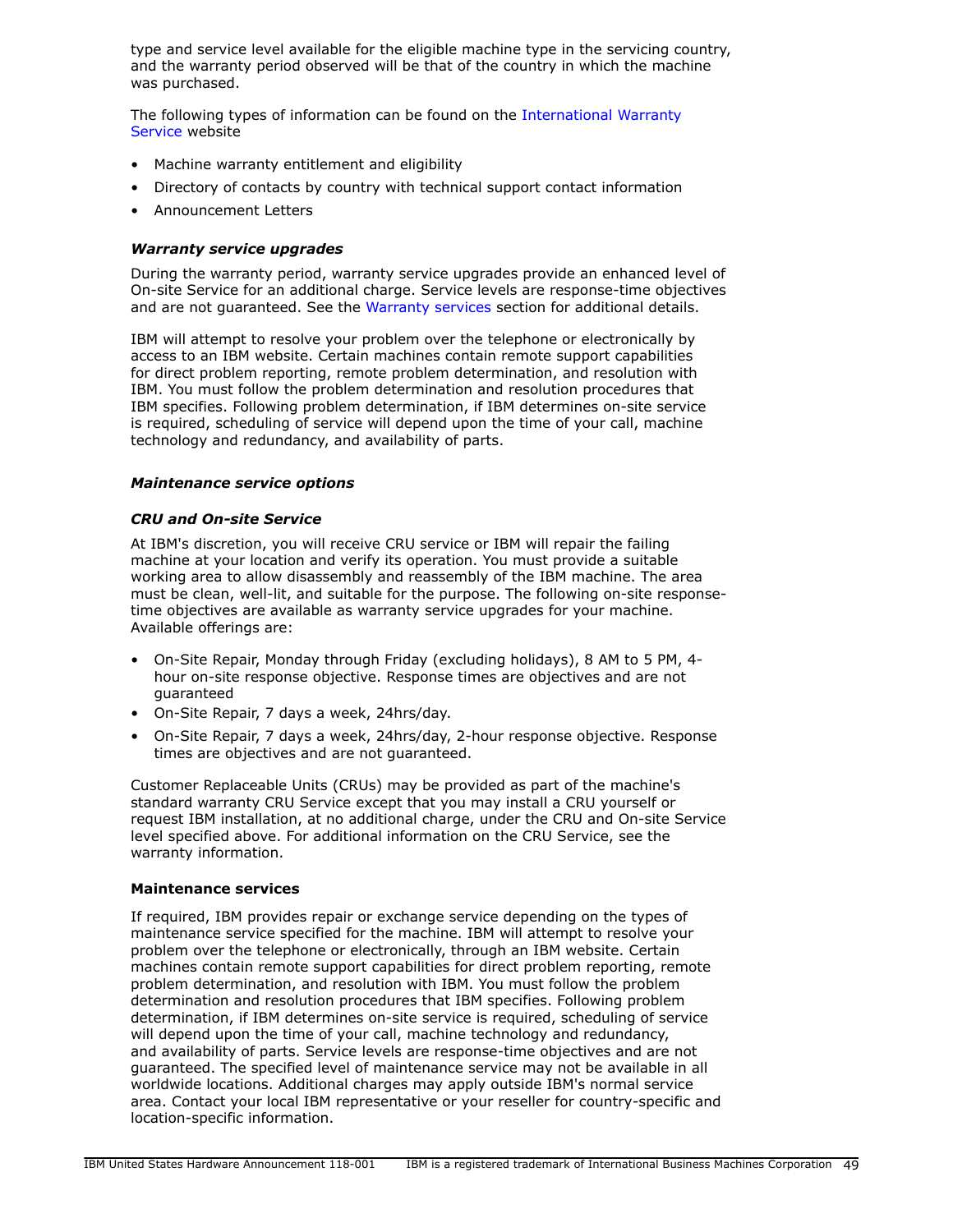The following service selections are available as maintenance options, at additional cost, for your machine type.

- On-Site Repair, Monday through Friday (excluding holidays), 8 AM to 5 PM, next business day.
- On-Site Repair, Monday through Friday (excluding holidays), 8 AM to 5 PM, 4 hour response objective. Response times are objectives and are not guaranteed.
- On-Site Repair, 7 days a week, 24hrs/day.
- On-Site Repair, 7 days a week, 24hrs/day, 2-hour response objective. Response times are objectives and are not guaranteed.

## *On-site Service*

IBM will repair the failing machine at your location and verify its operation. You must provide a suitable working area to allow disassembly and reassembly of the IBM machine. The area must be clean, well-lit, and suitable for the purpose.

## *Customer Replaceable Unit (CRU) Service*

If your problem can be resolved with a CRU (for example, keyboard, mouse, speaker, memory, or hard disk drive), and depending upon the maintenance service offerings in your geography, IBM will ship the replacement CRU to you for you to install. CRU information and replacement instructions are shipped with your machine and are available from IBM upon your request.

CRUs will be shipped based upon availability. IBM specifies, in the materials shipped with a replacement CRU, whether a defective CRU must be returned to IBM. When return is required, 1) return instructions and a container are shipped with the replacement CRU, and 2) you may be charged for the replacement CRU if IBM does not receive the defective CRU within 15 days of your receipt of the replacement.

CRUs are designated as being either a Tier 1 (mandatory) or a Tier 2 (optional) CRU.

Tier 1 (mandatory) CRUs: Installation of Tier 1 CRUs, as specified in this announcement, is your responsibility. If IBM installs a Tier 1 CRU at your request, you will be charged for the installation.

For machines with On-site Same-day Response Service, IBM will replace a Tier 1 CRU part at your request, at no additional charge.

The following parts have been designated as Tier 1 CRUs:

- DASD SFF Drive
- DASD SSD Drive
- RDX Drive
- **Enclosure**
- Power Cable
- NVMe M.2 Carrier card and Flash Modules
- SAS Card
- Op Panel Base
- Op Panel LCD
- Memory DIMM
- All PCI Adapters
- FAN
- Upper Fan cable
- TPM Card
- Power Supplies
- Service Processor Card/FSP
- TOD Battery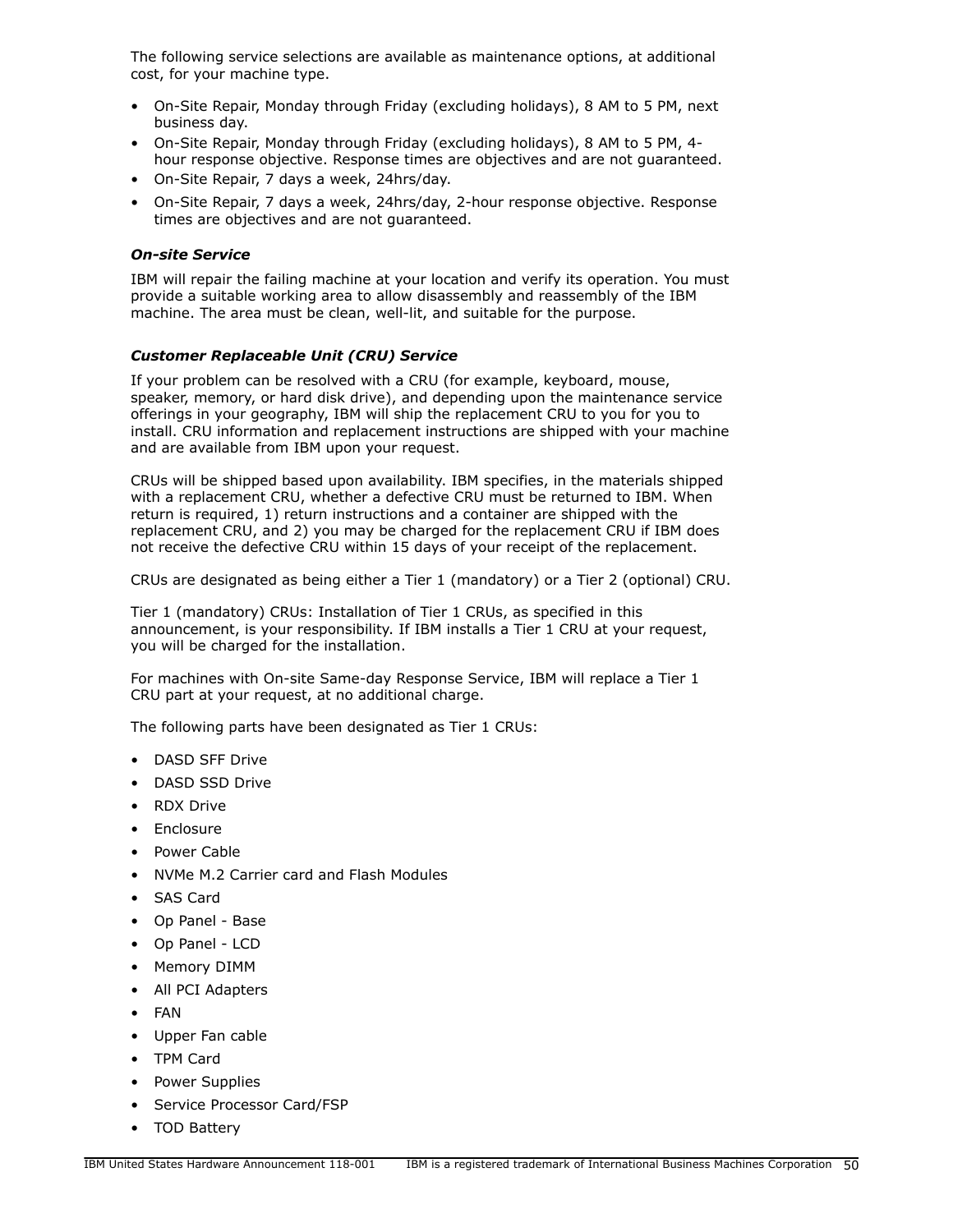- Air Baffle
- Bezel
- SAS Cable Front
- Heatsink
- Service Cover
- DASD Backplane Power Cable
- DASD Backplane Signal Cable

Tier 2 (optional) CRUs: You may install a Tier 2 CRU yourself or request IBM to install it, at no additional charge.

# *Non-IBM parts service*

Under certain conditions, IBM provides services for selected non-IBM parts at no additional charge for machines that are covered under warranty service upgrades or maintenance services.

This service includes hardware problem determination (PD) on the non-IBM parts (for example, adapter cards, PCMCIA cards, disk drives, memory) installed within IBM machines and provides the labor to replace the failing parts at no additional charge.

If IBM has a Technical Service Agreement with the manufacturer of the failing part, or if the failing part is an accommodations part (a part with an IBM FRU label), IBM may also source and replace the failing part at no additional charge. For all other non-IBM parts, customers are responsible for sourcing the parts. Installation labor is provided at no additional charge, if the machine is covered under a warranty service upgrade or a maintenance service.

# *Usage plan machine*

No

## *IBM hourly service rate classification*

Two

When a type of service involves the exchange of a machine part, the replacement may not be new, but will be in good working order.

## **General terms and conditions**

*Field-installable features*

Yes

*Model conversions*

No

## *Machine installation*

Customer setup. Customers are responsible for installation according to the instructions IBM provides with the machine.

## *Graduated program license charges apply*

Yes

The applicable processor group is: Small

# *Licensed Machine Code*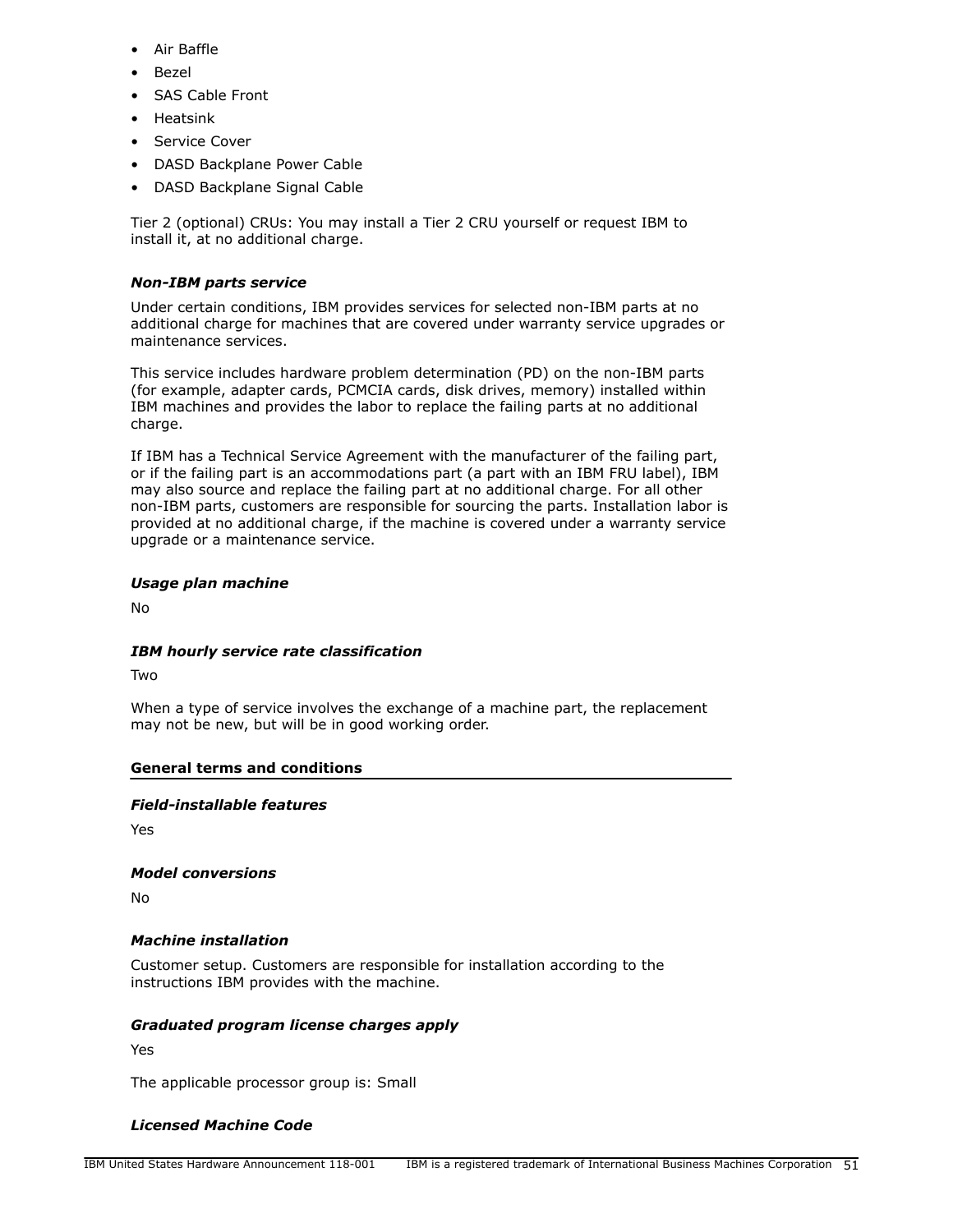IBM Machine Code is licensed for use by a customer on the IBM machine for which it was provided by IBM under the terms and conditions of the IBM License Agreement for Machine Code, to enable the machine to function in accordance with its specifications, and only for the capacity authorized by IBM and acquired by the customer. You can obtain the agreement by contacting your IBM representative. It can also be found on the [License Agreement for Machine Code and Licensed Internal](http://www.ibm.com/systems/support/machine_warranties/machine_code.html) [Code](http://www.ibm.com/systems/support/machine_warranties/machine_code.html) website.

Machine using LMC Type Model 9223-42H

Access to Machine Code updates is conditioned on entitlement and license validation in accordance with IBM policy and practice. IBM may verify entitlement through customer number, serial number, electronic restrictions, or any other means or methods employed by IBM in its discretion.

If the machine does not function as warranted and your problem can be resolved through your application of downloadable Machine Code, you are responsible for downloading and installing these designated Machine Code changes as IBM specifies. If you would prefer, you may request IBM to install downloadable Machine Code changes; however, you may be charged for that service.

#### *Machine Code License Acceptance Requirement*

B.) Acceptance-By-Use Machine: No, the Machine Code license requires signed acceptance by the machine's end user directly with IBM, applicable to orders for a new machine, machine type conversion MES, and to machines transferred to another user.

#### *Educational allowance*

A reduced charge is available to qualified education customers. The educational allowance may not be added to any other discount or allowance.

The educational allowance is 8% for the products in this announcement.

## <span id="page-51-0"></span>**Prices**

For additional information and current prices, contact your local IBM representative.

The following are newly announced features on the specific models of the IBM Power Systems 9223 machine type:

| Description                    | Mode 1 |      | Feature Purchase Maint.<br>number number price | Monthly MES/ | Minimum Initial/<br>Both/<br>Charge Support | CSU MES | <b>RP</b> |
|--------------------------------|--------|------|------------------------------------------------|--------------|---------------------------------------------|---------|-----------|
| IBM Power System H924          | 42H    |      |                                                |              |                                             | Yes     |           |
|                                |        |      |                                                |              |                                             |         |           |
| One CSC Billing Unit           |        |      |                                                |              |                                             |         |           |
|                                | 42H    | 0010 |                                                |              | Both                                        | Yes No  |           |
| Ten CSC Billing Units          |        |      |                                                |              |                                             |         |           |
|                                | 42H    | 0011 |                                                |              | Both                                        | Yes No  |           |
| Mirrored System Disk Level, Sp |        |      |                                                |              |                                             |         |           |
|                                | 42H    | 0040 |                                                |              | Both                                        | Yes No  |           |
| Device Parity Protection All   |        |      |                                                |              |                                             |         |           |
|                                | 42H    | 0041 |                                                |              | Both                                        | Yes No  |           |
| Mirrored System Bus Level      |        |      |                                                |              |                                             |         |           |
|                                | 42H    | 0043 |                                                |              | Both                                        | Yes No  |           |
| Device Parity RAID 6 All       |        |      |                                                |              |                                             |         |           |
|                                | 42H    | 0047 |                                                |              | Both                                        | Yes No  |           |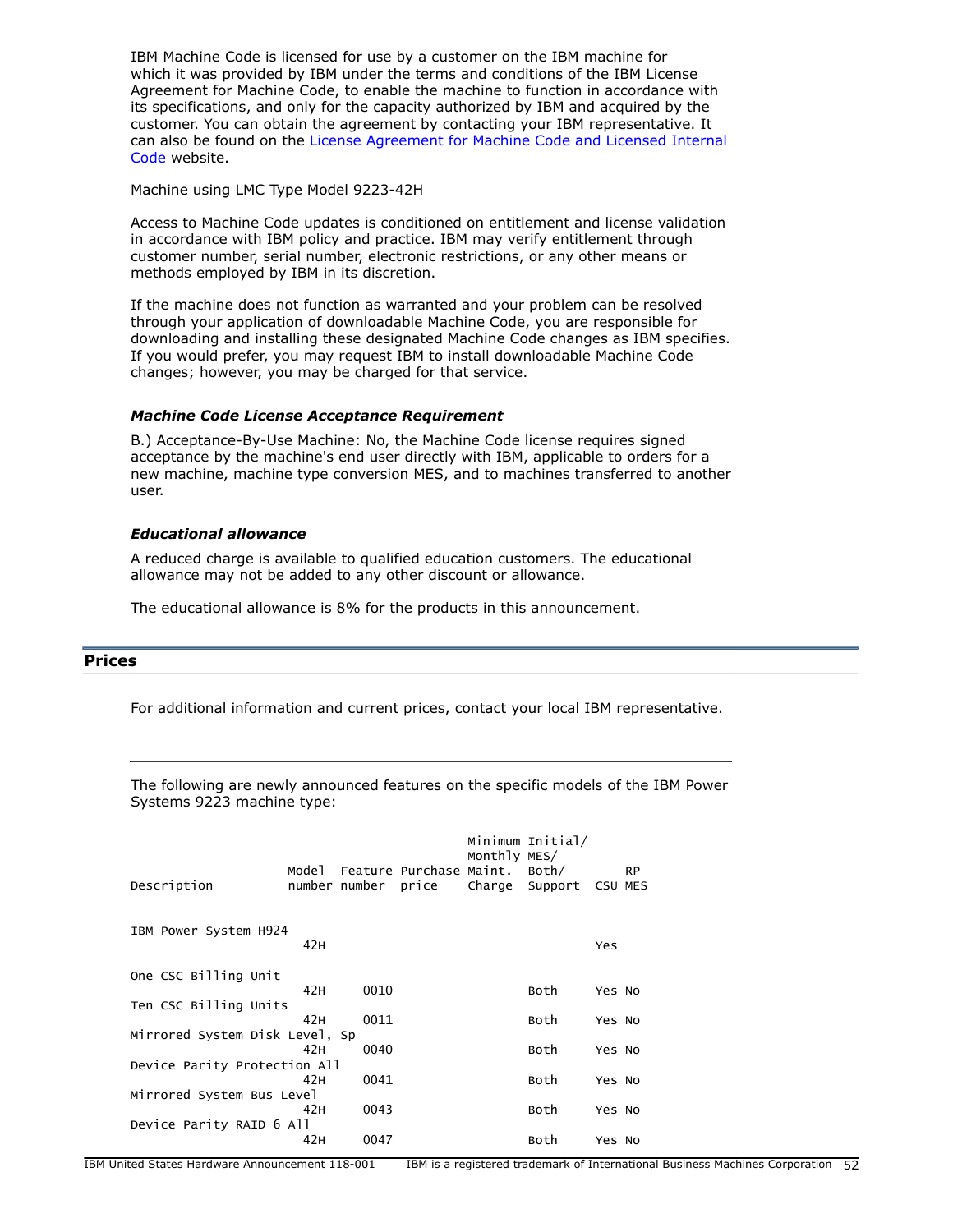| RISC to RISC Data Migration            |      |         |          |
|----------------------------------------|------|---------|----------|
| 42H<br>AIX Partition Specify           | 0205 | Initial | $N/A$ No |
| 42H<br>Linux Partition Specify         | 0265 | Both    | Yes No   |
| 42 H<br>IBM i Partition Specify        | 0266 | Both    | Yes No   |
| 42H<br>Specify Custom Data Protection  | 0267 | Both    | Yes No   |
| 42 H<br>Mirrored Level System Specify  | 0296 | Both    | Yes No   |
| 42H<br>RAID Hot Spare Specify          | 0308 | Both    | Yes No   |
| 42 H<br>V.24/EIA232 6.1m (20 Ft) PCI C | 0347 | Both    | Yes No   |
| 42 H<br>V.35 6.1m (20 Ft) PCI Cable    | 0348 | Both    | Yes No   |
| 42 H<br>X.21 6.1m (20 Ft) PCI Cable    | 0353 | Both    | Yes No   |
| 42H                                    | 0359 | Both    | Yes No   |
| Customer Specified Placement<br>42 H   | 0456 | Initial | $N/A$ No |
| 19 inch, 1.8 meter high rack<br>42 H   | 0551 | MES     | Yes No   |
| 19 inch, 2.0 meter high rack<br>42H    | 0553 | MES     | Yes No   |
| Rack Filler Panel Kit<br>42H           | 0599 | Both    | Yes No   |
| Load Source Not in CEC<br>42 H         | 0719 | Both    | Yes No   |
| SAN Load Source Specify<br>42 H        | 0837 | Both    | Yes No   |
| US TAA Compliance Indicator            |      |         |          |
| 42 H<br>Asm in USA manufacturing plant | 0983 | Both    | Yes No   |
| 42H                                    | 0984 | Both    | Yes No   |
| Modem Cable US/Canada and GU           |      |         |          |
| 42 H<br>USB 500 GB Removable Disk Dr   | 1025 | Both    | Yes No   |
| 42H<br>Custom Serv. Specify, Roch      | 1107 | Both    | Yes No   |
| 42H<br>Quantity 150 of #1964           | 1140 | Both    | Yes No   |
| 42 H<br>Quantity 150 of #1953          | 1818 | Both    | Yes No   |
| 42 H<br>300GB 15k RPM SAS SFF-2 Disk   | 1929 | Both    | Yes No   |
| 42 H<br>600GB 10k RPM SAS SFF-2 Disk   | 1953 | Both    | Yes No   |
| 42H<br>Primary OS - IBM i              | 1964 | Both    | Yes No   |
| 42H<br>Primary OS AIX                  | 2145 | Both    | Yes No   |
| 42H<br>Primary OS Linux                | 2146 | Both    | Yes No   |
| 42H<br>Factory Deconfiguration of 1 c  | 2147 | Both    | Yes No   |
| 42H<br>LC-SC 50 Micron Fiber Conv Cab  | 2319 | Initial | $N/A$ No |
| 42 H<br>LC-SC 62.5 Mic.Fib.Conv.Cable  | 2456 | Both    | Yes No   |
| 42H                                    | 2459 | Both    | Yes No   |
| Asynch.Termin/Print.Cbl EIA232<br>42 H | 2934 | Both    |          |
| Asynchronous Cable EIA 232/V           |      |         | Yes No   |
| 42 H<br>Ser to Ser Port Cab Draw/Draw  | 2936 | Both    | Yes No   |
| 42 H<br>Serial to Se. Port Cbl Rack 8M | 3124 | Both    | Yes No   |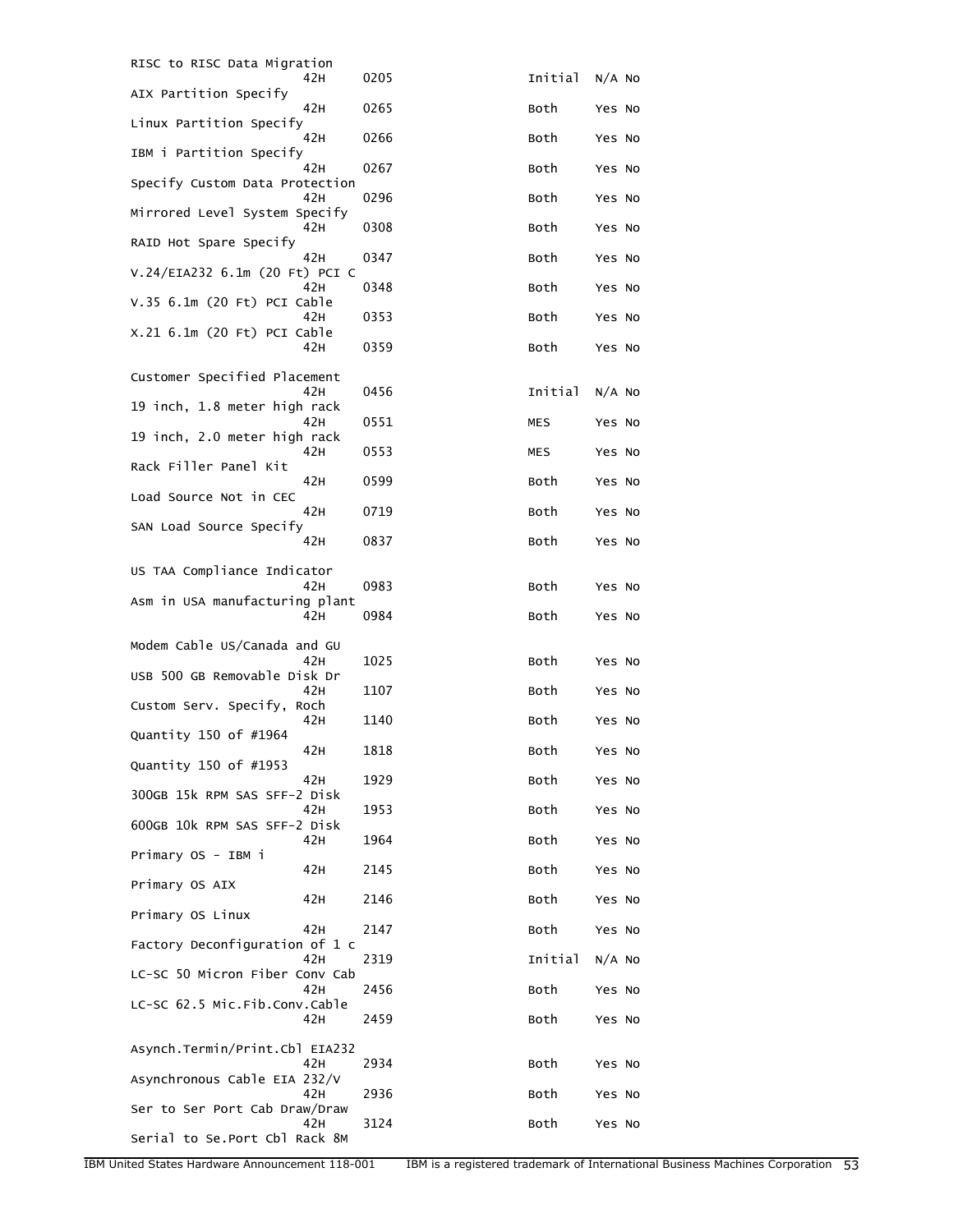| 42H                                                                     | 3125 | Both    | Yes No   |
|-------------------------------------------------------------------------|------|---------|----------|
| Widescreen LCD Monitor<br>42H                                           | 3632 | Support | Yes No   |
| 0.3M Serial Prt Converter Cbl<br>42 H                                   | 3925 | Both    | Yes No   |
| Serial Port Null Mod Cab 3.7M<br>42H                                    | 3927 | Both    | Yes No   |
| Ser.Port Null Modem Cable,10M<br>42H                                    | 3928 | Both    | Yes No   |
| System Serial Port Converter C<br>42H                                   | 3930 | Both    | Yes No   |
| 6Foot Extend.Cbl for Displays<br>42H                                    | 4242 | Support | Yes No   |
| Extender Cable USB Keybo 1.8M<br>42 H                                   |      | Both    |          |
| VGA to DVI Connection Converte                                          | 4256 |         | Yes No   |
| 42 H<br>Rack Integration Services: BP                                   | 4276 | Both    | Yes No   |
| 42H<br>Rack Integration Services                                        | 4648 | Initial | $N/A$ No |
| 42H<br>One and only one rack indicator feature is                       | 4649 | Initial | $N/A$ No |
| required on all orders (#4650 to #4666).<br>No Factory Integration Ind. |      |         |          |
| 42 H<br>Rack Indicator, Rack 1                                          | 4650 | Initial | $N/A$ No |
| 42H<br>Rack Indicator, Rack 2                                           | 4651 | Initial | $N/A$ No |
| 42H<br>Rack Indicator, Rack 3                                           | 4652 | Initial | $N/A$ No |
| 42H                                                                     | 4653 | Initial | $N/A$ No |
| Rack Indicator, Rack 4<br>42 H                                          | 4654 | Initial | $N/A$ No |
| Rack Indicator, Rack 5<br>42H                                           | 4655 | Initial | $N/A$ No |
| Rack Indicator, Rack 6<br>42H                                           | 4656 | Initial | $N/A$ No |
| Rack Indicator, Rack 7<br>42H                                           | 4657 | Initial | $N/A$ No |
| Rack Indicator, Rack 8<br>42H                                           | 4658 | Initial | $N/A$ No |
| Rack Indicator, Rack 9<br>42 H                                          | 4659 | Initial | $N/A$ No |
| Rack Indicator, Rack 10<br>42H                                          | 4660 | Initial | $N/A$ No |
| Rack Indicator, Rack 11<br>42 H                                         | 4661 | Initial | $N/A$ No |
| Rack Indicator, Rack 12<br>42H                                          | 4662 | Initial | $N/A$ No |
| Rack Indicator, Rack 13<br>42H                                          | 4663 | Initial |          |
| Rack Indicator, Rack 14                                                 |      |         | $N/A$ No |
| 42 H<br>Rack Indicator, Rack 15                                         | 4664 | Initial | $N/A$ NO |
| 42H<br>Rack Indicator, Rack 16                                          | 4665 | Initial | $N/A$ No |
| 42H<br>Power Active Memory Expansion                                    | 4666 | Initial | $N/A$ NO |
| 42H<br>One Processor of 5250 Enterpri                                   | 4794 | Both    | Yes No   |
| 42H<br>Full 5250 Enterprise Enablemen                                   | 4970 | Both    | Yes No   |
| 42H<br>Software Preload Required                                        | 4974 | Both    | Yes No   |
| 42 H                                                                    | 5000 | Initial | $N/A$ No |
| PowerVM Enterprise Edition<br>42H                                       | 5228 | Both    | Yes No   |
| Sys Console On HMC<br>42H                                               | 5550 | Both    | Yes No   |
| Sys Console-Ethernet LAN<br>42H                                         | 5557 | Initial | $N/A$ No |
| PCIe2 8Gb 4-port Fibre Channel<br>42H                                   | 5729 | Both    | Yes No   |
| 8 Gigabit PCI Express Dual Por                                          |      |         |          |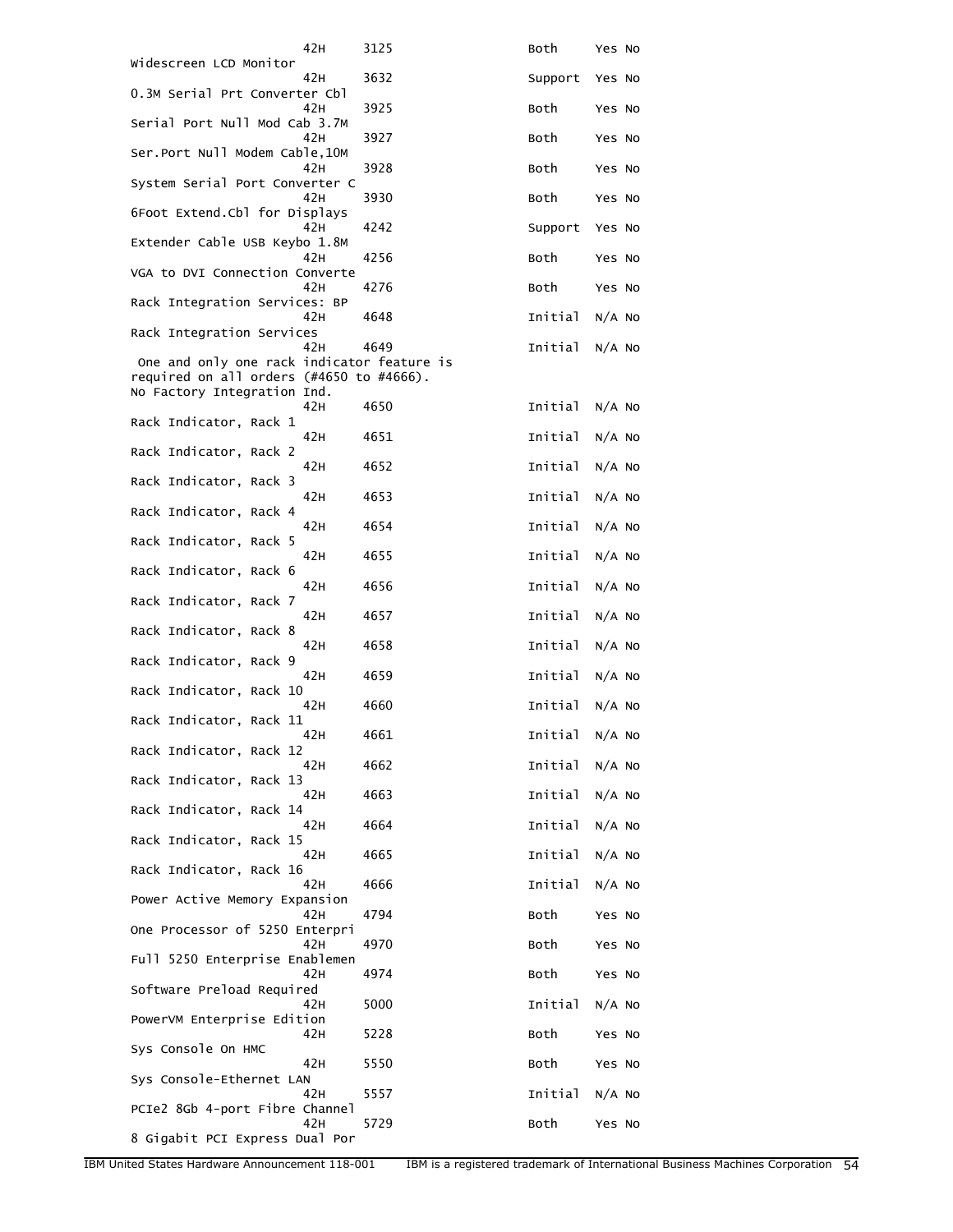| 42H                                      | 5735 | Both       | Yes No |
|------------------------------------------|------|------------|--------|
| POWER GXT145 PCI Express Graph<br>42 H   | 5748 | Both       | Yes No |
| 4 Port Async EIA 232 PCIe Adap<br>42 H   | 5785 | Both       | Yes No |
| PCIe2 4-port 1GbE Adapter<br>42 H        | 5899 | Both       | Yes No |
| Opt Front Door for 1.8m Rack             |      |            |        |
| 42 H<br>Opt Front Door for 2.0m Rack     | 6068 | MES        | Yes No |
| 42H<br>1.8m Rack Acoustic Doors          | 6069 | MES        | Yes No |
| 42 H<br>2.0m Rack Acoustic Doors         | 6248 | MES        | Yes No |
| 42 H<br>1.8m Rack Trim Kit               | 6249 | MES        | Yes No |
| 42H<br>2.0m Rack Trim Kit                | 6263 | MES        | Yes No |
| 42H<br>Pwr Crd 4.3m 14ft to IBM PDU      | 6272 | MES        | Yes No |
| 42H                                      | 6458 | Both       | Yes No |
| Pwr Crd $(14FT)$ , Drwr - OEM PDU<br>42H | 6460 | Both       | Yes No |
| Pwr Crd 4.3m 14ft Wall OEM PDU<br>42 H   | 6469 | Both       | Yes No |
| Pwr Crd 1.8m 6ft Wall 125V/15A<br>42H    | 6470 | Both       | Yes No |
| Pwr Crd 2.7m 9ft Wall OEM PDU<br>42H     | 6471 | Both       | Yes No |
| Pwr Crd 2.7m 9ft Wall OEM PDU<br>42 H    | 6472 | Both       | Yes No |
| Pwr Crd 2.7m 9ft Wall OEM PDU            |      |            |        |
| 42 H<br>Pwr Crd 2.7m 9ft Wall OEM PDU    | 6473 | Both       | Yes No |
| 42 H<br>Pwr Crd 2.7m 9ft Wall OEM PDU    | 6474 | Both       | Yes No |
| 42H<br>Pwr Crd 2.7m 9ft Wall OEM PDU     | 6475 | Both       | Yes No |
| 42H<br>Pwr Crd 2.7m 9ft Wall OEM PDU     | 6476 | Both       | Yes No |
| 42 H<br>Pwr Crd 2.7m 9ft Wall OEM PDU    | 6477 | Both       | Yes No |
| 42 H<br>Pwr Crd 2.7m 9ft Wall OEM PDU    | 6478 | Both       | Yes No |
| 42 H                                     | 6488 | Both       | Yes No |
| 4.3m (14 Ft) 3PH/24A Power Cor<br>42H    | 6489 | MES        | Yes No |
| 4.3m (14 Ft) 1PH/63A Pwr Cord<br>42H     | 6491 | MES        | Yes No |
| 4.3m (14 Ft) 1PH/48 60A Pwr Co<br>42H    | 6492 | <b>MES</b> | Yes No |
| Pwr Crd 2.7m 9ft Wall OEM PDU<br>42 H    | 6493 | Both       | Yes No |
| Pwr Crd 2.7m 9ft Wall OEM PDU<br>42H     | 6494 | Both       | Yes No |
| Pwr Crd 2.7m 9ft Wall 250V, 10A          |      |            |        |
| 42H<br>Power Cable Drawer to IBM PD      | 6496 | Both       | Yes No |
| 42H<br>Optional Rack Security Kit        | 6577 | Both       | Yes No |
| 42H<br>Pwr Crd 2.7m 9ft Wall 125V, 15A   | 6580 | MES        | Yes No |
| 42 H<br>4.3m 3PH/16A Power Cord          | 6651 | Both       | Yes No |
| 42 H<br>4.3m 1PH/24-30A Pwr Cord         | 6653 | MES        | Yes No |
| 42H                                      | 6654 | MES        | Yes No |
| 4.3m 14Ft 1PH/24 30A WR Pwr<br>42H       | 6655 | MES        | Yes No |
| 4.3m 14Ft 1PH/24A Power Cord<br>42H      | 6656 | MES        | Yes No |
| 4.3m 14Ft 1PH/32A Power Cord<br>42 H     | 6657 | MES        | Yes No |
| 4.3m 14Ft 1PH/24A Pwr Cd Kor             |      |            |        |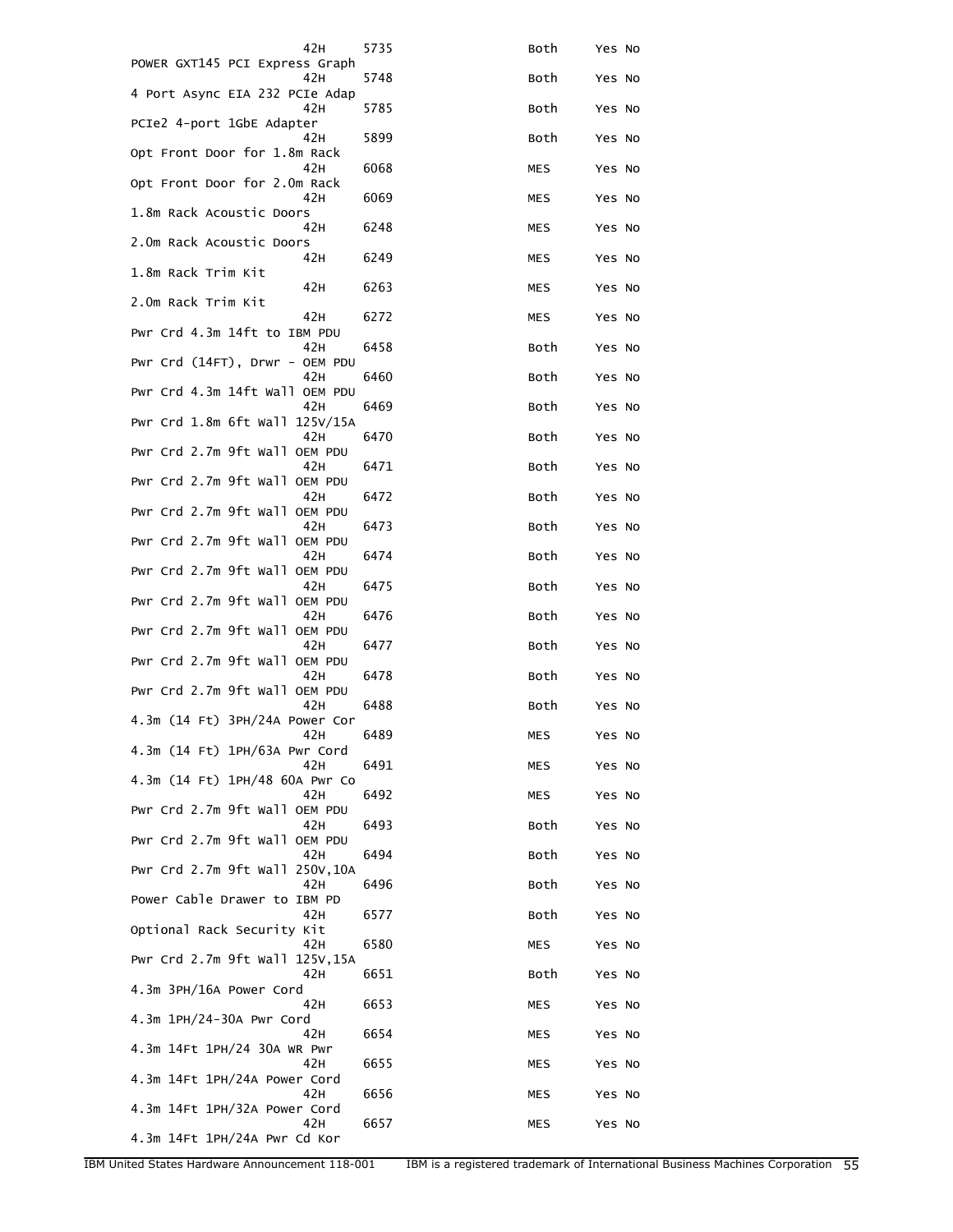| 42 H                                   | 6658 | <b>MES</b>     | Yes No   |
|----------------------------------------|------|----------------|----------|
| Pwr.Cord(9ft), To Wall/OEM PDU<br>42 H | 6659 | Both           | Yes No   |
| Pwr Crd 14ft 4.3m WallOEM PDU<br>42 H  | 6660 | Both           | Yes No   |
| Pwr Crd 2.8m 9.2ft PDU<br>42H          | 6665 | Both           | Yes No   |
| 4.3m 14Ft 3PH/32A Pwr Cd Aus           |      |                |          |
| 42H<br>Pwr Crd 4.3M, Drwr - OEM PDU    | 6667 | MES            | Yes No   |
| 42 H<br>Pwr Crd 2.7m, Drwr - IBM PDU   | 6669 | Both           | Yes No   |
| 42 H<br>Pwr Crd 2M, Drwr - IBM PDU     | 6671 | Both           | Yes No   |
| 42 H                                   | 6672 | Both           | Yes No   |
| Pwr Crd 2.7m 9ft Wall OEM PDU<br>42H   | 6680 | Both           | Yes No   |
| IIntelligent PDU+ 1 EIA Unit<br>42H    | 7109 | MES            | Yes No   |
| Environmental Monitoring Probe<br>42 H | 7118 | Both           | Yes No   |
| Power Distribution Unit<br>42H         | 7188 | MES            | Yes No   |
| PowDistribUnit(US)Fixed PowCrd         |      |                |          |
| 42 H<br>Eth Cbl 15M HW Management      | 7196 | Both           | Yes No   |
| 42H<br>Linux Software Preinstall       | 7802 | Both           | Yes No   |
| 42 H<br>Linux Software Preinstall BP   | 8143 | Initial        | $N/A$ No |
| 42H                                    | 8144 | Initial        | $N/A$ No |
| USB Mouse<br>42H                       | 8845 | Support        | Yes No   |
| Order Routing Indicator Syste<br>42H   | 9169 | Initial        | $N/A$ No |
| Language Group Spcf-US Eng<br>42H      | 9300 | Initial        | $N/A$ No |
| New AIX License Core Counter<br>42 H   | 9440 | Initial        | $N/A$ No |
| New IBM i Lic Core Counter             |      |                |          |
| 42 H<br>New Red Hat Lic Core Counter   | 9441 | Initial        | $N/A$ No |
| 42 H<br>New SUSE Lic Core Counter      | 9442 | Initial        | $N/A$ No |
| 42 H<br>Other AIX Lic Core Counter     | 9443 | Initial        | $N/A$ No |
| 42H<br>Other Linux Lic Core Counter    | 9444 | Initial N/A No |          |
| 42 H                                   | 9445 | Initial        | N/A NO   |
| 3rd Party Linux Lic Core Cnt<br>42H    | 9446 | Initial        | N/A NO   |
| VIOS Core Counter<br>42H               | 9447 | Initial        | $N/A$ NO |
| Other License Core Counter<br>42H      | 9449 | Initial        | $N/A$ No |
| Ubuntu Linux License Core Cntr<br>42H  | 9450 | Initial        | $N/A$ No |
| Month Indicator                        |      |                |          |
| 42H<br>Day Indicator                   | 9461 | Initial        | N/A NO   |
| 42H<br>Hour Indicator                  | 9462 | Initial        | $N/A$ No |
| 42H<br>Minute Indicator                | 9463 | Initial        | $N/A$ NO |
| 42 H                                   | 9464 | Initial        | $N/A$ No |
| Qty Indicator<br>42 H                  | 9465 | Initial        | $N/A$ No |
| Countable Member Indicator<br>42H      | 9466 | Initial        | N/A NO   |
| Language Group Spcf-Dutch<br>42 H      | 9700 | Initial        | $N/A$ No |
| Language Group Spcf-French<br>42H      | 9703 | Initial        | $N/A$ No |
| Language Group Spcf-German             |      |                |          |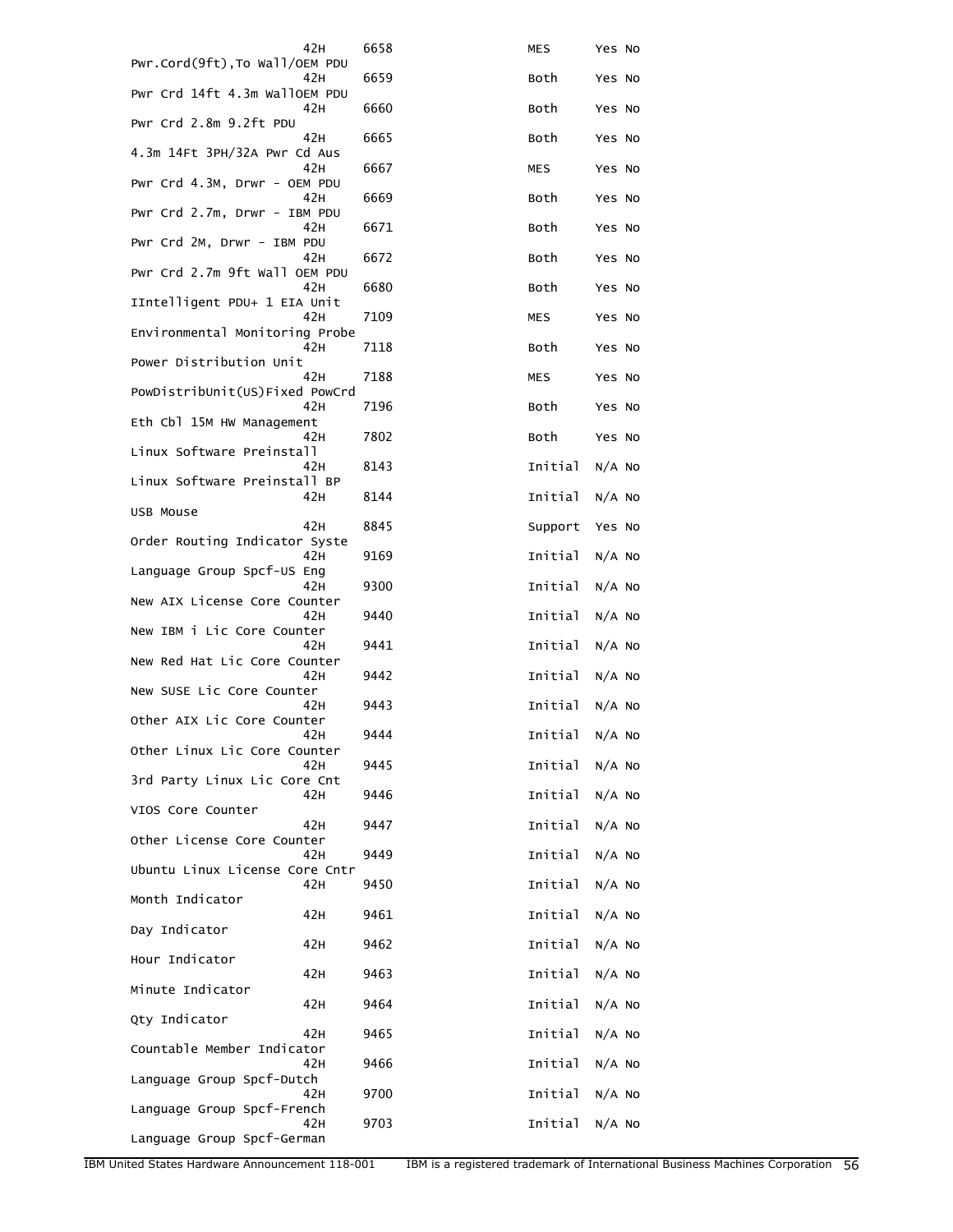| 42 H                                   | 9704              | Initial | $N/A$ No |  |
|----------------------------------------|-------------------|---------|----------|--|
| Language Group Spcf-Polish<br>42H      | 9705              | Initial | $N/A$ NO |  |
| Lang Group Specify - Norwegian<br>42H  | 9706              | Initial | $N/A$ No |  |
| Lang.Group Spcf-Portuguese<br>42H      | 9707              | Initial | $N/A$ No |  |
| Language Group Spcf-Spanish<br>42H     | 9708              | Initial | $N/A$ No |  |
| Language Group Spcf-Italian<br>42 H    | 9711              | Initial | $N/A$ No |  |
| Langua Gr Speci Canadian Frenc<br>42 H | 9712              | Initial | $N/A$ No |  |
| Language Group Spcf-Japanese<br>42H    |                   | Initial |          |  |
| Language Group Specify Tr Chin         | 9714              |         | $N/A$ No |  |
| 42H<br>Language Group Spcf-Korean      | 9715              | Initial | $N/A$ No |  |
| 42H<br>Language Group Spcf-Turkish     | 9716              | Initial | $N/A$ No |  |
| 42 H<br>Language Group Spcf-Hungarian  | 9718              | Initial | $N/A$ No |  |
| 42H<br>Language Group Spcf-Slovakian   | 9719              | Initial | $N/A$ No |  |
| 42H<br>Language Group Spcf-Russian     | 9720              | Initial | $N/A$ No |  |
| 42H<br>Lang Group Spcf Simpl Chinese   | 9721              | Initial | $N/A$ No |  |
| 42H<br>Language Group Spcf-Czech       | 9722              | Initial | $N/A$ No |  |
| 42 H                                   | 9724              | Initial | $N/A$ No |  |
| Language Group Spcf-Romanian<br>42 H   | 9725              | Initial | $N/A$ No |  |
| Lang Group Specify - Croatian<br>42H   | 9726              | Initial | $N/A$ No |  |
| Language Group Spcf-Slovenian<br>42H   | 9727              | Initial | $N/A$ No |  |
| Lang Group Specify - Braz Port<br>42 H | 9728              | Initial | $N/A$ No |  |
| Lang Group Specify - Thai<br>42H       | 9729              | Initial | $N/A$ No |  |
| 10m QSFP+ MTP Optical Cable            |                   |         |          |  |
| 42H<br>30m QSFP+ MTP Optical Cable     | EB2J              | Both    | Yes No   |  |
| 42 H<br>Power Supply 1400w 200-240 VAC | EB <sub>2</sub> K | Both    | Yes No   |  |
| 42H<br>Lift tool GenieLift GL-8        | EB <sub>2</sub> M | Both    | Yes No   |  |
| 42H                                    | EB3Z              | Both    | Yes No   |  |
| 10Gb Optical TransceiverSFP+<br>42H    | EB46              | Both    | Yes No   |  |
| 25Gb Opt Transceiver SFP28<br>42H      | EB47              | Both    | Yes No   |  |
| 0.5 SFP/25GbE CU Cable<br>42 H         | EB4J              | Both    | Yes No   |  |
| 1.0 SFP/25GbE CU Cable<br>42 H         | EB4K              | Both    | Yes No   |  |
| 1.5 SFP/25GbE CU Cable<br>42 H         | EB4L              | Both    | Yes No   |  |
| 2.0 SFP/25GbE CU Cable<br>42H          | EB4M              | Both    | Yes No   |  |
| 2.5 QSFP28/100GbE CU Cable<br>42 H     | EB4P              | Both    | Yes No   |  |
| Service wedge shelf for EB3Z           |                   |         |          |  |
| 42 H<br>0.5m EDR IB Copper Cable       | EB4Z              | Both    | No<br>No |  |
| 42 H<br>1.0m EDR IB Copper Cable       | EB <sub>50</sub>  | Both    | Yes No   |  |
| 42 H<br>2.0M EDR IB Copper Cable       | EB51              | Both    | Yes No   |  |
| 42H<br>1.5M EDR IB Copper Cable        | EB <sub>52</sub>  | Both    | Yes No   |  |
| 42H                                    | EB54              | Both    | Yes No   |  |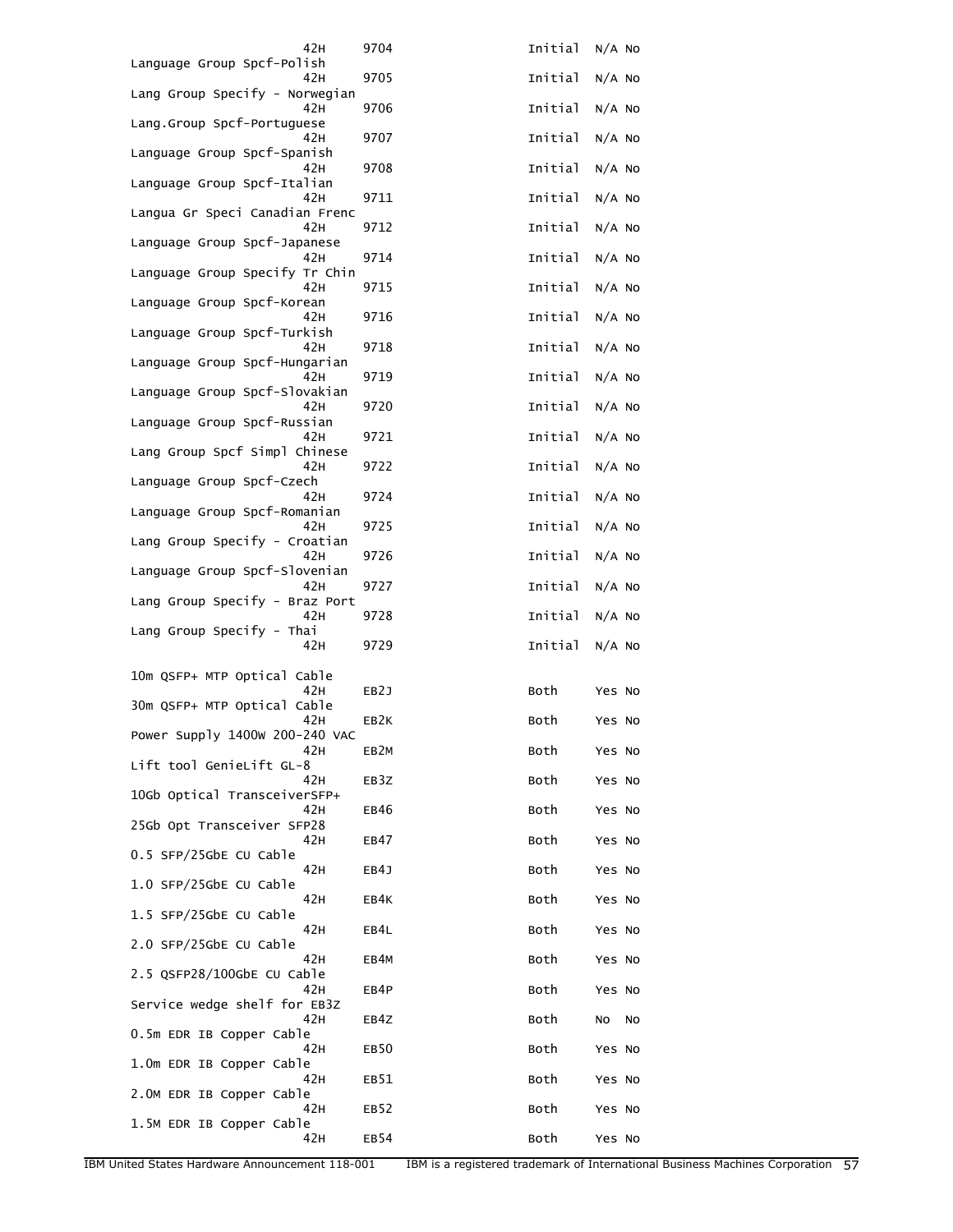|                   |                                                                                                                                 | Yes No                                                                       |
|-------------------|---------------------------------------------------------------------------------------------------------------------------------|------------------------------------------------------------------------------|
|                   |                                                                                                                                 | Yes No                                                                       |
|                   |                                                                                                                                 | Yes No                                                                       |
|                   |                                                                                                                                 | Yes No                                                                       |
|                   |                                                                                                                                 | Yes No                                                                       |
|                   |                                                                                                                                 | Yes No                                                                       |
|                   |                                                                                                                                 | Yes No                                                                       |
|                   |                                                                                                                                 | Yes No                                                                       |
|                   |                                                                                                                                 | Yes No                                                                       |
| EB5J              |                                                                                                                                 | Yes No                                                                       |
| EB5K              | Both                                                                                                                            | Yes No                                                                       |
|                   | Both                                                                                                                            | Yes No                                                                       |
| EB <sub>5</sub> M | Both                                                                                                                            | Yes No                                                                       |
| EB5N              | Both                                                                                                                            | Yes No                                                                       |
| EB5R              | Both                                                                                                                            | Yes No                                                                       |
| EB5S              | Both                                                                                                                            | Yes No                                                                       |
| EB5T              | Both                                                                                                                            | Yes No                                                                       |
| EB <sub>5U</sub>  | Both                                                                                                                            | Yes No                                                                       |
| EB <sub>5</sub> V | Both                                                                                                                            | Yes No                                                                       |
| EB <sub>5</sub> w | Both                                                                                                                            | Yes No                                                                       |
| EB <sub>5</sub> X | Both                                                                                                                            | Yes No                                                                       |
| EB5Y              | Both                                                                                                                            | Yes No                                                                       |
| EB72              | Both                                                                                                                            | Yes No                                                                       |
| EB73              | Both                                                                                                                            | Yes No                                                                       |
| EC01              | MES                                                                                                                             | Yes No                                                                       |
| EC <sub>02</sub>  | MES                                                                                                                             | Yes No                                                                       |
| EC <sub>03</sub>  | MES                                                                                                                             | Yes No                                                                       |
| EC <sub>04</sub>  | MES                                                                                                                             | Yes No                                                                       |
| EC07              | MES                                                                                                                             | Yes No                                                                       |
| EC <sub>08</sub>  | MES                                                                                                                             | Yes No                                                                       |
| EC15              | MES                                                                                                                             | Yes No                                                                       |
| EC2S              | Both                                                                                                                            | Yes No                                                                       |
| EC <sub>2</sub> U | Both                                                                                                                            | Yes No                                                                       |
| EC3M              | Both                                                                                                                            | Yes No                                                                       |
| EC <sub>59</sub>  | Both                                                                                                                            | Yes No                                                                       |
| EC63              | Both                                                                                                                            | Yes No                                                                       |
| EC65              | Both                                                                                                                            | Yes No                                                                       |
|                   | EB <sub>59</sub><br>EB5A<br>EB5B<br>EB <sub>5</sub> C<br>EB <sub>5</sub> D<br>EB5E<br>EB5F<br>EB5G<br>EB <sub>5</sub> H<br>EB5L | Both<br>Both<br>Both<br>Both<br>Both<br>Both<br>Both<br>Both<br>Both<br>Both |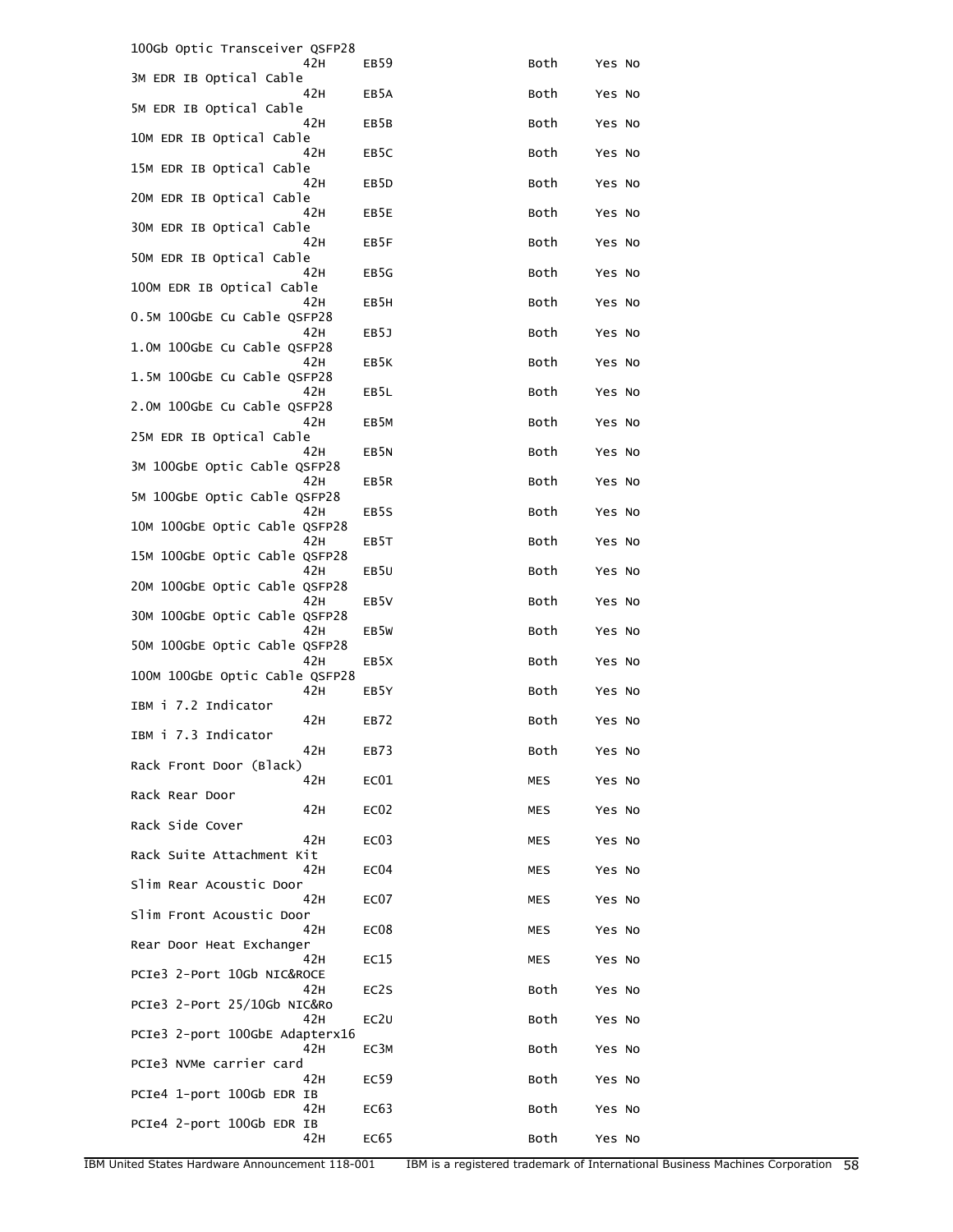| SAS X Cable 3m - HD Narrow     |      |                  |            |        |  |
|--------------------------------|------|------------------|------------|--------|--|
| SAS X Cable 6m - HD Narrow     | 42 H | <b>ECBJ</b>      | Both       | Yes No |  |
| SAS X Cable 10m - HD Narrow    | 42 H | ECBK             | Both       | Yes No |  |
| SAS X Cable 15m -HD Narrow 3Gb | 42 H | <b>ECBL</b>      | Both       | Yes No |  |
| SAS YO Cable 1.5m - HD Narrow  | 42 H | ECBM             | Both       | Yes No |  |
| SAS YO Cable 3m - HD Narrow    | 42H  | <b>ECBT</b>      | Both       | Yes No |  |
| SAS YO Cable 6m - HD Narrow    | 42 H | ECBU             | Both       | Yes No |  |
| SAS YO Cable 10m - HD Narrow   | 42 H | ECBV             | Both       | Yes No |  |
| SAS YO Cable 15m-HD Narrow 3Gb | 42 H | <b>ECBW</b>      | Both       | Yes No |  |
| SAS AE1 Cable 4m - HD Narrow   | 42 H | <b>ECBX</b>      | Both       | Yes No |  |
|                                | 42 H | ECBY             | Both       | Yes No |  |
| SAS YE1 Cable 3m - HD Narrow   | 42 H | ECBZ             | Both       | Yes No |  |
| SAS AA Cable 0.6m - HD Narrow  | 42H  | ECC <sub>0</sub> | Both       | Yes No |  |
| SAS AA Cable 1.5m - HD Narrow  | 42 H | ECC <sub>2</sub> | Both       | Yes No |  |
| SAS AA Cable 3m - HD Narrow    | 42 H | ECC <sub>3</sub> | Both       | Yes No |  |
| SAS AA Cable 6m - HD Narrow    | 42 H | ECC4             | Both       | Yes No |  |
| 3M Optical Cable Pair          | 42 H | ECC7             | Both       | Yes No |  |
| 10M Optical Cable Pair         | 42H  | ECC8             | Both       | Yes No |  |
| Port Converter Cable for UPS   | 42 H | <b>ECCF</b>      | Both       | Yes No |  |
| 3M Copper CXP Cable Pair       | 42H  | <b>ECCS</b>      | Both       | Yes No |  |
| 3.OM SAS X12 Cable             | 42H  | <b>ECDJ</b>      | Both       | Yes No |  |
| 4.5M SAS X12 Cable             | 42H  | <b>ECDK</b>      | Both       | Yes No |  |
| 10M SAS X12 Cable              | 42H  | ECDL             | Both       | Yes No |  |
| 1.5M SAS YO12 Cable            | 42H  | ECDT             | Both       | Yes No |  |
| 3.OM SAS YO12 Cable            | 42 H | ECDU             | Both       | Yes No |  |
| 4.5M SAS YO12 Cable            | 42H  | <b>ECDV</b>      | Both       | Yes No |  |
| 10M SAS YO12 Cable             | 42 H | <b>ECDW</b>      | Both       | Yes No |  |
| 0.6M SAS AA12 Cable            | 42 H | ECE <sub>0</sub> | Both       | Yes No |  |
| 3.0M SAS AA12 Cable            | 42 H | ECE3             | Both       |        |  |
| 4.5M SAS AA12 Cable            |      |                  |            | Yes No |  |
| 2.0 M Slim Rack                | 42 H | ECE4             | Both       | Yes No |  |
| Rack Front Door                | 42H  | ECR <sub>0</sub> | <b>MES</b> | Yes No |  |
| Rack Rear Door Black           | 42 H | <b>ECRF</b>      | MES        | Yes No |  |
| Rack Side Cover                | 42 H | <b>ECRG</b>      | MES        | Yes No |  |
| Rack Rear Extension 5-In       | 42 H | ECRJ             | MES        | Yes No |  |
| Rack Front Door (Black/Flat)   | 42H  | <b>ECRK</b>      | MES        | Yes No |  |
| Assembled and Tested in China  | 42H  | <b>ECRM</b>      | MES        | Yes No |  |
| Custom Serv. Specify, France   | 42H  | ECS <sub>0</sub> | Both       | Yes No |  |
|                                | 42H  | ECSF             | Both       | Yes No |  |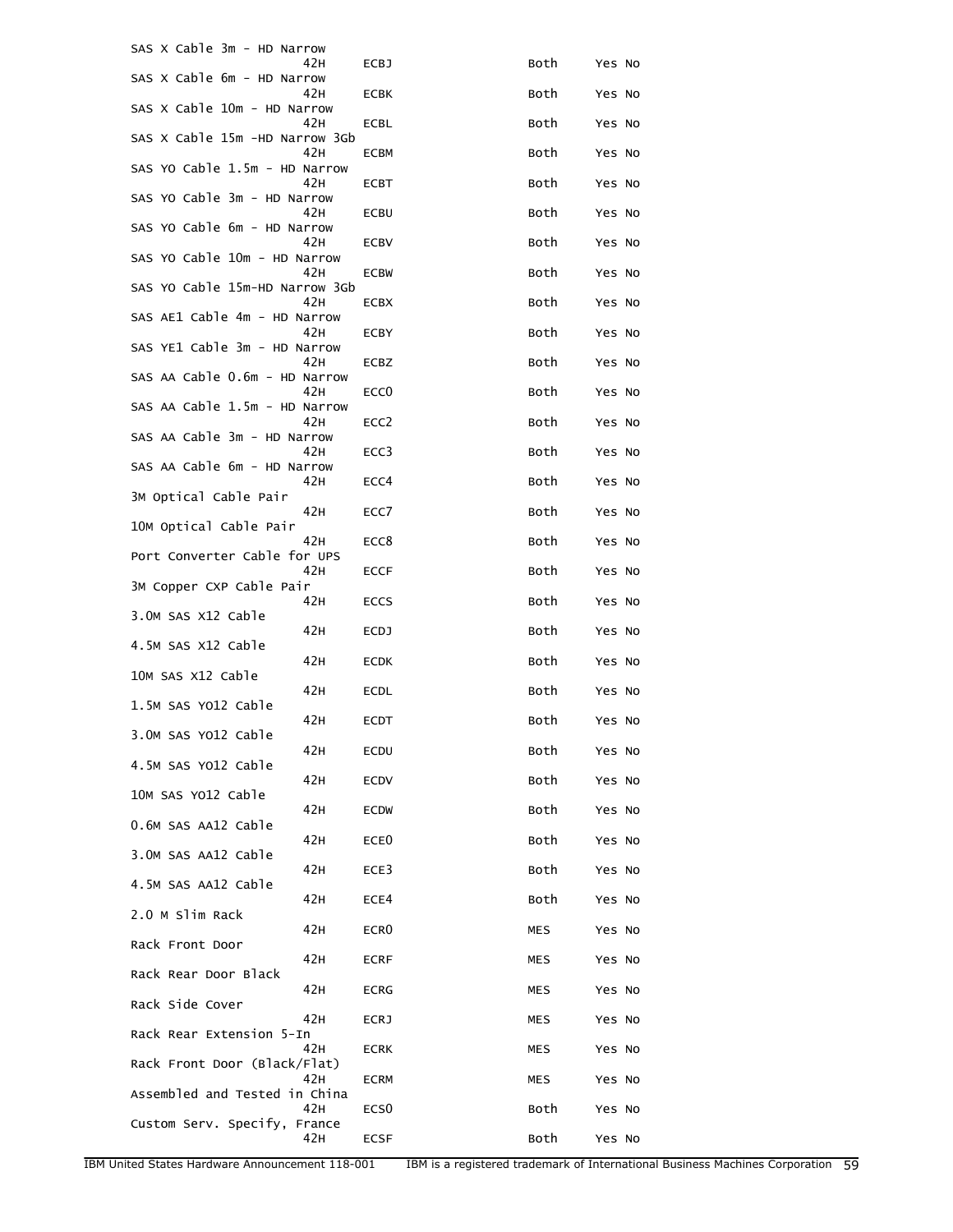| NeuCloud Indicator/Specify                 |                     |              |                  |    |
|--------------------------------------------|---------------------|--------------|------------------|----|
| 42H<br>Custom Serv. Specify, Mexico<br>42H | ECSJ<br><b>ECSM</b> | Both<br>Both | Yes No<br>Yes No |    |
| Custom Serv. Spec Poughkeepsie             |                     |              |                  |    |
| 42H<br>Integrated Solution Packing         | <b>ECSP</b>         | Both         | Yes No           |    |
| 42 H<br>Optical Wrap Plug                  | ECSS                | Initial      | $N/A$ No         |    |
| 42H<br>Boot Drive in EXP12SX Specify       | ECW <sub>0</sub>    | Both         | Yes No           |    |
| 42H                                        | EHR1                | Both         | Yes No           |    |
| Boot / Load in EXP24SX Specify<br>42H      | EHR <sub>2</sub>    | Both         | Yes No           |    |
| SSD Placement Ind- #ESLS/#ELLS<br>42 H     | EHS <sub>2</sub>    | Both         | Yes No           |    |
| PCIe3 Optical Cable Adapter<br>42 H        | EJ08                | Both         | Yes No           |    |
| PCIe3 RAID SAS Adapter 4-port<br>42 H      | EJ0J                | Both         | Yes No           |    |
| SAS Ports: Dual IOA Backplane              |                     |              |                  |    |
| 42H<br>PCIe3 SAS Tape/DVD Adapter          | EJ0W                | Both         | Yes No           |    |
| 42H<br>PCIe3 12GB Cache RAID+ SAS Ada      | EJ10                | Both         | Yes No           |    |
| 42H<br>Backplane 12 SFF & RDX Bay          | EJ14                | Both         | Yes No           |    |
| 42 H                                       | EJ1C                | Both         | No<br>No         |    |
| Backplane 18 SFF & Dual IOA<br>42 H        | EJ1D                | Both         | No               | No |
| Split#EJ1C Add 2nd Controlle<br>42H        | EJ1E                | Both         | No<br>No         |    |
| Backplane 12 SFF & RDX Bay<br>42H          | EJ1M                | Both         | No<br>No         |    |
| PCIe3 Crypto Coproc BSC-3 4767<br>42H      | EJ33                | Both         | Yes No           |    |
| Non-paired Indicator EJOL PCIe             |                     |              |                  |    |
| 42H<br>Front IBM Bezel 12-Bay BackP        | <b>EJRL</b>         | Both         | Yes No           |    |
| 42H<br>Front OEM Bezel 12-Bay BackP        | EJU3                | Both         | Yes No           |    |
| 42H<br>Front IBM Bezel 18-Bay BackP        | EJU4                | Both         | Yes No           |    |
| 42H<br>Front OEM Bezel 18-Bay BackP        | EJUG                | Both         | Yes No           |    |
| 42H<br>Specify Mode-1 & CEC Ports 2YO      | EJUH                | Both         | Yes No           |    |
| 42 H                                       | EJV <sub>0</sub>    | Both         | Yes No           |    |
| Specify Mode-1 for EXP12SX 1&1<br>42H      | EJV1                | Both         | Yes No           |    |
| Specify Mode-1 for EXP12SX 2&2<br>42H      | EJV2                | Both         | Yes No           |    |
| Specify Mode-2 for EXP12SX 2&2<br>42H      | EJV3                | Both         | Yes No           |    |
| Specify Mode-2 for EXP12SX 4&2<br>42H      | EJV4                | Both         | Yes No           |    |
| Specify Mode-4 for EXP12SX 4&2             |                     |              |                  |    |
| 42 H<br>Specify Mode-2 for EXP12SX 1&2     | EJV5                | Both         | Yes No           |    |
| 42 H<br>Specify Mode-2 for EXP12SX 2&2     | EJV <sub>6</sub>    | Both         | Yes No           |    |
| 42H<br>Specify Mode-2 for EXP12SX 1&1      | EJV7                | Both         | Yes No           |    |
| 42H<br>Specify Mode-2 for EXP12SX 2&1      | <b>EJVA</b>         | Both         | Yes No           |    |
| 42 H                                       | EJVB                | Both         | Yes No           |    |
| Specify Mode-4 for EXP12SX 1&1<br>42 H     | EJVC                | Both         | Yes No           |    |
| Specify Mode-4 for EXP12SX 2&1<br>42 H     | <b>EJVD</b>         | Both         | Yes No           |    |
| Specify Mode-4 for EXP12SX 3&2<br>42H      | EJVE                | Both         | Yes No           |    |
| Specify Mode-1 for EXP12SX 2&2<br>42H      |                     |              |                  |    |
|                                            | <b>EJVF</b>         | Both         | Yes No           |    |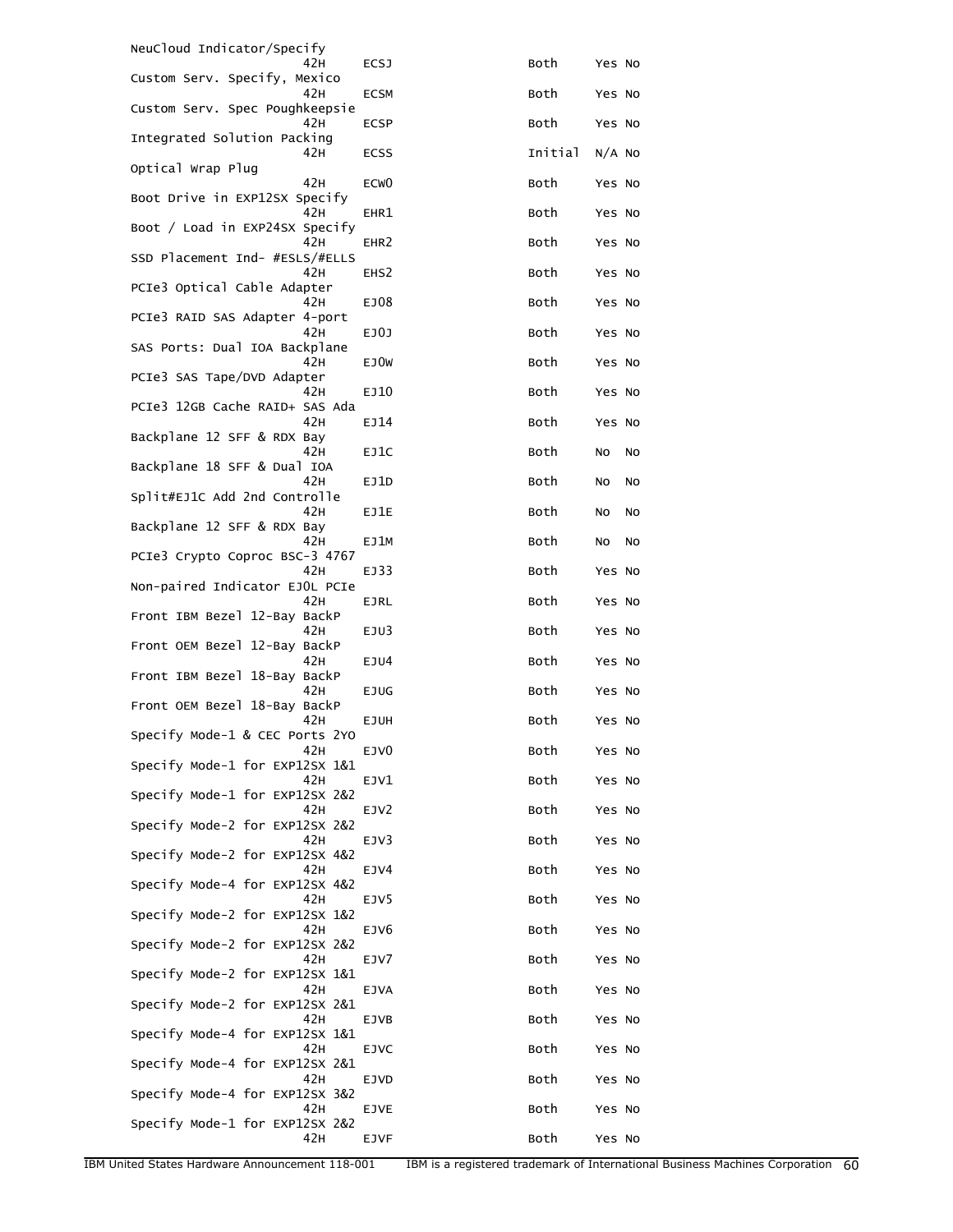| Specify Mode-1 & CEC Ports 2YO         |                  |            |        |  |
|----------------------------------------|------------------|------------|--------|--|
| 42 H<br>Specify Mode-1 for EXP24SX 1&1 | EJW <sub>0</sub> | Both       | Yes No |  |
| 42H<br>Specify Mode-1 for EXP24SX 2&2  | EJW1             | Both       | Yes No |  |
| 42H<br>Specify Mode-2 for EXP24SX 2&2  | EJW <sub>2</sub> | Both       | Yes No |  |
| 42H<br>Specify Mode-2 for EXP24SX 4&2  | EJW3             | Both       | Yes No |  |
| 42H<br>Specify Mode-4 for EXP24SX 4&2  | EJW4             | Both       | Yes No |  |
| 42H<br>Specify Mode-2 for EXP24SX 1&2  | EJW5             | Both       | Yes No |  |
| 42H<br>Specify Mode-2 for EXP24SX 2&2  | EJW6             | Both       | Yes No |  |
| 42H<br>Specify Mode-2 for EXP24SX 1&1  | EJW7             | Both       | Yes No |  |
| 42H<br>Specify Mode-2 for EXP24SX 2&1  | <b>EJWA</b>      | Both       | Yes No |  |
| 42H<br>Specify Mode-4 for EXP24SX 1&1  | EJWB             | Both       | Yes No |  |
| 42H<br>Specify Mode-4 for EXP24SX 2&1  | <b>EJWC</b>      | Both       | Yes No |  |
| 42H<br>Specify Mode-4 for EXP24SX 3&2  | EJWD             | Both       | Yes No |  |
| 42H<br>Specify Mode-1 for EXP24SX 2&2  | EJWE             | Both       | Yes No |  |
| 42H<br>Specify Mode-2 for EXP24SX 2&2  | EJWF             | Both       | Yes No |  |
| 42H<br>Specify Mode-2 for EXP24SX 2&1  | <b>EJWG</b>      | Both       | Yes No |  |
| 42H<br>Specify Mode-2 for EXP24SX 4&2  | EJWH             | Both       | Yes No |  |
| 42H                                    | EJWJ             | Both       | Yes No |  |
| PDU Access Cord 0.38m<br>42 H          | ELC <sub>0</sub> | MES        | Yes No |  |
| #ESD4 Load Source Specify<br>42 H      | ELS4             | MES        | Yes No |  |
| #ESDA Load Source Specify<br>42 H      | <b>ELSA</b>      | MES        | Yes No |  |
| #ESFU Load Source Specify<br>42 H      | ELT0             | Both       | Yes No |  |
| #ES81 Load Source Specify<br>42 H      | ELT1             | MES        | Yes No |  |
| #ESF2 Load Source Specify<br>42 H      | ELT <sub>2</sub> | Both       | Yes No |  |
| #ESF4 Load Source Specify<br>42 H      | ELT4             | Both       | Yes No |  |
| #ES86 Load Source Specify<br>42H       | ELT6             | Both       | Yes No |  |
| #ESF8 Load Source Specify<br>42H       | ELT8             | Both       | Yes No |  |
| #ESFA Load Source Specify<br>42H       | <b>ELTA</b>      | Both       | Yes No |  |
| #ES8D Load Source Specify<br>42H       | ELTD             | Both       | Yes No |  |
| #ESFE Load Source Specify<br>42 H      | <b>ELTE</b>      | Both       | Yes No |  |
| #ES8G Load Source Specify<br>42H       | <b>ELTG</b>      | Both       | Yes No |  |
| #ES8K Load Source Specify<br>42H       | <b>ELTK</b>      | <b>MES</b> | Yes No |  |
| #ES7L Load Source Specify              |                  |            |        |  |
| 42H<br>#ESFN Load Source Specify 571G  | <b>ELTL</b>      | MES        | Yes No |  |
| 42H<br>#ES8P Load Source Specify       | <b>ELTN</b>      | Both       | Yes No |  |
| 42 H<br>#ES7Q Load Source Specify      | <b>ELTP</b>      | Both       | Yes No |  |
| 42H<br>#ES8R Load Source Specify       | <b>ELTQ</b>      | MES        | Yes No |  |
| 42H<br>#ESFS Load Source Specify       | <b>ELTR</b>      | Both       | Yes No |  |
| 42H                                    | <b>ELTS</b>      | Both       | Yes No |  |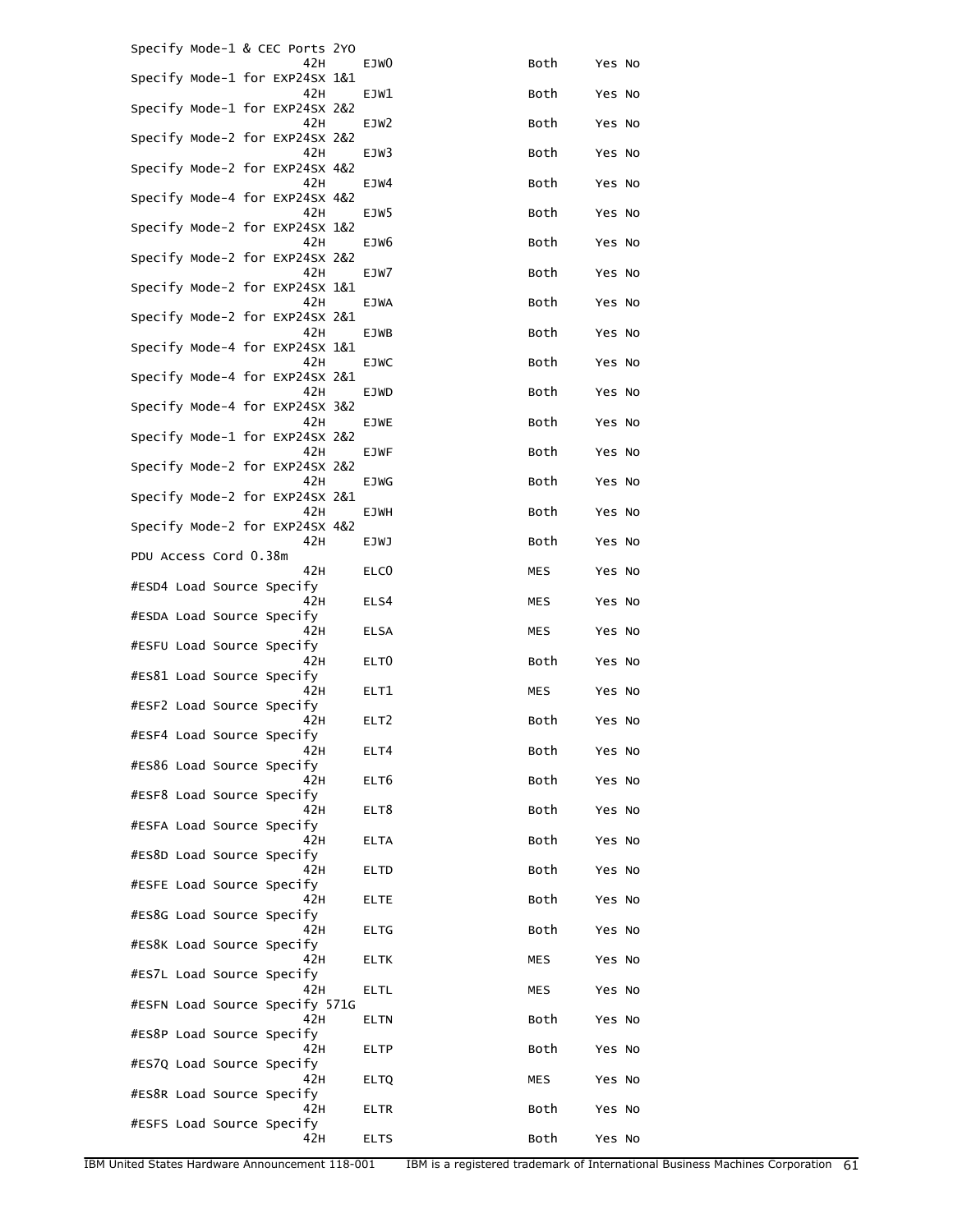| #ESEU Load Source Specify              |                  |         |        |
|----------------------------------------|------------------|---------|--------|
| 42H<br>#ES8W Load Source Specify       | ELTU             | Both    | Yes No |
| 42H<br>#ESEY Load Source Specify 283G  | <b>ELTW</b>      | Both    | Yes No |
| 42H<br>#ESNJ Load Source Specify       | ELTY             | Both    | Yes No |
| 42H<br>#ESNL Load Source Specify       | <b>ELUJ</b>      | Both    | Yes No |
| 42 H<br>#ESNN Load Source Specify      | ELUL             | Both    | Yes No |
| 42 H<br>#ESNQ Load Source Specify      | <b>ELUN</b>      | Both    | Yes No |
| 42H                                    | <b>ELUQ</b>      | Both    | Yes No |
| #ESE2 Load Source Specify<br>42H       | ELZ2             | Both    | Yes No |
| #ES93 Load Source Specify<br>42H       | ELZ3             | Both    | Yes No |
| #ES84 Load Source Specify<br>42 H      | ELZ4             | Both    | Yes No |
| #ES97 Load Source Specify<br>42 H      | ELZ7             | Both    | Yes No |
| #ESE8 Load Source Specify<br>42H       | ELZ8             | Both    | Yes No |
| #ESGA Load Source Specify<br>42H       | ELZA             | MES     | Yes No |
| #ESGC Load Source Specify<br>42H       | <b>ELZC</b>      | Both    | Yes No |
| #ESGE Load Source Specify<br>42 H      | ELZE             | Both    | Yes No |
| #ESGJ Load Source Specify<br>42 H      | <b>ELZJ</b>      | MES     | Yes No |
| #ESGL Load Source Specify<br>42H       | ELZL             | Both    | Yes No |
| #ESGN Load Source Specify<br>42H       | ELZN             | Both    | Yes No |
| #ESGQ Load Source Specify<br>42H       | <b>ELZQ</b>      | Both    | Yes No |
| #ESGS Load Source Specify<br>42 H      | <b>ELZS</b>      | Both    | Yes No |
| #ES8Z Load Source Specify<br>42H       | ELZZ             | Both    | Yes No |
| 16 GB DDR4 Memory<br>42H               | <b>EM62</b>      | Both    | Yes No |
| 32 GB DDR4 Memory<br>42H               | <b>EM63</b>      | Both    | Yes No |
| 64 GB DDR4 Memory<br>42H               | <b>EM64</b>      | Both    | Yes No |
| 128 GB DDR4 Memory<br>42H              | <b>EM65</b>      | Both    | Yes No |
| PCIe Gen3 I/O Expansion Drawer<br>42H  | EMX <sub>0</sub> | Both    | Yes No |
| AC Power Supply Conduit<br>42 H        | <b>EMXA</b>      | Both    | Yes No |
| PCIe3 6-Slot Fanout Module<br>42H      |                  | Support |        |
| PCIe3 6-Slot Fanout Module             | <b>EMXF</b>      |         | Yes No |
| 42H<br>1m 10GbE Cable SFP+ Act Twinax  | <b>EMXG</b>      | Both    | Yes No |
| 42H<br>3m 10GbE Cable SFP+ Act Twinax  | <b>EN01</b>      | Both    | Yes No |
| 42 H<br>5m 10GbE Cable SFP+ Act Twinax | <b>EN02</b>      | Both    | Yes No |
| 42H<br>PCIe3 16Gb 2-port Fibre Channe  | EN <sub>03</sub> | Both    | Yes No |
| 42H<br>PICe3 4-port 10Gb FCoE & 1GbE   | EN0A             | Both    | Yes No |
| 42 H<br>PCIe3 4-port 10GB FCoE & 1GbE  | <b>ENOH</b>      | Both    | Yes No |
| 42 H<br>PCIe2 4-pt(10+1 GbE)SR+RJ45    | <b>ENOK</b>      | Both    | Yes No |
| 42H<br>PCIe2 4-pt(10+1GbE)CRSR+RJ45    | <b>ENOS</b>      | Both    | Yes No |
| 42H                                    | <b>ENOU</b>      | Both    | Yes No |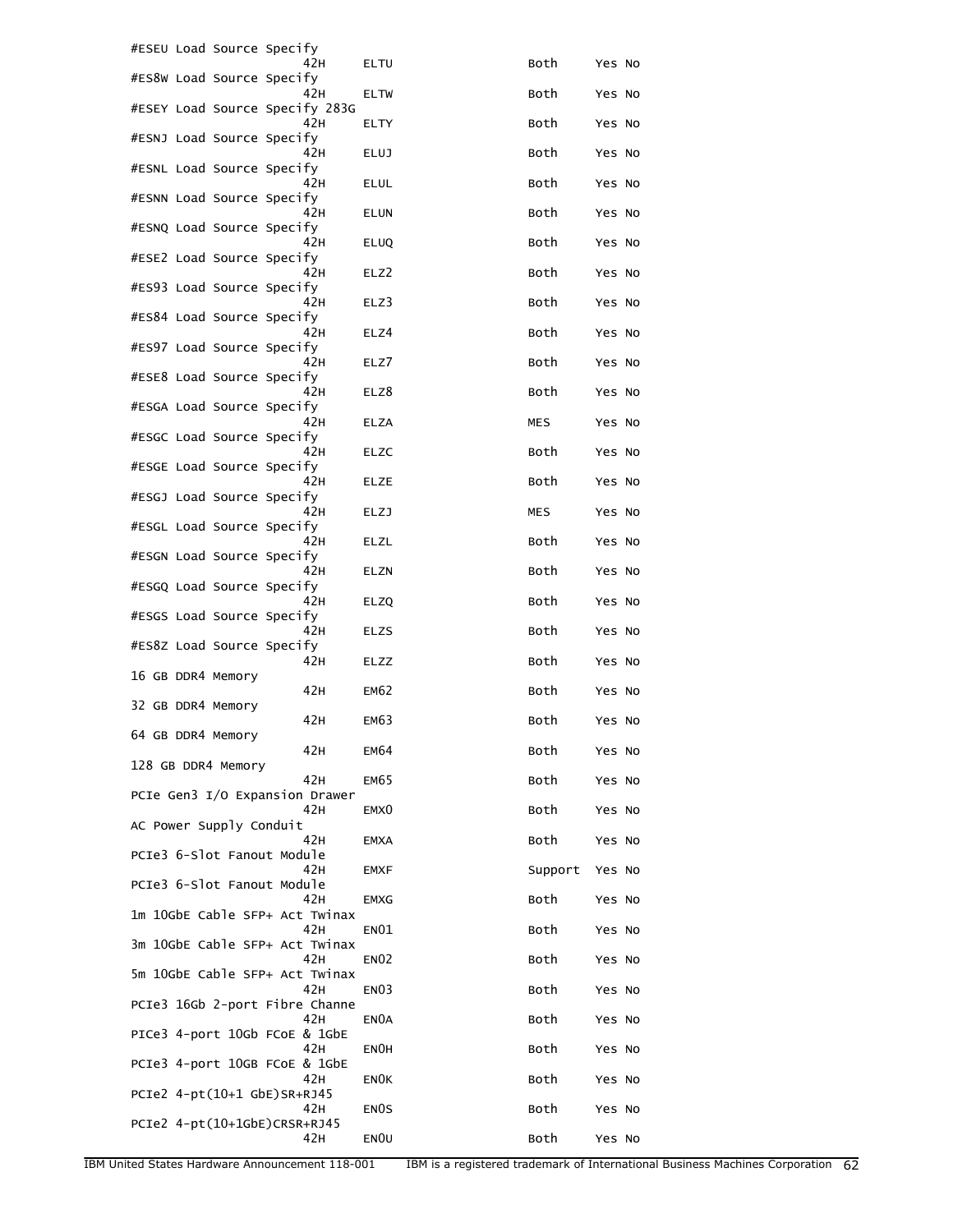| PCIe2 2-pt 10/1GbE BaseT RJ45          |             |         |          |
|----------------------------------------|-------------|---------|----------|
| 42 H<br>PCIe 1-port Bisync Adapter     | <b>ENOW</b> | Both    | Yes No   |
| 42H                                    | <b>EN13</b> | Support | Yes No   |
| PCIe3 4-port 10GbE SR Adapter          |             |         |          |
| 42 H                                   | EN15        | Both    | Yes No   |
| PCIe3 32Gb 2-port FC Adapter<br>42H    | EN1A        | Both    | Yes No   |
| PCIe3 16Gb 4-port FC Adapter<br>42H    | EN1C        | Both    | Yes No   |
| 8-core 3.8/4.0 GHz POWER9              |             |         |          |
| 42 H<br>10-core 3.5/3.9 GHz POWER9     | EP1E        | Both    | No<br>No |
| 42 H                                   | EP1F        | Both    | No<br>No |
| 12-core 3.4/3.9 GHz POWER9<br>42H      | EP1G        | Both    | No<br>No |
| One Proc Activation for #EP4E<br>42H   |             |         |          |
| One Proc Activation for #EP4F          | EP4E        | Both    | Yes No   |
| 42H<br>One Proc Activation for #EP4G   | EP4F        | Both    | Yes No   |
| 42H                                    | EP4G        | Both    | Yes No   |
| Horizontal PDU Mounting Hardwr<br>42 H | EPTH        | Both    | Yes No   |
| High Function 9xC19 PDU                |             |         |          |
| 42H<br>High Function 9xC19 PDU 3Phase  | <b>EPTJ</b> | Both    | Yes No   |
| 42H                                    | EPTL        | Both    | Yes No   |
| High Function 12xC13 PDU<br>42H        | <b>EPTN</b> | Both    | Yes No   |
| High Function 12xC13 PDU 3-Phs<br>42 H | <b>EPTQ</b> | Both    | Yes No   |
| Qty 150 #ES62 3.86TB LFF Dsk           |             |         |          |
| 42 H<br>Qty 150 #ES64 7.72TB LFF Dsk   | EQ62        | Both    | Yes No   |
| 42H                                    | EQ64        | Both    | Yes No   |
| Qty 150 #ES78 SSD 387GB 5xx<br>42H     | EQ78        | Both    | Yes No   |
| Qty 150 #ES7E SSD 775GB 5xx<br>42H     |             | Both    | Yes No   |
| Quantity 150 of ES80 1.9TB SSD         | EQ7E        |         |          |
| 42H<br>Quantity 150 of ES81 1.9TB SSD  | EQ80        | Support | Yes No   |
| 42 H                                   | EQ81        | Support | Yes No   |
| Qty 150 #ES85 SSD 387GB 4k<br>42H      | EQ85        | Both    | Yes No   |
| Qty 150 #ES86 SSD 387GB 4k             |             |         |          |
| 42H<br>Qty 150 #ES8C SSD 775GB 4k      | EQ86        | Both    | Yes No   |
| 42H<br>Qty 150 #ES8D SSD 775GB 4k      | EQ8C        | Both    | Yes No   |
| 42 H                                   | EQ8D        | Both    | Yes No   |
| Qty 150 #ES8F SSD 1.55TB 4k<br>42 H    | EQ8F        | Both    | Yes No   |
| Qty 150 #ES8G SSD 1.55TB 4k            |             |         |          |
| 42 H<br>Quantity 150 of ES8Y 931GB     | EQ8G        | Both    | Yes No   |
| 42H                                    | EQ8Y        | Both    | Yes No   |
| Quantity 150 of ES8Z 931GB<br>42H      | EQ8Z        | Both    | Yes No   |
| Quantity 150 of ES96 1.86TB<br>42 H    | EQ96        | Both    | Yes No   |
| Quantity 150 of ES97 1.86TB            |             |         |          |
| 42 H<br>Quantity 150 of #ESE7 3.72TB   | EQ97        | Both    | Yes No   |
| 42 H                                   | EQE7        | Both    | Yes No   |
| Quantity 150 of ESE8 3.72TB<br>42H     | EQE8        | Both    | Yes No   |
| Quantity 150 of #ESEU 571GB<br>42H     |             |         |          |
| Quantity 150 of #ESEV 600GB            | EQEU        | Both    | Yes No   |
| 42 H<br>Quantity 150 of #ESEY 283 GB S | EQEV        | Both    | Yes No   |
|                                        |             |         |          |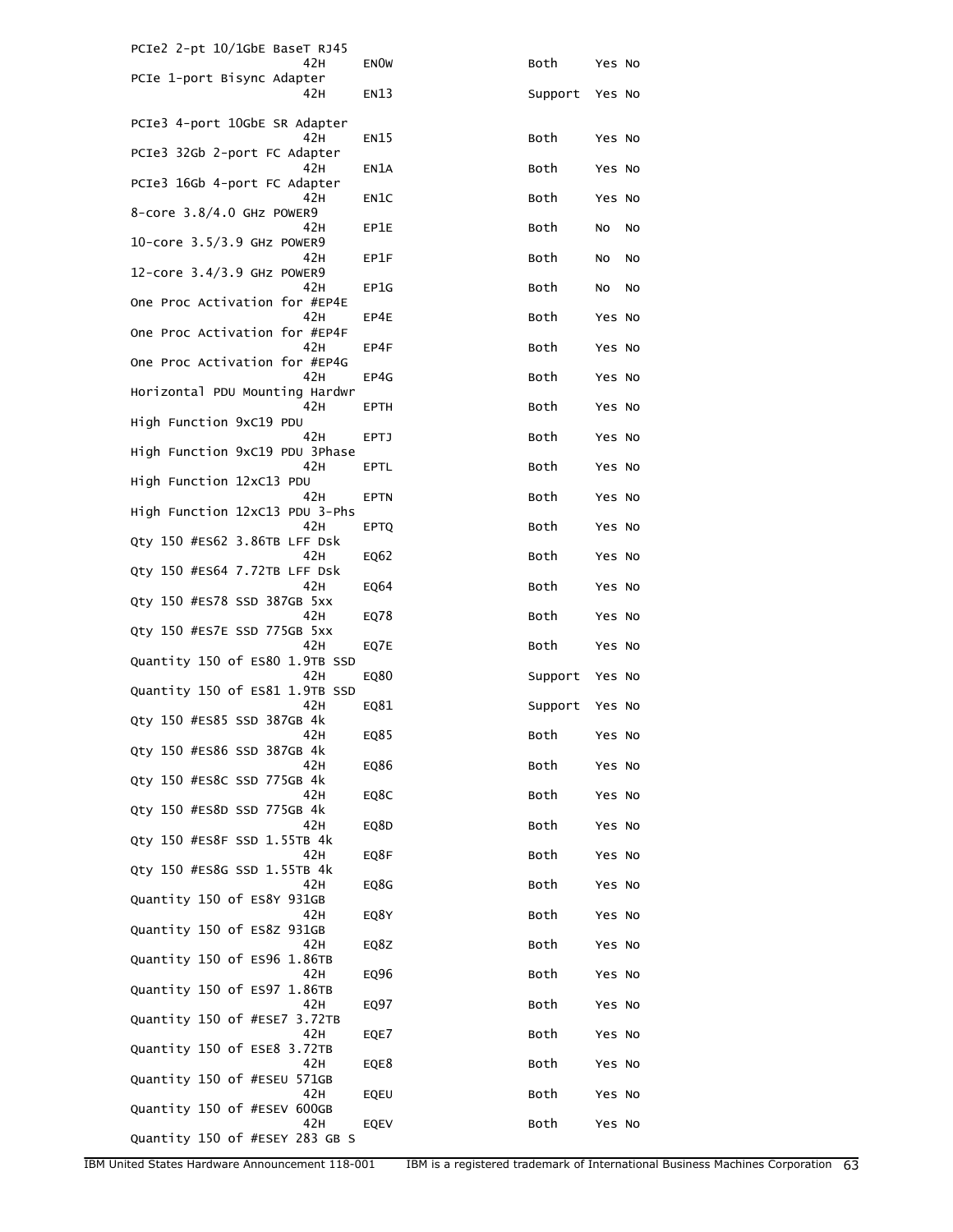| 42 H                                  | EQEY             | Both       | Yes No   |
|---------------------------------------|------------------|------------|----------|
| Quantity 150 of #ESEZ 300GB<br>42H    | EQEZ             | Both       | Yes No   |
| Quantity 150 of #ESF2 1.2TB<br>42 H   | EQF2             | Both       | Yes No   |
| Quantity 150 of #ESF3 1.2TB           |                  |            |          |
| 42 H<br>Quantity 150 of #ESFN 571GB   | EQF3             | Both       | Yes No   |
| 42H<br>Quantity 150 of #ESFP 600GB    | <b>EQFN</b>      | Both       | Yes No   |
| 42H<br>Quantity 150 of #ESFS 1.7TB    | <b>EQFP</b>      | Both       | Yes No   |
| 42H                                   | <b>EQFS</b>      | Both       | Yes No   |
| Quantity 150 of #ESFT 1.8TB<br>42H    | EQFT             | Both       | Yes No   |
| Quantity 150 of #ESG5<br>42H          | EQG5             | Both       | Yes No   |
| Quantity 150 of #ESGB<br>42H          |                  |            |          |
| Quantity 150 of #ESGC                 | EQGB             | Both       | Yes No   |
| 42H<br>Quantity 150 of #ESGF          | EQGC             | Both       | Yes No   |
| 42 H<br>Quantity 150 of #ESGK         | EQGF             | Both       | Yes No   |
| 42 H                                  | EQGK             | Both       | Yes No   |
| Quantity 150 of #ESGL<br>42 H         | EQGL             | Both       | Yes No   |
| Quantity 150 of #ESGP<br>42H          | EQGP             | Both       | Yes No   |
| Quantity 150 of #ESGQ<br>42 H         | EQGQ             | Both       | Yes No   |
| 420 Slim Rack                         |                  |            |          |
| 42 H<br>RFID Tags for Compute Nodes   | ER <sub>05</sub> | <b>MES</b> | Yes No   |
| 42H<br>Rear rack extension            | ERF1             | Initial    | $N/A$ No |
| 42 H<br>Mainstream 400GB SSD NVMe     | ERG0             | MES        | Yes No   |
| 42H                                   | ES14             | Both       | Yes No   |
| 3.86TB 7200 RPM SAS LFF Disk<br>42H   | ES62             | Both       | Yes No   |
| 7.72TB 7200 RPM SAS LFF Disk<br>42H   | ES <sub>64</sub> | Both       | Yes No   |
| 387GB SFF-2 SSD 5xx for AIX/L<br>42 H | ES78             | Both       | Yes No   |
| 775GB SFF-2 SSD 5xx for AIX/L         |                  |            |          |
| 42 H<br>387GB SFF-3 SSD 5xx for AIX/L | ES7E             | Both       | Yes No   |
| 42H<br>387GB SFF-3 SSD 5xx for IBM i  | ES7K             | Both       | Yes No   |
| 42H<br>775GB SFF-3 SSD 5xx for AIX/L  | ES7L             | Support    | Yes No   |
| 42H                                   | ES7P             | Both       | Yes No   |
| 775GB SFF-3 SSD 5xx for IBM i<br>42H  | ES7Q             | Support    | Yes No   |
| 1.9TB RI SAS 4k SFF-2 SSD AIX<br>42H  | <b>ES80</b>      | Support    | Yes No   |
| 1.9TB RI SAS 4k SFF-2 SSD IBM<br>42H  | ES81             | Support    | Yes No   |
| 931GB Mainstream SAS 4k SSD           |                  |            |          |
| 42H<br>931GB Mainstream SAS 4k SSD    | ES83             | Both       | Yes No   |
| 42H<br>387GB SFF-2 SSD 4k for AIX/Li  | ES84             | Both       | Yes No   |
| 42H<br>387GB SFF-2 SSD 4k for IBM i   | ES85             | Both       | Yes No   |
| 42H                                   | <b>ES86</b>      | Both       | Yes No   |
| 775GB SFF-2 SSD 4k for AIX/Li<br>42H  | ES8C             | Both       | Yes No   |
| 775GB SFF-2 SSD 4k for IBM i<br>42H   | ES8D             | Both       | Yes No   |
| 1.55TB SFF-2 SSD 4k for AIX/L<br>42H  | ES8F             | Both       |          |
| 1.55TB SFF-2 SSD 4k for IBM i         |                  |            | Yes No   |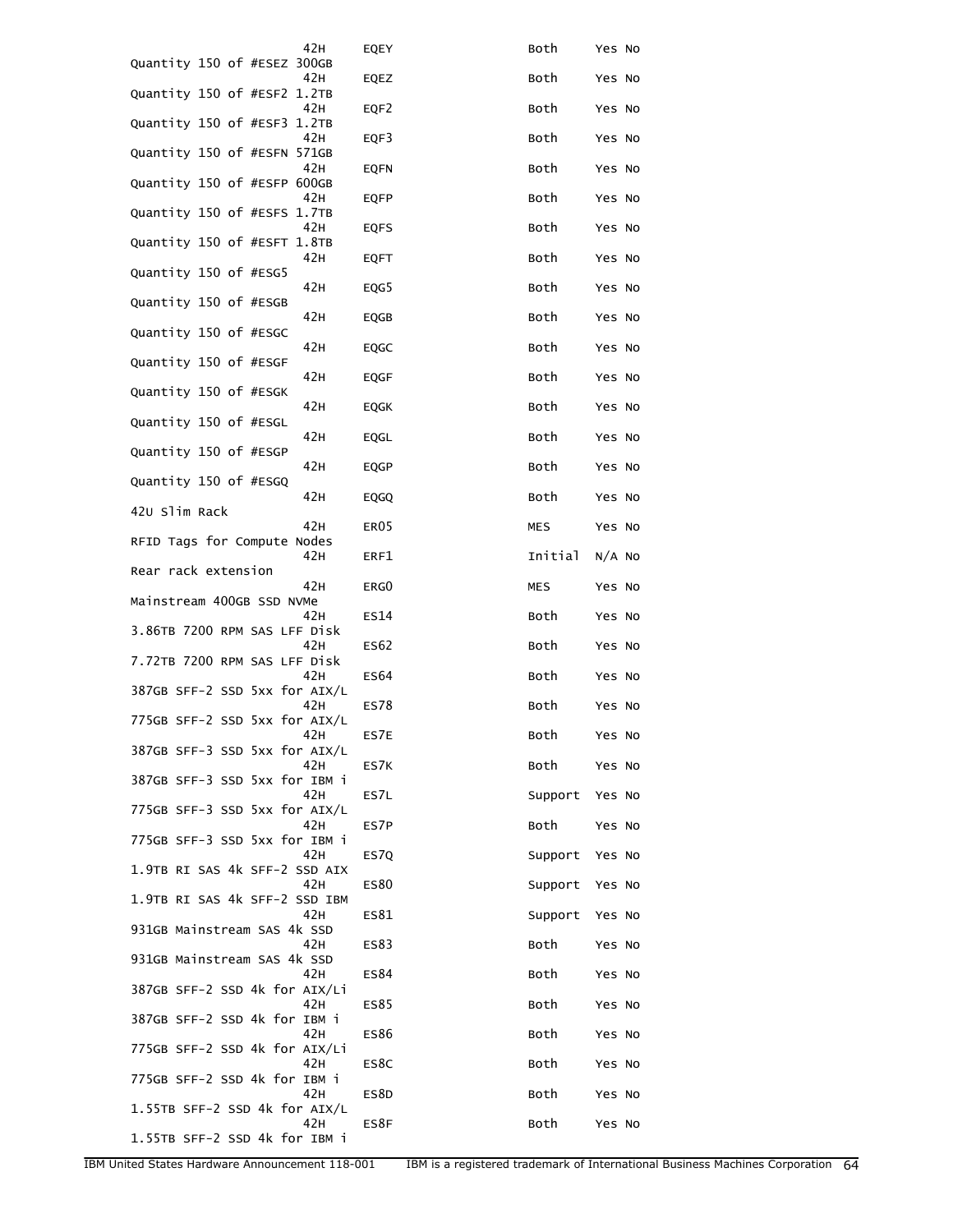| 42 H                                  | ES8G             | Both    | Yes No   |
|---------------------------------------|------------------|---------|----------|
| 1.9TB RI SAS 4k SFF-3 SSD AIX<br>42H  | ES8J             | Support | Yes No   |
| 1.9TB RI SAS 4k SFF-3 SSD IBM<br>42H  | ES8K             | Support | Yes No   |
| 387GB SFF-3 SSD 4k for AIX/Li         |                  |         |          |
| 42 H<br>387GB SFF-3 SSD 4k for IBM i  | ES8N             | Both    | Yes No   |
| 42 H<br>775GB SFF-3 SSD 4k for AIX/Li | ES8P             | Both    | Yes No   |
| 42H<br>775GB SFF-3 SSD 4k for IBM i   | <b>ES80</b>      | Both    | Yes No   |
| 42 H<br>1.55TB SFF-3 SSD 4k for AIX/L | ES8R             | Both    | Yes No   |
| 42 H                                  | ES8V             | Both    | Yes No   |
| 1.55TB SFF-3 SSD 4k for IBM i<br>42 H | ES8W             | Both    | Yes No   |
| 931GB Mainstream SAS 4k SSD<br>42H    | ES8Y             | Both    | Yes No   |
| 931GB Mainstream SAS 4k SSD<br>42H    | ES8Z             | Both    | Yes No   |
| 1.86TB Mainstream SAS 4k SSD<br>42H   | ES92             | Both    | Yes No   |
| 1.86TB Mainstream SAS 4k SSD          |                  |         |          |
| 42 H<br>1.86TB Mainstream SAS 4k SSD  | ES93             | Both    | Yes No   |
| 42H<br>1.86TB Mainstream SAS 4k SSD   | <b>ES96</b>      | Both    | Yes No   |
| 42H<br>S&H - No Charge                | ES97             | Both    | Yes No   |
| 42H<br>S&H-b                          | ESC <sub>0</sub> | Both    | Yes No   |
| 42H<br>571GB 10K RPM SAS SFF-3 Disk   | ESC <sub>6</sub> | Initial | $N/A$ No |
| 42 H                                  | ESD4             | Support | Yes No   |
| 600GB 10K RPM SAS SFF3 Disk<br>42H    | ESD <sub>5</sub> | Both    | Yes No   |
| 283GB 15K RPM SAS SFF-3 Disk<br>42H   | <b>ESDA</b>      | Support | Yes No   |
| 300GB 15K RPM SAS SFF-3 Disk<br>42H   | ESDB             | Both    | Yes No   |
| 3.72TB Mainstream SAS 4k SSD<br>42H   | ESE1             | Both    | Yes No   |
| 3.72TB Mainstream SAS 4k SSD<br>42 H  | ESE2             | Both    | Yes No   |
| 3.72TB Mainstream SAS 4k SSD          |                  |         |          |
| 42H<br>3.72TB Mainstream SAS 4k SSD   | ESE7             | Both    | Yes No   |
| 42H<br>571GB 10K RPM SFF-2 Disk 4K    | ESE8             | Both    | Yes No   |
| 42H<br>600GB 10K RPM SFF-2 Disk 4K    | <b>ESEU</b>      | Both    | Yes No   |
| 42H<br>283GB 15K SAS SFF-2 4K BLK HDD | <b>ESEV</b>      | Both    | Yes No   |
| 42H                                   | <b>ESEY</b>      | Both    | Yes No   |
| 300GB 15K SAS SFF-2 4K BLK HDD<br>42H | <b>ESEZ</b>      | Both    | Yes No   |
| 1.1TB 10K RPM SFF-2 Disk 4K<br>42H    | ESF <sub>2</sub> | Both    | Yes No   |
| 1.2TB 10K RPM SFF-2 Disk 4K<br>42H    | ESF3             | Both    | Yes No   |
| 571GB 10K RPM SFF-3 Disk 4K<br>42H    | ESF4             | Both    | Yes No   |
| 600GB 10K RPM SFF-3 Disk 4K<br>42H    | ESF5             | Both    | Yes No   |
| 1.1TB 10K RPM SFF-3 Disk 4K           |                  |         |          |
| 42H<br>1.2TB 10K RPM SFF-3 Disk 4K    | ESF8             | Both    | Yes No   |
| 42H<br>283GB 15K SAS SFF-3 4K BLK HDD | ESF9             | Both    | Yes No   |
| 42H<br>300GB 15K SAS SFF-3 4K BLK HDD | <b>ESFA</b>      | Both    | Yes No   |
| 42H<br>571GB 15K SAS SFF-3 4K BLK HDD | <b>ESFB</b>      | Both    | Yes No   |
|                                       |                  |         |          |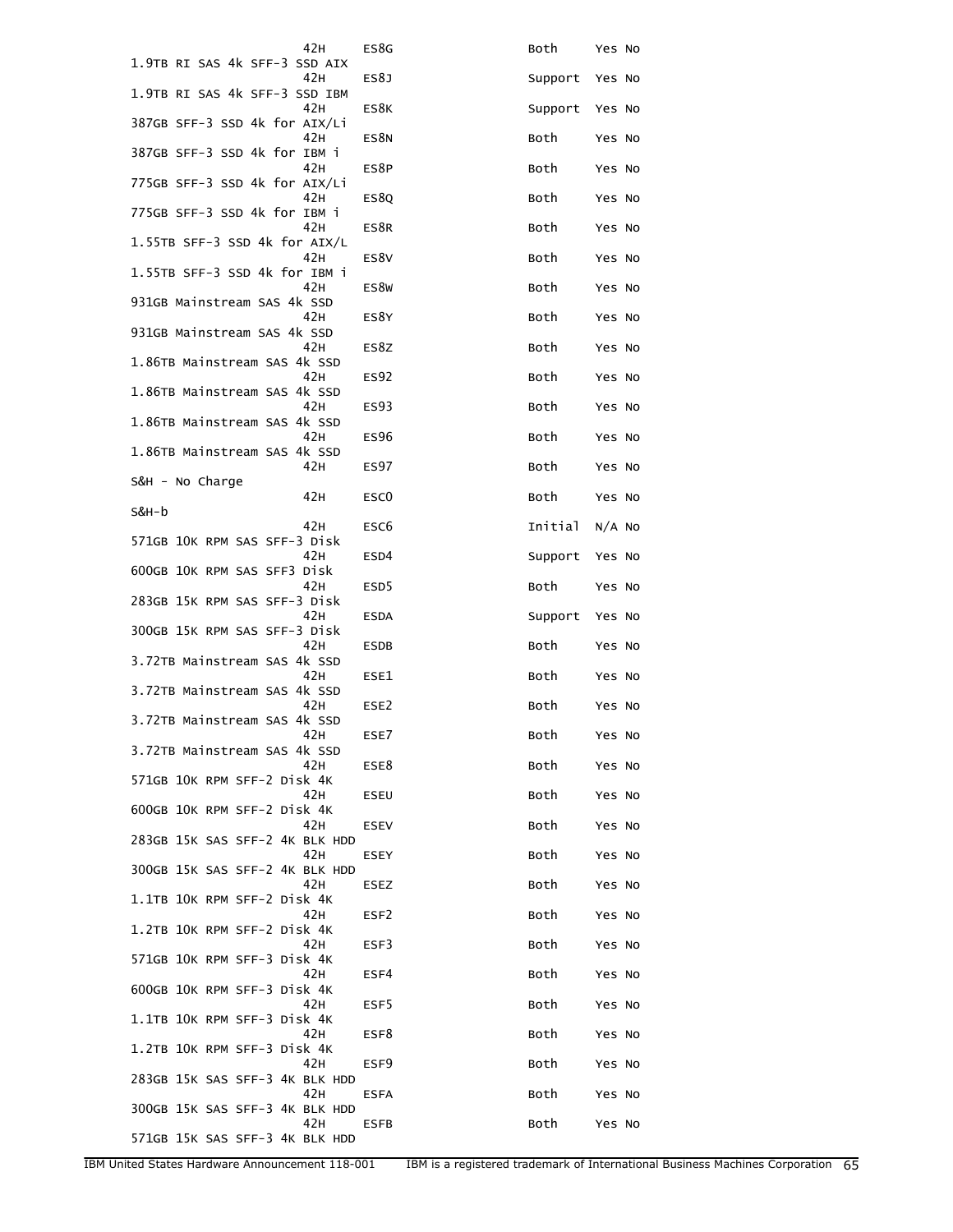| 42 H                                  | ESFE             | Both    | Yes No |
|---------------------------------------|------------------|---------|--------|
| 600GB 15K SAS SFF-3 4K BLK HDD<br>42H | ESFF             | Both    | Yes No |
| 571GB 15K SAS SFF-2 4K BLK HDD<br>42H | <b>ESFN</b>      | Both    | Yes No |
| 600GB 15K SAS SFF-2 4K BLK HDD<br>42H | <b>ESFP</b>      | Both    | Yes No |
| 1.7TB 10K RPM SFF-2 Disk 4K           |                  |         |        |
| 42 H<br>1.8TB 10K RPM SFF-2 Disk 4K   | <b>ESFS</b>      | Both    | Yes No |
| 42H<br>1.7TB 10K RPM SFF-3 Disk 4K    | <b>ESFT</b>      | Both    | Yes No |
| 42H<br>1.8TB 10K RPM SFF-3 Disk 4K    | <b>ESFU</b>      | Both    | Yes No |
| 42 H<br>387GB Enterprise SAS 5xx SSD  | <b>ESFV</b>      | Both    | Yes No |
| 42H<br>387GB Enterprise SAS 5xx SSD   | ESG5             | Both    | Yes No |
| 42H<br>387GB Enterprise SAS 5xx SSD   | ESG9             | Both    | Yes No |
| 42H<br>387GB Enterprise SAS 4k SSD    | <b>ESGA</b>      | Support | Yes No |
| 42H<br>387GB Enterprise SAS 4k SSD    | <b>ESGB</b>      | Both    | Yes No |
| 42H                                   | ESGC             | Both    | Yes No |
| 387GB Enterprise SAS 4k SSD<br>42H    | <b>ESGD</b>      | Both    | Yes No |
| 387GB Enterprise SAS 4k SSD<br>42H    | <b>ESGE</b>      | Both    | Yes No |
| 775GB Enterprise SAS 5xx SSD<br>42H   | ESGF             | Both    | Yes No |
| 775GB Enterprise SAS 5xx SSD<br>42H   | ESGH             | Both    | Yes No |
| 775GB Enterprise SAS 5xx SSD<br>42 H  | <b>ESGJ</b>      | Support | Yes No |
| 775GB Enterprise SAS 4k SSD<br>42H    | ESGK             | Both    | Yes No |
| 775GB Enterprise SAS 4k SSD<br>42H    | ESGL             | Both    | Yes No |
| 775GB Enterprise SAS 4k SSD<br>42H    | <b>ESGM</b>      | Both    | Yes No |
| 775GB Enterprise SAS 4k SSD<br>42H    | ESGN             | Both    | Yes No |
| 1.55TB Enterprise SAS 4k SSD          | <b>ESGP</b>      |         |        |
| 42 H<br>1.55TB Enterprise SAS 4k SSD  |                  | Both    | Yes No |
| 42H<br>1.55TB Enterprise SAS 4k SSD   | <b>ESGQ</b>      | Both    | Yes No |
| 42H<br>1.55TB Enterprise SAS 4k SSD   | ESGR             | Both    | Yes No |
| 42H<br>SAP HANA Identifier 9223-42H   | <b>ESGS</b>      | Both    | Yes No |
| 42H<br>Specify AC Power Supply        | ESH <sub>2</sub> | Initial | N/A NO |
| 42 H<br>EXP12SX SAS Storage Enclosure | <b>ESLA</b>      | Both    | Yes No |
| 42H<br>EXP24SX SAS Storage Enclosure  | <b>ESLL</b>      | Both    | Yes No |
| 42H<br>283GB 15K SAS SFF-3 4k HDD     | <b>ESLS</b>      | Both    | Yes No |
| 42H<br>300GB 15K SAS SFF-3 4k HDD     | <b>ESNJ</b>      | Both    | Yes No |
| 42H                                   | <b>ESNK</b>      | Both    | Yes No |
| 283GB 15K SAS SFF-2 4K HDD<br>42 H    | ESNL             | Both    | Yes No |
| 300GB 15K SAS SFF-2 4k HDD<br>42H     | <b>ESNM</b>      | Both    | Yes No |
| 571GB 15K SAS SFF-3 4K HDD<br>42H     | <b>ESNN</b>      | Both    | Yes No |
| 600GB 15K SAS SFF-3 4k HDD<br>42H     | <b>ESNP</b>      | Both    | Yes No |
| 571GB 15K SAS SFF-2 4K HDD<br>42H     | <b>ESNQ</b>      | Both    | Yes No |
| 600GB 15K SAS SFF-2 4k HDD            |                  |         |        |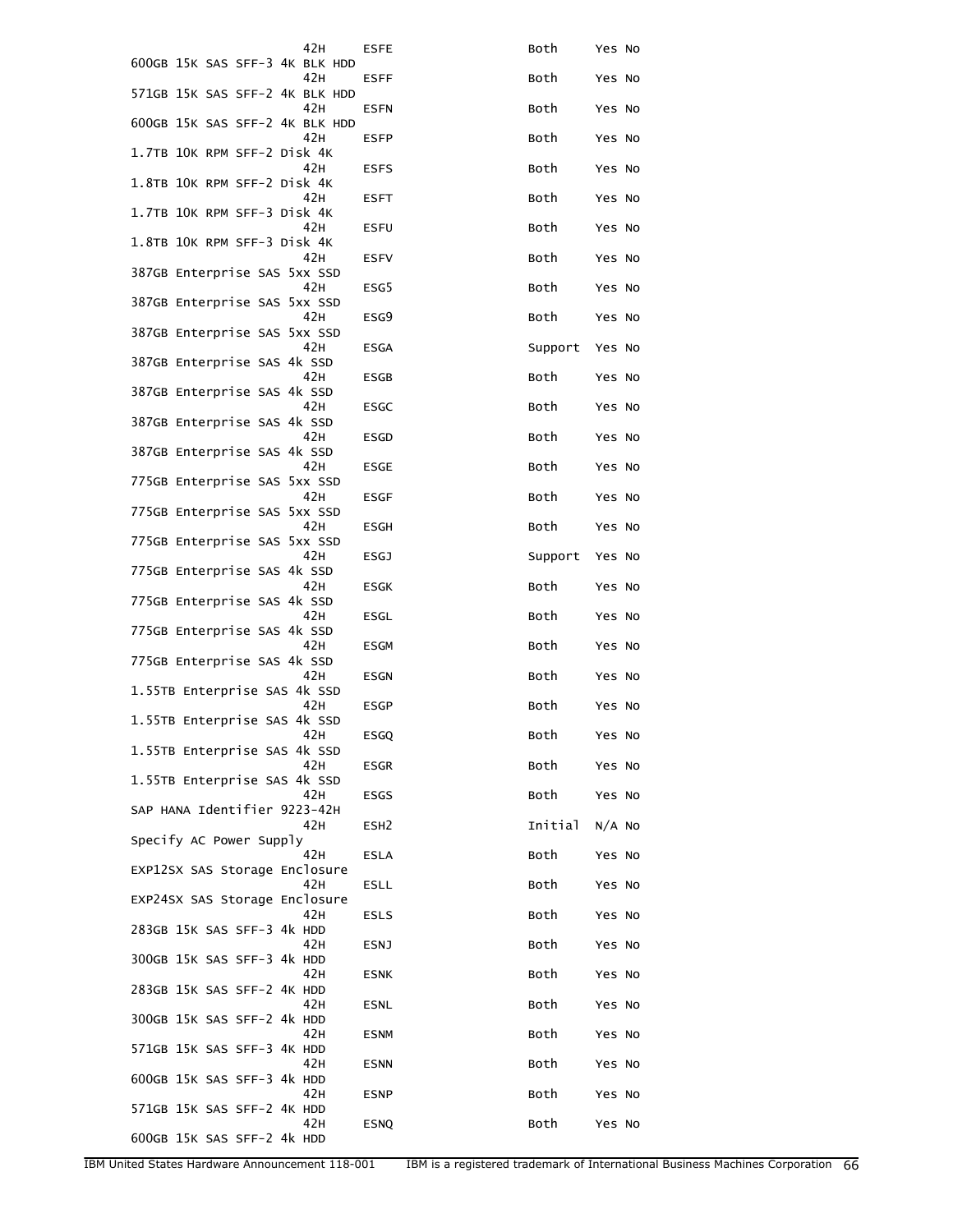| <b>ESNR</b>                    | Both                           | Yes No          |
|--------------------------------|--------------------------------|-----------------|
|                                |                                |                 |
| <b>ESPL</b>                    | Both                           | Yes No          |
|                                |                                |                 |
| <b>ESPM</b>                    | Both                           | Yes No          |
|                                |                                |                 |
| <b>ESPO</b>                    | Both                           | Yes No          |
|                                |                                |                 |
| <b>ESPR</b>                    | Both                           | Yes No          |
|                                |                                |                 |
| <b>EU00</b>                    | Both                           | Yes No          |
| 1TB Removable Disk Cartridge   |                                |                 |
| E <sub>U</sub> 01              | Both                           | Yes No          |
|                                |                                |                 |
| E <sub>U</sub> 04              | Support                        | Yes No          |
| RDX 320 GB Removable Disk Driv |                                |                 |
| <b>EU08</b>                    |                                | Yes No          |
|                                |                                |                 |
| EU0B                           | Both                           | Yes No          |
| 1.5TB Removable Disk Cartridge |                                |                 |
| EU15                           | Support                        | Yes No          |
|                                |                                |                 |
| EU19                           |                                | Yes No          |
|                                |                                |                 |
|                                |                                |                 |
|                                |                                |                 |
|                                |                                |                 |
| EU2T                           | Both                           | Yes No          |
|                                |                                |                 |
| RDX USB External Docking Sta   |                                |                 |
| EUA4                           | Both                           | Yes No          |
|                                |                                |                 |
| Standalone USB DVD drive w/c   |                                |                 |
| EUA5                           | Both                           | Yes No          |
|                                |                                |                 |
| EUC <sub>6</sub>               | <b>MES</b>                     | Yes No          |
|                                | 2TB Removable Disk Cartrdg-RDX | Support<br>Both |

CSU = Customer setup

RP MES = Return parts, miscellaneous equipment specifications

#### **Pricing terms**

Prices in the following PDF prices link are suggested list prices on day of announcement for the U.S. only. They are provided for your information only. Dealer prices may vary, and prices may also vary by country. IBM list price does not include tax or shipping and is subject to change without notice.

[ENUS-118-001-LIST\\_PRICES\\_2018\\_02\\_13.PDF](http://www.ibm.com/common/ssi/cgi-bin/ssialias?infotype=AN&subtype=CA&appname=gpateam&supplier=897&letternum=ENUS118-001&attachment=ENUS-118-001-LIST_PRICES_2018_02_13.PDF)

#### **Annual minimum maintenance charges**

Not applicable.

#### **ServiceElect (ESA) charges**

For ServiceElect (ESA) maintenance service charges, contact IBM Global Services at 888-IBM-4343 (426-4343).

#### **IBM Global Financing**

IBM Global Financing offers competitive financing to credit-qualified customers to assist them in acquiring IT solutions. Offerings include financing for IT acquisition, including hardware, software, and services, from both IBM and other manufacturers or vendors. Offerings (for all customer segments: small, medium, and large enterprise), rates, terms, and availability can vary by country. Contact your local IBM Global Financing organization or go to the [IBM Global Financing](http://www.ibm.com/financing) website for more information.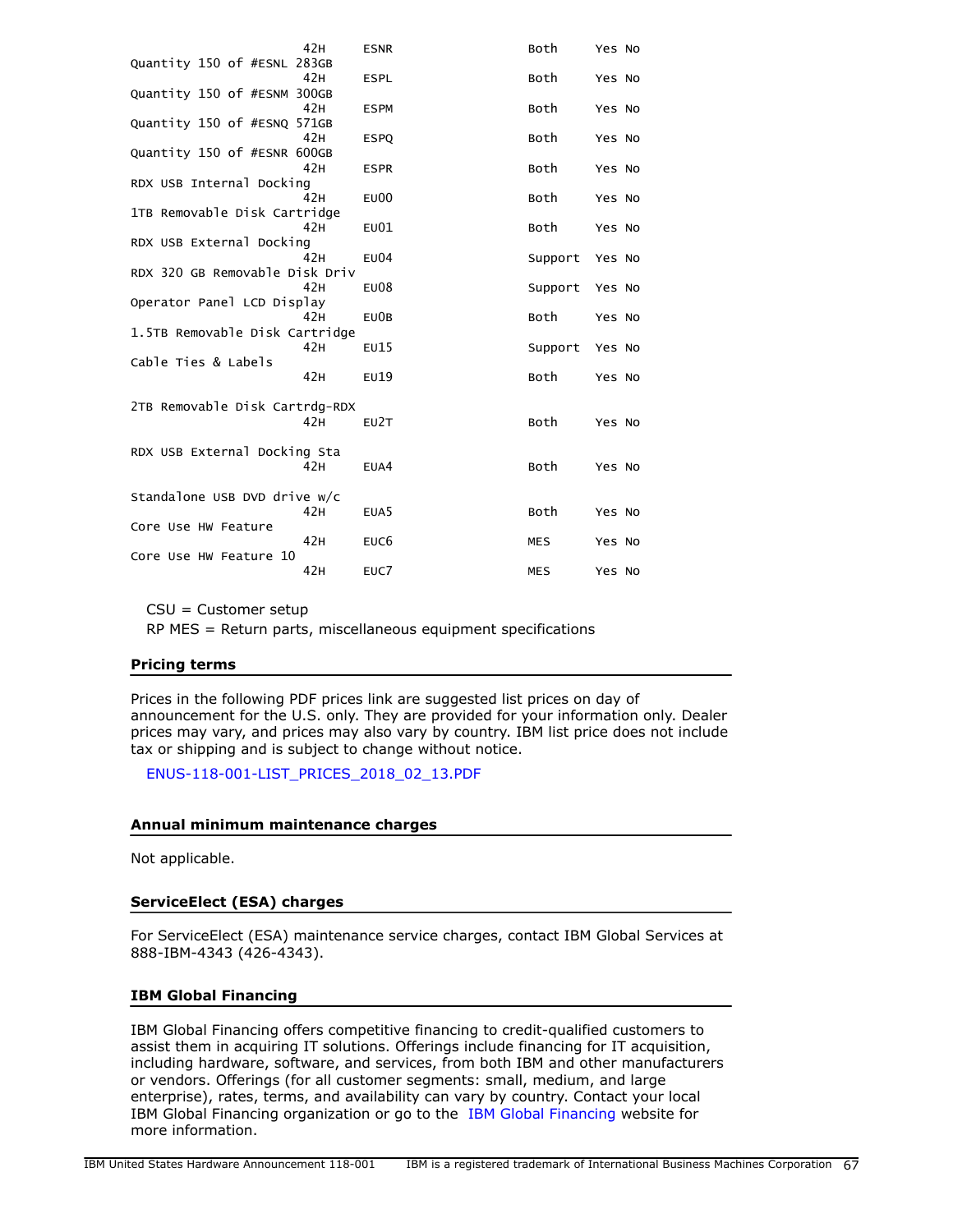IBM Global Financing offerings are provided through IBM Credit LLC in the United States and other IBM subsidiaries and divisions worldwide to qualified commercial and government customers. Rates are based on a customer's credit rating, financing terms, offering type, equipment type and options, and may vary by country. Other restrictions may apply. Rates and offerings are subject to change, extension, or withdrawal without notice.

Financing solutions from IBM Global Financing can help you stretch your budget and affordably acquire the new product. But beyond the initial acquisition, our endto-end approach to IT management can also help keep your technologies current, reduce costs, minimize risk, and preserve your ability to make flexible equipment decisions throughout the entire technology lifecycle.

## <span id="page-67-0"></span>**Order now**

To order, contact the IBM Digital Sales Center, your local IBM representative, or your IBM Business Partner. To identify your local IBM representative or IBM Business Partner, call 800-IBM-4YOU (426-4968). For more information, contact the IBM Digital Sales Center.

Phone: 800-IBM-CALL (426-2255)

Fax: 800-2IBM-FAX (242-6329)

For IBM representative: askibm@ca.ibm.com

For IBM Business Partner: pwcs@us.ibm.com

IBM Digital Sales Offices 1177 S Belt Line Rd Coppell, TX 75019-4642, US

The IBM Digital Sales Center, our national direct marketing organization, can add your name to the mailing list for catalogs of IBM products.

**Note:** Shipments will begin after the planned availability date.

#### *Trademarks*

Power Systems, POWER9, EnergyScale, Electronic Service Agent and HACMP are trademarks of IBM Corporation in the United States, other countries, or both. IBM, Power, Db2, AIX, PowerVM, POWER8, POWER, PartnerWorld, Global Technology Services, PowerPC and POWER7 are registered trademarks of IBM Corporation in the United States, other countries, or both.

Linux is a registered trademark of Linus Torvalds in the United States, other countries, or both.

Other company, product, and service names may be trademarks or service marks of others.

#### *Terms of use*

IBM products and services which are announced and available in your country can be ordered under the applicable standard agreements, terms, conditions, and prices in effect at the time. IBM reserves the right to modify or withdraw this announcement at any time without notice. This announcement is provided for your information only.Additional terms of use are located at

#### [Terms of use](http://www.ibm.com/legal/us/en/)

For the most current information regarding IBM products, consult your IBM representative or reseller, or go to the IBM worldwide contacts page

#### [IBM United States](http://www.ibm.com/planetwide/us/)

## <span id="page-67-1"></span>**Corrections**